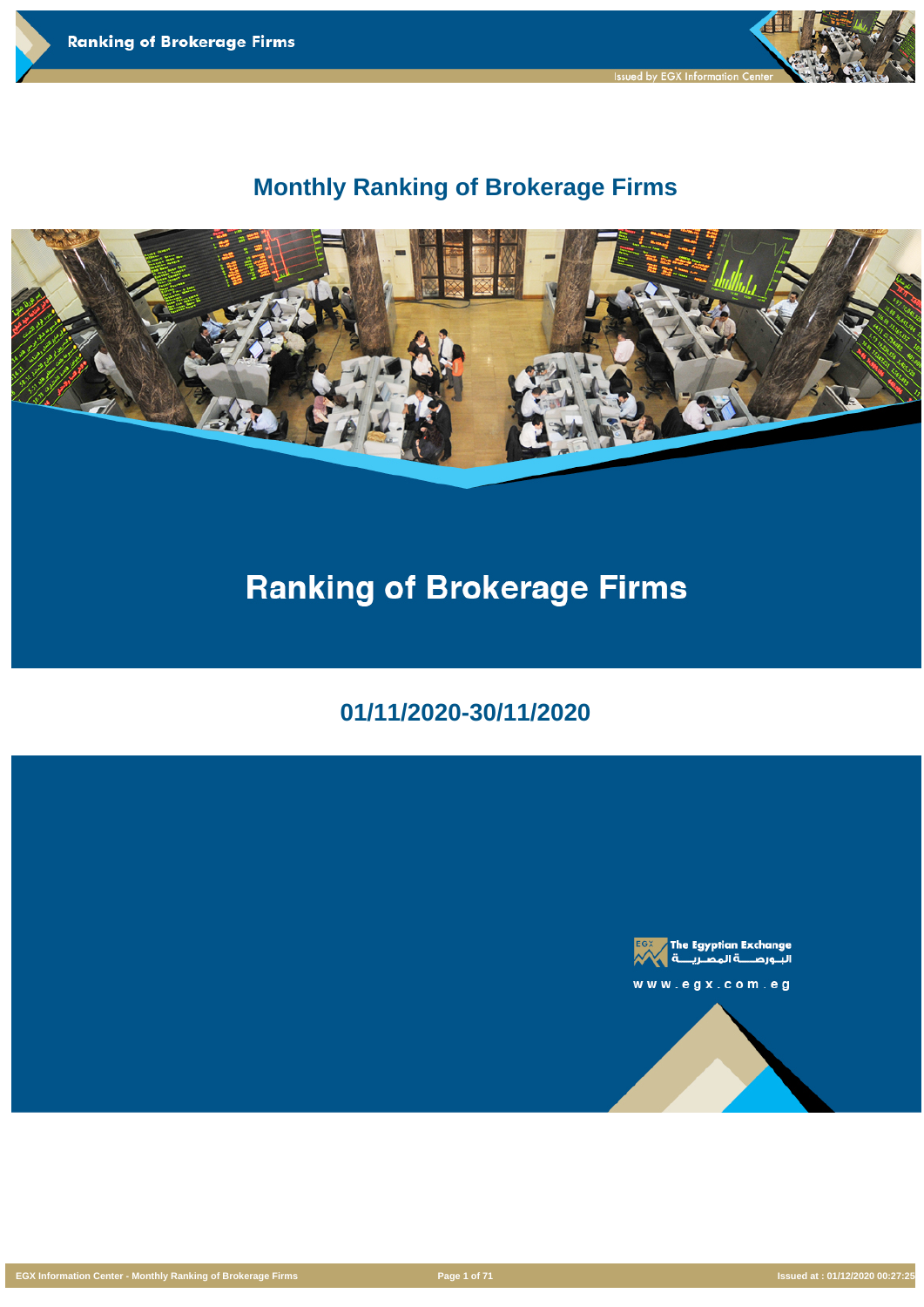# **Table of Contents**

- **01- Brokerage Firms in Terms of Value Traded (Main Market NILEX OTC) Including Bonds and Deals**
- **02- Brokerage Firms in Terms of Value Traded (Main Market NILEX OTC) Deals Only**
- **03- Brokerage Firms in Terms of Value Traded (Main Market) Including Bonds and Deals**
- **04- Brokerage Firms in Terms of Value Traded (Main Market) Including Bonds but Excluding Deals**
- **05- Brokerage Firms in Terms of Value Traded (Nilex Market) Including Deals**
- **06- Brokerage Firms in Terms of FIX Value Traded**
- **07- Brokerage Firms in Terms of Value Traded (OTC Market) Including Deals**
- **08- Brokerage Firms in Terms of Value Traded (OTC Orders Market) Including Deals**
- **09- Brokerage Firms in Terms of Value Traded (OTC Deals Markets)**
- **10- Brokerage Firms in Terms of Value Traded (Main Market NILEX OTC) Including Bonds and Deals but Retail Trading Only**
- **11- Brokerage Firms in Terms of Value Traded (Main Market NILEX OTC) Including Bonds and Deals but Institutional Trading Only**
- **12- Brokerage Firms in Terms of Value Traded (Main Market NILEX OTC) Including Bonds and Deals but Egyptians Only**
- **13- Brokerage Firms in Terms of Value Traded (Main Market NILEX OTC) Including Bonds and Deals but Arabs Only**
- **14- Brokerage Firms in Terms of Value Traded (Main Market NILEX OTC) Including Bonds and Deals but non Arabs Only**
- **15- Brokerage Firms in Terms of Value Traded (Main Market NILEX OTC) Only Deals by Retail**

**16- Brokerage Firms in Terms of Value Traded (Main Market - NILEX - OTC) Only Deals by Institutions**

**17- Brokerage Firms in Terms of Value Traded (Main Market - NILEX - OTC) Only Deals by Egyptians**

**18- Brokerage Firms in Terms of Value Traded (Main Market - NILEX - OTC) Only Deals by Arabs**

**19- Brokerage Firms in Terms of Value Traded (Main Market - NILEX - OTC) Only Deals by non Arabs**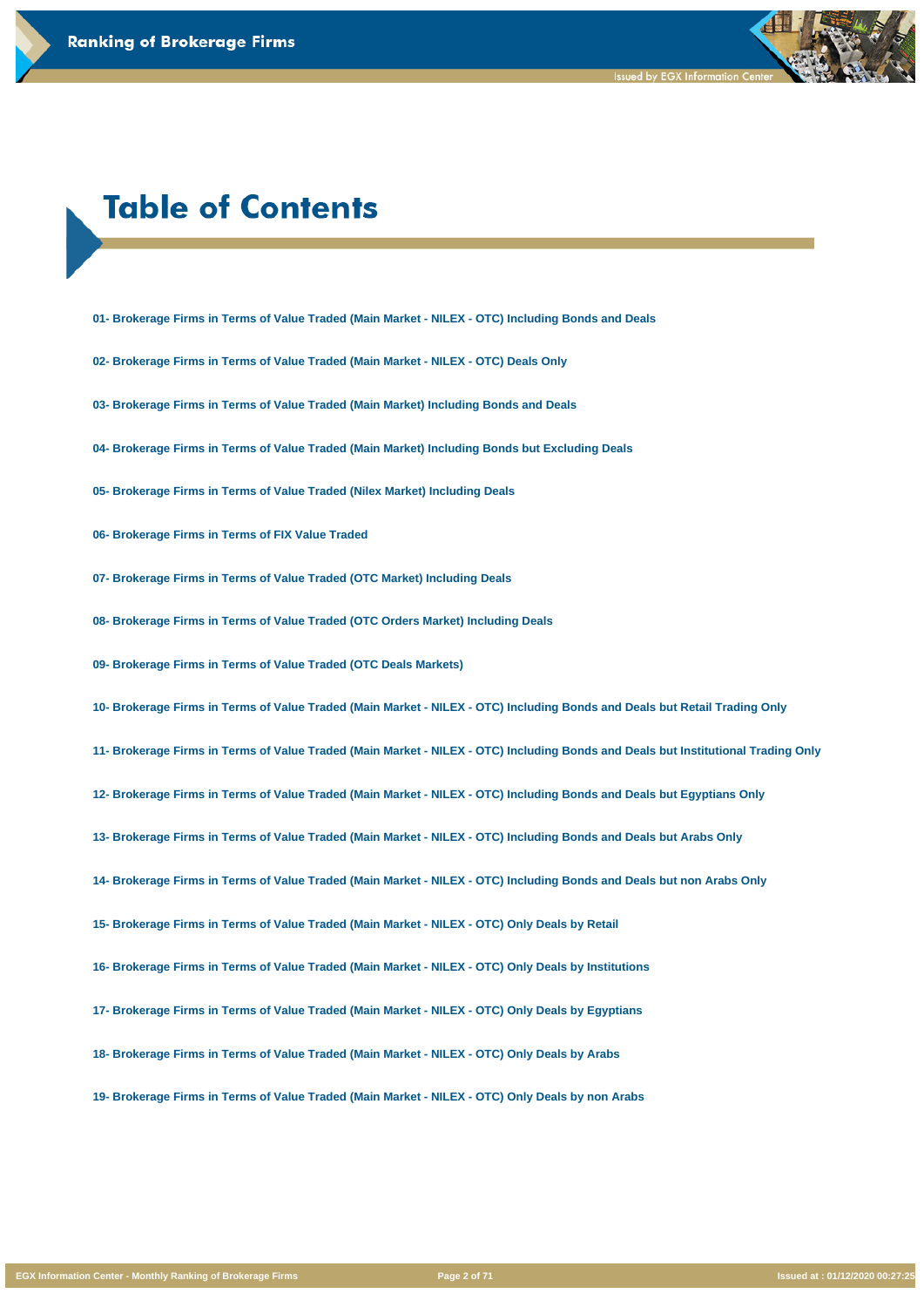**Including Bonds and Deals # Brokerage Firm EGP Value Traded % of Total Volume Traded # of Trades** Hermes Securities Brokerage 7,362,539,836 10.6% 2,055,213,507 146,619 Financial Brokerage Group 4,734,007,149 6.8% 401,359,581 46,821 Pharos Securities 4,149,170,209 5.9% 540,423,136 36,730 Beltone Securities Brokerage 3,448,234,093 4.9% 1,011,796,077 68,341 Commercial International Brokerage company (CIBC) 3,315,282,495 4.8% 763,501,068 70,426 Pioneers Securities 2,993,534,734 4.3% 1,191,242,329 117,965 Arabeya Online Securities 2,439,089,749 3.5% 973,586,261 104,171 Mubasher International For Securities 2,305,205,060 3.3% 897,408,274 113,941 Arqaam Securities Brokerage 2,290,028,964 3.3% 469,178,414 51,681 Sigma Securities Brokerage 2,159,049,005 3.1% 695,804,797 54,290 HC Brokerage 2,091,415,192 3.0% 374,610,923 34,446 Tycoon Securities 1,829,380,879 2.6% 765,933,384 67,631 Naeem Brokerage 1,676,159,619 2.4% 528,940,713 52,105 14 New Brent Brokerage 1,656,404,633 2.4% 606,149,690 47,963



#### **Period: 01/11/2020-30/11/2020**

# **01- Brokerage Firms in Terms of Value Traded (Main Market - NILEX - OTC)**

- 
- Egyptian Arabian Company(Themar) 1,526,528,734 2.2% 737,353,452 56,044 Arab African International Securities 1,377,688,747 2.0% 485,149,181 31,932

Prime Securities Brokerage 1,214,496,994 1.7% 385,779,218 31,871

Cairo Capital Securities 1,183,402,894 1.7% 389,369,890 21,474

Blom Egypt Securities 1,116,331,521 1.6% 442,093,223 32,250

| 20 Helwan Brokerage Co.                         | 991,848,647 | 1.4% | 444,092,962 | 61,573 |
|-------------------------------------------------|-------------|------|-------------|--------|
| Shuaa securities<br>21                          | 823,443,677 | 1.2% | 352,319,545 | 21,171 |
| 22 Mirage Brokerage                             | 741,089,664 | 1.1% | 354,964,721 | 45,950 |
| 23 Osool E.S.B for Securities Brokerage         | 738,068,655 | 1.1% | 364,635,053 | 25,892 |
| 24 OSTOUL Securities Brokerage and Bond Trading | 644,966,134 | 0.9% | 353,875,595 | 15,709 |
| 25 Vantage for securities Brokerage             | 634,807,901 | 0.9% | 241,389,423 | 18,309 |
| <b>26 ROAYA ONLINE</b>                          | 609,018,121 | 0.9% | 218,891,660 | 23,088 |
| <b>Mega Investment Securities</b><br>27         | 588,349,790 | 0.8% | 256,869,917 | 19,637 |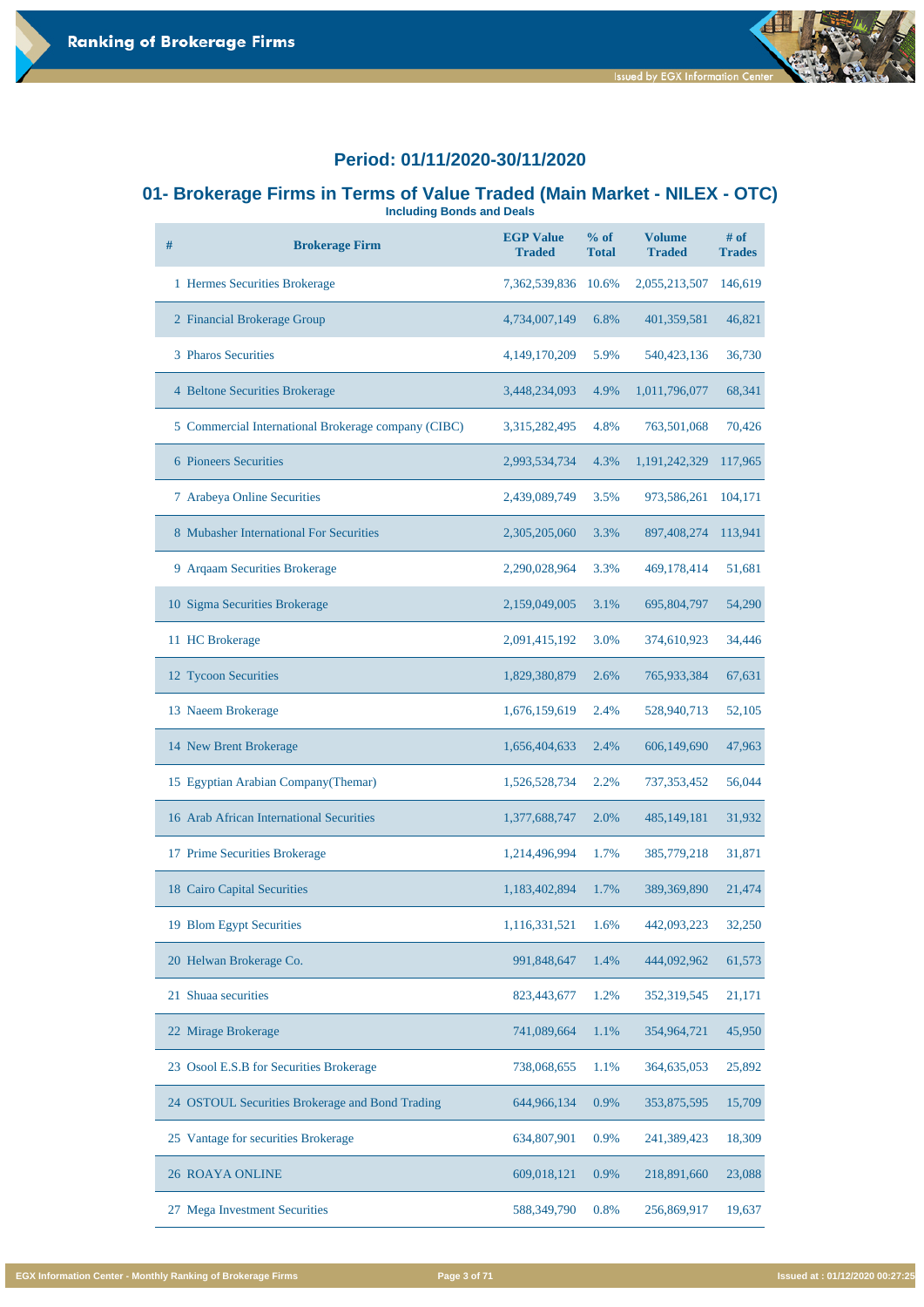| #                                         | <b>Brokerage Firm</b> | <b>EGP Value</b><br><b>Traded</b> | % of<br><b>Total</b> | <b>Volume</b><br><b>Traded</b> | # of<br><b>Trades</b> |
|-------------------------------------------|-----------------------|-----------------------------------|----------------------|--------------------------------|-----------------------|
| 28 HD Securities                          |                       | 585, 274, 474                     | 0.8%                 | 226,954,123                    | 13,701                |
| 29 Al Noran Securities & Brokerage        |                       | 502,110,995                       | 0.7%                 | 277,184,986                    | 15,014                |
| <b>30 AF Securities</b>                   |                       | 496,111,630                       | 0.7%                 | 160,776,170                    | 17,527                |
| 31 El Orouba Securities Brokerage         |                       | 468, 101, 169                     | 0.7%                 | 148,988,575                    | 16,491                |
| 32 Wathika Brokerage                      |                       | 468,009,848                       | 0.7%                 | 193,274,042                    | 25,803                |
| 33 City Trade Securities & Brokerage      |                       | 439,703,776                       | 0.6%                 | 110,272,732                    | 10,534                |
| 34 Horizon Securities Brokerage Company   |                       | 425,692,387                       | 0.6%                 | 214,049,091                    | 15,733                |
| 35 HSBC Securities Egypt S.A.E            |                       | 401,296,085                       | 0.6%                 | 24,650,853                     | 3,008                 |
| 36 Guarantee Co. for Brokerage Exchange   |                       | 382,148,678                       | 0.5%                 | 135,378,729                    | 8,597                 |
| 37 Royal Securities Brokerage Co.         |                       | 372,312,742                       | 0.5%                 | 170,367,612                    | 10,555                |
| 38 Metro Co. for Stock Dealing (SAE)      |                       | 365, 275, 188                     | 0.5%                 | 151,524,142                    | 14,235                |
| 39 Alhelal Alsaudi Securities & Brokerage |                       | 364,649,043                       | 0.5%                 | 177,506,988                    | 8,495                 |
| 40 Honest Brokerage & Book Keeping        |                       | 342,408,422                       | 0.5%                 | 129,558,549                    | 16,892                |
| 41 El Horreya Securities                  |                       | 341,222,167                       | 0.5%                 | 156,842,949                    | 15,223                |
| 42 Aman for Securities Co.                |                       | 328,619,537                       | 0.5%                 | 98,534,301                     | 17,402                |
| <b>43 Arzan Securities</b>                |                       | 323,628,626                       | 0.5%                 | 153,881,911                    | 10,152                |
| <b>44 Global Invest Securities</b>        |                       | 322,802,916                       | 0.5%                 | 108,900,606                    | 10,432                |
| 45 Team for Securities Trade              |                       | 318,569,114                       | 0.5%                 | 145,238,867                    | 15,097                |
| 46 The Roots Co. for Stock Brokerage      |                       | 289, 224, 556                     | 0.4%                 | 93,612,303                     | 16,855                |
| <b>Economic Securities Group</b><br>47    |                       | 267,860,685                       | 0.4%                 | 135,015,618                    | 11,037                |
| <b>48 Golden Share Securities</b>         |                       | 254, 111, 481                     | 0.4%                 | 116,618,592                    | 9,949                 |

| Al Amalka for Stock Dealing<br>49        | 246,931,945   | 0.4%    | 74,063,052   | 12,126 |
|------------------------------------------|---------------|---------|--------------|--------|
| <b>50 Brokers Securities</b>             | 233,063,301   | $0.3\%$ | 100,233,521  | 7,601  |
| 51 Golden Way Securities                 | 216,466,776   | 0.3%    | 78,283,937   | 7,654  |
| <b>52 Masters Securities</b>             | 216,401,474   | 0.3%    | 55,642,292   | 6,145  |
| 53 Egypt Stocks Securities and Brokerage | 210,542,609   | 0.3%    | 78, 101, 623 | 8,085  |
| 54 El Marwa Brokerage                    | 209,996,067   | 0.3%    | 78,516,738   | 5,379  |
| 55 Al Arabia Securities Brokerage        | 205, 231, 348 | 0.3%    | 78,462,538   | 8,084  |
| 56 Jadwa Securities Brokerage            | 200,703,676   | 0.3%    | 91,701,353   | 7,302  |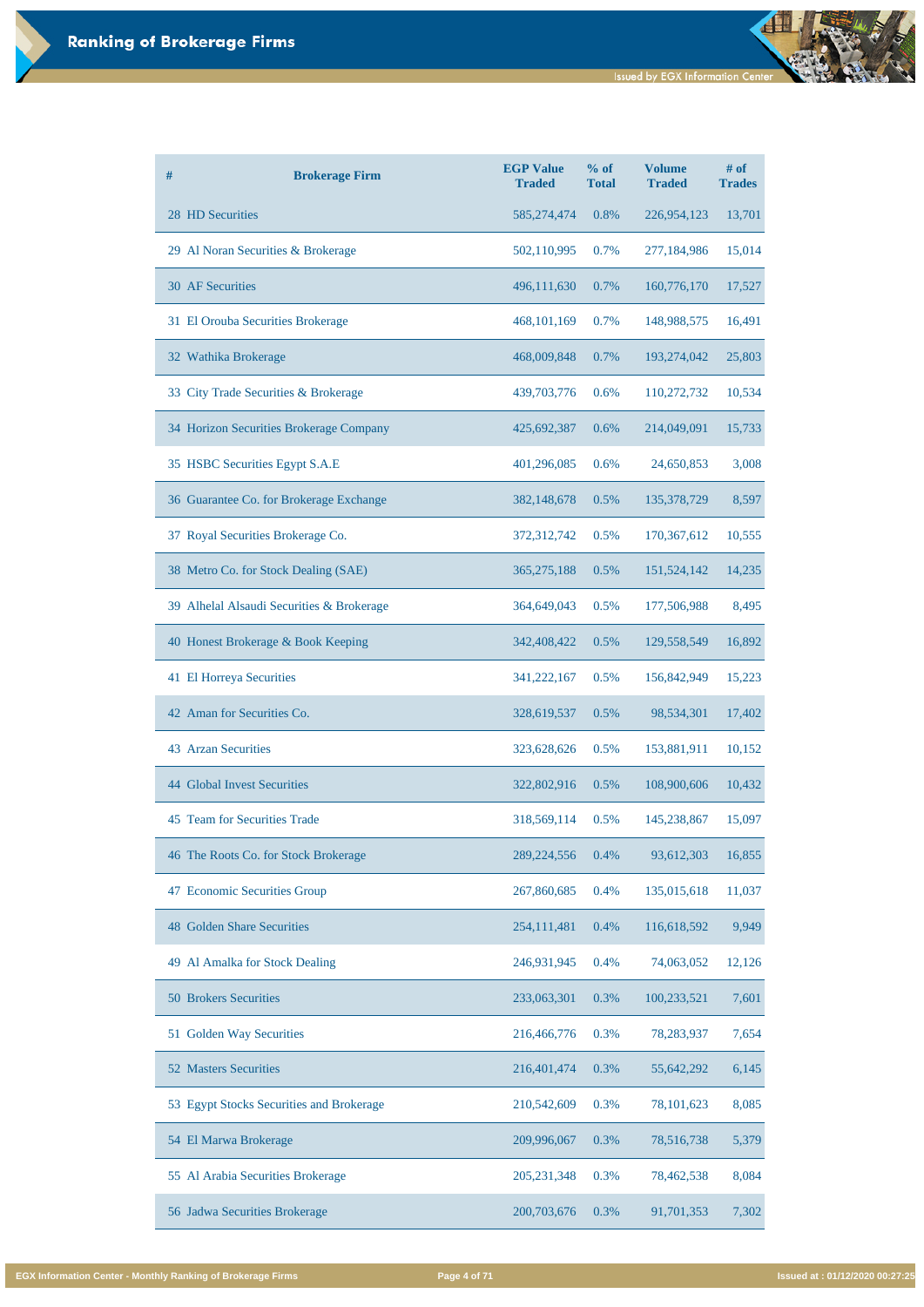| # | <b>Brokerage Firm</b>                          | <b>EGP Value</b><br><b>Traded</b> | $%$ of<br><b>Total</b> | <b>Volume</b><br><b>Traded</b> | $#$ of<br><b>Trades</b> |
|---|------------------------------------------------|-----------------------------------|------------------------|--------------------------------|-------------------------|
|   | 57 Pyramids Capital                            | 194,068,667                       | 0.3%                   | 73,458,826                     | 10,746                  |
|   | 58 Global Capital Securities                   | 193,245,401                       | 0.3%                   | 93,068,491                     | 8,559                   |
|   | <b>59 Premiere Securities</b>                  | 188, 140, 470                     | 0.3%                   | 89,543,089                     | 10,526                  |
|   | 60 Al Ahram Stock Exchange Securities Brokers  | 186,608,742                       | 0.3%                   | 81,081,983                     | 10,166                  |
|   | 61 Grand Investment Securities                 | 178,218,633                       | 0.3%                   | 72,436,823                     | 4,866                   |
|   | 62 Golden Hand for Securities Brokerage        | 172,442,605                       | 0.2%                   | 63,170,208                     | 8,665                   |
|   | 63 Pharaonic Brokerage Company                 | 171,410,618                       | 0.2%                   | 52,678,974                     | 7,289                   |
|   | 64 Maadi for Stock Dealing                     | 164,821,797                       | 0.2%                   | 36,513,181                     | 4,399                   |
|   | 65 Dynamic Securities Trading                  | 164,093,126                       | 0.2%                   | 54,362,503                     | 6,587                   |
|   | 66 Capital Securities Brokerage                | 160,211,403                       | 0.2%                   | 58,166,162                     | 5,985                   |
|   | 67 Three Way Brokerage                         | 157,770,406                       | 0.2%                   | 69,262,091                     | 9,300                   |
|   | 68 Faisal Brokerage Company                    | 157, 183, 517                     | 0.2%                   | 60,394,076                     | 6,423                   |
|   | 69 Yasmine Brokerage Company                   | 154,015,474                       | 0.2%                   | 43,176,839                     | 5,493                   |
|   | 70 Al Rowad for Securities Brokerage           | 151,073,880                       | 0.2%                   | 81,639,141                     | 3,343                   |
|   | 71 Wedian Securities Brokerage                 | 149,305,976                       | 0.2%                   | 46,866,308                     | 6,083                   |
|   | 72 Venex Group For Securities                  | 139,849,576                       | 0.2%                   | 37,796,392                     | 5,225                   |
|   | 73 Saudi Egyptian Co. for Securities Brokerage | 135,623,969                       | 0.2%                   | 47,047,143                     | 6,058                   |
|   | 74 Trend for Securities                        | 131,785,574                       | 0.2%                   | 72,401,082                     | 5,808                   |
|   | 75 Okaz Stockbrokers & Investment Consultants  | 128,450,562                       | 0.2%                   | 35,593,367                     | 5,581                   |
|   | <b>76 United Brokerage Corporation</b>         | 127, 201, 483                     | 0.2%                   | 55,765,323                     | 7,682                   |
|   | <b>Egyptian Group for Securities</b>           | 125,701,484                       | 0.2%                   | 52,059,238                     | 9,263                   |

| 78 Medaf Securities Brokerage      | 123,750,512   | 0.2%    | 48,255,112 | 3,281 |
|------------------------------------|---------------|---------|------------|-------|
| 79 Mediterranean for Brokerage     | 108,770,531   | $0.2\%$ | 36,592,813 | 5,115 |
| 80 Al Shourouk Brokerage           | 102, 101, 809 | 0.1%    | 33,472,693 | 4,655 |
| <b>81 MEDCAP Securities</b>        | 95,329,046    | $0.1\%$ | 27,754,666 | 3,703 |
| 82 Alexandria Securities Brokerage | 87,989,802    | 0.1%    | 34,744,841 | 5,902 |
| 83 Mahrosa Securities and Trading  | 87,626,238    | 0.1%    | 40,382,020 | 3,987 |
| 84 Egyptian Kuwaiti Securities     | 87, 122, 133  | $0.1\%$ | 27,596,228 | 7,926 |
| 85<br><b>Swiss Group</b>           | 78,132,607    | $0.1\%$ | 39,535,983 | 4,722 |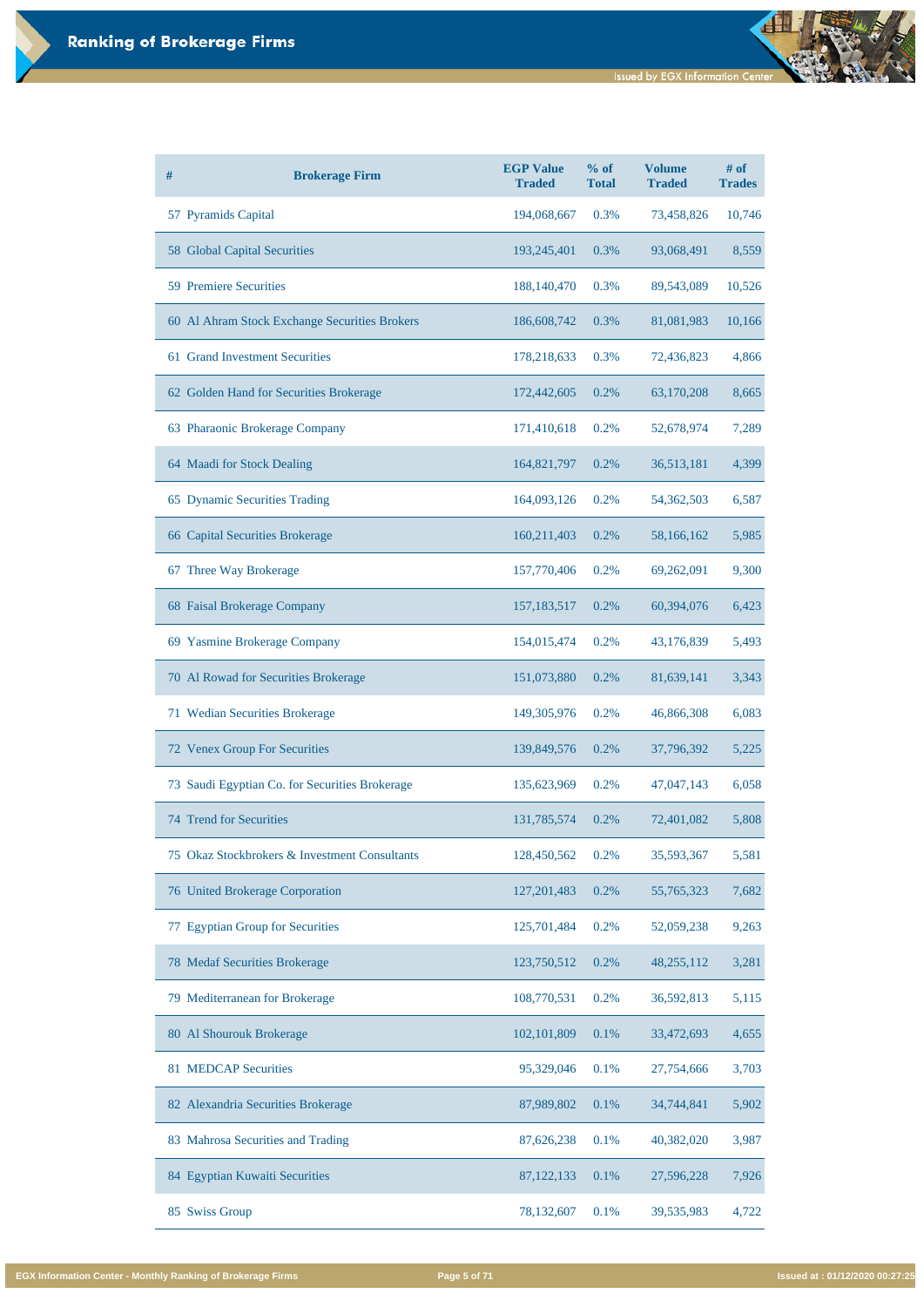| # | <b>Brokerage Firm</b>                            | <b>EGP Value</b><br><b>Traded</b> | % of<br><b>Total</b> | <b>Volume</b><br><b>Traded</b> | $#$ of<br><b>Trades</b> |
|---|--------------------------------------------------|-----------------------------------|----------------------|--------------------------------|-------------------------|
|   | 86 El Tadamoun El Arabi For Securities Brokerage | 74, 103, 765                      | 0.1%                 | 28,981,729                     | 3,148                   |
|   | 87 Watania Stock Brokers                         | 72,376,796                        | 0.1%                 | 26,440,864                     | 4,047                   |
|   | 88 El Safa Securities Brokerage                  | 64,689,590                        | 0.1%                 | 21,754,285                     | 2,623                   |
|   | 89 First Stock Brokerage                         | 62,978,238                        | 0.1%                 | 18,284,207                     | 2,893                   |
|   | 90 Acumen Securities S.A.E                       | 62,706,199                        | 0.1%                 | 20,331,016                     | 2,195                   |
|   | 91 Tropicana for Stock Exchange                  | 61,803,538                        | 0.1%                 | 27,425,388                     | 5,688                   |
|   | 92 City Capital securities & stock market        | 60,081,120                        | 0.1%                 | 17,266,767                     | 2,998                   |
|   | 93 Cairo Stock Brokerage Co                      | 55,280,153                        | 0.1%                 | 19,167,930                     | 2,006                   |
|   | 94 Samba Tadawol Misr Brokerage                  | 54,643,417                        | 0.1%                 | 27,504,373                     | 4,187                   |
|   | 95 El-Mokattam Securities Brokerage              | 47,008,419                        | 0.1%                 | 17,233,355                     | 2,759                   |
|   | 96 Triple A Securities Co.                       | 46,904,119                        | 0.1%                 | 16,651,410                     | 1,987                   |
|   | 97 EGY TREND BROKERAGE                           | 46,026,017                        | 0.1%                 | 3,449,364                      | 655                     |
|   | 98 El Khalegya Securities                        | 44,481,346                        | 0.1%                 | 17,507,851                     | 2,825                   |
|   | 99 Universal Securities Brokerage                | 31,700,566                        | 0.0%                 | 15,767,217                     | 2,734                   |
|   | 100 Al Omanaa Al Mottaheden                      | 27,373,478                        | 0.0%                 | 11,527,660                     | 1,908                   |
|   | 101 Takamol Brokerage Co.                        | 26,497,015                        | 0.0%                 | 17,055,986                     | 1,439                   |
|   | 102 Luxor Securities Brokerage Co.               | 26,103,668                        | 0.0%                 | 17,305,905                     | 1,287                   |
|   | 103 El Alamia for Brokerage                      | 25,550,663                        | 0.0%                 | 11,097,221                     | 1,936                   |
|   | 104 Mina Company Stock Exchange Brokers          | 22,845,372                        | 0.0%                 | 11,983,333                     | 1,885                   |
|   | 105 International for Securities                 | 22, 131, 852                      | 0.0%                 | 8,023,947                      | 1,264                   |
|   | 106 Safir for Stock Brokers                      | 20,984,341                        | 0.0%                 | 7,886,643                      | 1,925                   |

| 107 Al Manar For Stock Exchange                 | 20,634,787 | $0.0\%$ | 3,838,324 | 988   |
|-------------------------------------------------|------------|---------|-----------|-------|
| 108 Egypt Brokerage - Inertia                   | 18,603,623 | $0.0\%$ | 5,856,181 | 809   |
| 109 International Brokerage Group               | 16,871,356 | $0.0\%$ | 6,998,953 | 1,301 |
| 110 Continental for Securities Trading          | 16,628,788 | $0.0\%$ | 2,426,599 | 380   |
| 111 Lepon Securities Brokers                    | 15,832,282 | $0.0\%$ | 7,536,848 | 999   |
| 112 Cairo International for Securities Exchange | 15,554,023 | $0.0\%$ | 5,929,164 | 1,024 |
| 113 Miracle for Securities                      | 15,540,418 | $0.0\%$ | 7,283,675 | 1,211 |
| 114 Etrade Egypt For Securities Exchange        | 14,068,077 | $0.0\%$ | 3,605,826 | 839   |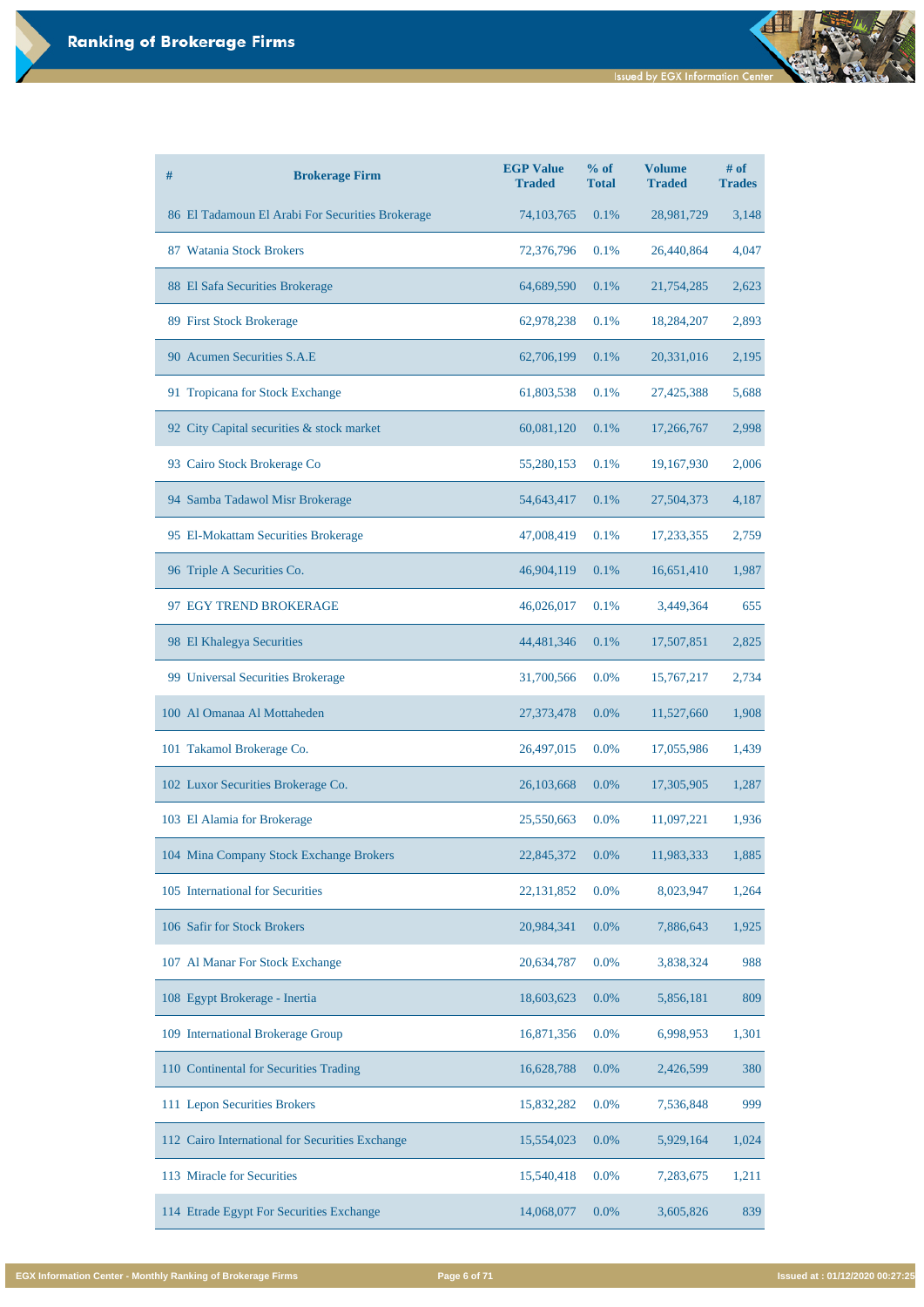**Issued by EGX Information Center** 

đ

**EGX Information Center - Monthly Ranking of Brokerage Firms Page 7 of 71 Issued at : 01/12/2020 00:27:25**

| # | <b>Brokerage Firm</b>                              | <b>EGP Value</b><br><b>Traded</b> | $%$ of<br><b>Total</b> | <b>Volume</b><br><b>Traded</b> | # of<br><b>Trades</b> |
|---|----------------------------------------------------|-----------------------------------|------------------------|--------------------------------|-----------------------|
|   | 115 Wallstreet Securities Brokerage                | 11,482,103                        | 0.0%                   | 2,994,451                      | 660                   |
|   | 116 Profit Securities Brokerage                    | 11,030,961                        | 0.0%                   | 4,622,101                      | 726                   |
|   | 117 El Fath Stock Brokers                          | 10,562,600                        | 0.0%                   | 3,062,287                      | 688                   |
|   | 118 El-Karnak Stocks Brokerage                     | 9,571,644                         | 0.0%                   | 4,766,594                      | 255                   |
|   | 119 El Giza for Securities Trading                 | 8,840,807                         | 0.0%                   | 3,299,389                      | 803                   |
|   | 120 Tiba Brokerage & Bookkeeping                   | 8,517,594                         | $0.0\%$                | 4,044,422                      | 441                   |
|   | 121 Council Inc.                                   | 7,102,269                         | 0.0%                   | 1,953,926                      | 267                   |
|   | 122 Cairo National Co. for Securities Negotiation  | 6,841,428                         | $0.0\%$                | 2,646,084                      | 239                   |
|   | 123 Thndr Securities Brokerage                     | 6,632,573                         | 0.0%                   | 2,087,023                      | 1,616                 |
|   | 124 Bab El-Mlouk for Securities Brokerage          | 5,768,315                         | 0.0%                   | 1,681,128                      | 427                   |
|   | 125 El Dawlia for Securities Brokerage             | 5,496,594                         | 0.0%                   | 1,327,478                      | 380                   |
|   | 126 The Financial Arabian for Securities Brokerage | 5,392,944                         | 0.0%                   | 2,070,166                      | 443                   |
|   | 127 Alhmd Stock Brokerage                          | 3,549,850                         | 0.0%                   | 906,209                        | 144                   |
|   | 128 Beltone Market Maker                           | 2,145,192                         | 0.0%                   | 231,151                        | 175                   |
|   | 129 Top for Brokerage                              | 997,335                           | 0.0%                   | 133,671                        | 49                    |
|   | 130 Premium Securities                             | 195,900                           | 0.0%                   | 60,000                         | 9                     |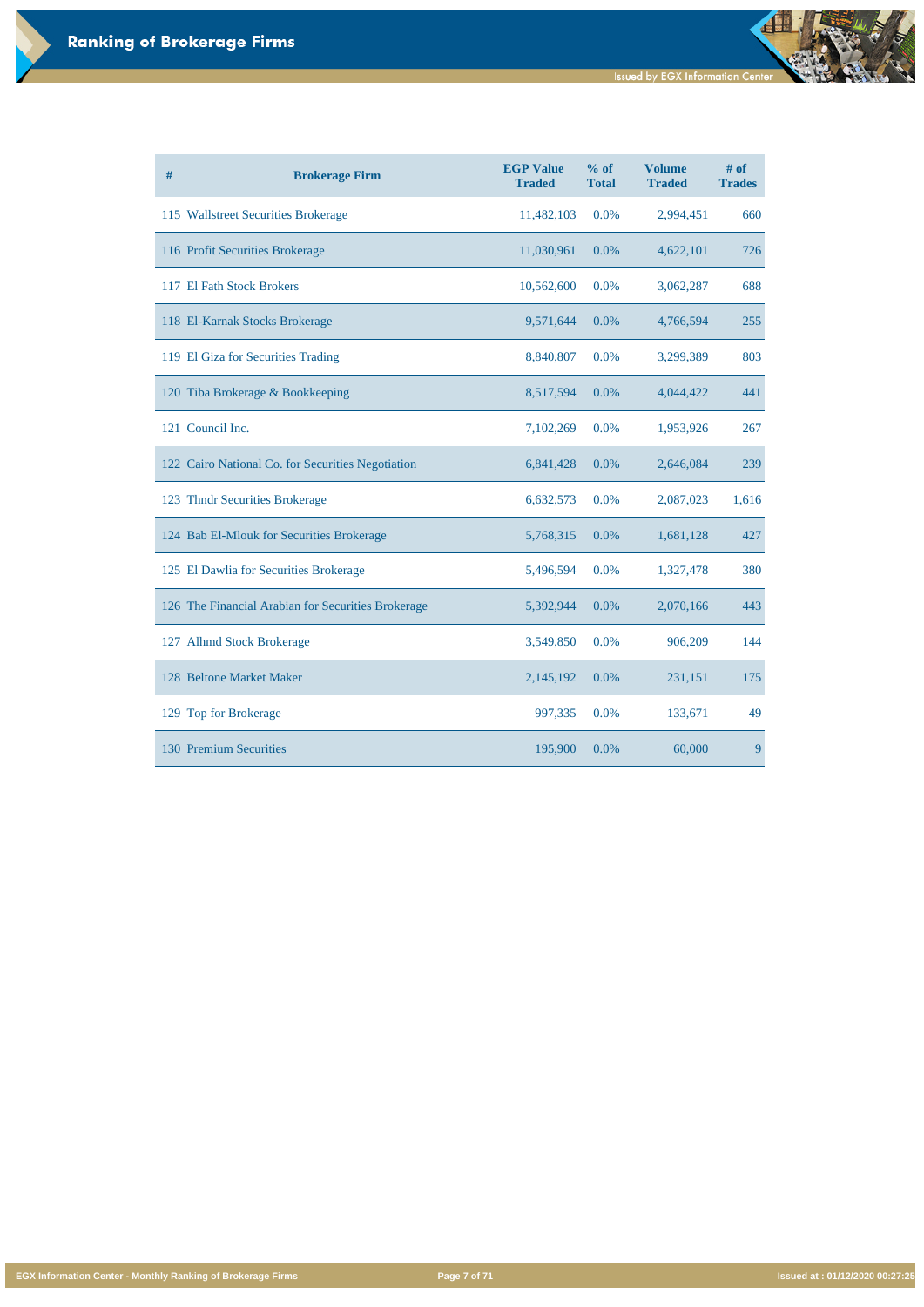#### **02- Brokerage Firms in Terms of Value Traded (Main Market - NILEX - OTC) Deals Only**

| # | <b>Brokerage Firm</b>                          | <b>EGP Value</b><br><b>Traded</b> | $%$ of<br><b>Total</b> | <b>Volume</b><br><b>Traded</b> | $#$ of<br><b>Trades</b> |
|---|------------------------------------------------|-----------------------------------|------------------------|--------------------------------|-------------------------|
|   | 1 Pharos Securities                            | 2, 161, 429, 897                  | 36.11%                 | 54,179,397                     | 75                      |
|   | 2 Hermes Securities Brokerage                  | 2,046,489,502                     | 34.19%                 | 48,298,598                     | 60                      |
|   | 3 Sigma Securities Brokerage                   | 352,907,844                       | 5.90%                  | 17,529,743                     | 170                     |
|   | 4 Financial Brokerage Group                    | 288,047,920                       | 4.81%                  | 38,971,052                     | 255                     |
|   | 5 OSTOUL Securities Brokerage and Bond Trading | 143,478,700                       | 2.40%                  | 342,548                        | 36                      |
|   | 6 HC Brokerage                                 | 111,107,506                       | 1.86%                  | 12,704,446                     | 40                      |
|   | 7 Al Rowad for Securities Brokerage            | 68,130,815                        | 1.14%                  | 1,814,159                      | 24                      |
|   | 8 Cairo Capital Securities                     | 60,740,698                        | 1.01%                  | 10,227,237                     | 35                      |
|   | 9 Arab African International Securities        | 53,400,270                        | 0.89%                  | 7,391,713                      | 9                       |
|   | 10 Metro Co. for Stock Dealing (SAE)           | 43,951,047                        | 0.73%                  | 5,940,346                      | 19                      |
|   | <b>11 EGY TREND BROKERAGE</b>                  | 39,732,567                        | 0.66%                  | 1,599,432                      | 184                     |
|   | 12 Tycoon Securities                           | 30,266,320                        | 0.51%                  | 1,314,123                      | 23                      |
|   | 13 El Orouba Securities Brokerage              | 29,598,760                        | 0.49%                  | 3,083,668                      | $\overline{4}$          |
|   | 14 Wathika Brokerage                           | 29,448,600                        | 0.49%                  | 2,661,712                      | 30                      |
|   | 15 Blom Egypt Securities                       | 28,662,285                        | 0.48%                  | 10,309,481                     | 25                      |
|   | 16 Grand Investment Securities                 | 28,235,200                        | 0.47%                  | 1,017,748                      | 72                      |
|   | 17 Mediterranean for Brokerage                 | 26,695,275                        | 0.45%                  | 414,148                        | 27                      |
|   | 18 Team for Securities Trade                   | 26,038,015                        | 0.43%                  | 1,642,507                      | 110                     |
|   | 19 Dynamic Securities Trading                  | 23,484,907                        | 0.39%                  | 392,588                        | 26                      |

| 20 Naeem Brokerage                        | 20,951,478 | 0.35% | 962,397   | 61             |
|-------------------------------------------|------------|-------|-----------|----------------|
| 21 Prime Securities Brokerage             | 19,980,138 | 0.33% | 2,069,745 | 37             |
| 22 City Trade Securities & Brokerage      | 18,891,400 | 0.32% | 366,698   | 38             |
| 23 Brokers Securities                     | 18,879,580 | 0.32% | 3,440,824 | 55             |
| 24 Golden Way Securities                  | 18,000,000 | 0.30% | 1,800,000 | $\overline{2}$ |
| 25 Alhelal Alsaudi Securities & Brokerage | 17,976,663 | 0.30% | 182,093   | 15             |
| 26 Pioneers Securities                    | 16,809,638 | 0.28% | 1,962,748 | 33             |
| <b>Economic Securities Group</b><br>27    | 16,012,387 | 0.27% | 173,131   | 40             |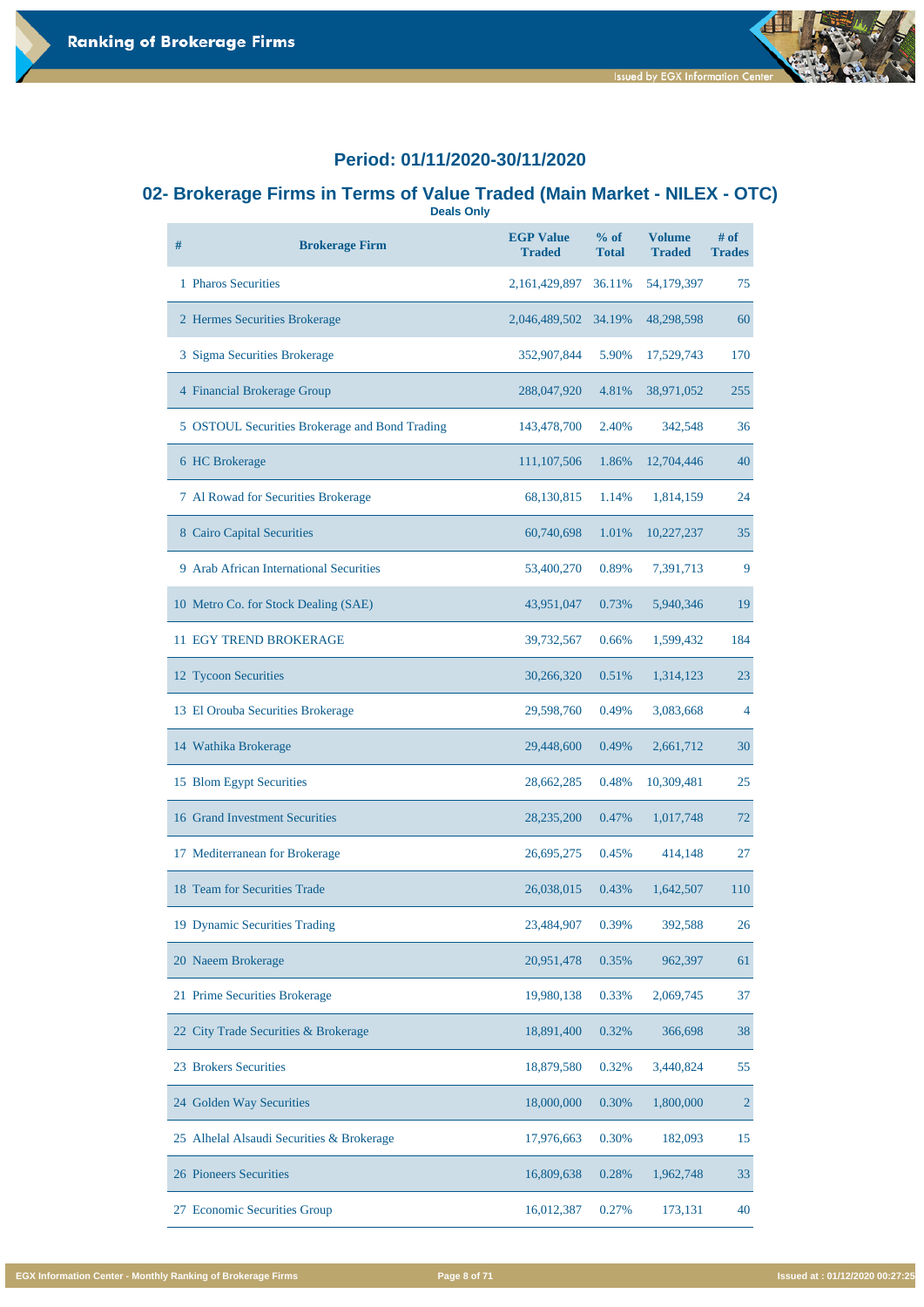**Issued by EGX Information Center** 

| #<br><b>Brokerage Firm</b>                           | <b>EGP Value</b><br><b>Traded</b> | % of<br><b>Total</b> | <b>Volume</b><br><b>Traded</b> | # of<br><b>Trades</b> |
|------------------------------------------------------|-----------------------------------|----------------------|--------------------------------|-----------------------|
| 28 Okaz Stockbrokers & Investment Consultants        | 13,886,761                        | 0.23%                | 64,612                         | 24                    |
| 29 First Stock Brokerage                             | 13, 102, 857                      | 0.22%                | 467,522                        | 83                    |
| 30 Commercial International Brokerage company (CIBC) | 12,983,350                        | 0.22%                | 931,988                        | 22                    |
| 31 Beltone Securities Brokerage                      | 12,552,540                        | 0.21%                | 384,450                        | 53                    |
| 32 Al Amalka for Stock Dealing                       | 12,326,518                        | 0.21%                | 1,044,999                      | 102                   |
| 33 Arqaam Securities Brokerage                       | 12,039,640                        | 0.20%                | 147,900                        | 92                    |
| 34 Wedian Securities Brokerage                       | 10,758,388                        | 0.18%                | 572,829                        | 65                    |
| 35 Guarantee Co. for Brokerage Exchange              | 10,728,178                        | 0.18%                | 64,578                         | 29                    |
| 36 Horizon Securities Brokerage Company              | 9,944,453                         | 0.17%                | 1,325,927                      | 9                     |
| 37 Al Ahram Stock Exchange Securities Brokers        | 8,925,519                         | 0.15%                | 142,022                        | 45                    |
| <b>38 Continental for Securities Trading</b>         | 8,400,000                         | 0.14%                | 33,600                         | 8                     |
| 39 Yasmine Brokerage Company                         | 8,019,672                         | 0.13%                | 808,051                        | 13                    |
| <b>40 Golden Share Securities</b>                    | 7,553,600                         | 0.13%                | 165,212                        | 26                    |
| 41 Honest Brokerage & Book Keeping                   | 7,293,434                         | 0.12%                | 558,838                        | 167                   |
| 42 Samba Tadawol Misr Brokerage                      | 6,835,588                         | 0.11%                | 6,155,937                      | 150                   |
| 43 El Tadamoun El Arabi For Securities Brokerage     | 6,180,000                         | 0.10%                | 78,000                         | 4                     |
| 44 Mirage Brokerage                                  | 6,114,675                         | 0.10%                | 82,805                         | 11                    |
| 45 New Brent Brokerage                               | 5,714,183                         | 0.10%                | 104,021                        | 19                    |
| <b>46 Arzan Securities</b>                           | 5,370,413                         | 0.09%                | 716,055                        | 1                     |
| 59 Cairo National Co. for Securities Negotiation     | 2,500,000                         | 0.04%                | 500,000                        | 4                     |
| 59 Takamol Brokerage Co.                             | 2,500,000                         | 0.04%                | 10,000,000                     | 10                    |
| 47 The Roots Co. for Stock Brokerage                 | 4,269,780                         | 0.07%                | 426,978                        | 4                     |
| 48 Cairo Stock Brokerage Co                          | 4,155,000                         | 0.07%                | 40,800                         | 16                    |
| 49 City Capital securities & stock market            | 4,089,600                         | 0.07%                | 45,834                         | 14                    |
| 50 Al Shourouk Brokerage                             | 4,024,750                         | 0.07%                | 43,300                         | 14                    |
| 51 Etrade Egypt For Securities Exchange              | 3,791,800                         | 0.06%                | 78,256                         | 23                    |
| 52 Mahrosa Securities and Trading                    | 3,664,430                         | 0.06%                | 463,624                        | 27                    |
| 53 Mubasher International For Securities             | 3,623,978                         | 0.06%                | 55,391,124                     | 118                   |
| 54 Aman for Securities Co.                           | 3,419,825                         | 0.06%                | 563,982                        | $\mathfrak{Z}$        |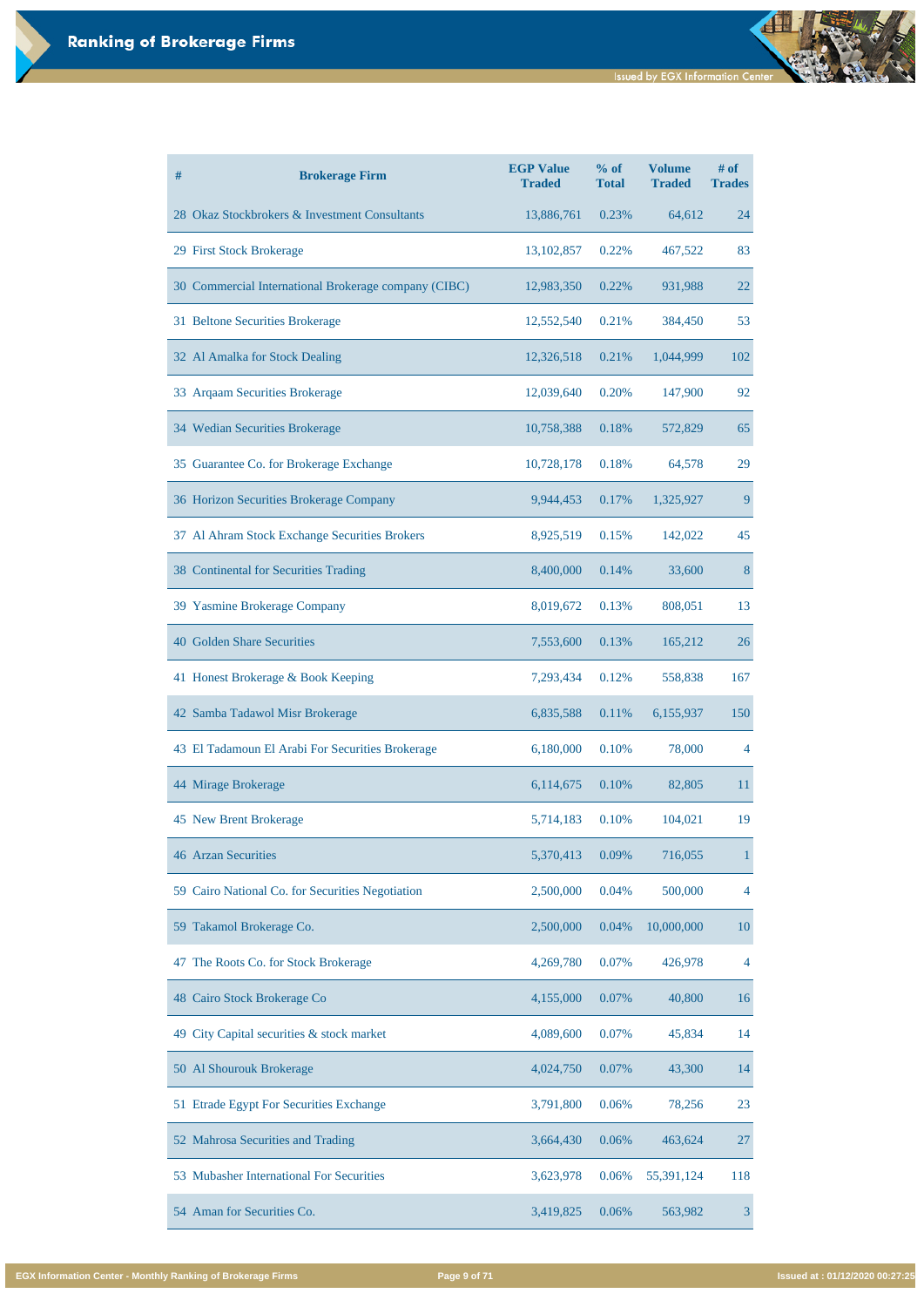| # | <b>Brokerage Firm</b>                          | <b>EGP Value</b><br><b>Traded</b> | % of<br><b>Total</b> | <b>Volume</b><br><b>Traded</b> | # of<br><b>Trades</b> |
|---|------------------------------------------------|-----------------------------------|----------------------|--------------------------------|-----------------------|
|   | 55 Acumen Securities S.A.E                     | 3,222,300                         | 0.05%                | 113,340                        | 8                     |
|   | 56 Saudi Egyptian Co. for Securities Brokerage | 2,756,051                         | 0.05%                | 2,701,499                      | 7                     |
|   | 57 Pyramids Capital                            | 2,701,491                         | 0.05%                | 148,683                        | 63                    |
|   | 58 Faisal Brokerage Company                    | 2,682,408                         | 0.04%                | 84,752                         | 22                    |
|   | 61 Egyptian Group for Securities               | 2,260,000                         | 0.04%                | 301,000                        | 3                     |
|   | 62 Global Invest Securities                    | 1,972,070                         | 0.03%                | 19,976                         | 10                    |
|   | 63 Luxor Securities Brokerage Co.              | 1,899,000                         | 0.03%                | 3,798                          | $\overline{2}$        |
|   | 64 El-Karnak Stocks Brokerage                  | 1,816,537                         | 0.03%                | 11,600                         | 4                     |
|   | 65 El-Mokattam Securities Brokerage            | 1,744,940                         | 0.03%                | 34,866                         | 31                    |
|   | 66 Mina Company Stock Exchange Brokers         | 1,426,000                         | 0.02%                | 1,251,760                      | 12                    |
|   | 67 Lepon Securities Brokers                    | 1,412,000                         | 0.02%                | 21,200                         | 10                    |
|   | 68 Mega Investment Securities                  | 1,196,427                         | 0.02%                | 25,096                         | 17                    |
|   | <b>69 ROAYA ONLINE</b>                         | 882,740                           | 0.01%                | 148,823                        | 2                     |
|   | 70 Egyptian Arabian Company (Themar)           | 787,124                           | 0.01%                | 66,606                         | 32                    |
|   | 71 Arabeya Online Securities                   | 776,549                           | 0.01%                | 131,990                        | 19                    |
|   | <b>72 AF Securities</b>                        | 754,714                           | 0.01%                | 10,199                         | 19                    |
|   | 73 United Brokerage Corporation                | 753,983                           | 0.01%                | 100,531                        | 3                     |
|   | <b>74 MEDCAP Securities</b>                    | 641,380                           | 0.01%                | 3,294                          | 20                    |
|   | <b>75 Universal Securities Brokerage</b>       | 533,200                           | 0.01%                | 5,332                          | 16                    |
|   | 76 Osool E.S.B for Securities Brokerage        | 341,306                           | 0.01%                | 48,453                         | 8                     |
|   | <b>77 HD Securities</b>                        | 286,350                           | 0.00%                | 38,180                         | 3                     |

| 78 Shuaa securities                      | 281,490 | 0.00%    | 37,532 | $\overline{2}$ |
|------------------------------------------|---------|----------|--------|----------------|
| 79 El Khalegya Securities                | 183,388 | $0.00\%$ | 1,955  | 13             |
| 80 Egypt Stocks Securities and Brokerage | 114,783 | 0.00%    | 15,584 | $\overline{2}$ |
| 81 Triple A Securities Co.               | 89,813  | 0.00%    | 11,975 | 2              |
| 82 Egypt Brokerage - Inertia             | 45,000  | 0.00%    | 4,500  | $\overline{2}$ |
| 83 Safir for Stock Brokers               | 40,960  | $0.00\%$ | 6,344  | $\overline{3}$ |
| 84 El Alamia for Brokerage               | 39,248  | 0.00%    | 5,233  | $\overline{4}$ |
| 85 El Fath Stock Brokers                 | 30,000  | 0.00%    | 300    | 2              |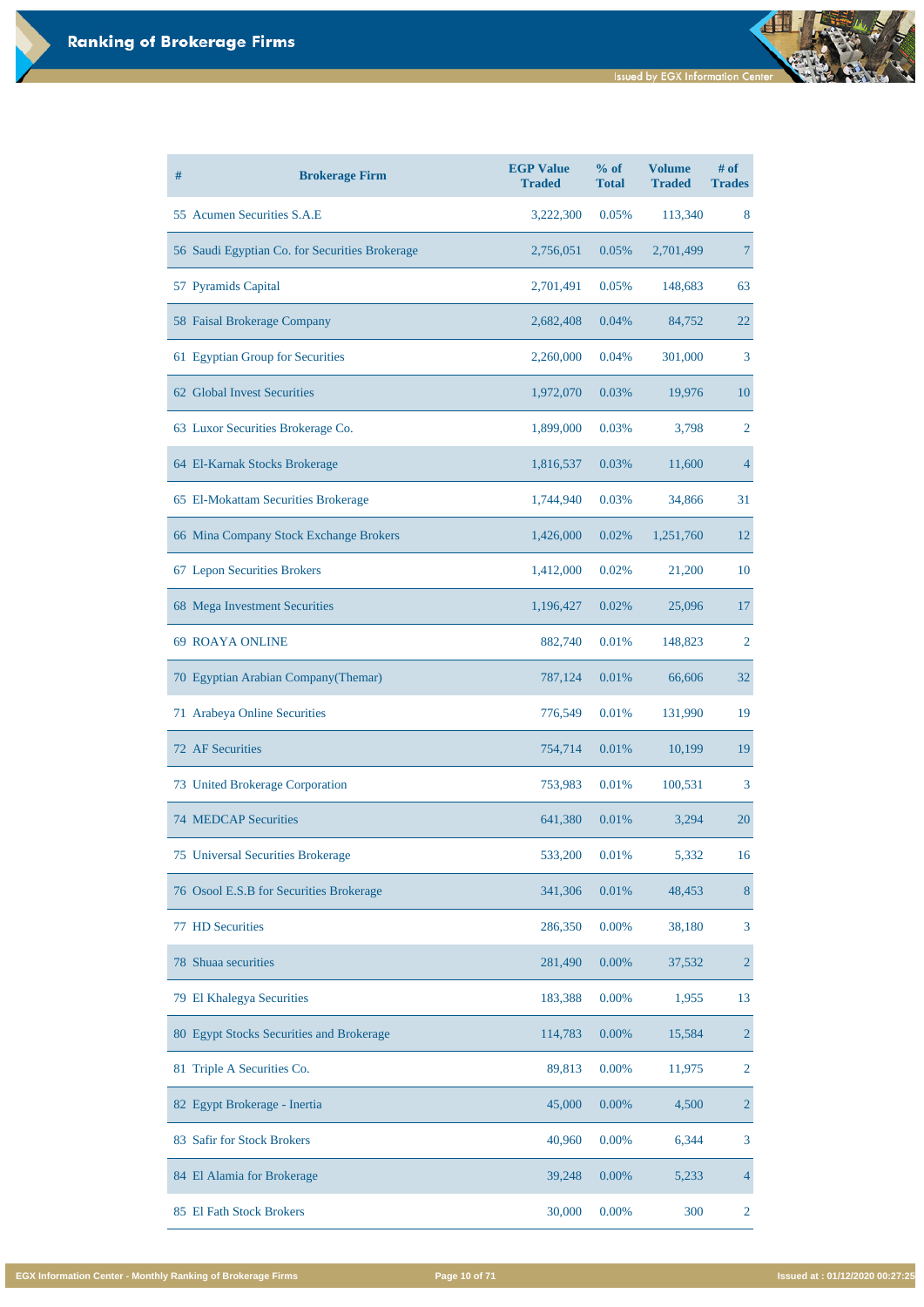**EGX Information Center - Monthly Ranking of Brokerage Firms Page 11 of 71 Issued at : 01/12/2020 00:27:25**

| # | <b>Brokerage Firm</b>                   | <b>EGP Value</b><br><b>Traded</b> | % of<br><b>Total</b> | <b>Volume</b><br><b>Traded</b> | $#$ of<br><b>Trades</b> |
|---|-----------------------------------------|-----------------------------------|----------------------|--------------------------------|-------------------------|
|   | 86 El Horreya Securities                | 27,500                            | 0.00%                | 502,000                        | 3                       |
|   | 87 Helwan Brokerage Co.                 | 25,494                            | 0.00%                | 4,684                          | 5                       |
|   | <b>88 Profit Securities Brokerage</b>   | 19,875                            | 0.00%                | 2,650                          | $\overline{2}$          |
|   | 89 Three Way Brokerage                  | 18,518                            | 0.00%                | 2,469                          | $\overline{2}$          |
|   | 90 El Giza for Securities Trading       | 10,928                            | 0.00%                | 2,795                          | $\mathbf{1}$            |
|   | 91 Vantage for securities Brokerage     | 9,750                             | 0.00%                | 1,300                          | $\overline{2}$          |
|   | 92 Al Arabia Securities Brokerage       | 8,532                             | 0.00%                | 1,350                          | $\overline{2}$          |
|   | 93 Egyptian Kuwaiti Securities          | 7,492                             | 0.00%                | 1,916                          | $\overline{2}$          |
|   | 94 International Brokerage Group        | 3,100                             | 0.00%                | 1,550                          | 6                       |
|   | 95 El Marwa Brokerage                   | 2,828                             | 0.00%                | 377                            | 1                       |
|   | 96 Golden Hand for Securities Brokerage | 1,994                             | 0.00%                | 510                            | $\mathbf{1}$            |
|   | 97 Alexandria Securities Brokerage      | 60                                | 0.00%                | 8                              | $\mathbf{1}$            |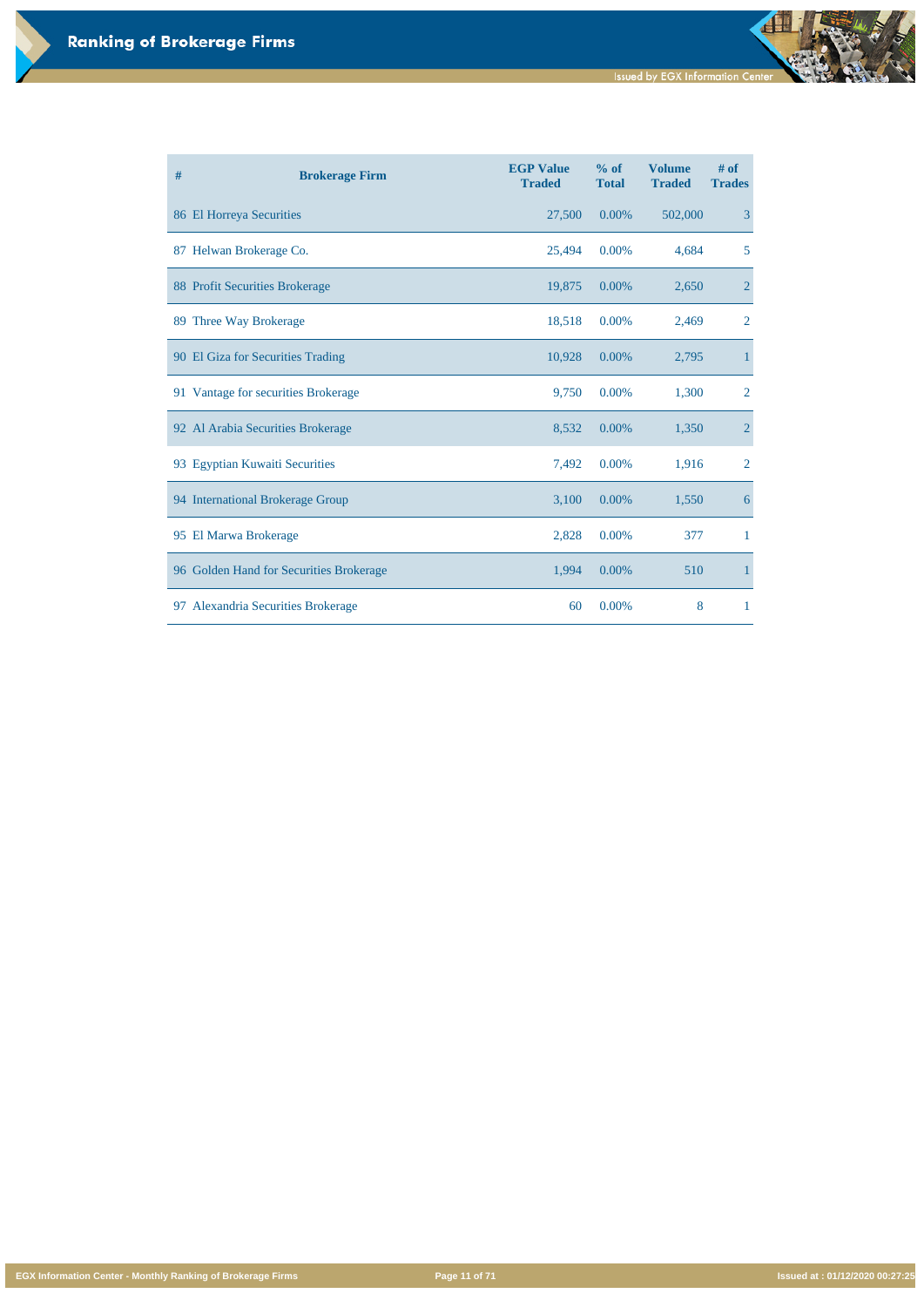#### **03- Brokerage Firms in Terms of Value Traded (Main Market)**

**Including Bonds and Deals**

| # | <b>Brokerage Firm</b>                               | <b>EGP Value</b><br><b>Traded</b> | % of<br><b>Total</b> | <b>Volume</b><br><b>Traded</b> | $#$ of<br><b>Trades</b> |
|---|-----------------------------------------------------|-----------------------------------|----------------------|--------------------------------|-------------------------|
|   | 1 Hermes Securities Brokerage                       | 5,355,911,422                     | 8.38%                | 1,988,234,779                  | 144,628                 |
|   | 2 Financial Brokerage Group                         | 4,730,529,988                     | 7.40%                | 398,978,769                    | 46,684                  |
|   | 3 Beltone Securities Brokerage                      | 3,404,914,040                     | 5.33%                | 989,780,423                    | 66,855                  |
|   | 4 Commercial International Brokerage company (CIBC) | 3,296,785,644 5.16%               |                      | 747, 272, 594                  | 69,556                  |
|   | <b>5</b> Pioneers Securities                        | 2,966,726,738                     | 4.64%                | 1,156,474,376                  | 116,364                 |
|   | 6 Arabeya Online Securities                         | 2,423,147,558                     | 3.79%                | 942,996,714                    | 102,459                 |
|   | <b>7 Mubasher International For Securities</b>      | 2,289,877,501                     | 3.58%                | 821,801,288                    | 112,199                 |
|   | 8 Argaam Securities Brokerage                       | 2, 273, 432, 123                  | 3.56%                | 461, 421, 643                  | 51,449                  |
|   | 9 HC Brokerage                                      | 1,979,934,605                     | 3.10%                | 360,578,277                    | 34,289                  |
|   | 10 Pharos Securities                                | 1,904,965,784                     | 2.98%                | 427,890,119                    | 34,830                  |
|   | 11 Sigma Securities Brokerage                       | 1,827,382,904                     | 2.86%                | 664,592,061                    | 53,136                  |
|   | 12 Tycoon Securities                                | 1,813,955,875                     | 2.84%                | 754,506,504                    | 66,584                  |
|   | 13 Naeem Brokerage                                  | 1,658,826,241                     | 2.60%                | 525,418,645                    | 51,828                  |
|   | 14 New Brent Brokerage                              | 1,637,296,356 2.56%               |                      | 601,052,587                    | 47,342                  |
|   | 15 Egyptian Arabian Company (Themar)                | 1,520,700,048                     | 2.38%                | 723,497,904                    | 55,513                  |
|   | 16 Arab African International Securities            | 1,376,438,012                     | 2.15%                | 484,362,012                    | 31,834                  |
|   | 17 Prime Securities Brokerage                       | 1,194,710,840                     | 1.87%                | 379,209,507                    | 31,609                  |
|   | 18 Cairo Capital Securities                         | 1,149,519,225                     | 1.80%                | 381, 677, 252                  | 21,398                  |
|   | 19 Blom Egypt Securities                            | 1,083,226,991                     | 1.69%                | 428,114,033                    | 31,943                  |

| 20 Helwan Brokerage Co.                 | 982,146,943 1.54%    | 426, 202, 254 | 60,276 |
|-----------------------------------------|----------------------|---------------|--------|
| 21 Shuaa securities                     | 823,309,511<br>1.29% | 352, 115, 845 | 21,150 |
| 22 Osool E.S.B for Securities Brokerage | 737,096,679 1.15%    | 362,268,965   | 25,762 |
| 23 Mirage Brokerage                     | 728,809,443<br>1.14% | 339,626,845   | 45,124 |
| 24 Vantage for securities Brokerage     | 633,507,509 0.99%    | 240,165,945   | 18,154 |
| <b>25 ROAYA ONLINE</b>                  | 607,001,931<br>0.95% | 214,092,455   | 22,893 |
| 26 Mega Investment Securities           | 585,277,693<br>0.92% | 254, 127, 415 | 19,430 |
| <b>HD</b> Securities<br>27              | 584,807,846<br>0.91% | 226,795,373   | 13,677 |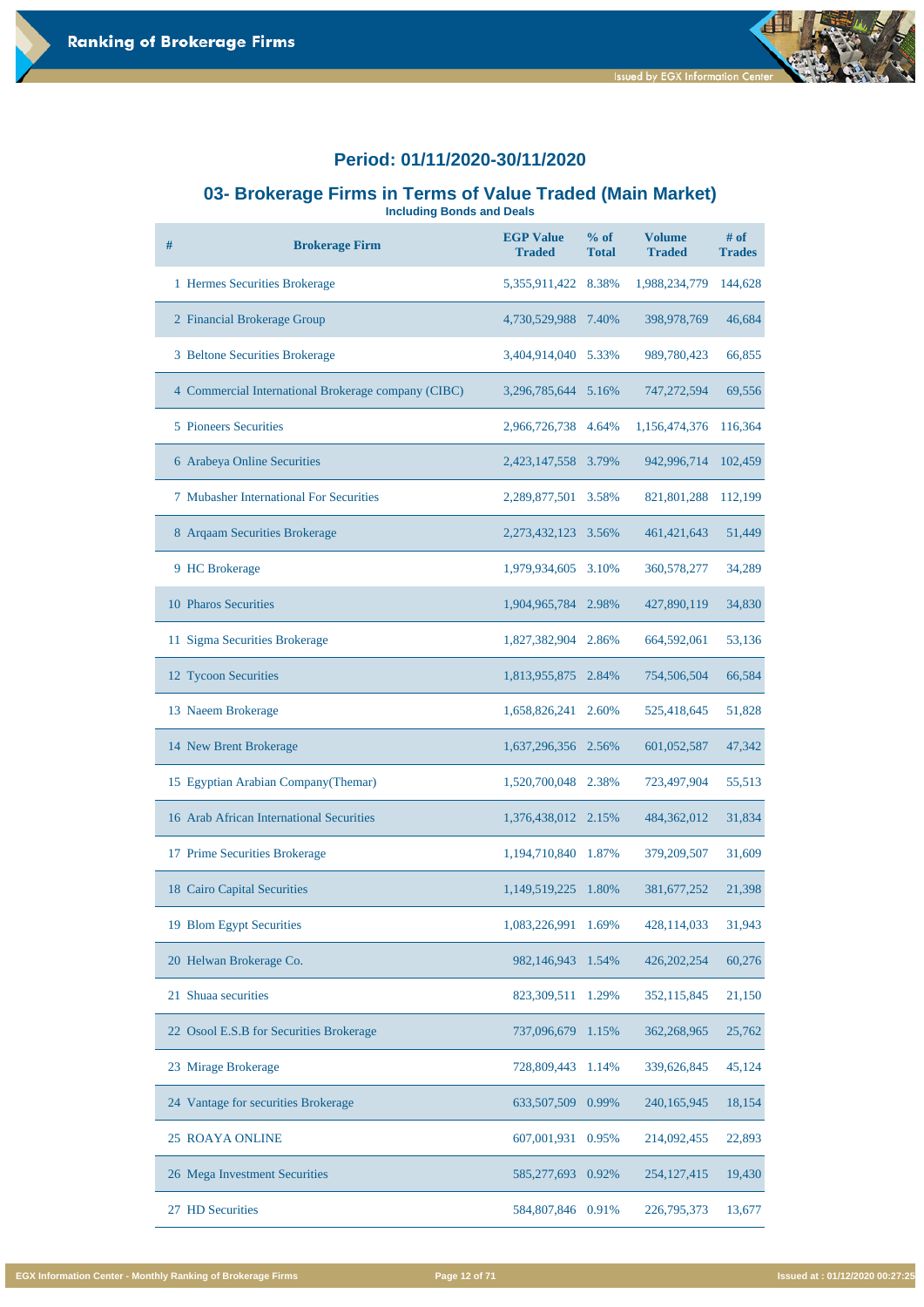**Issued by EGX Information Center** 

| # | <b>Brokerage Firm</b>                           | <b>EGP Value</b><br><b>Traded</b> | $%$ of<br><b>Total</b> | <b>Volume</b><br><b>Traded</b> | # of<br><b>Trades</b> |
|---|-------------------------------------------------|-----------------------------------|------------------------|--------------------------------|-----------------------|
|   | 28 Al Noran Securities & Brokerage              | 500,889,064                       | 0.78%                  | 276,128,394                    | 14,889                |
|   | 29 OSTOUL Securities Brokerage and Bond Trading | 500,570,356 0.78%                 |                        | 352,706,489                    | 15,597                |
|   | <b>30 AF Securities</b>                         | 490, 432, 505                     | 0.77%                  | 155,522,926                    | 17,118                |
|   | 31 El Orouba Securities Brokerage               | 434,718,614                       | 0.68%                  | 136, 314, 174                  | 15,845                |
|   | 32 Wathika Brokerage                            | 432,657,710 0.68%                 |                        | 177, 205, 712                  | 25,069                |
|   | 33 Horizon Securities Brokerage Company         | 421,290,216 0.66%                 |                        | 207,796,370                    | 15,527                |
|   | 34 City Trade Securities & Brokerage            | 419,349,183 0.66%                 |                        | 107, 181, 321                  | 10,342                |
|   | 35 HSBC Securities Egypt S.A.E                  | 401,296,085                       | 0.63%                  | 24,650,853                     | 3,008                 |
|   | 36 Royal Securities Brokerage Co.               | 369,176,466 0.58%                 |                        | 168,473,934                    | 10,394                |
|   | 37 Metro Co. for Stock Dealing (SAE)            | 362,589,867                       | 0.57%                  | 149,654,699                    | 14,128                |
|   | 38 Guarantee Co. for Brokerage Exchange         | 360, 387, 888 0.56%               |                        | 123,859,922                    | 7,980                 |
|   | 39 Alhelal Alsaudi Securities & Brokerage       | 345,615,708                       | 0.54%                  | 175,495,602                    | 8,393                 |
|   | <b>40 El Horreya Securities</b>                 | 339,938,991 0.53%                 |                        | 154,383,351                    | 15,104                |
|   | 41 Honest Brokerage & Book Keeping              | 329,598,135                       | 0.52%                  | 123,728,610                    | 16,224                |
|   | 42 Aman for Securities Co.                      | 327, 223, 053 0.51%               |                        | 97, 267, 805                   | 17,306                |
|   | <b>43 Arzan Securities</b>                      | 323,320,156 0.51%                 |                        | 153,622,101                    | 10,092                |
|   | <b>44 Global Invest Securities</b>              | 318,616,851                       | 0.50%                  | 101,550,220                    | 10,231                |
|   | 45 Team for Securities Trade                    | 288,391,014                       | 0.45%                  | 135,020,661                    | 14,626                |
|   | 46 The Roots Co. for Stock Brokerage            | 282,624,497                       | 0.44%                  | 89,644,598                     | 16,522                |
|   | 47 Economic Securities Group                    | 248,686,157                       | 0.39%                  | 130,872,440                    | 10,730                |
|   | <b>48 Golden Share Securities</b>               | 243,035,509                       | 0.38%                  | 113,994,878                    | 9,642                 |

| 49 Al Amalka for Stock Dealing           | 232,149,271 0.36%      | 68,300,684 | 11,732 |
|------------------------------------------|------------------------|------------|--------|
| <b>50 Brokers Securities</b>             | 216,796,917 0.34%      | 97,071,088 | 7,531  |
| <b>51 Masters Securities</b>             | 215,797,823<br>0.34%   | 52,663,921 | 6,074  |
| 52 El Marwa Brokerage                    | 209,693,567<br>0.33%   | 77,513,738 | 5,363  |
| 53 Egypt Stocks Securities and Brokerage | 209,091,545<br>0.33%   | 71,720,451 | 8,012  |
| 54 Al Arabia Securities Brokerage        | 204, 534, 547<br>0.32% | 77,358,773 | 8,001  |
| 55 Jadwa Securities Brokerage            | 199, 135, 439 0.31%    | 90,601,272 | 7,214  |
| 56 Golden Way Securities                 | 196,617,744<br>0.31%   | 73,668,022 | 7,524  |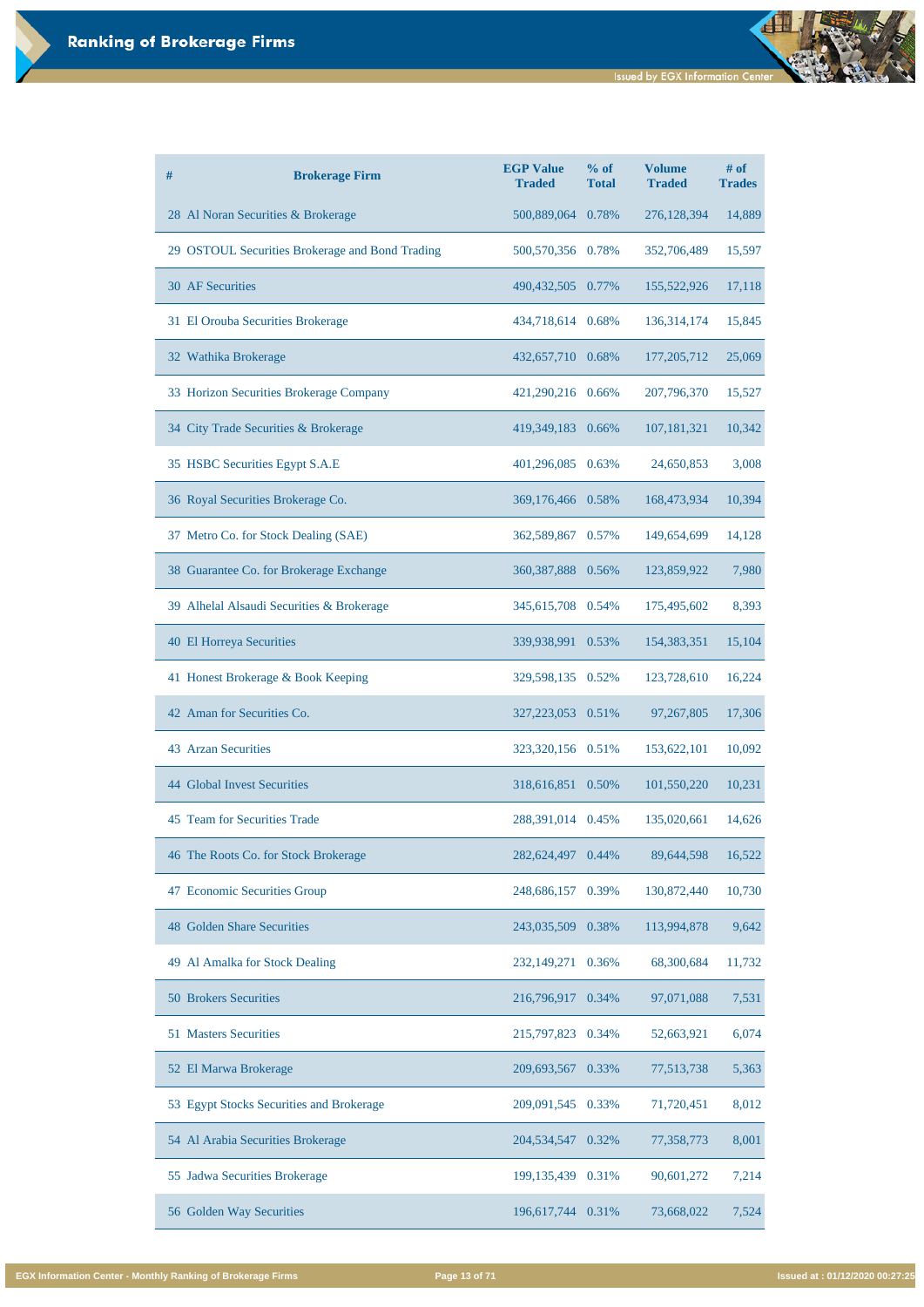| # | <b>Brokerage Firm</b>                          | <b>EGP Value</b><br><b>Traded</b> | $%$ of<br><b>Total</b> | <b>Volume</b><br><b>Traded</b> | $#$ of<br><b>Trades</b> |
|---|------------------------------------------------|-----------------------------------|------------------------|--------------------------------|-------------------------|
|   | 57 Global Capital Securities                   | 191,248,031                       | 0.30%                  | 90,985,291                     | 8,339                   |
|   | <b>58 Premiere Securities</b>                  | 185,704,240 0.29%                 |                        | 88, 543, 134                   | 10,326                  |
|   | 59 Pyramids Capital                            | 180,944,557                       | 0.28%                  | 65,441,640                     | 10,391                  |
|   | 60 Al Ahram Stock Exchange Securities Brokers  | 174,863,200                       | 0.27%                  | 75,663,809                     | 9,901                   |
|   | 61 Golden Hand for Securities Brokerage        | 170,596,339 0.27%                 |                        | 62,648,062                     | 8,548                   |
|   | 62 Pharaonic Brokerage Company                 | 165,698,445 0.26%                 |                        | 48,993,705                     | 6,984                   |
|   | 63 Maadi for Stock Dealing                     | 164,821,269 0.26%                 |                        | 36,512,831                     | 4,398                   |
|   | 64 Capital Securities Brokerage                | 159,838,746 0.25%                 |                        | 58,061,360                     | 5,948                   |
|   | 65 Three Way Brokerage                         | 155,075,319 0.24%                 |                        | 68,502,169                     | 9,145                   |
|   | 66 Faisal Brokerage Company                    | 150,714,701                       | 0.24%                  | 52,663,471                     | 5,924                   |
|   | 67 Grand Investment Securities                 | 147,566,328                       | 0.23%                  | 70,842,753                     | 4,697                   |
|   | 68 Yasmine Brokerage Company                   | 145,402,764                       | 0.23%                  | 40,435,328                     | 5,386                   |
|   | 69 Dynamic Securities Trading                  | 139,952,643 0.22%                 |                        | 52,509,920                     | 6,412                   |
|   | <b>70 Venex Group For Securities</b>           | 139,288,816 0.22%                 |                        | 36,794,392                     | 5,129                   |
|   | 71 Wedian Securities Brokerage                 | 135,382,354 0.21%                 |                        | 42,475,346                     | 5,736                   |
|   | 72 Saudi Egyptian Co. for Securities Brokerage | 131,805,924 0.21%                 |                        | 43,919,446                     | 5,999                   |
|   | <b>73 Trend for Securities</b>                 | 131,484,077 0.21%                 |                        | 72,073,582                     | 5,782                   |
|   | 74 United Brokerage Corporation                | 125, 141, 596                     | 0.20%                  | 53,678,090                     | 7,478                   |
|   | 75 Egyptian Group for Securities               | 124,333,611                       | 0.19%                  | 48,525,352                     | 9,117                   |
|   | 76 Medaf Securities Brokerage                  | 123,742,921                       | 0.19%                  | 48,252,725                     | 3,280                   |
|   | 77 Okaz Stockbrokers & Investment Consultants  | 113,072,019 0.18%                 |                        | 31,511,279                     | 5,386                   |

| 78 Al Shourouk Brokerage             | 97,650,428 0.15%    | 32,784,944 | 4,558 |
|--------------------------------------|---------------------|------------|-------|
| <b>79 MEDCAP Securities</b>          | 94,459,592 0.15%    | 27,502,778 | 3,657 |
| 80 Alexandria Securities Brokerage   | 87,038,683 0.14%    | 32,996,366 | 5,806 |
| 81 Egyptian Kuwaiti Securities       | 86,106,940 0.13%    | 26,084,359 | 7,779 |
| 82 Mahrosa Securities and Trading    | 83,173,647<br>0.13% | 39,100,540 | 3,892 |
| 83 Al Rowad for Securities Brokerage | 82,226,598<br>0.13% | 77,116,251 | 3,266 |
| 84 Mediterranean for Brokerage       | 81,550,914 0.13%    | 35,307,976 | 5,014 |
| 85 Swiss Group                       | 77,015,969 0.12%    | 37,015,973 | 4,631 |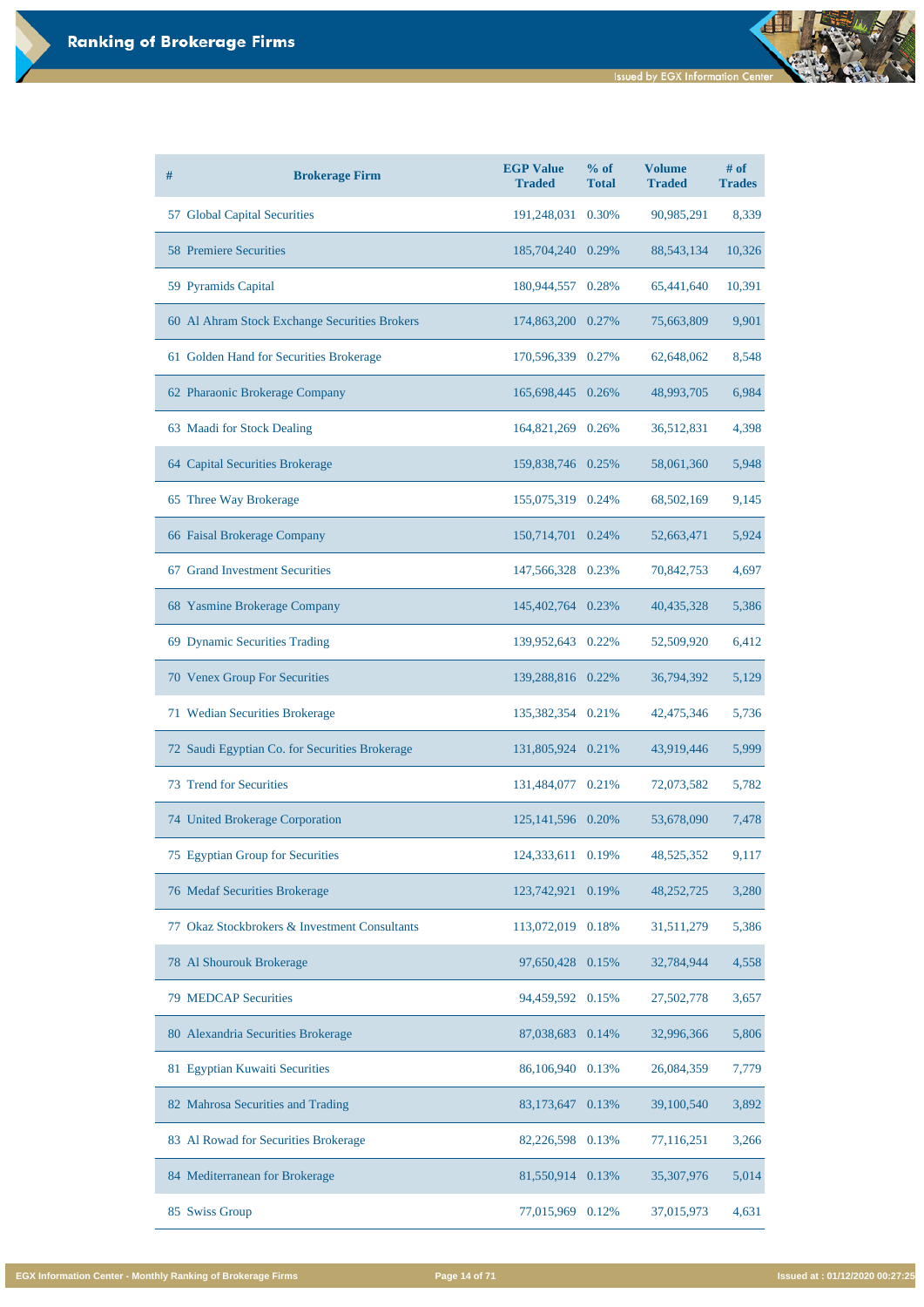| # | <b>Brokerage Firm</b>                            | <b>EGP Value</b><br><b>Traded</b> | $%$ of<br><b>Total</b> | <b>Volume</b><br><b>Traded</b> | $#$ of<br><b>Trades</b> |
|---|--------------------------------------------------|-----------------------------------|------------------------|--------------------------------|-------------------------|
|   | 86 Watania Stock Brokers                         | 72,351,984 0.11%                  |                        | 26,410,828                     | 4,040                   |
|   | 87 El Tadamoun El Arabi For Securities Brokerage | 66, 357, 404 0.10%                |                        | 27,623,245                     | 3,004                   |
|   | 88 El Safa Securities Brokerage                  | 64,504,728 0.10%                  |                        | 21,402,058                     | 2,606                   |
|   | 89 Tropicana for Stock Exchange                  | 60,662,903 0.09%                  |                        | 25,888,769                     | 5,578                   |
|   | 90 Acumen Securities S.A.E                       | 59,357,381 0.09%                  |                        | 20, 163, 177                   | 2,171                   |
|   | 91 City Capital securities & stock market        | 55,991,520                        | 0.09%                  | 17,220,933                     | 2,984                   |
|   | 92 Cairo Stock Brokerage Co                      | 51,013,451                        | 0.08%                  | 18,797,380                     | 1,969                   |
|   | 93 First Stock Brokerage                         | 49,265,158 0.08%                  |                        | 17, 107, 579                   | 2,751                   |
|   | 94 Triple A Securities Co.                       | 46,301,062 0.07%                  |                        | 16,017,716                     | 1,939                   |
|   | 95 Samba Tadawol Misr Brokerage                  | 45,492,628 0.07%                  |                        | 19,226,922                     | 3,820                   |
|   | 96 El-Mokattam Securities Brokerage              | 45,115,838 0.07%                  |                        | 17, 132, 589                   | 2,703                   |
|   | 97 El Khalegya Securities                        | 44,225,286 0.07%                  |                        | 17,364,981                     | 2,795                   |
|   | 98 Universal Securities Brokerage                | 30,820,039 0.05%                  |                        | 15,374,960                     | 2,650                   |
|   | 99 Al Omanaa Al Mottaheden                       | 25,888,066                        | 0.04%                  | 10,319,375                     | 1,821                   |
|   | 100 El Alamia for Brokerage                      | 25,374,803                        | 0.04%                  | 10,969,679                     | 1,916                   |
|   | 101 Takamol Brokerage Co.                        | 23,956,618                        | 0.04%                  | 7,014,690                      | 1,419                   |
|   | 102 Luxor Securities Brokerage Co.               | 23,210,918 0.04%                  |                        | 12,746,773                     | 1,192                   |
|   | 103 International for Securities                 | 21,589,350                        | 0.03%                  | 7,063,057                      | 1,214                   |
|   | 104 Safir for Stock Brokers                      | 20,660,688                        | 0.03%                  | 7,638,693                      | 1,876                   |
|   | 105 Al Manar For Stock Exchange                  | 20,625,980                        | 0.03%                  | 3,830,324                      | 985                     |
|   | 106 Mina Company Stock Exchange Brokers          | 20,587,375                        | 0.03%                  | 10,403,369                     | 1,787                   |

| 107 Egypt Brokerage - Inertia                   | 18,489,218 0.03% |          | 5,822,681 | 800   |
|-------------------------------------------------|------------------|----------|-----------|-------|
| 108 International Brokerage Group               | 16,714,539       | 0.03%    | 6,799,489 | 1,267 |
| 109 Cairo International for Securities Exchange | 15,374,274       | 0.02%    | 5,714,014 | 998   |
| 110 Miracle for Securities                      | 15,098,793       | 0.02%    | 6,990,498 | 1,182 |
| 111 Lepon Securities Brokers                    | 13,537,032 0.02% |          | 5,251,363 | 865   |
| 112 Wallstreet Securities Brokerage             | 11,482,103       | 0.02%    | 2,994,451 | 660   |
| 113 Profit Securities Brokerage                 | 10,941,407       | $0.02\%$ | 4,534,051 | 699   |
| 114 El Fath Stock Brokers                       | 10,516,500       | 0.02%    | 3,061,487 | 683   |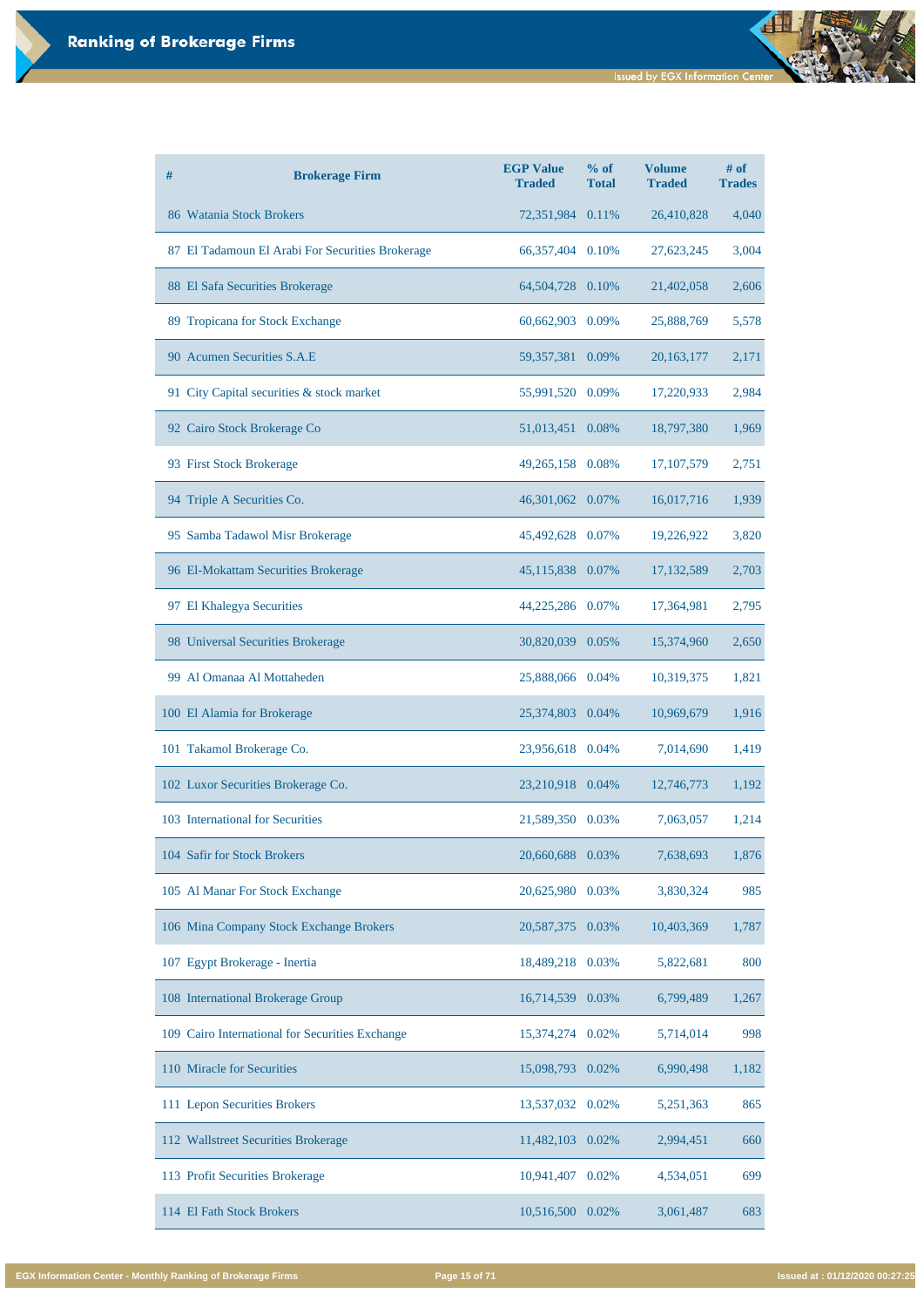**Issued by EGX Information Center** 

đ

**EGX Information Center - Monthly Ranking of Brokerage Firms Page 16 of 71 Issued at : 01/12/2020 00:27:25**

| # | <b>Brokerage Firm</b>                              | <b>EGP Value</b><br><b>Traded</b> | % of<br><b>Total</b> | <b>Volume</b><br><b>Traded</b> | $#$ of<br><b>Trades</b> |
|---|----------------------------------------------------|-----------------------------------|----------------------|--------------------------------|-------------------------|
|   | 115 Etrade Egypt For Securities Exchange           | 10,070,629                        | 0.02%                | 3,156,660                      | 768                     |
|   | 116 EGY TREND BROKERAGE                            | 9,088,490                         | 0.01%                | 2,564,739                      | 538                     |
|   | 117 El Giza for Securities Trading                 | 8,831,367                         | 0.01%                | 3,259,289                      | 800                     |
|   | 118 Tiba Brokerage & Bookkeeping                   | 8,512,919                         | 0.01%                | 4,019,422                      | 440                     |
|   | 119 Continental for Securities Trading             | 8,207,788 0.01%                   |                      | 2,292,999                      | 370                     |
|   | 120 El-Karnak Stocks Brokerage                     | 7,755,107                         | 0.01%                | 4,754,994                      | 251                     |
|   | 121 Council Inc.                                   | 7,102,269                         | 0.01%                | 1,953,926                      | 267                     |
|   | 122 Thndr Securities Brokerage                     | 6,584,716 0.01%                   |                      | 1,977,297                      | 1,582                   |
|   | 123 Bab El-Mlouk for Securities Brokerage          | 5,767,964                         | 0.01%                | 1,679,378                      | 426                     |
|   | 124 El Dawlia for Securities Brokerage             | 5,389,391                         | 0.01%                | 1,235,983                      | 368                     |
|   | 125 The Financial Arabian for Securities Brokerage | 5,321,514                         | 0.01%                | 2,021,166                      | 439                     |
|   | 126 Cairo National Co. for Securities Negotiation  | 4,315,244                         | 0.01%                | 2,126,384                      | 230                     |
|   | 127 Alhmd Stock Brokerage                          | 3,423,010 0.01%                   |                      | 711,209                        | 140                     |
|   | 128 Beltone Market Maker                           | 2,145,192                         | 0.00%                | 231,151                        | 175                     |
|   | 129 Top for Brokerage                              | 976,616                           | 0.00%                | 132,307                        | 44                      |
|   | 130 Premium Securities                             | 195,900                           | 0.00%                | 60,000                         | 9                       |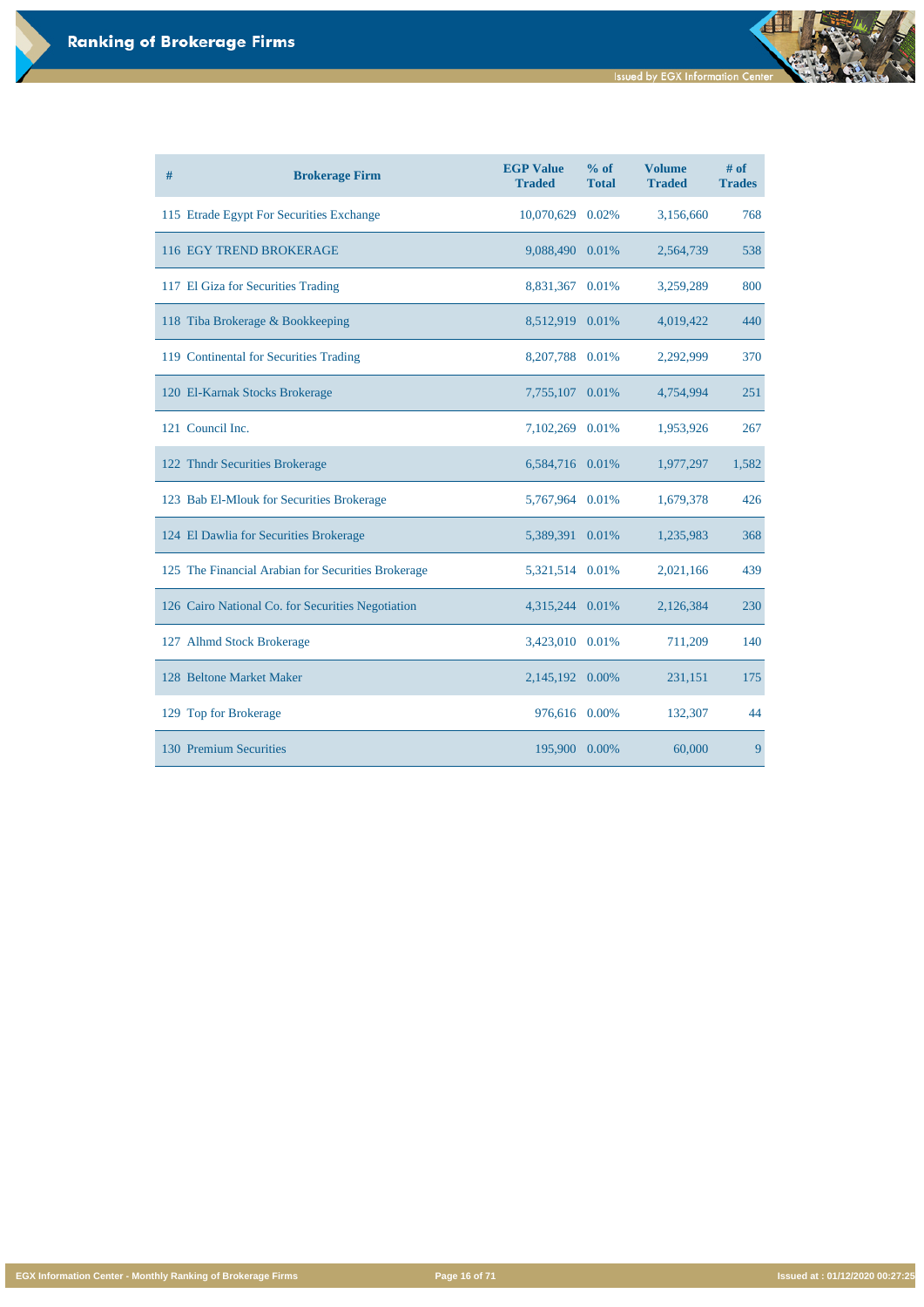

#### **04- Brokerage Firms in Terms of Value Traded (Main Market)**

**Including Bonds but Excluding Deals**

| # | <b>Brokerage Firm</b>                               | <b>EGP Value</b><br><b>Traded</b> | $%$ of<br><b>Total</b> | <b>Volume</b><br><b>Traded</b> | $#$ of<br><b>Trades</b> |
|---|-----------------------------------------------------|-----------------------------------|------------------------|--------------------------------|-------------------------|
|   | 1 Hermes Securities Brokerage                       | 5,291,820,706                     | 8.36%                  | 1,979,677,104                  | 144,598                 |
|   | 2 Financial Brokerage Group                         | 4,442,482,267                     | 7.02%                  | 360,007,719                    | 46,431                  |
|   | 3 Beltone Securities Brokerage                      | 3,402,982,355                     | 5.37%                  | 989,522,865                    | 66,850                  |
|   | 4 Commercial International Brokerage company (CIBC) | 3,289,818,294                     | 5.20%                  | 746, 343, 614                  | 69,544                  |
|   | <b>5</b> Pioneers Securities                        | 2,959,147,081                     | 4.67%                  | 1,155,432,960                  | 116,341                 |
|   | 6 Arabeya Online Securities                         | 2,422,373,009                     | 3.83%                  | 942,866,724                    | 102,442                 |
|   | <b>7</b> Mubasher International For Securities      | 2,288,514,136                     | 3.61%                  | 821,619,506                    | 112,187                 |
|   | 8 Arqaam Securities Brokerage                       | 2, 273, 432, 123                  | 3.59%                  | 461, 421, 643                  | 51,449                  |
|   | 9 HC Brokerage                                      | 1,977,873,245                     | 3.12%                  | 360, 303, 429                  | 34,285                  |
|   | 10 Pharos Securities                                | 1,904,890,784                     | 3.01%                  | 427,880,119                    | 34,829                  |
|   | 11 Sigma Securities Brokerage                       | 1,790,162,324                     | 2.83%                  | 659,596,698                    | 53,115                  |
|   | 12 Tycoon Securities                                | 1,787,715,525                     | 2.82%                  | 753,344,804                    | 66,580                  |
|   | 13 Naeem Brokerage                                  | 1,652,436,413                     | 2.61%                  | 524,566,668                    | 51,821                  |
|   | 14 New Brent Brokerage                              | 1,636,919,174 2.59%               |                        | 601,002,296                    | 47,341                  |
|   | 15 Egyptian Arabian Company (Themar)                | 1,520,363,923                     | 2.40%                  | 723,447,386                    | 55,504                  |
|   | 16 Arab African International Securities            | 1,323,037,742                     | 2.09%                  | 476,970,299                    | 31,825                  |
|   | 17 Prime Securities Brokerage                       | 1, 191, 279, 702                  | 1.88%                  | 378,752,022                    | 31,608                  |
|   | 18 Cairo Capital Securities                         | 1,120,852,447                     | 1.77%                  | 377,855,015                    | 21,395                  |
|   | 19 Blom Egypt Securities                            | 1,082,306,014                     | 1.71%                  | 427,991,236                    | 31,942                  |

| 20 Helwan Brokerage Co.                 | 982, 121, 448 1.55%    | 426, 197, 570 | 60,271 |
|-----------------------------------------|------------------------|---------------|--------|
| 21 Shuaa securities                     | 823,028,021<br>1.30%   | 352,078,313   | 21,148 |
| 22 Osool E.S.B for Securities Brokerage | 736,879,629<br>1.16%   | 362,240,025   | 25,759 |
| 23 Mirage Brokerage                     | 728,694,768<br>1.15%   | 339,604,040   | 45,117 |
| 24 Vantage for securities Brokerage     | 633,497,759<br>1.00%   | 240, 164, 645 | 18,152 |
| <b>25 ROAYA ONLINE</b>                  | 606,119,191<br>0.96%   | 213,943,632   | 22,891 |
| 26 Mega Investment Securities           | 585, 255, 193<br>0.92% | 254, 124, 415 | 19,429 |
| <b>HD</b> Securities<br>27              | 584,521,496<br>0.92%   | 226, 757, 193 | 13,674 |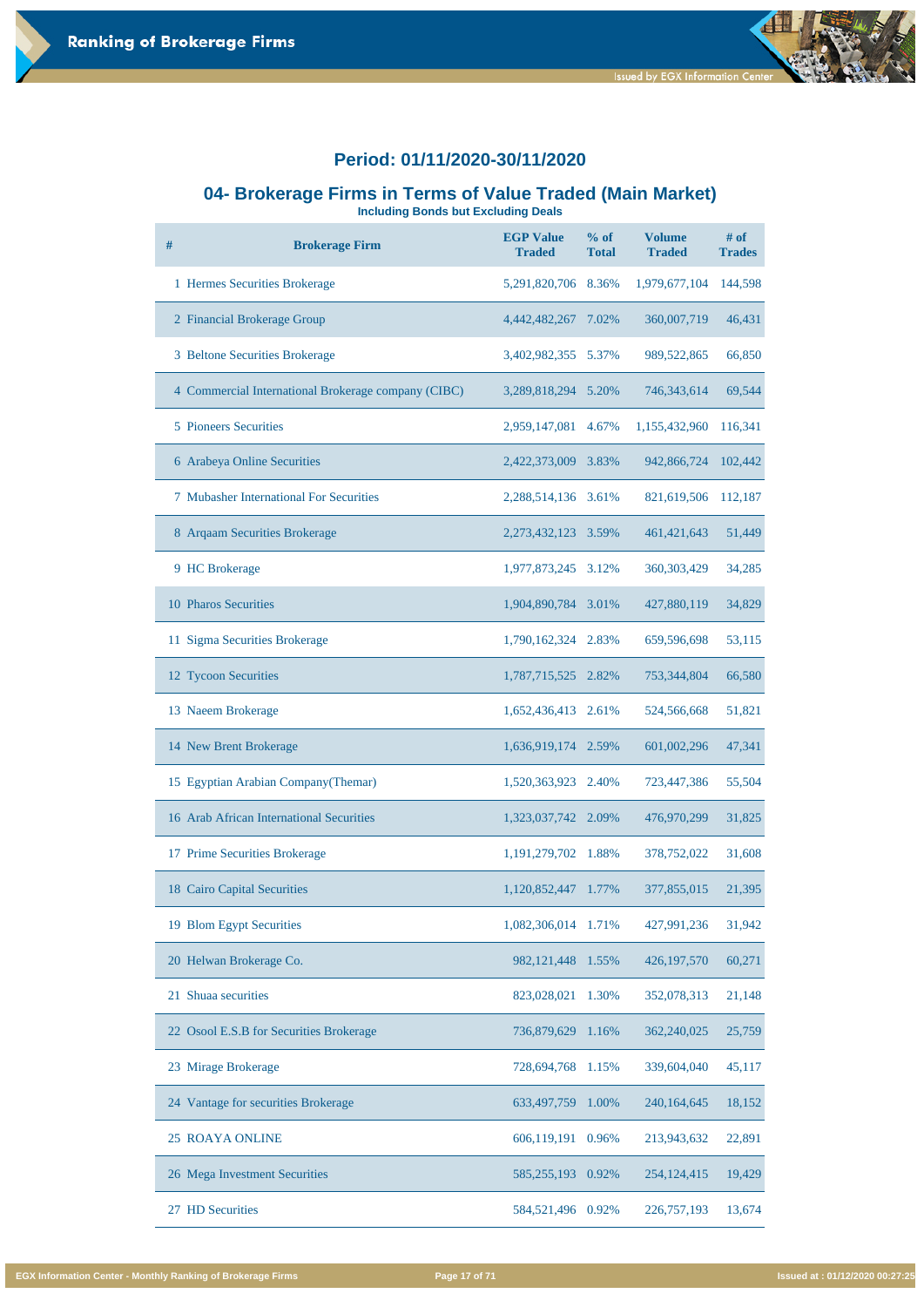**Issued by EGX Information Center** 

| #<br><b>Brokerage Firm</b>                      | <b>EGP Value</b><br><b>Traded</b> | $%$ of<br><b>Total</b> | <b>Volume</b><br><b>Traded</b> | $#$ of<br><b>Trades</b> |
|-------------------------------------------------|-----------------------------------|------------------------|--------------------------------|-------------------------|
| 28 Al Noran Securities & Brokerage              | 500,889,064                       | 0.79%                  | 276,128,394                    | 14,889                  |
| 29 OSTOUL Securities Brokerage and Bond Trading | 500,570,356 0.79%                 |                        | 352,706,489                    | 15,597                  |
| <b>30 AF Securities</b>                         | 490,417,792 0.77%                 |                        | 155,520,127                    | 17,115                  |
| 31 Wathika Brokerage                            | 432,654,110                       | 0.68%                  | 177, 205, 232                  | 25,068                  |
| 32 El Orouba Securities Brokerage               | 431,004,854                       | 0.68%                  | 135,819,006                    | 15,842                  |
| 33 City Trade Securities & Brokerage            | 419,349,183 0.66%                 |                        | 107, 181, 321                  | 10,342                  |
| 34 Horizon Securities Brokerage Company         | 411,345,764 0.65%                 |                        | 206,470,443                    | 15,518                  |
| 35 HSBC Securities Egypt S.A.E                  | 401,296,085                       | 0.63%                  | 24,650,853                     | 3,008                   |
| 36 Royal Securities Brokerage Co.               | 369,176,466 0.58%                 |                        | 168,473,934                    | 10,394                  |
| 37 Guarantee Co. for Brokerage Exchange         | 360, 372, 888 0.57%               |                        | 123,857,922                    | 7,979                   |
| 38 Alhelal Alsaudi Securities & Brokerage       | 345,596,845                       | 0.55%                  | 175,493,087                    | 8,388                   |
| 39 El Horreya Securities                        | 339,923,991                       | 0.54%                  | 154,381,351                    | 15,103                  |
| 40 Honest Brokerage & Book Keeping              | 329,571,761 0.52%                 |                        | 123,723,522                    | 16,219                  |
| 41 Aman for Securities Co.                      | 323,803,228 0.51%                 |                        | 96,703,823                     | 17,303                  |
| 42 Metro Co. for Stock Dealing (SAE)            | 320,461,720 0.51%                 |                        | 143,787,269                    | 14,127                  |
| <b>43 Global Invest Securities</b>              | 318,614,781                       | 0.50%                  | 101,549,944                    | 10,229                  |
| <b>44 Arzan Securities</b>                      | 317,949,743                       | 0.50%                  | 152,906,046                    | 10,091                  |
| 45 Team for Securities Trade                    | 288, 314, 539                     | 0.46%                  | 135,010,462                    | 14,618                  |
| 46 The Roots Co. for Stock Brokerage            | 282,624,497                       | 0.45%                  | 89,644,598                     | 16,522                  |
| 47 Economic Securities Group                    | 248, 642, 338                     | 0.39%                  | 130,861,233                    | 10,726                  |
| <b>48 Golden Share Securities</b>               | 243,035,509                       | 0.38%                  | 113,994,878                    | 9,642                   |

| 49 Al Amalka for Stock Dealing           | 232,004,108 0.37%   | 68,281,329          | 11,728 |
|------------------------------------------|---------------------|---------------------|--------|
| <b>50 Masters Securities</b>             | 215,797,823 0.34%   | 52,663,921          | 6,074  |
| <b>51 Brokers Securities</b>             | 213,748,167 0.34%   | 96,664,588          | 7,526  |
| 52 El Marwa Brokerage                    | 209,690,739         | 77,513,361<br>0.33% | 5,362  |
| 53 Egypt Stocks Securities and Brokerage | 208,976,762 0.33%   | 71,704,867          | 8,010  |
| 54 Al Arabia Securities Brokerage        | 204, 534, 547       | 77,358,773<br>0.32% | 8,001  |
| 55 Jadwa Securities Brokerage            | 199, 135, 439 0.31% | 90,601,272          | 7,214  |
| 56 Golden Way Securities                 | 196,617,744 0.31%   | 73,668,022          | 7,524  |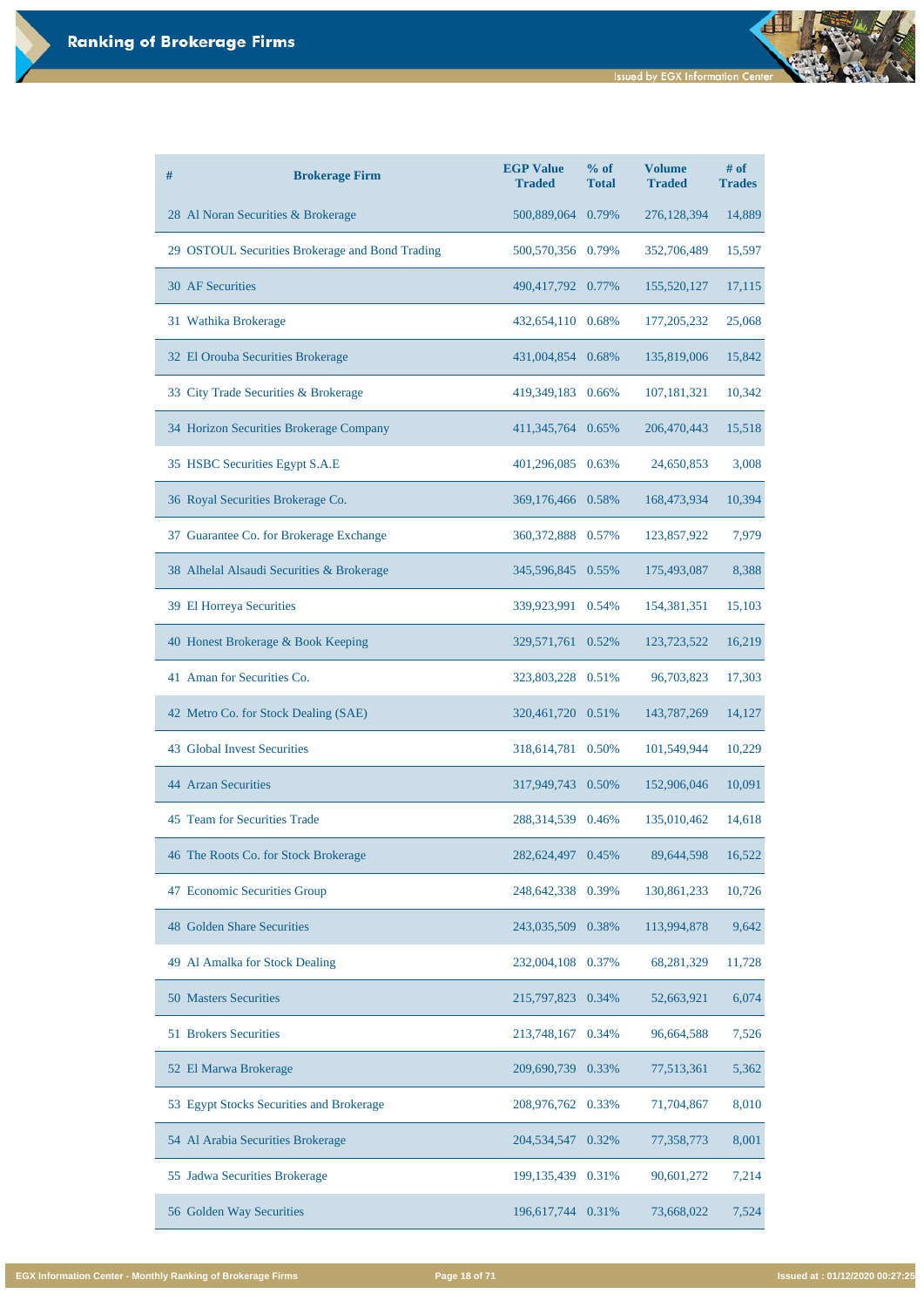| # | <b>Brokerage Firm</b>                          | <b>EGP Value</b><br><b>Traded</b> | $%$ of<br><b>Total</b> | <b>Volume</b><br><b>Traded</b> | # of<br><b>Trades</b> |
|---|------------------------------------------------|-----------------------------------|------------------------|--------------------------------|-----------------------|
|   | 57 Global Capital Securities                   | 191,248,031                       | 0.30%                  | 90,985,291                     | 8,339                 |
|   | <b>58 Premiere Securities</b>                  | 185,704,240 0.29%                 |                        | 88, 543, 134                   | 10,326                |
|   | 59 Pyramids Capital                            | 180,917,066 0.29%                 |                        | 65,434,609                     | 10,390                |
|   | 60 Al Ahram Stock Exchange Securities Brokers  | 174,678,341 0.28%                 |                        | 75,638,077                     | 9,888                 |
|   | 61 Golden Hand for Securities Brokerage        | 170,594,345 0.27%                 |                        | 62,647,552                     | 8,547                 |
|   | 62 Pharaonic Brokerage Company                 | 165,698,445 0.26%                 |                        | 48,993,705                     | 6,984                 |
|   | 63 Maadi for Stock Dealing                     | 164,821,269 0.26%                 |                        | 36,512,831                     | 4,398                 |
|   | 64 Capital Securities Brokerage                | 159,838,746 0.25%                 |                        | 58,061,360                     | 5,948                 |
|   | 65 Three Way Brokerage                         | 155,056,801 0.24%                 |                        | 68,499,700                     | 9,143                 |
|   | 66 Faisal Brokerage Company                    | 150,707,201 0.24%                 |                        | 52,662,471                     | 5,923                 |
|   | 67 Grand Investment Securities                 | 147,566,328 0.23%                 |                        | 70,842,753                     | 4,697                 |
|   | 68 Yasmine Brokerage Company                   | 145,397,897                       | 0.23%                  | 40,434,679                     | 5,383                 |
|   | 69 Dynamic Securities Trading                  | 139,747,143 0.22%                 |                        | 52,482,520                     | 6,408                 |
|   | 70 Venex Group For Securities                  | 139,288,816 0.22%                 |                        | 36,794,392                     | 5,129                 |
|   | 71 Wedian Securities Brokerage                 | 135,381,417 0.21%                 |                        | 42,475,221                     | 5,735                 |
|   | 72 Saudi Egyptian Co. for Securities Brokerage | 131,764,873 0.21%                 |                        | 43,908,947                     | 5,998                 |
|   | <b>73 Trend for Securities</b>                 | 131,484,077 0.21%                 |                        | 72,073,582                     | 5,782                 |
|   | 74 United Brokerage Corporation                | 124,387,613                       | 0.20%                  | 53, 577, 559                   | 7,475                 |
|   | 75 Medaf Securities Brokerage                  | 123,742,921                       | 0.20%                  | 48,252,725                     | 3,280                 |
|   | 76 Egyptian Group for Securities               | 122,083,611 0.19%                 |                        | 48,225,352                     | 9,116                 |
|   | 77 Okaz Stockbrokers & Investment Consultants  | 113,023,102 0.18%                 |                        | 31,504,617                     | 5,382                 |

| 78 Al Shourouk Brokerage             | 97,625,678 0.15%    | 32,781,644   | 4,556 |
|--------------------------------------|---------------------|--------------|-------|
| <b>79 MEDCAP Securities</b>          | 94,459,592 0.15%    | 27,502,778   | 3,657 |
| 80 Alexandria Securities Brokerage   | 87,038,623 0.14%    | 32,996,358   | 5,805 |
| 81 Egyptian Kuwaiti Securities       | 86,099,448 0.14%    | 26,082,443   | 7,777 |
| 82 Mahrosa Securities and Trading    | 82,761,147<br>0.13% | 39,045,540   | 3,891 |
| 83 Al Rowad for Securities Brokerage | 82,070,831 0.13%    | 77,095,482   | 3,264 |
| 84 Mediterranean for Brokerage       | 81,549,039 0.13%    | 35, 307, 726 | 5,013 |
| 85 Swiss Group                       | 77,015,969<br>0.12% | 37,015,973   | 4,631 |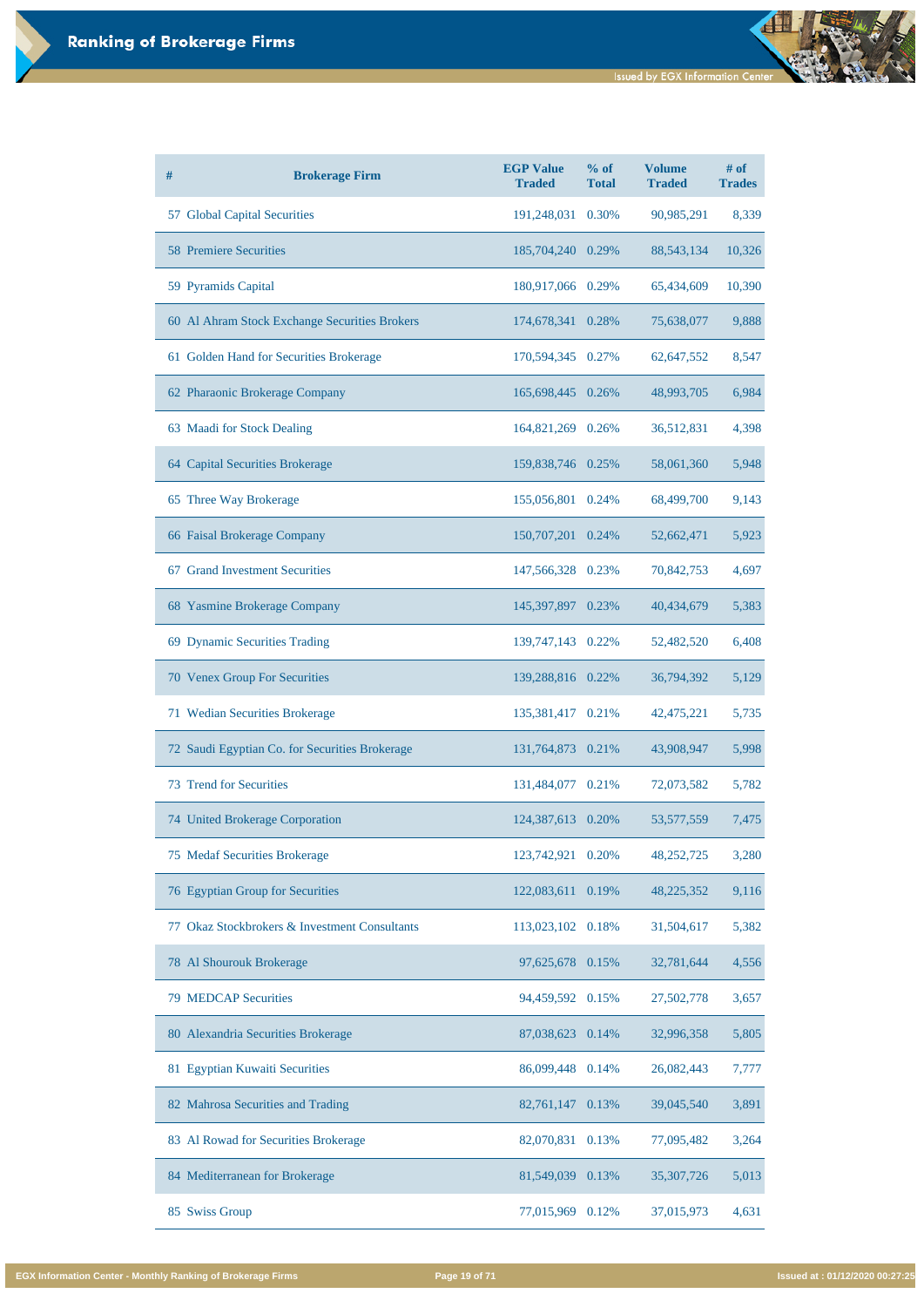| # | <b>Brokerage Firm</b>                            | <b>EGP Value</b><br><b>Traded</b> | % of<br><b>Total</b> | <b>Volume</b><br><b>Traded</b> | $#$ of<br><b>Trades</b> |
|---|--------------------------------------------------|-----------------------------------|----------------------|--------------------------------|-------------------------|
|   | 86 Watania Stock Brokers                         | 72,351,984 0.11%                  |                      | 26,410,828                     | 4,040                   |
|   | 87 El Tadamoun El Arabi For Securities Brokerage | 66, 357, 404 0.10%                |                      | 27,623,245                     | 3,004                   |
|   | 88 El Safa Securities Brokerage                  | 64,504,728 0.10%                  |                      | 21,402,058                     | 2,606                   |
|   | 89 Tropicana for Stock Exchange                  | 60,662,903 0.10%                  |                      | 25,888,769                     | 5,578                   |
|   | 90 Acumen Securities S.A.E                       | 59,357,381 0.09%                  |                      | 20, 163, 177                   | 2,171                   |
|   | 91 City Capital securities & stock market        | 55,991,520 0.09%                  |                      | 17,220,933                     | 2,984                   |
|   | 92 Cairo Stock Brokerage Co                      | 51,013,451 0.08%                  |                      | 18,797,380                     | 1,969                   |
|   | 93 First Stock Brokerage                         | 49,265,158 0.08%                  |                      | 17, 107, 579                   | 2,751                   |
|   | 94 Triple A Securities Co.                       | 46,211,249 0.07%                  |                      | 16,005,741                     | 1,937                   |
|   | 95 Samba Tadawol Misr Brokerage                  | 45,463,659 0.07%                  |                      | 19,219,513                     | 3,818                   |
|   | 96 El-Mokattam Securities Brokerage              | 45,108,338 0.07%                  |                      | 17, 131, 589                   | 2,702                   |
|   | 97 El Khalegya Securities                        | 44,211,899                        | 0.07%                | 17,363,196                     | 2,792                   |
|   | 98 Universal Securities Brokerage                | 30,820,039 0.05%                  |                      | 15,374,960                     | 2,650                   |
|   | 99 Al Omanaa Al Mottaheden                       | 25,888,066 0.04%                  |                      | 10,319,375                     | 1,821                   |
|   | 100 El Alamia for Brokerage                      | 25,335,556 0.04%                  |                      | 10,964,446                     | 1,912                   |
|   | 101 Takamol Brokerage Co.                        | 23,956,618 0.04%                  |                      | 7,014,690                      | 1,419                   |
|   | 102 Luxor Securities Brokerage Co.               | 23,210,918 0.04%                  |                      | 12,746,773                     | 1,192                   |
|   | 103 International for Securities                 | 21,589,350 0.03%                  |                      | 7,063,057                      | 1,214                   |
|   | 104 Al Manar For Stock Exchange                  | 20,625,980                        | 0.03%                | 3,830,324                      | 985                     |
|   | 105 Safir for Stock Brokers                      | 20,619,728                        | 0.03%                | 7,632,349                      | 1,873                   |
|   | 106 Mina Company Stock Exchange Brokers          | 20,587,375                        | 0.03%                | 10,403,369                     | 1,787                   |

| 107 Egypt Brokerage - Inertia                   | 18,489,218 0.03% |       | 5,822,681 | 800   |
|-------------------------------------------------|------------------|-------|-----------|-------|
| 108 International Brokerage Group               | 16,714,539       | 0.03% | 6,799,489 | 1,267 |
| 109 Cairo International for Securities Exchange | 15,374,274       | 0.02% | 5,714,014 | 998   |
| 110 Miracle for Securities                      | 15,098,793       | 0.02% | 6,990,498 | 1,182 |
| 111 Lepon Securities Brokers                    | 13,537,032 0.02% |       | 5,251,363 | 865   |
| 112 Wallstreet Securities Brokerage             | 11,482,103       | 0.02% | 2,994,451 | 660   |
| 113 Profit Securities Brokerage                 | 10,921,532 0.02% |       | 4,531,401 | 697   |
| 114 El Fath Stock Brokers                       | 10,516,500       | 0.02% | 3,061,487 | 683   |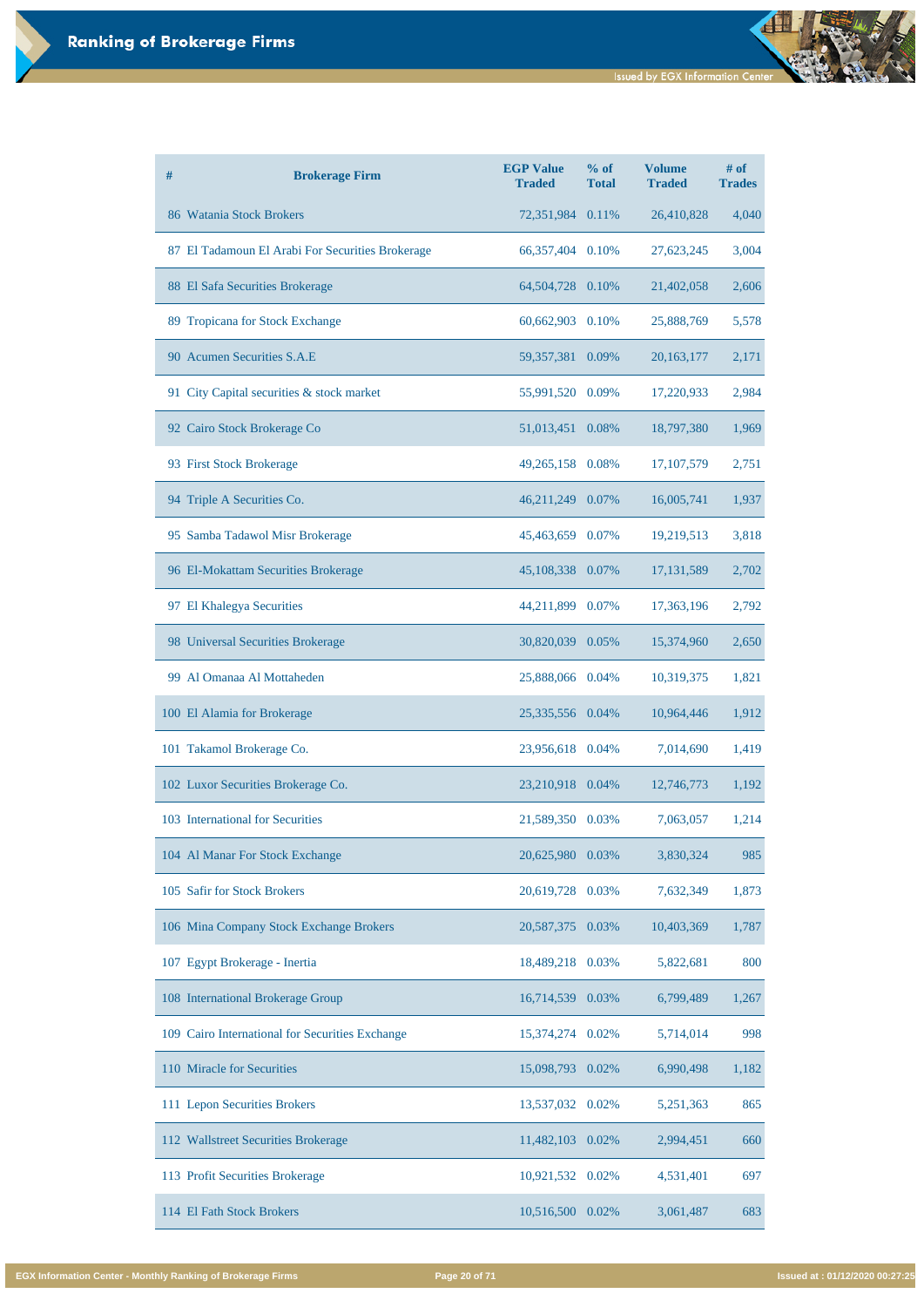**Issued by EGX Information Center** 

d

**EGX Information Center - Monthly Ranking of Brokerage Firms Page 21 of 71 Issued at : 01/12/2020 00:27:25**

| # | <b>Brokerage Firm</b>                              | <b>EGP Value</b><br><b>Traded</b> | % of<br><b>Total</b> | <b>Volume</b><br><b>Traded</b> | # of<br><b>Trades</b> |
|---|----------------------------------------------------|-----------------------------------|----------------------|--------------------------------|-----------------------|
|   | 115 Etrade Egypt For Securities Exchange           | 10,021,429                        | 0.02%                | 3,150,100                      | 767                   |
|   | 116 El Giza for Securities Trading                 | 8,820,438 0.01%                   |                      | 3,256,494                      | 799                   |
|   | 117 Tiba Brokerage & Bookkeeping                   | 8,512,919 0.01%                   |                      | 4,019,422                      | 440                   |
|   | 118 Continental for Securities Trading             | 8,207,788 0.01%                   |                      | 2,292,999                      | 370                   |
|   | 119 El-Karnak Stocks Brokerage                     | 7,755,107 0.01%                   |                      | 4,754,994                      | 251                   |
|   | 120 Council Inc.                                   | 7,102,269                         | 0.01%                | 1,953,926                      | 267                   |
|   | 121 Thndr Securities Brokerage                     | 6,584,716 0.01%                   |                      | 1,977,297                      | 1,582                 |
|   | <b>122 EGY TREND BROKERAGE</b>                     | 6,290,596 0.01%                   |                      | 1,849,165                      | 466                   |
|   | 123 Bab El-Mlouk for Securities Brokerage          | 5,767,964 0.01%                   |                      | 1,679,378                      | 426                   |
|   | 124 El Dawlia for Securities Brokerage             | 5,389,391                         | 0.01%                | 1,235,983                      | 368                   |
|   | 125 The Financial Arabian for Securities Brokerage | 5,321,514 0.01%                   |                      | 2,021,166                      | 439                   |
|   | 126 Cairo National Co. for Securities Negotiation  | 4,315,244 0.01%                   |                      | 2,126,384                      | 230                   |
|   | 127 Alhmd Stock Brokerage                          | 3,423,010 0.01%                   |                      | 711,209                        | 140                   |
|   | 128 Beltone Market Maker                           | 2,145,192                         | 0.00%                | 231,151                        | 175                   |
|   | 129 Top for Brokerage                              | 976,616                           | 0.00%                | 132,307                        | 44                    |
|   | 130 Premium Securities                             | 195,900                           | 0.00%                | 60,000                         | 9                     |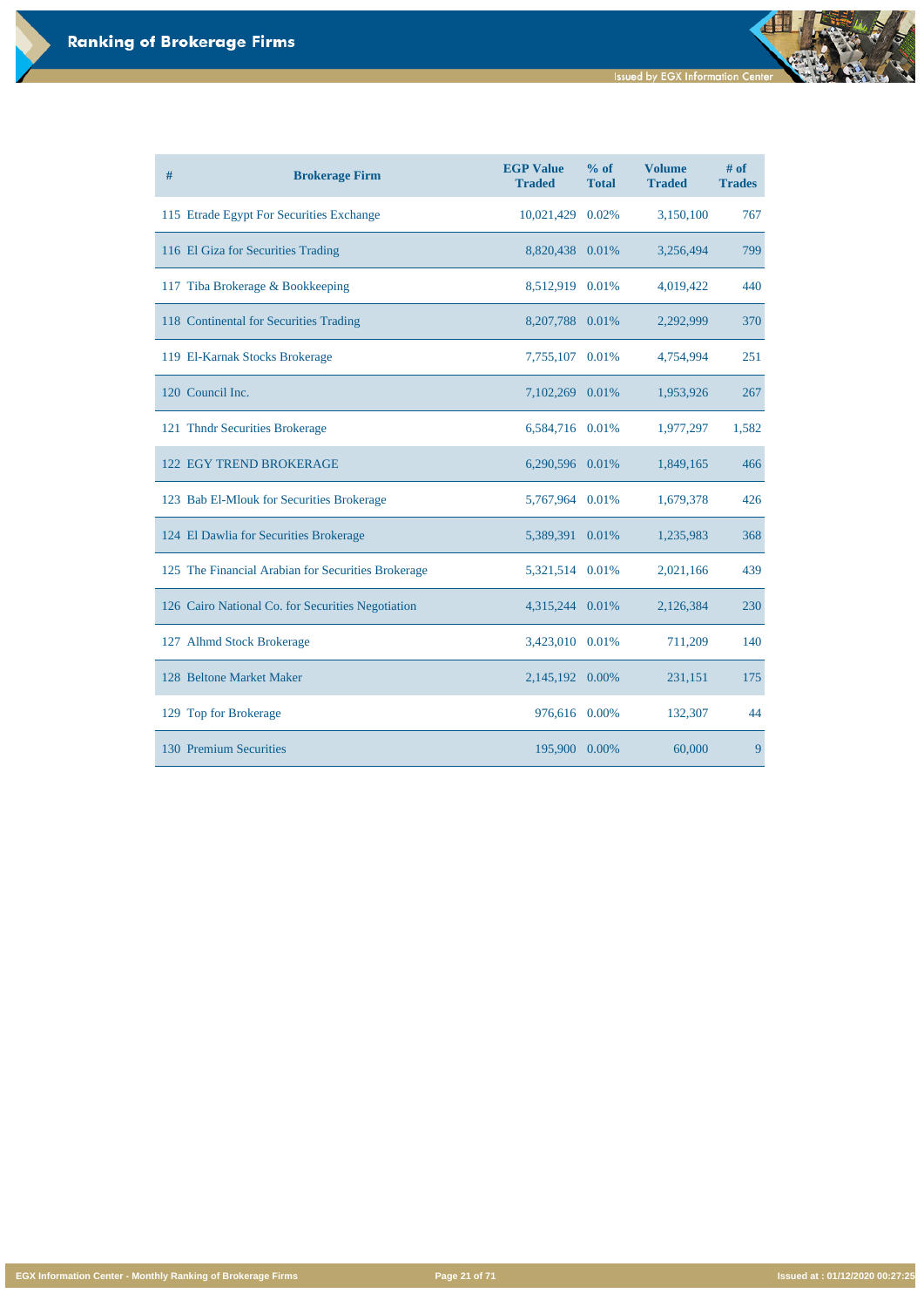### **05- Brokerage Firms in Terms of Value Traded (Nilex Market)**

**Including Deals**

| # | <b>Brokerage Firm</b>                               | <b>EGP Value</b><br><b>Traded</b> | $%$ of<br><b>Total</b> | <b>Volume</b><br><b>Traded</b> | # of<br><b>Trades</b> |
|---|-----------------------------------------------------|-----------------------------------|------------------------|--------------------------------|-----------------------|
|   | 1 Pharos Securities                                 | 77,294,551                        | 22.86%                 | 58,128,220                     | 1,672                 |
|   | 2 Beltone Securities Brokerage                      | 30,442,993                        | 9.00%                  | 21,822,412                     | 1,368                 |
|   | 3 Hermes Securities Brokerage                       | 20,737,593                        | 6.13%                  | 25,821,870                     | 1,619                 |
|   | 4 Sigma Securities Brokerage                        | 14,133,070                        | 4.18%                  | 18,290,263                     | 894                   |
|   | <b>5</b> Pioneers Securities                        | 13,368,227                        | 3.95%                  | 32,292,337                     | 1,247                 |
|   | 6 Arabeya Online Securities                         | 11,501,281                        | 3.40%                  | 29,049,227                     | 1,375                 |
|   | 7 Commercial International Brokerage company (CIBC) | 10,774,642                        | 3.19%                  | 15,836,926                     | 785                   |
|   | 8 Pyramids Capital                                  | 10,300,706                        | 3.05%                  | 7,813,134                      | 280                   |
|   | 9 Mubasher International For Securities             | 9,464,646                         | 2.80%                  | 18,548,513                     | 1,247                 |
|   | 10 Helwan Brokerage Co.                             | 6,678,999                         | 1.98%                  | 16,702,948                     | 974                   |
|   | 11 Tycoon Securities                                | 6,312,844                         | 1.87%                  | 10,668,631                     | 740                   |
|   | 12 Mirage Brokerage                                 | 5,472,480                         | 1.62%                  | 14,803,201                     | 733                   |
|   | 13 El Orouba Securities Brokerage                   | 5,471,617                         | 1.62%                  | 10,006,213                     | 589                   |
|   | 14 Pharaonic Brokerage Company                      | 5,239,578                         | 1.55%                  | 3,635,171                      | 280                   |
|   | 15 AF Securities                                    | 4,934,436                         | 1.46%                  | 5,245,564                      | 391                   |
|   | 16 Wathika Brokerage                                | 4,739,235                         | 1.40%                  | 13,090,768                     | 604                   |
|   | 17 Arqaam Securities Brokerage                      | 4,557,202                         | 1.35%                  | 7,608,871                      | 140                   |
|   | 18 Egyptian Arabian Company(Themar)                 | 4,456,062                         | 1.32%                  | 13,608,869                     | 400                   |
|   | 19 Blom Egypt Securities                            | 4,312,147                         | 1.28%                  | 3,735,286                      | 234                   |

| 20 Guarantee Co. for Brokerage Exchange       | 4,188,699 | 1.24% | 10,807,883 | 369 |
|-----------------------------------------------|-----------|-------|------------|-----|
| 21 Team for Securities Trade                  | 4,174,015 | 1.23% | 8,579,466  | 360 |
| 22 Faisal Brokerage Company                   | 3,789,505 | 1.12% | 7,644,753  | 475 |
| 23 Financial Brokerage Group                  | 3,453,407 | 1.02% | 2,373,060  | 130 |
| 24 Honest Brokerage & Book Keeping            | 3,159,392 | 0.93% | 4,778,497  | 363 |
| 25 Prime Securities Brokerage                 | 2,739,291 | 0.81% | 4,628,830  | 201 |
| 26 Al Ahram Stock Exchange Securities Brokers | 2,689,212 | 0.80% | 5,223,696  | 211 |
| <b>Golden Share Securities</b><br>27          | 2,602,836 | 0.77% | 2,274,822  | 231 |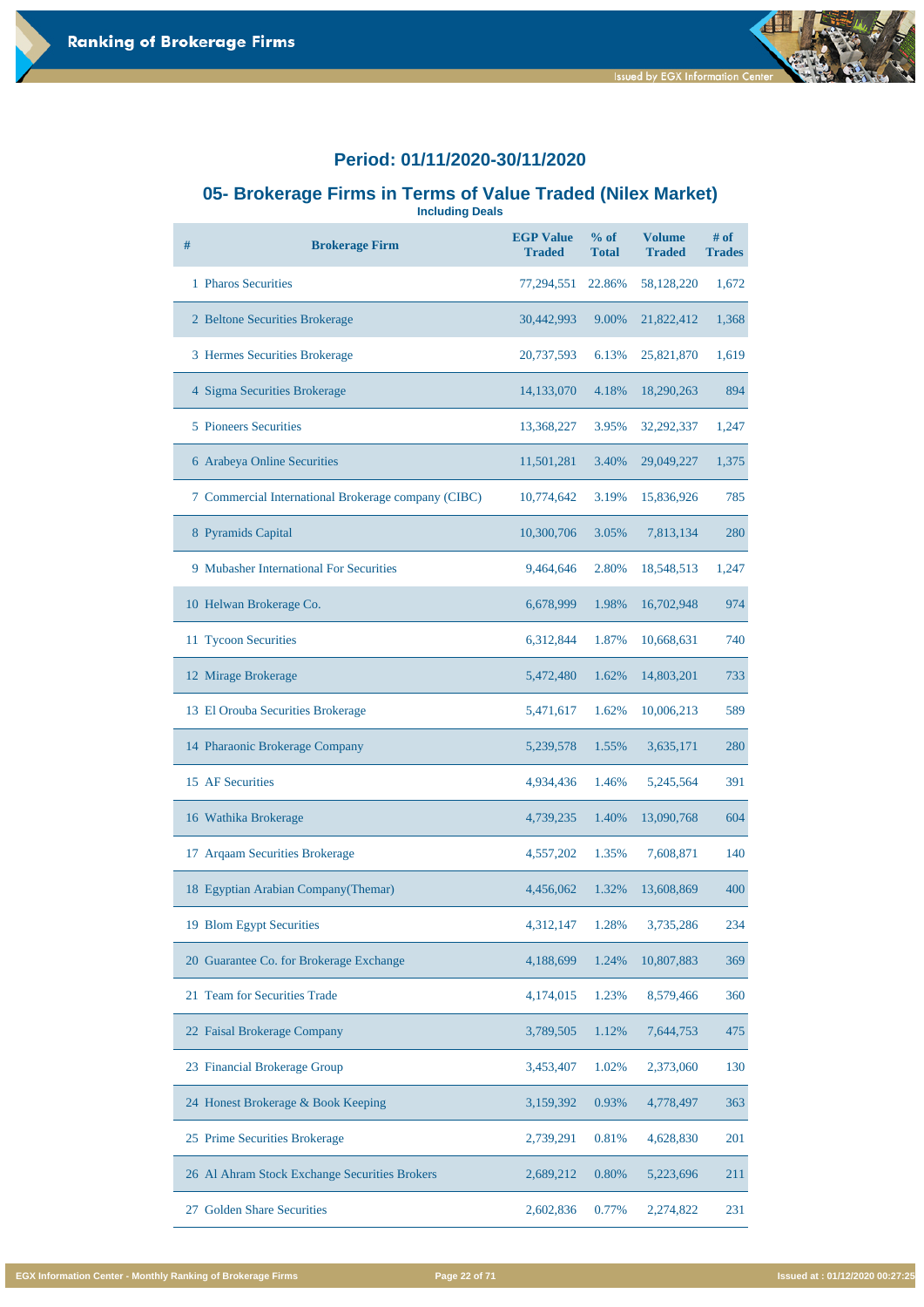**Issued by EGX Information Center** 

| #<br><b>Brokerage Firm</b>                       | <b>EGP Value</b><br><b>Traded</b> | % of<br><b>Total</b> | <b>Volume</b><br><b>Traded</b> | # of<br><b>Trades</b> |
|--------------------------------------------------|-----------------------------------|----------------------|--------------------------------|-----------------------|
| 28 Economic Securities Group                     | 2,385,649                         | 0.71%                | 3,844,692                      | 199                   |
| 29 New Brent Brokerage                           | 2,341,970                         | 0.69%                | 4,657,549                      | 213                   |
| 30 Royal Securities Brokerage Co.                | 2,280,002                         | 0.67%                | 1,866,678                      | 136                   |
| 31 Naeem Brokerage                               | 2,047,430                         | 0.61%                | 3,259,468                      | 148                   |
| 32 Horizon Securities Brokerage Company          | 1,968,859                         | 0.58%                | 6,116,486                      | 99                    |
| 33 Global Invest Securities                      | 1,896,777                         | 0.56%                | 7,108,802                      | 175                   |
| <b>34 ROAYA ONLINE</b>                           | 1,844,227                         | 0.55%                | 4,673,546                      | 173                   |
| 35 The Roots Co. for Stock Brokerage             | 1,822,802                         | 0.54%                | 3,272,363                      | 262                   |
| 36 Cairo Capital Securities                      | 1,779,230                         | 0.53%                | 1,286,638                      | 43                    |
| 37 HC Brokerage                                  | 1,751,676                         | 0.52%                | 1,408,762                      | 68                    |
| 38 Mega Investment Securities                    | 1,751,496                         | 0.52%                | 2,716,306                      | 187                   |
| 39 Al Amalka for Stock Dealing                   | 1,711,679                         | 0.51%                | 4,182,759                      | 199                   |
| 40 United Brokerage Corporation                  | 1,552,396                         | 0.46%                | 1,894,711                      | 166                   |
| 41 Egypt Stocks Securities and Brokerage         | 1,430,915                         | 0.42%                | 6,376,500                      | 70                    |
| 42 Okaz Stockbrokers & Investment Consultants    | 1,409,149                         | 0.42%                | 3,959,948                      | 144                   |
| 43 Al Omanaa Al Mottaheden                       | 1,308,936                         | 0.39%                | 1,174,900                      | 70                    |
| 44 Egyptian Group for Securities                 | 1,291,494                         | 0.38%                | 3,504,500                      | 126                   |
| 45 El Tadamoun El Arabi For Securities Brokerage | 1,287,900                         | 0.38%                | 1,067,664                      | 124                   |
| 46 Vantage for securities Brokerage              | 1,096,621                         | 0.32%                | 1,184,657                      | 124                   |
| 47 Alhelal Alsaudi Securities & Brokerage        | 1,075,535                         | 0.32%                | 1,831,808                      | 92                    |
| 48 Al Noran Securities & Brokerage               | 1,058,541                         | 0.31%                | 956,092                        | 113                   |
| 49 Golden Way Securities                         | 1,024,558                         | 0.30%                | 2,650,498                      | 92                    |
| 50 Wedian Securities Brokerage                   | 1,004,199                         | 0.30%                | 2,298,919                      | 116                   |
| 51 Luxor Securities Brokerage Co.                | 993,750                           | 0.29%                | 4,555,334                      | 93                    |
| 52 Egyptian Kuwaiti Securities                   | 989,218                           | 0.29%                | 1,501,832                      | 135                   |
| 53 Global Capital Securities                     | 916,943                           | 0.27%                | 1,322,037                      | 109                   |
| 54 Al Rowad for Securities Brokerage             | 872,234                           | 0.26%                | 2,729,500                      | 55                    |
| 55 Lepon Securities Brokers                      | 869,950                           | 0.26%                | 2,254,285                      | 121                   |
| 56 City Trade Securities & Brokerage             | 859,149                           | 0.25%                | 2,459,675                      | 102                   |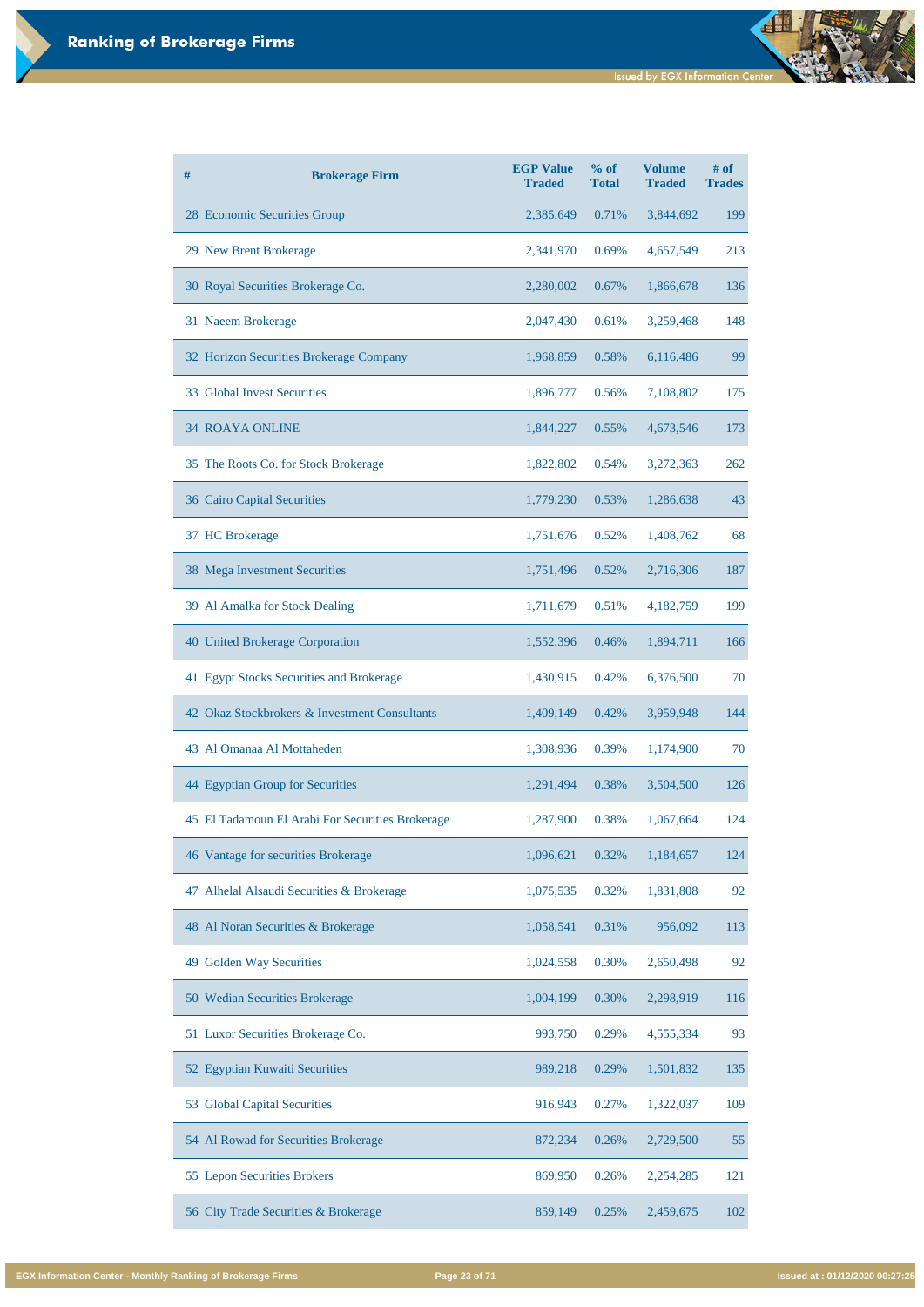| # | <b>Brokerage Firm</b>                           | <b>EGP Value</b><br><b>Traded</b> | % of<br><b>Total</b> | <b>Volume</b><br><b>Traded</b> | $#$ of<br><b>Trades</b> |
|---|-------------------------------------------------|-----------------------------------|----------------------|--------------------------------|-------------------------|
|   | 57 Dynamic Securities Trading                   | 847,811                           | 0.25%                | 1,477,151                      | 147                     |
|   | 58 Golden Hand for Securities Brokerage         | 847,099                           | 0.25%                | 394,015                        | 54                      |
|   | 59 Osool E.S.B for Securities Brokerage         | 826,707                           | 0.24%                | 2,341,175                      | 120                     |
|   | 60 Mahrosa Securities and Trading               | 825,502                           | 0.24%                | 839,856                        | 55                      |
|   | 61 OSTOUL Securities Brokerage and Bond Trading | 809,238                           | 0.24%                | 743,777                        | 65                      |
|   | 62 Tropicana for Stock Exchange                 | 769,204                           | 0.23%                | 1,279,701                      | 91                      |
|   | 63 Al Arabia Securities Brokerage               | 688,269                           | 0.20%                | 1,102,415                      | 81                      |
|   | 64 Metro Co. for Stock Dealing (SAE)            | 686,417                           | 0.20%                | 1,721,319                      | 73                      |
|   | 65 Aman for Securities Co.                      | 676,509                           | 0.20%                | 775,805                        | 62                      |
|   | 66 Alexandria Securities Brokerage              | 651,196                           | 0.19%                | 1,701,750                      | 82                      |
|   | 67 El Horreya Securities                        | 627,530                           | 0.19%                | 1,822,798                      | 79                      |
|   | 68 Arab African International Securities        | 619,021                           | 0.18%                | 741,551                        | 67                      |
|   | 69 Masters Securities                           | 603,651                           | 0.18%                | 2,978,371                      | 71                      |
|   | 70 Triple A Securities Co.                      | 603,057                           | 0.18%                | 633,694                        | 48                      |
|   | 71 Jadwa Securities Brokerage                   | 600,153                           | 0.18%                | 1,001,299                      | 46                      |
|   | 72 Venex Group For Securities                   | 560,760                           | 0.17%                | 1,002,000                      | 96                      |
|   | 73 Swiss Group                                  | 487,905                           | 0.14%                | 2,071,310                      | 59                      |
|   | 74 Three Way Brokerage                          | 481,227                           | 0.14%                | 608,167                        | 80                      |
|   | 75 Yasmine Brokerage Company                    | 468,211                           | 0.14%                | 1,840,798                      | 85                      |
|   | 76 Al Shourouk Brokerage                        | 427,131                           | 0.13%                | 635,749                        | 81                      |
|   | 77 Mediterranean for Brokerage                  | 426,231                           | 0.13%                | 811,416                        | 67                      |

| 78 First Stock Brokerage                       | 401,361 | 0.12% | 566,000 | 34 |
|------------------------------------------------|---------|-------|---------|----|
| <b>79 Premiere Securities</b>                  | 370,208 | 0.11% | 538,681 | 81 |
| 80 International for Securities                | 318,912 | 0.09% | 924,040 | 32 |
| 81 Saudi Egyptian Co. for Securities Brokerage | 311,048 | 0.09% | 410,210 | 17 |
| 82 Trend for Securities                        | 301,497 | 0.09% | 327,500 | 26 |
| 83 Arzan Securities                            | 270,818 | 0.08% | 235,830 | 50 |
| 84 Samba Tadawol Misr Brokerage                | 267,367 | 0.08% | 891,923 | 47 |
| 85 Mina Company Stock Exchange Brokers         | 217,082 | 0.06% | 266,500 | 45 |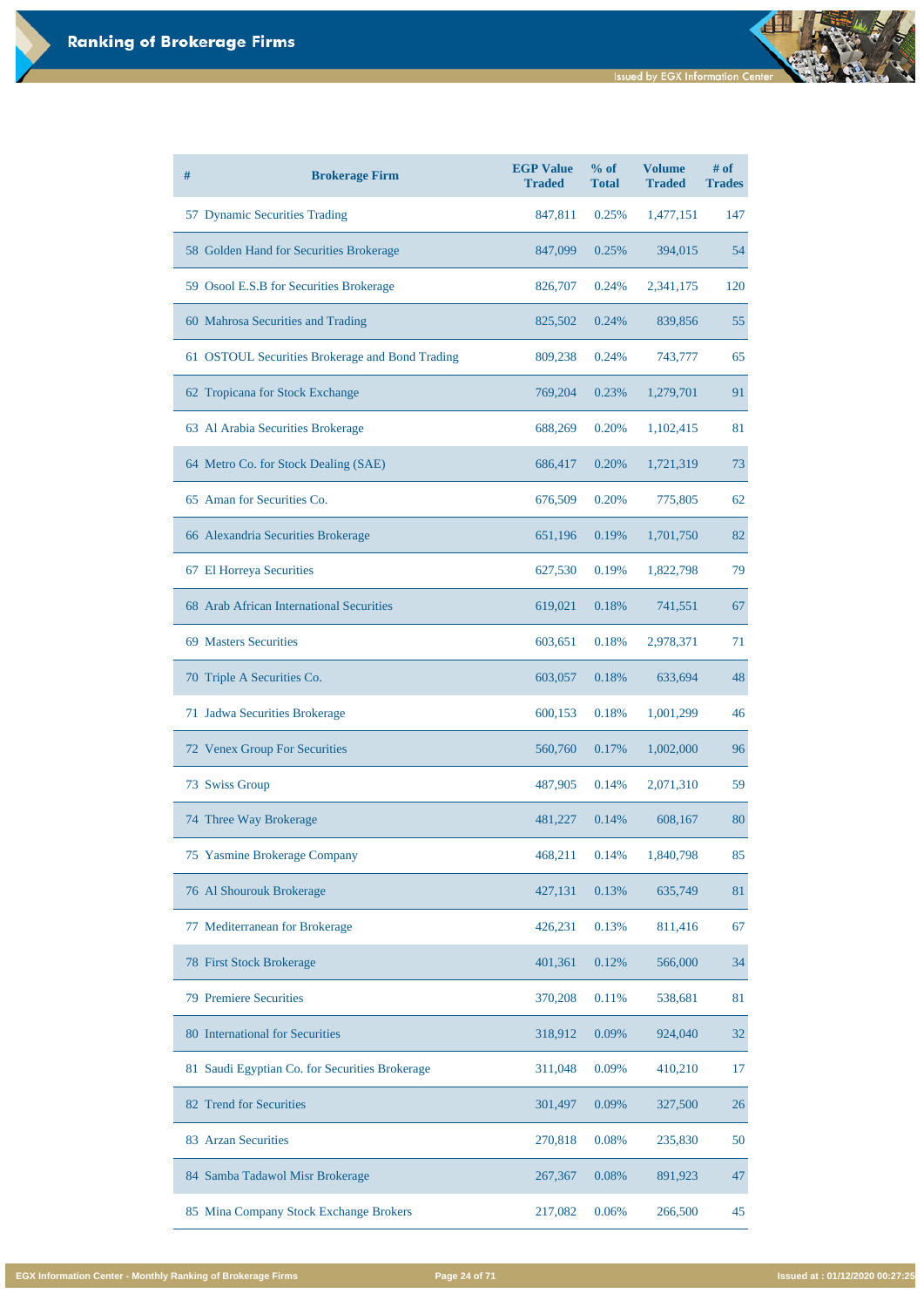| # | <b>Brokerage Firm</b>                           | <b>EGP Value</b><br><b>Traded</b> | $%$ of<br><b>Total</b> | <b>Volume</b><br><b>Traded</b> | # of<br><b>Trades</b> |
|---|-------------------------------------------------|-----------------------------------|------------------------|--------------------------------|-----------------------|
|   | 86 Etrade Egypt For Securities Exchange         | 212,829                           | 0.06%                  | 373,670                        | 44                    |
|   | 87 El Marwa Brokerage                           | 197,500                           | 0.06%                  | 1,000,000                      | 11                    |
|   | 88 Safir for Stock Brokers                      | 193,279                           | 0.06%                  | 215,350                        | 23                    |
|   | 89 Universal Securities Brokerage               | 185,911                           | 0.05%                  | 269,106                        | 48                    |
|   | <b>90 MEDCAP Securities</b>                     | 170,074                           | 0.05%                  | 198,594                        | 25                    |
|   | 91 El Safa Securities Brokerage                 | 169,962                           | 0.05%                  | 342,227                        | 14                    |
|   | 92 Brokers Securities                           | 153,383                           | 0.05%                  | 113,109                        | 8                     |
|   | 93 Alhmd Stock Brokerage                        | 126,840                           | 0.04%                  | 195,000                        | 4                     |
|   | 94 El Alamia for Brokerage                      | 122,128                           | 0.04%                  | 116,361                        | 14                    |
|   | 95 Shuaa securities                             | 106,766                           | 0.03%                  | 183,700                        | 19                    |
|   | 96 HD Securities                                | 90,560                            | 0.03%                  | 148,000                        | 8                     |
|   | 97 El Khalegya Securities                       | 86,060                            | 0.03%                  | 142,700                        | 20                    |
|   | 98 Cairo Stock Brokerage Co                     | 74,602                            | 0.02%                  | 316,000                        | 11                    |
|   | 99 Profit Securities Brokerage                  | 71,287                            | 0.02%                  | 87,500                         | 23                    |
|   | 100 Egypt Brokerage - Inertia                   | 69,405                            | 0.02%                  | 29,000                         |                       |
|   | 101 International Brokerage Group               | 60,609                            | 0.02%                  | 183,314                        | 13                    |
|   | 102 Cairo International for Securities Exchange | 56,976                            | 0.02%                  | 133,000                        | 15                    |
|   | 103 Thndr Securities Brokerage                  | 47,858                            | 0.01%                  | 109,726                        | 34                    |
|   | 104 Grand Investment Securities                 | 45,465                            | 0.01%                  | 31,383                         | 13                    |
|   | 105 El Dawlia for Securities Brokerage          | 40,253                            | 0.01%                  | 41,495                         | 6                     |
|   | 106 Takamol Brokerage Co.                       | 26,538                            | 0.01%                  | 31,000                         |                       |

| 107 Cairo National Co. for Securities Negotiation  | 26,184 | 0.01%    | 19,700  | 5 |
|----------------------------------------------------|--------|----------|---------|---|
| 108 Watania Stock Brokers                          | 23,588 | 0.01%    | 30,000  | 6 |
| 109 Continental for Securities Trading             | 21,000 | 0.01%    | 100,000 | 2 |
| 110 Capital Securities Brokerage                   | 18,713 | 0.01%    | 13,600  |   |
| 111 The Financial Arabian for Securities Brokerage | 11,510 | 0.00%    | 20,000  | 2 |
| 112 Miracle for Securities                         | 11,461 | $0.00\%$ | 5,177   | 4 |
| 113 El-Mokattam Securities Brokerage               | 11,292 | $0.00\%$ | 29,500  | 4 |
| 114 Al Manar For Stock Exchange                    | 8,807  | $0.00\%$ | 8,000   | 3 |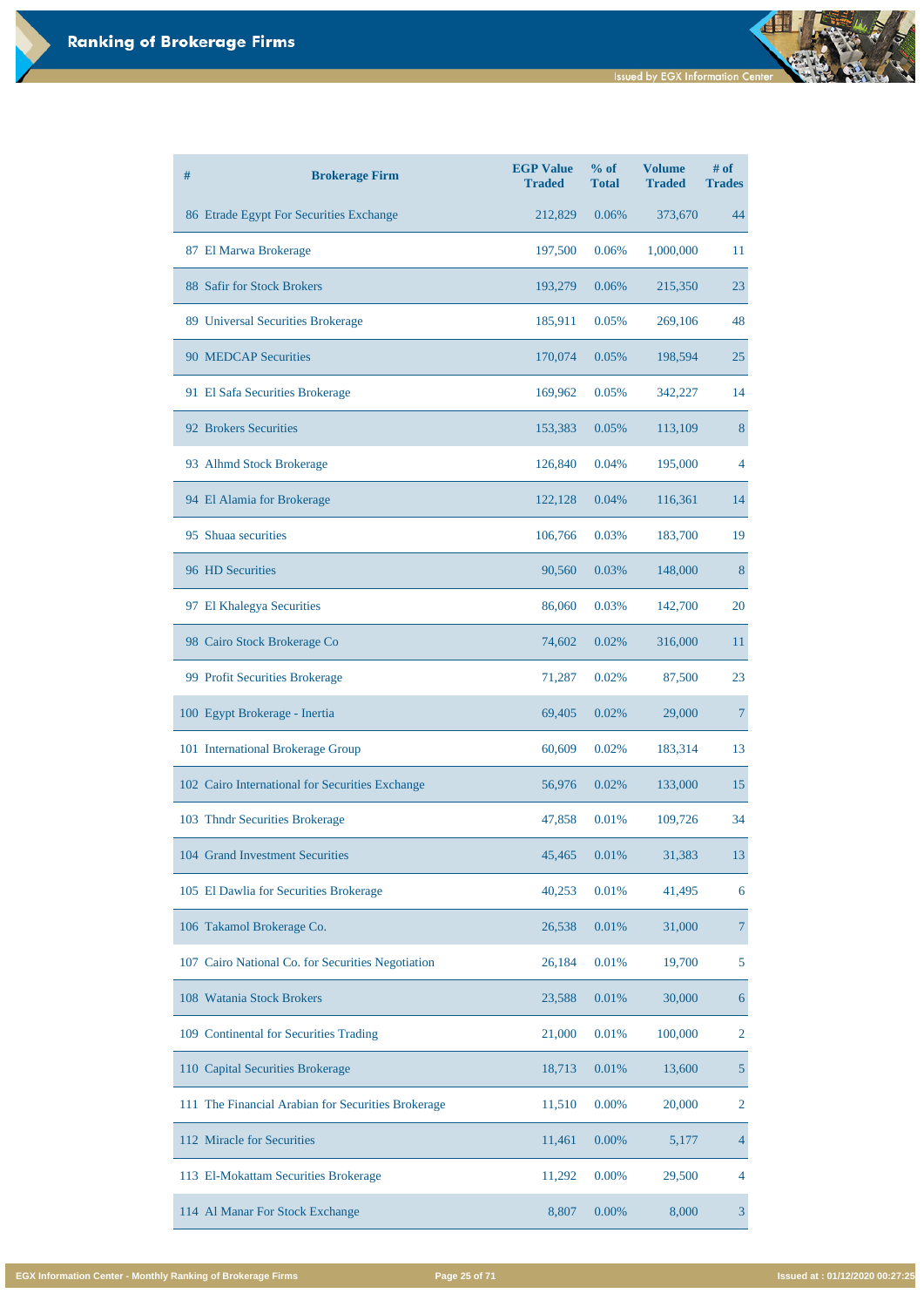**EGX Information Center - Monthly Ranking of Brokerage Firms Page 26 of 71 Issued at : 01/12/2020 00:27:25**

| # | <b>Brokerage Firm</b>                     | <b>EGP Value</b><br><b>Traded</b> | $\%$ of<br><b>Total</b> | <b>Volume</b><br><b>Traded</b> | $#$ of<br><b>Trades</b> |
|---|-------------------------------------------|-----------------------------------|-------------------------|--------------------------------|-------------------------|
|   | 115 El Giza for Securities Trading        | 7,920                             | $0.00\%$                | 40,000                         | 2                       |
|   | 116 Medaf Securities Brokerage            | 7,591                             | $0.00\%$                | 2,387                          |                         |
|   | 117 Tiba Brokerage & Bookkeeping          | 4,675                             | $0.00\%$                | 25,000                         |                         |
|   | 118 Acumen Securities S.A.E.              | 4,260                             | $0.00\%$                | 1,000                          | $\mathbf{Q}$            |
|   | 119 Maadi for Stock Dealing               | 529                               | $0.00\%$                | 350                            |                         |
|   | 120 Bab El-Mlouk for Securities Brokerage | 352                               | $0.00\%$                | 1,750                          |                         |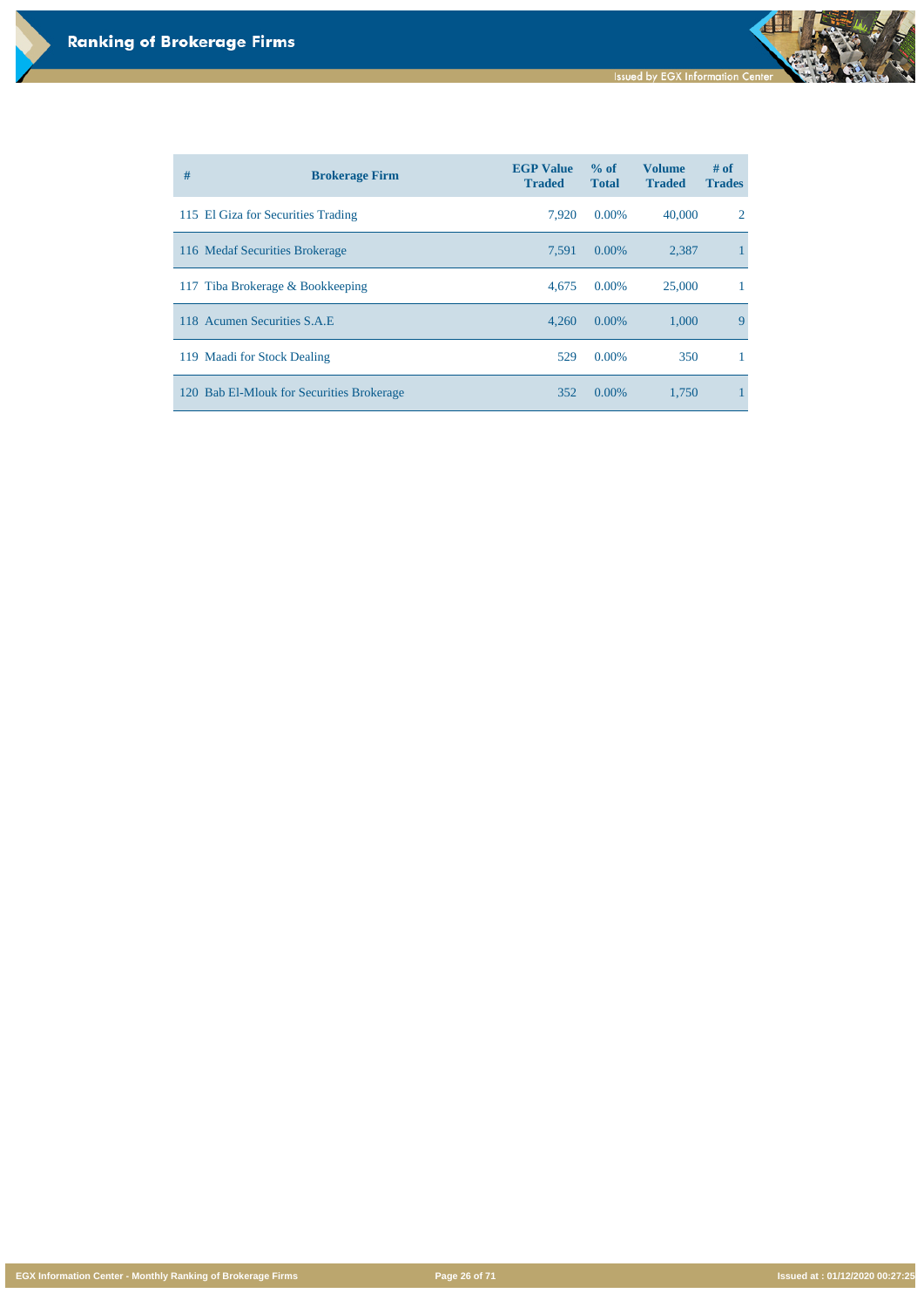### **06- Brokerage Firms in Terms of FIX Value Traded**

| # | <b>Brokerage Firm</b>                               | <b>EGP Value</b><br><b>Traded</b> | $%$ of<br><b>Total</b> | <b>Volume</b><br><b>Traded</b> | $#$ of<br><b>Trades</b> |
|---|-----------------------------------------------------|-----------------------------------|------------------------|--------------------------------|-------------------------|
|   | 1 Beltone Securities Brokerage                      | 3,415,269,035                     | 7.64%                  | 1,009,505,889                  | 67,861                  |
|   | 2 Hermes Securities Brokerage                       | 3,383,499,802                     | 7.57%                  | 1,460,793,803                  | 118,095                 |
|   | 3 Financial Brokerage Group                         | 3,338,827,121                     | 7.47%                  | 268, 622, 180                  | 40,184                  |
|   | 4 Commercial International Brokerage company (CIBC) | 2,701,282,997                     | 6.04%                  | 566,581,937                    | 60,669                  |
|   | <b>5</b> Pioneers Securities                        | 2,605,165,662 5.83%               |                        | 1,123,889,762                  | 111,515                 |
|   | 6 Arabeya Online Securities                         | 2,361,955,458                     | 5.28%                  | 950,082,782                    | 102,104                 |
|   | <b>7 Mubasher International For Securities</b>      | 2,286,231,786                     | 5.11%                  | 839,231,990                    | 113,318                 |
|   | 8 Arqaam Securities Brokerage                       | 2,261,151,452 5.06%               |                        | 459,958,360                    | 51,147                  |
|   | 9 Sigma Securities Brokerage                        | 1,468,726,758                     | 3.28%                  | 579, 547, 561                  | 46,137                  |
|   | 10 Naeem Brokerage                                  | 1,422,904,213                     | 3.18%                  | 449,196,274                    | 46,315                  |
|   | 11 HC Brokerage                                     | 1,309,285,454                     | 2.93%                  | 337,041,954                    | 31,554                  |
|   | 12 Egyptian Arabian Company (Themar)                | 1,198,394,662                     | 2.68%                  | 613,049,107                    | 47,374                  |
|   | 13 Tycoon Securities                                | 1,122,332,734 2.51%               |                        | 468,962,182                    | 51,383                  |
|   | 14 Arab African International Securities            | 1,031,233,937 2.31%               |                        | 432,266,569                    | 26,324                  |
|   | 15 Blom Egypt Securities                            | 902,196,685                       | 2.02%                  | 361,818,962                    | 27,905                  |
|   | 16 New Brent Brokerage                              | 821, 104, 456                     | 1.84%                  | 276,791,958                    | 30,340                  |
|   | 17 Pharos Securities                                | 806,473,229                       | 1.80%                  | 300,174,452                    | 21,426                  |
|   | 18 Mirage Brokerage                                 | 734,004,763                       | 1.64%                  | 354,382,633                    | 45,840                  |
|   | 19 Helwan Brokerage Co.                             | 720,262,341                       | 1.61%                  | 314,720,104                    | 51,482                  |
|   | 20 Shuaa securities                                 | 654,690,323                       | 1.46%                  | 254, 323, 767                  | 17,424                  |
|   | 21 Vantage for securities Brokerage                 | 634,409,605                       | 1.42%                  | 241,242,902                    | 18,271                  |
|   | 22 Cairo Capital Securities                         | 630,922,480                       | 1.41%                  | 225,168,556                    | 13,979                  |
|   | 23 HD Securities                                    | 580, 137, 819                     | 1.30%                  | 224,726,835                    | 13,573                  |
|   | <b>24 ROAYA ONLINE</b>                              | 477,985,304                       | 1.07%                  | 209,428,213                    | 21,435                  |
|   | 25 OSTOUL Securities Brokerage and Bond Trading     | 473,533,081                       | 1.06%                  | 335,097,184                    | 14,555                  |
|   | 26 Wathika Brokerage                                | 430,818,232 0.96%                 |                        | 188,479,697                    | 25,340                  |
|   | 27 Prime Securities Brokerage                       | 430,154,346                       | 0.96%                  | 161,774,551                    | 14,441                  |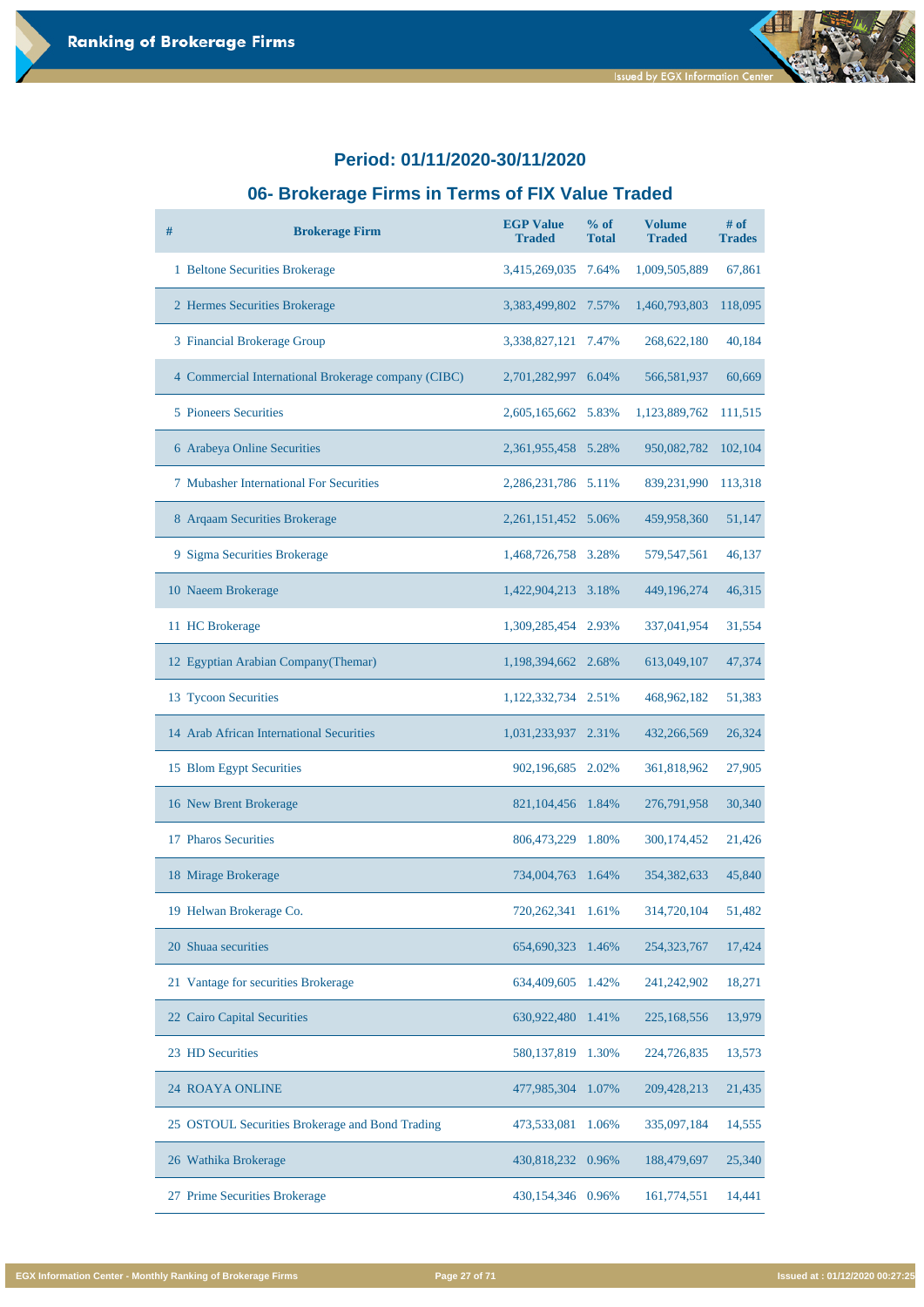| # | <b>Brokerage Firm</b>                     | <b>EGP Value</b><br><b>Traded</b> | % of<br><b>Total</b> | <b>Volume</b><br><b>Traded</b> | # of<br><b>Trades</b> |
|---|-------------------------------------------|-----------------------------------|----------------------|--------------------------------|-----------------------|
|   | 28 Osool E.S.B for Securities Brokerage   | 383, 633, 768                     | 0.86%                | 190,632,441                    | 17,554                |
|   | 29 AF Securities                          | 382,700,099 0.86%                 |                      | 125,527,112                    | 14,183                |
|   | 30 Alhelal Alsaudi Securities & Brokerage | 332,805,636 0.74%                 |                      | 173,230,166                    | 8,099                 |
|   | 31 HSBC Securities Egypt S.A.E            | 324,813,700 0.73%                 |                      | 18,624,291                     | 1,953                 |
|   | 32 El Horreya Securities                  | 284,052,110 0.64%                 |                      | 126,583,645                    | 12,971                |
|   | 33 The Roots Co. for Stock Brokerage      | 283,425,477                       | 0.63%                | 92,512,916                     | 16,720                |
|   | 34 Team for Securities Trade              | 259,478,620 0.58%                 |                      | 127, 365, 678                  | 13,293                |
|   | 35 Horizon Securities Brokerage Company   | 258,492,730                       | 0.58%                | 144,896,490                    | 11,040                |
|   | <b>36 Arzan Securities</b>                | 258,190,406 0.58%                 |                      | 112,081,044                    | 8,702                 |
|   | 37 City Trade Securities & Brokerage      | 240,851,287 0.54%                 |                      | 95,642,751                     | 9,690                 |
|   | <b>38 Global Invest Securities</b>        | 225,936,074 0.51%                 |                      | 99,188,354                     | 9,168                 |
|   | <b>39 Masters Securities</b>              | 211,802,924                       | 0.47%                | 54,826,900                     | 5,911                 |
|   | 40 Honest Brokerage & Book Keeping        | 180,011,791 0.40%                 |                      | 81,724,230                     | 11,800                |
|   | 41 Jadwa Securities Brokerage             | 172,054,230                       | 0.38%                | 75,821,795                     | 6,166                 |
|   | <b>42 Premiere Securities</b>             | 171,492,946                       | 0.38%                | 85,010,842                     | 9,747                 |
|   | 43 Global Capital Securities              | 165,053,351                       | 0.37%                | 73,675,550                     | 7,580                 |
|   | 44 Three Way Brokerage                    | 152,367,598 0.34%                 |                      | 68,044,911                     | 9,034                 |
|   | 45 Venex Group For Securities             | 135,893,784                       | 0.30%                | 36,447,895                     | 5,008                 |
|   | <b>46 Brokers Securities</b>              | 129,050,859                       | 0.29%                | 51,614,546                     | 4,553                 |
|   | 47 Pyramids Capital                       | 124,840,807                       | 0.28%                | 41,712,484                     | 8,882                 |
|   | 48 Royal Securities Brokerage Co.         | 124,039,247                       | 0.28%                | 49,071,140                     | 5,259                 |

| 49 Faisal Brokerage Company                   | 116,196,425 0.26% |       | 50,599,271   | 5,061 |
|-----------------------------------------------|-------------------|-------|--------------|-------|
| 50 Dynamic Securities Trading                 | 106,948,728 0.24% |       | 43,539,056   | 5,862 |
| 51 Al Ahram Stock Exchange Securities Brokers | 105,724,532 0.24% |       | 52,806,925   | 6,400 |
| 52 United Brokerage Corporation               | 94,690,807        | 0.21% | 43,231,320   | 6,281 |
| 53 Egyptian Kuwaiti Securities                | 86,870,285 0.19%  |       | 27, 575, 225 | 7,878 |
| 54 Mediterranean for Brokerage                | 79,744,048        | 0.18% | 34,853,653   | 4,981 |
| 55 Mega Investment Securities                 | 78,905,708 0.18%  |       | 27,943,617   | 2,822 |
| 56 Capital Securities Brokerage               | 78,309,875        | 0.18% | 30,703,249   | 3,105 |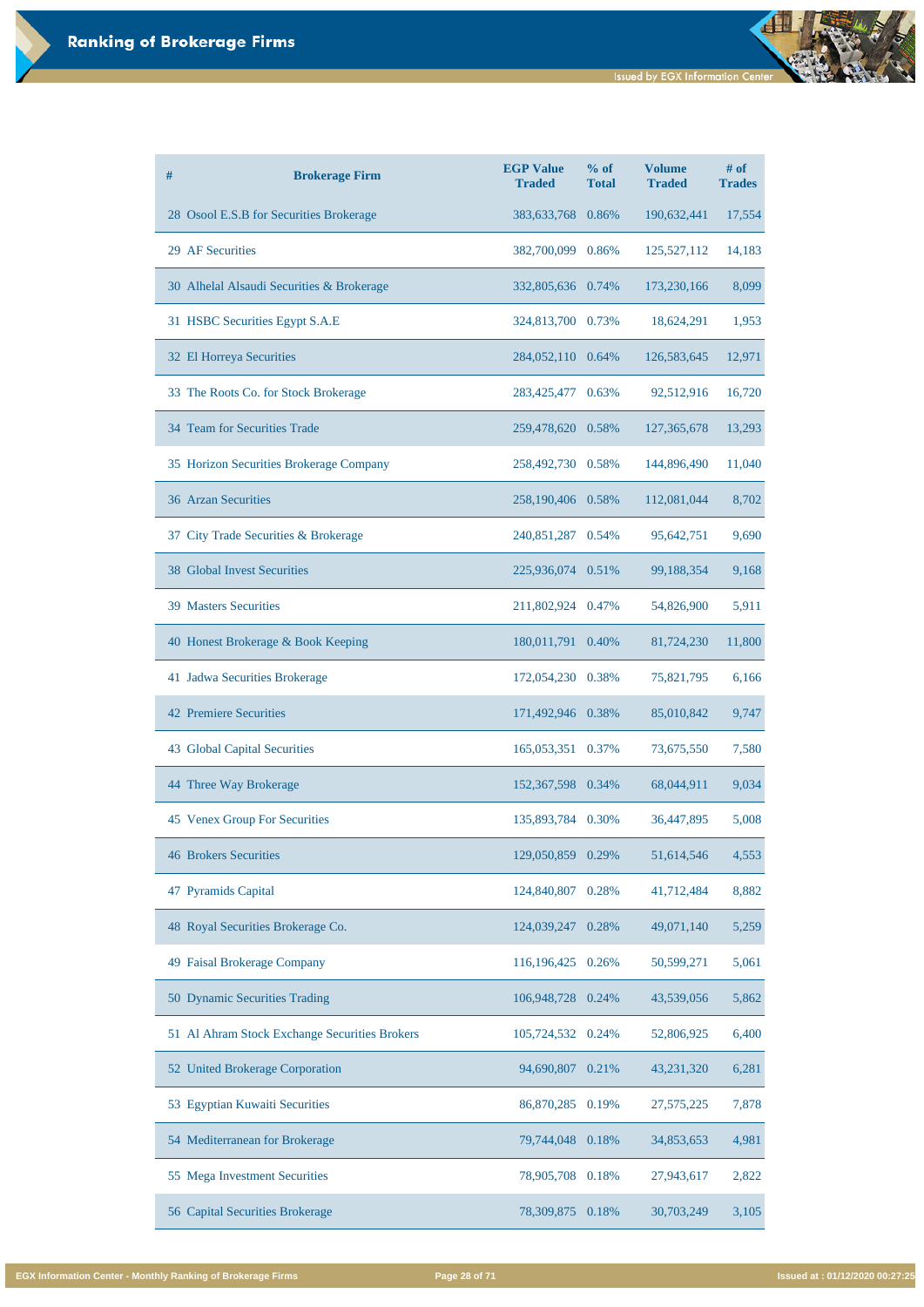| # | <b>Brokerage Firm</b>                            | <b>EGP Value</b><br><b>Traded</b> | % of<br><b>Total</b> | <b>Volume</b><br><b>Traded</b> | $#$ of<br><b>Trades</b> |
|---|--------------------------------------------------|-----------------------------------|----------------------|--------------------------------|-------------------------|
|   | 57 El Tadamoun El Arabi For Securities Brokerage | 67,634,303 0.15%                  |                      | 28,690,409                     | 3,126                   |
|   | 58 Okaz Stockbrokers & Investment Consultants    | 64,239,689 0.14%                  |                      | 25,268,082                     | 3,913                   |
|   | 59 Swiss Group                                   | 56,974,133 0.13%                  |                      | 26,833,718                     | 3,611                   |
|   | 60 Metro Co. for Stock Dealing (SAE)             | 55,896,271 0.13%                  |                      | 27,878,040                     | 3,493                   |
|   | 61 Al Amalka for Stock Dealing                   | 52,810,801 0.12%                  |                      | 20,247,906                     | 3,547                   |
|   | 62 Al Rowad for Securities Brokerage             | 52,623,784 0.12%                  |                      | 51, 513, 799                   | 2,207                   |
|   | 63 Pharaonic Brokerage Company                   | 50,321,578 0.11%                  |                      | 15,852,213                     | 2,393                   |
|   | 64 Al Arabia Securities Brokerage                | 46,044,638 0.10%                  |                      | 13,174,643                     | 1,752                   |
|   | 65 Egyptian Group for Securities                 | 38,237,870 0.09%                  |                      | 17,425,784                     | 2,372                   |
|   | 66 Economic Securities Group                     | 36,116,495 0.08%                  |                      | 16,556,589                     | 1,856                   |
|   | 67 Alexandria Securities Brokerage               | 35,775,173 0.08%                  |                      | 15,215,990                     | 3,108                   |
|   | 68 Egypt Stocks Securities and Brokerage         | 31,435,538 0.07%                  |                      | 9,120,800                      | 1,072                   |
|   | 69 MEDCAP Securities                             | 31,111,313 0.07%                  |                      | 7,970,075                      | 1,700                   |
|   | 70 Universal Securities Brokerage                | 30,247,096 0.07%                  |                      | 15,339,890                     | 2,655                   |
|   | <b>71 Grand Investment Securities</b>            | 29,509,923                        | 0.07%                | 13,817,226                     | 1,183                   |
|   | 72 Al Noran Securities & Brokerage               | 27,598,284 0.06%                  |                      | 13,060,792                     | 995                     |
|   | 73 Mahrosa Securities and Trading                | 23,528,192                        | 0.05%                | 10,230,441                     | 1,359                   |
|   | 74 Yasmine Brokerage Company                     | 20,986,217                        | 0.05%                | 8,032,805                      | 1,772                   |
|   | 75 City Capital securities & stock market        | 19,701,900                        | 0.04%                | 5,606,357                      | 1,323                   |
|   | 76 Acumen Securities S.A.E                       | 18,324,397                        | 0.04%                | 12,629,129                     | 1,025                   |
|   | 77 Medaf Securities Brokerage                    | 15,359,553                        | 0.03%                | 5,664,538                      | 872                     |

| 78 Al Shourouk Brokerage                       | 15,159,672 0.03%   | 7,886,029   | 1,030 |
|------------------------------------------------|--------------------|-------------|-------|
| 79 Golden Hand for Securities Brokerage        | 14,920,452 0.03%   | 4, 194, 743 | 647   |
| 80 Aman for Securities Co.                     | 14,620,096 0.03%   | 4,042,401   | 956   |
| 81 El-Mokattam Securities Brokerage            | 11,865,576 0.03%   | 4,717,916   | 979   |
| 82 Golden Share Securities                     | 11,825,856 0.03%   | 6,239,009   | 458   |
| 83 Saudi Egyptian Co. for Securities Brokerage | 8,656,452 0.02%    | 2,032,831   | 504   |
| 84 El Orouba Securities Brokerage              | 8,442,757<br>0.02% | 3,136,701   | 373   |
| 85 Profit Securities Brokerage                 | 8,118,827<br>0.02% | 2,886,496   | 534   |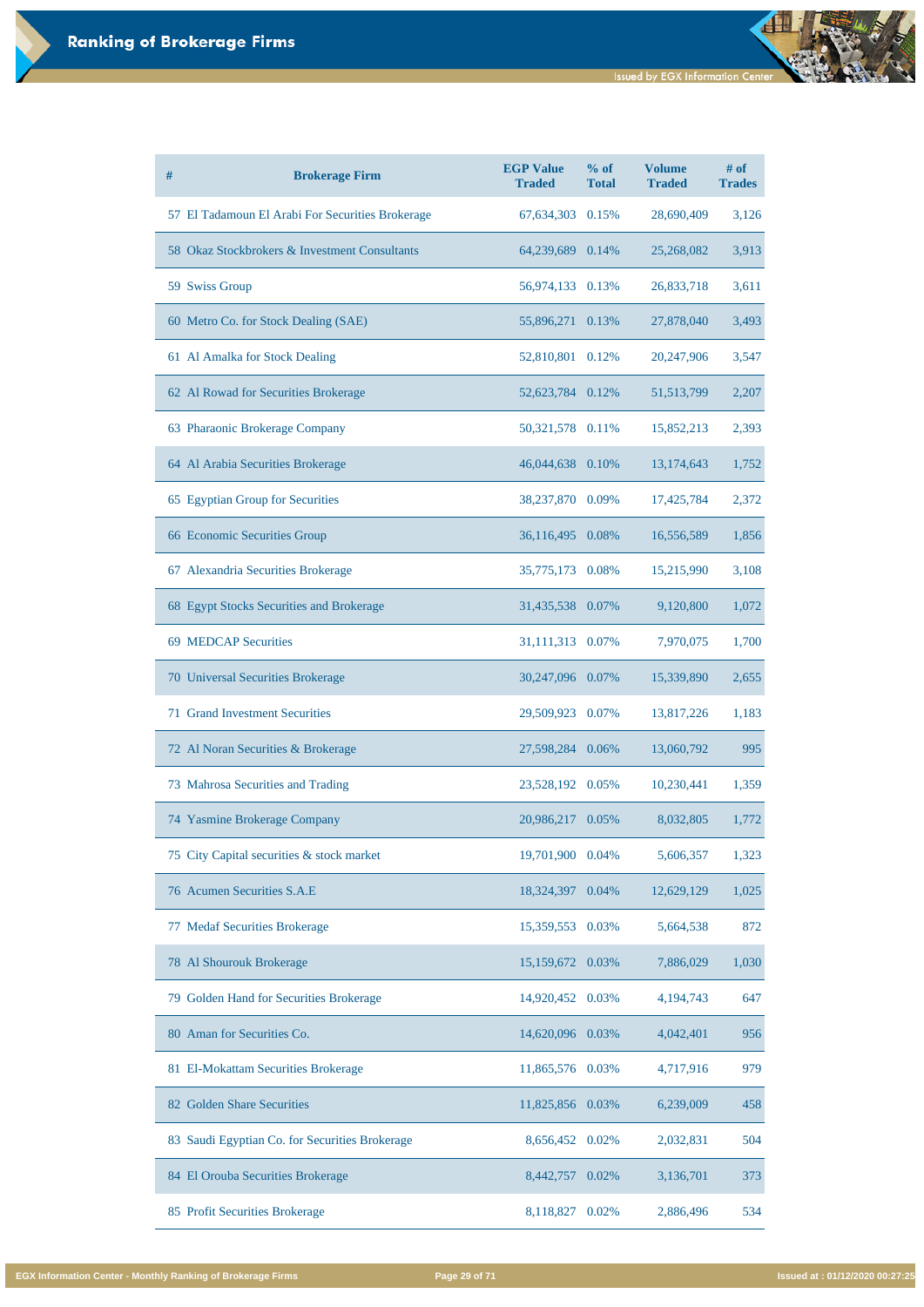**Issued by EGX Information Center** 

đ

**EGX Information Center - Monthly Ranking of Brokerage Firms Page 30 of 71 Issued at : 01/12/2020 00:27:25**

| # | <b>Brokerage Firm</b>                          | <b>EGP Value</b><br><b>Traded</b> | % of<br><b>Total</b> | <b>Volume</b><br><b>Traded</b> | $#$ of<br><b>Trades</b> |
|---|------------------------------------------------|-----------------------------------|----------------------|--------------------------------|-------------------------|
|   | 86 Watania Stock Brokers                       | 7,466,070                         | 0.02%                | 2,607,276                      | 578                     |
|   | 87 Mina Company Stock Exchange Brokers         | 7, 241, 725                       | 0.02%                | 4,665,426                      | 550                     |
|   | 88 Guarantee Co. for Brokerage Exchange        | 6,802,570                         | 0.02%                | 2,261,300                      | 670                     |
|   | 89 El Giza for Securities Trading              | 6,683,759                         | 0.01%                | 2,269,133                      | 609                     |
|   | 90 Thndr Securities Brokerage                  | 6,632,659                         | 0.01%                | 2,087,030                      | 1,617                   |
|   | 91 Tropicana for Stock Exchange                | 6,264,893                         | 0.01%                | 2,640,395                      | 731                     |
|   | 92 El Alamia for Brokerage                     | 5,994,084                         | 0.01%                | 3,261,324                      | 642                     |
|   | 93 Golden Way Securities                       | 5,176,494                         | 0.01%                | 1,532,089                      | 351                     |
|   | 94 El Khalegya Securities                      | 3,906,454                         | 0.01%                | 2,170,778                      | 749                     |
|   | 95 Beltone Market Maker                        | 3,312,256 0.01%                   |                      | 365,617                        | 154                     |
|   | 96 Luxor Securities Brokerage Co.              | 1,969,124                         | 0.00%                | 2,486,877                      | 131                     |
|   | 97 International for Securities                | 841,945                           | 0.00%                | 124,540                        | 74                      |
|   | 98 Cairo International for Securities Exchange | 835,465 0.00%                     |                      | 274,396                        | 173                     |
|   | 99 EGY TREND BROKERAGE                         | 624,557                           | 0.00%                | 199,468                        | 76                      |
|   | 100 Tiba Brokerage & Bookkeeping               | 559,174                           | 0.00%                | 158,581                        | 42                      |
|   | 101 Etrade Egypt For Securities Exchange       | 312,838                           | 0.00%                | 70,137                         | 29                      |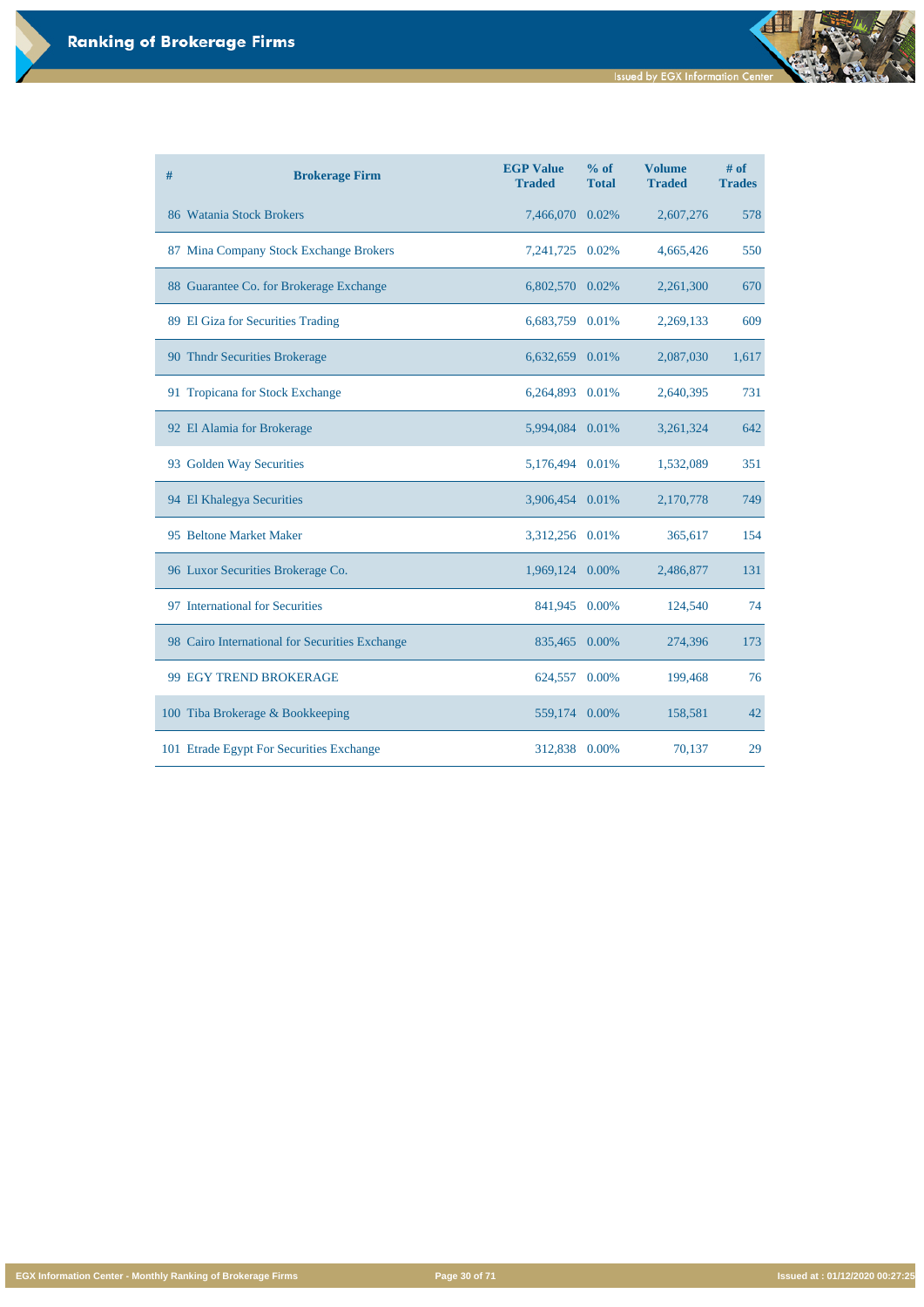#### **07- Brokerage Firms in Terms of Value Traded (OTC Market)**

**Including Deals**

| # | <b>Brokerage Firm</b>                          | <b>EGP Value</b><br><b>Traded</b> | % of<br><b>Total</b> | <b>Volume</b><br><b>Traded</b> | # of<br><b>Trades</b> |
|---|------------------------------------------------|-----------------------------------|----------------------|--------------------------------|-----------------------|
|   | 1 Pharos Securities                            | 2,166,909,874                     | 39.57%               | 54,404,797                     | 228                   |
|   | 2 Hermes Securities Brokerage                  | 1,985,890,820                     | 36.26%               | 41,156,858                     | 372                   |
|   | 3 Sigma Securities Brokerage                   | 317,533,031                       | 5.80%                | 12,922,473                     | 260                   |
|   | 4 OSTOUL Securities Brokerage and Bond Trading | 143,586,540                       | 2.62%                | 425,329                        | 47                    |
|   | 5 HC Brokerage                                 | 109,728,911                       | 2.00%                | 12,623,884                     | 89                    |
|   | 6 Al Rowad for Securities Brokerage            | 67,975,048                        | 1.24%                | 1,793,390                      | 22                    |
|   | <b>7 EGY TREND BROKERAGE</b>                   | 36,937,527                        | 0.67%                | 884,625                        | 117                   |
|   | <b>8 Cairo Capital Securities</b>              | 32,104,440                        | 0.59%                | 6,406,000                      | 33                    |
|   | 9 Wathika Brokerage                            | 30,612,902                        | 0.56%                | 2,977,562                      | 130                   |
|   | 10 Grand Investment Securities                 | 30,606,840                        | 0.56%                | 1,562,687                      | 156                   |
|   | 11 Blom Egypt Securities                       | 28,792,383                        | 0.53%                | 10,243,904                     | 73                    |
|   | 12 El Orouba Securities Brokerage              | 27,910,938                        | 0.51%                | 2,668,188                      | 57                    |
|   | 13 Mediterranean for Brokerage                 | 26,793,386                        | 0.49%                | 473,421                        | 34                    |
|   | 14 Team for Securities Trade                   | 26,004,086                        | 0.47%                | 1,638,740                      | 111                   |
|   | 15 Dynamic Securities Trading                  | 23,292,671                        | 0.43%                | 375,432                        | 28                    |
|   | 16 City Trade Securities & Brokerage           | 19,495,444                        | 0.36%                | 631,736                        | 90                    |
|   | 17 Golden Way Securities                       | 18,824,474                        | 0.34%                | 1,965,417                      | 38                    |
|   | 18 Alhelal Alsaudi Securities & Brokerage      | 17,957,800                        | 0.33%                | 179,578                        | 10                    |
|   | 19 Guarantee Co. for Brokerage Exchange        | 17,572,091                        | 0.32%                | 710,924                        | 248                   |

| 20 Prime Securities Brokerage                 | 17,046,864 | 0.31% | 1,940,881 | 61  |
|-----------------------------------------------|------------|-------|-----------|-----|
| 21 Economic Securities Group                  | 16,788,879 | 0.31% | 298,486   | 108 |
| 22 New Brent Brokerage                        | 16,766,306 | 0.31% | 439,554   | 408 |
| 23 Brokers Securities                         | 16,113,002 | 0.29% | 3,049,324 | 62  |
| 24 Naeem Brokerage                            | 15,285,948 | 0.28% | 262,600   | 129 |
| 25 Okaz Stockbrokers & Investment Consultants | 13,969,394 | 0.26% | 122,140   | 51  |
| 26 Pioneers Securities                        | 13,439,768 | 0.25% | 2,475,616 | 354 |
| 27 First Stock Brokerage                      | 13,311,719 | 0.24% | 610,628   | 108 |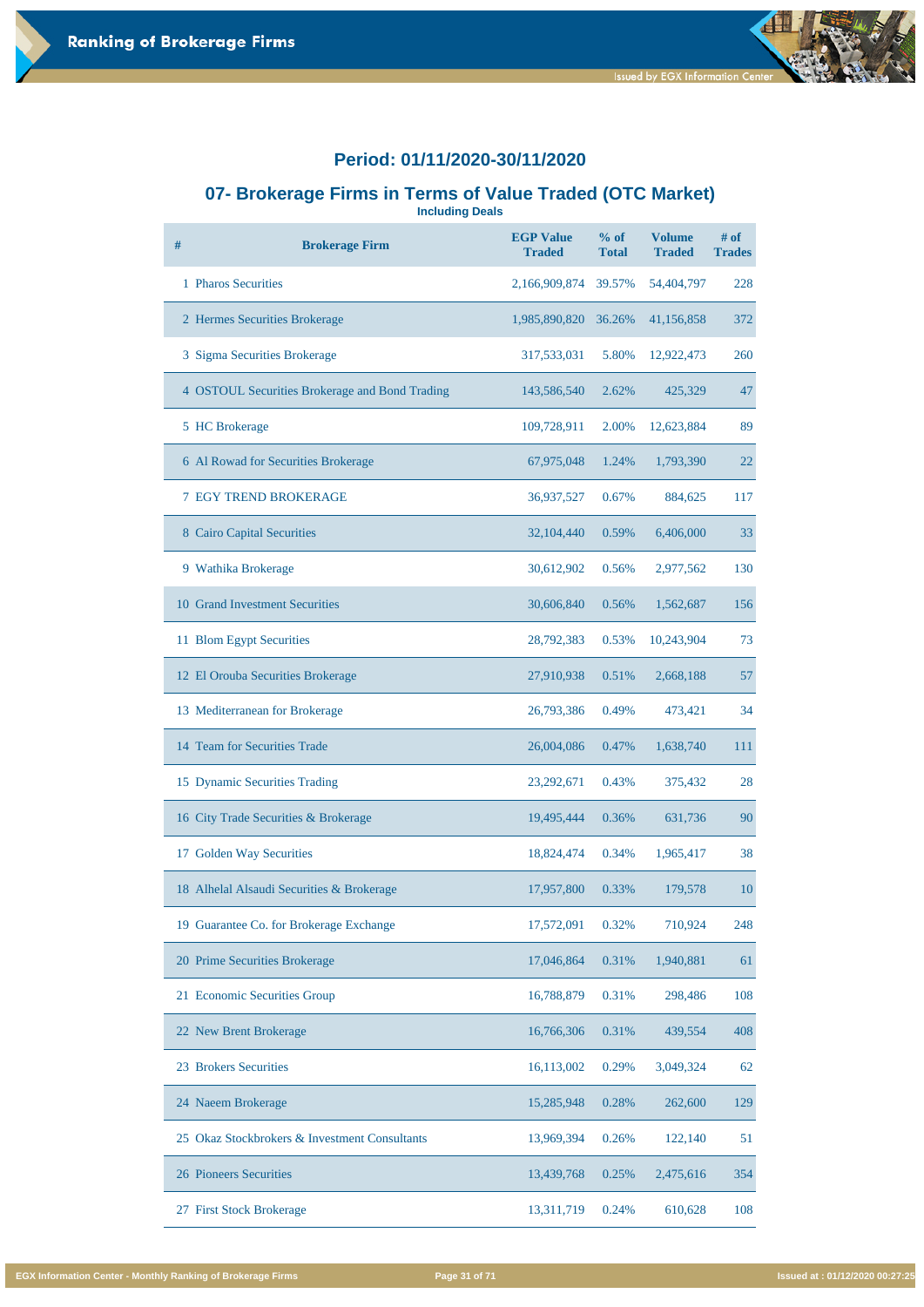| #  | <b>Brokerage Firm</b>                                | <b>EGP Value</b><br><b>Traded</b> | % of<br><b>Total</b> | <b>Volume</b><br><b>Traded</b> | # of<br><b>Trades</b> |
|----|------------------------------------------------------|-----------------------------------|----------------------|--------------------------------|-----------------------|
|    | 28 Al Amalka for Stock Dealing                       | 13,070,995                        | 0.24%                | 1,579,609                      | 195                   |
|    | 29 Wedian Securities Brokerage                       | 12,919,423                        | 0.24%                | 2,092,043                      | 231                   |
|    | 30 Beltone Securities Brokerage                      | 12,877,060                        | 0.24%                | 193,242                        | 118                   |
|    | 31 Arqaam Securities Brokerage                       | 12,039,640                        | 0.22%                | 147,900                        | 92                    |
|    | 32 Honest Brokerage & Book Keeping                   | 9,650,895                         | 0.18%                | 1,051,442                      | 305                   |
|    | 33 Tycoon Securities                                 | 9,112,160                         | 0.17%                | 758,249                        | 307                   |
|    | 34 Al Ahram Stock Exchange Securities Brokers        | 9,056,330                         | 0.17%                | 194,478                        | 54                    |
|    | 35 Samba Tadawol Misr Brokerage                      | 8,883,423                         | 0.16%                | 7,385,528                      | 320                   |
|    | 36 Golden Share Securities                           | 8,473,135                         | 0.15%                | 348,892                        | 76                    |
|    | 37 Continental for Securities Trading                | 8,400,000                         | 0.15%                | 33,600                         | 8                     |
|    | 38 Yasmine Brokerage Company                         | 8,144,499                         | 0.15%                | 900,713                        | 22                    |
|    | 39 Commercial International Brokerage company (CIBC) | 7,722,210                         | 0.14%                | 391,548                        | 85                    |
|    | 40 Mirage Brokerage                                  | 6,807,742                         | 0.12%                | 534,675                        | 93                    |
|    | 41 El Tadamoun El Arabi For Securities Brokerage     | 6,458,461                         | 0.12%                | 290,820                        | <b>20</b>             |
|    | 42 Mubasher International For Securities             | 5,862,913                         | 0.11%                | 57,058,473                     | 495                   |
|    | 43 The Roots Co. for Stock Brokerage                 | 4,777,257                         | 0.09%                | 695,342                        | 71                    |
|    | 44 Arabeya Online Securities                         | 4,440,909                         | 0.08%                | 1,540,320                      | 337                   |
|    | 45 Cairo Stock Brokerage Co                          | 4,192,100                         | 0.08%                | 54,550                         | 26                    |
|    | 46 City Capital securities & stock market            | 4,089,600                         | 0.07%                | 45,834                         | 14                    |
| 47 | <b>Al Shourouk Brokerage</b>                         | 4,024,250                         | 0.07%                | 52,000                         | 16                    |
|    | 48 Etrade Egypt For Securities Exchange              | 3,784,619                         | 0.07%                | 75,496                         | 27                    |

| 49 Mahrosa Securities and Trading                | 3,627,090 | 0.07%    | 441,624    | 40  |
|--------------------------------------------------|-----------|----------|------------|-----|
| 50 Saudi Egyptian Co. for Securities Brokerage   | 3,506,997 | 0.06%    | 2,717,487  | 42  |
| 51 Acumen Securities S.A.E                       | 3,344,559 | 0.06%    | 166,839    | 15  |
| 52 Helwan Brokerage Co.                          | 3,022,705 | 0.06%    | 1,187,760  | 323 |
| 53 Pyramids Capital                              | 2,823,405 | 0.05%    | 204,052    | 75  |
| 54 Faisal Brokerage Company                      | 2,679,311 | $0.05\%$ | 85,852     | 24  |
| 55 Takamol Brokerage Co.                         | 2,513,859 | 0.05%    | 10,010,296 | 13  |
| 56 Cairo National Co. for Securities Negotiation | 2,500,000 | 0.05%    | 500,000    |     |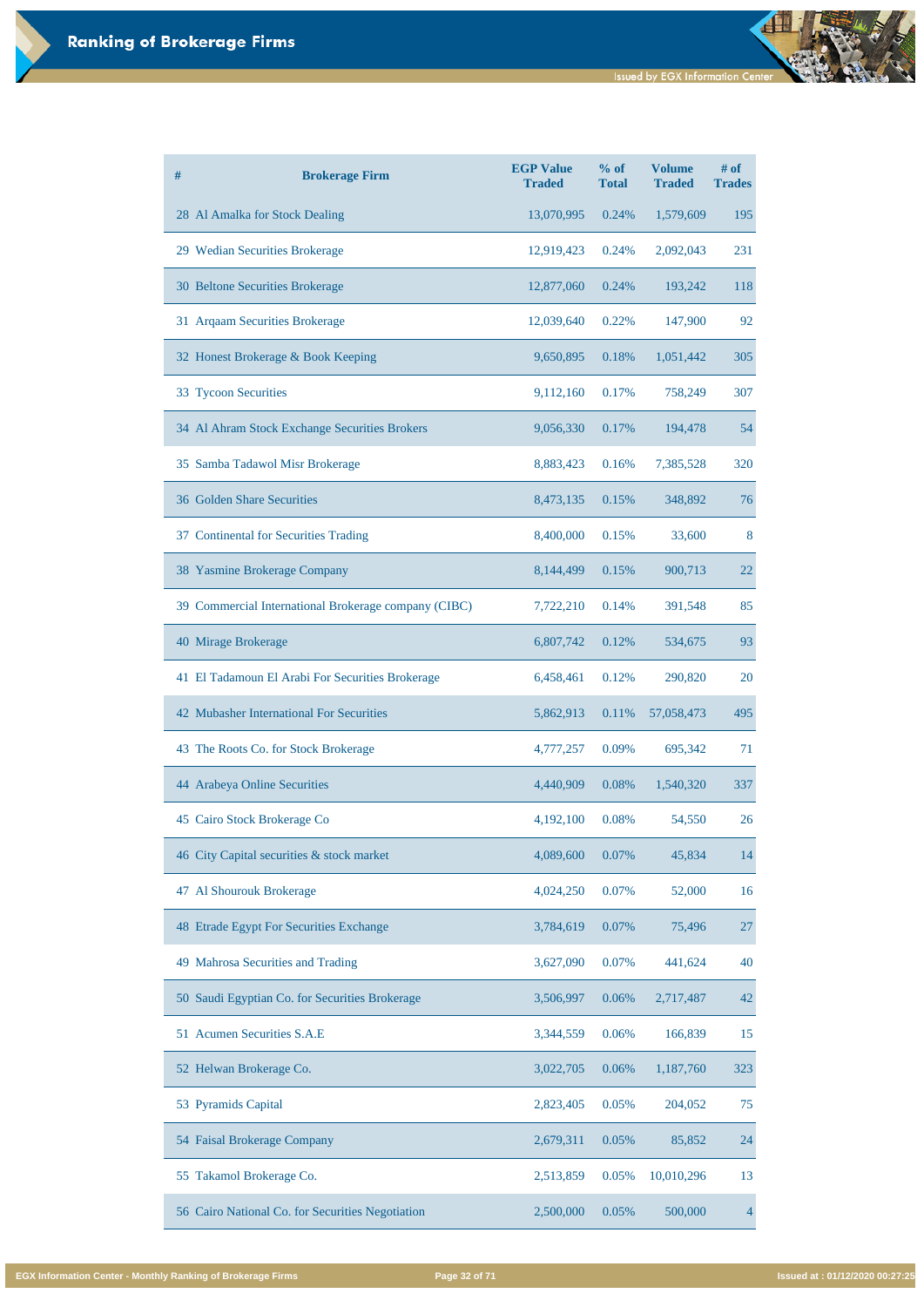| $\#$ | <b>Brokerage Firm</b>                   | <b>EGP Value</b><br><b>Traded</b> | % of<br><b>Total</b> | <b>Volume</b><br><b>Traded</b> | $#$ of<br><b>Trades</b> |
|------|-----------------------------------------|-----------------------------------|----------------------|--------------------------------|-------------------------|
|      | 57 Horizon Securities Brokerage Company | 2,433,312                         | 0.04%                | 136,235                        | 107                     |
|      | <b>58 Global Invest Securities</b>      | 2,289,288                         | 0.04%                | 241,584                        | 26                      |
|      | 59 Three Way Brokerage                  | 2,213,860                         | 0.04%                | 151,755                        | 75                      |
|      | <b>60 Premiere Securities</b>           | 2,066,022                         | 0.04%                | 461,274                        | 119                     |
|      | 61 Mina Company Stock Exchange Brokers  | 2,040,915                         | 0.04%                | 1,313,464                      | 53                      |
|      | 62 Metro Co. for Stock Dealing (SAE)    | 1,998,904                         | 0.04%                | 148,124                        | 34                      |
|      | 63 Luxor Securities Brokerage Co.       | 1,899,000                         | 0.03%                | 3,798                          | $\overline{2}$          |
|      | 64 El-Mokattam Securities Brokerage     | 1,881,290                         | 0.03%                | 71,266                         | 52                      |
|      | 65 El-Karnak Stocks Brokerage           | 1,816,537                         | 0.03%                | 11,600                         | 4                       |
|      | <b>66 Lepon Securities Brokers</b>      | 1,425,300                         | 0.03%                | 31,200                         | 13                      |
|      | 67 Egyptian Arabian Company (Themar)    | 1,372,624                         | 0.03%                | 246,679                        | 131                     |
|      | 68 Mega Investment Securities           | 1,320,601                         | 0.02%                | 26,196                         | 20                      |
|      | 69 Global Capital Securities            | 1,080,427                         | 0.02%                | 761,163                        | 111                     |
|      | 70 Golden Hand for Securities Brokerage | 999,167                           | 0.02%                | 128,131                        | 63                      |
|      | 71 Jadwa Securities Brokerage           | 968,084                           | 0.02%                | 98,782                         | 42                      |
|      | 72 Royal Securities Brokerage Co.       | 856,274                           | 0.02%                | 27,000                         | 25                      |
|      | <b>73 AF Securities</b>                 | 744,688                           | 0.01%                | 7,680                          | 18                      |
|      | 74 Aman for Securities Co.              | 719,975                           | 0.01%                | 490,691                        | 34                      |
|      | <b>75 MEDCAP Securities</b>             | 699,380                           | 0.01%                | 53,294                         | 21                      |
|      | 76 Universal Securities Brokerage       | 694,617                           | 0.01%                | 123,151                        | 36                      |
|      | 77 El Horreya Securities                | 655,646                           | 0.01%                | 636,800                        | 40                      |

| 78 Arab African International Securities  | 631,713 | 0.01% | 45,618  | 31 |
|-------------------------------------------|---------|-------|---------|----|
| 79 Swiss Group                            | 628,734 | 0.01% | 448,700 | 32 |
| 80 United Brokerage Corporation           | 507,492 | 0.01% | 192,522 | 38 |
| 81 Pharaonic Brokerage Company            | 472,595 | 0.01% | 50,098  | 25 |
| 82 Miracle for Securities                 | 430,165 | 0.01% | 288,000 | 25 |
| 83 HD Securities                          | 376,068 | 0.01% | 10,750  | 16 |
| 84 Tropicana for Stock Exchange           | 371,431 | 0.01% | 256,918 | 19 |
| <b>Capital Securities Brokerage</b><br>85 | 353,944 | 0.01% | 91,202  | 32 |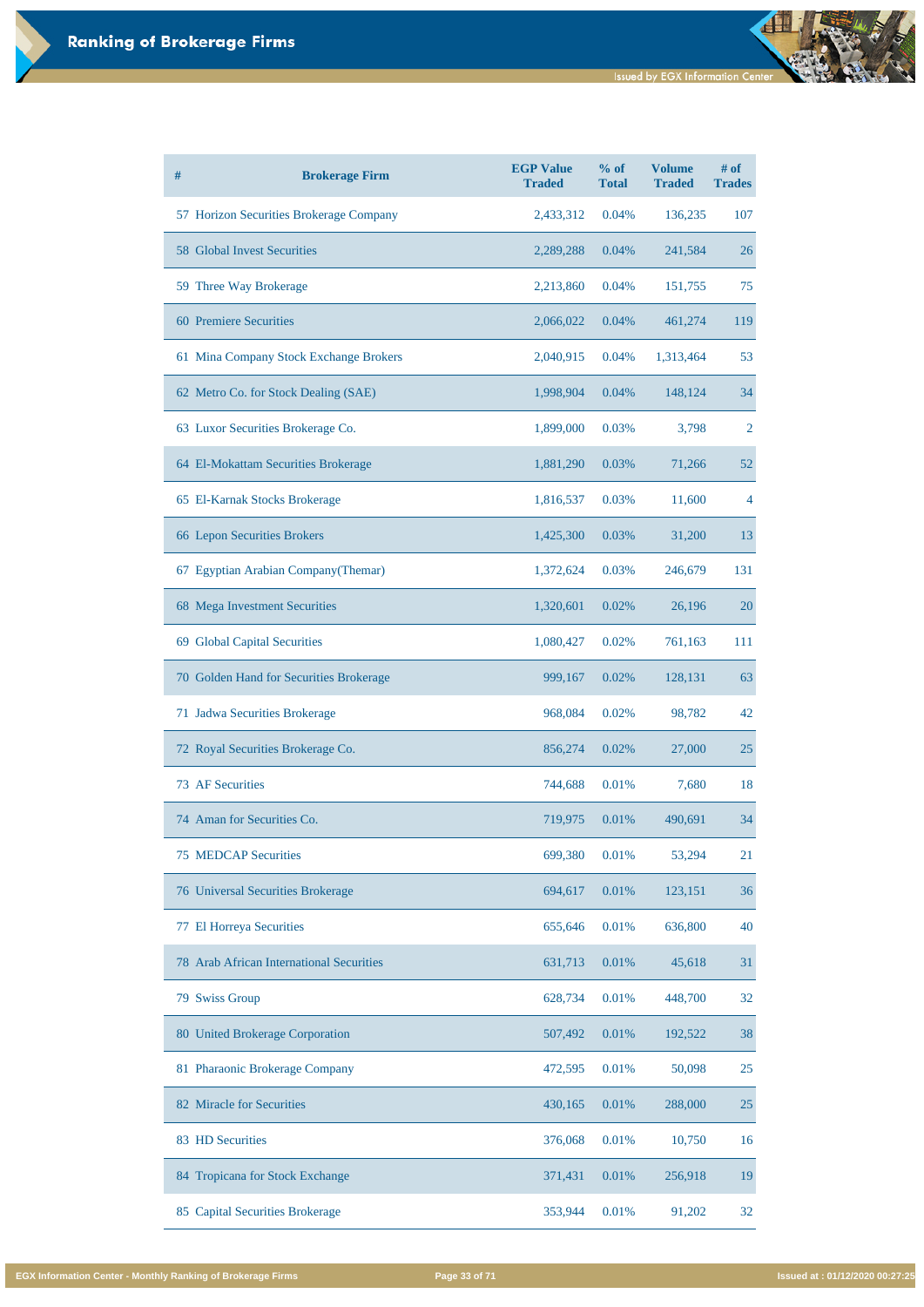| # | <b>Brokerage Firm</b>                              | <b>EGP Value</b><br><b>Traded</b> | % of<br><b>Total</b> | <b>Volume</b><br><b>Traded</b> | $#$ of<br><b>Trades</b> |
|---|----------------------------------------------------|-----------------------------------|----------------------|--------------------------------|-------------------------|
|   | 86 Alexandria Securities Brokerage                 | 299,923                           | 0.01%                | 46,725                         | 14                      |
|   | 87 International for Securities                    | 223,590                           | 0.00%                | 36,850                         | 18                      |
|   | 88 Vantage for securities Brokerage                | 203,771                           | 0.00%                | 38,821                         | 31                      |
|   | 89 Al Omanaa Al Mottaheden                         | 176,476                           | 0.00%                | 33,385                         | 17                      |
|   | 90 ROAYA ONLINE                                    | 171,963                           | 0.00%                | 125,659                        | 22                      |
|   | 91 El Khalegya Securities                          | 170,000                           | 0.00%                | 170                            | 10                      |
|   | 92 Al Noran Securities & Brokerage                 | 163,389                           | 0.00%                | 100,500                        | 12                      |
|   | 93 Osool E.S.B for Securities Brokerage            | 145,268                           | 0.00%                | 24,913                         | 10                      |
|   | 94 Safir for Stock Brokers                         | 130,374                           | 0.00%                | 32,600                         | 26                      |
|   | 95 Cairo International for Securities Exchange     | 122,773                           | 0.00%                | 82,150                         | 11                      |
|   | 96 El Marwa Brokerage                              | 105,000                           | 0.00%                | 3,000                          | $5\overline{)}$         |
|   | 97 International Brokerage Group                   | 96,208                            | 0.00%                | 16,150                         | 21                      |
|   | 98 Egyptian Group for Securities                   | 76,380                            | 0.00%                | 29,386                         | 20                      |
|   | 99 El Dawlia for Securities Brokerage              | 66,950                            | 0.00%                | 50,000                         | 6                       |
|   | 100 The Financial Arabian for Securities Brokerage | 59,920                            | 0.00%                | 29,000                         | $\overline{2}$          |
|   | 101 El Alamia for Brokerage                        | 53,731                            | 0.00%                | 11,181                         | 6                       |
|   | 102 El Fath Stock Brokers                          | 46,100                            | 0.00%                | 800                            | $5\overline{)}$         |
|   | 103 Egypt Brokerage - Inertia                      | 45,000                            | 0.00%                | 4,500                          | $\overline{2}$          |
|   | 104 Arzan Securities                               | 37,652                            | 0.00%                | 23,980                         | 10                      |
|   | 105 Shuaa securities                               | 27,400                            | 0.00%                | 20,000                         | $\overline{2}$          |
|   | 106 Egyptian Kuwaiti Securities                    | 25,975                            | 0.00%                | 10,037                         | 12                      |

| 107 Financial Brokerage Group             | 23,755 | $0.00\%$ | 7,752  | 7              |
|-------------------------------------------|--------|----------|--------|----------------|
| 108 Top for Brokerage                     | 20,719 | $0.00\%$ | 1,364  | 5              |
| 109 Egypt Stocks Securities and Brokerage | 20,149 | $0.00\%$ | 4,672  | 3              |
| 110 Profit Securities Brokerage           | 18,267 | $0.00\%$ | 550    | $\overline{4}$ |
| 111 El Safa Securities Brokerage          | 14,900 | $0.00\%$ | 10,000 | 3              |
| 112 Al Arabia Securities Brokerage        | 8,532  | $0.00\%$ | 1,350  | $\overline{2}$ |
| 113 El Giza for Securities Trading        | 1,520  | $0.00\%$ | 100    |                |
| 114 Watania Stock Brokers                 | 1,224  | $0.00\%$ | 36     |                |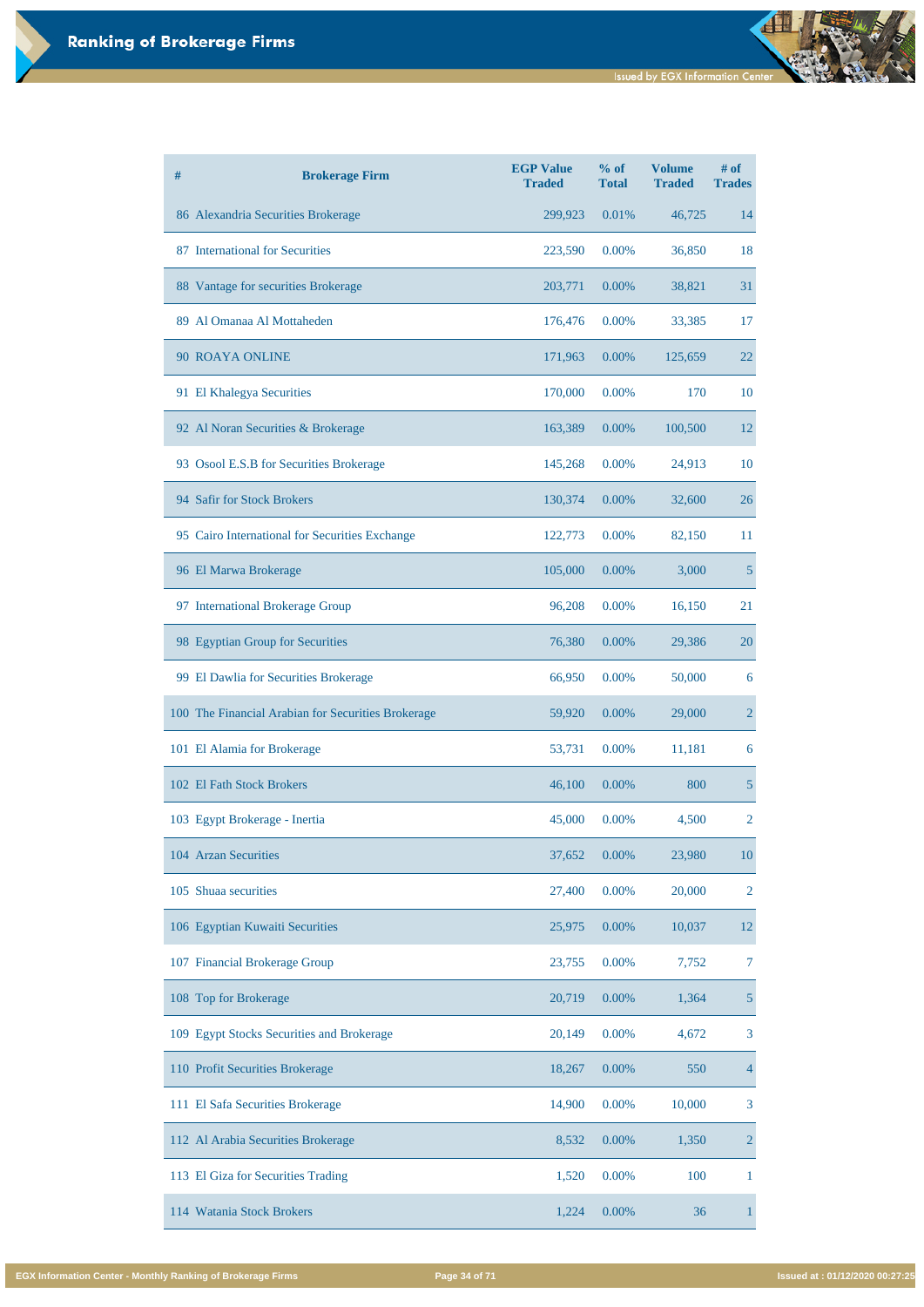#### **08- Brokerage Firms in Terms of Value Traded (OTC Orders Market) Including Deals**

**# Brokerage Firm EGP Value Traded % of Total Volume Traded # of Trades** New Brent Brokerage 11,429,306 11.70% 385,824 390 2 Guarantee Co. for Brokerage Exchange 6,858,913 7.02% 648,346 220 Pharos Securities 5,554,978 5.69% 235,400 154 Tycoon Securities 5,086,191 5.21% 605,826 288 Arabeya Online Securities 4,438,909 4.54% 1,538,320 335 Pioneers Securities 4,209,788 4.31% 1,554,284 344 Mubasher International For Securities 3,602,300 3.69% 1,849,131 389 Hermes Securities Brokerage 3,492,034 3.57% 1,415,935 342 Helwan Brokerage Co. 3,022,705 3.09% 1,187,760 323 Horizon Securities Brokerage Company 2,433,312 2.49% 136,235 107 Honest Brokerage & Book Keeping 2,383,835 2.44% 497,692 143 Grand Investment Securities 2,371,640 2.43% 544,939 84 Beltone Securities Brokerage 2,256,205 2.31% 66,350 70 14 Three Way Brokerage 2,213,860 2.27% 151,755 75 Wedian Securities Brokerage 2,161,973 2.21% 1,519,339 167 Samba Tadawol Misr Brokerage 2,076,804 2.13% 1,237,000 172 Premiere Securities 2,066,022 2.11% 461,274 119 El Orouba Securities Brokerage 2,025,938 2.07% 79,688 56 Sigma Securities Brokerage 1,845,767 1.89% 388,093 111

| 20 Commercial International Brokerage company (CIBC) | 1,706,210 | 1.75% | 388,540 | 75  |
|------------------------------------------------------|-----------|-------|---------|-----|
| 21 Wathika Brokerage                                 | 1,167,902 | 1.20% | 316,330 | 101 |
| 22 Global Capital Securities                         | 1,080,427 | 1.11% | 761,163 | 111 |
| 23 Blom Egypt Securities                             | 1,051,076 | 1.08% | 57,220  | 49  |
| 24 Golden Hand for Securities Brokerage              | 999,167   | 1.02% | 128,131 | 63  |
| 25 Jadwa Securities Brokerage                        | 968,084   | 0.99% | 98,782  | 42  |
| 26 Egyptian Arabian Company (Themar)                 | 921,625   | 0.94% | 230,591 | 108 |
| <b>Golden Share Securities</b><br>27                 | 919,535   | 0.94% | 183,680 | 50  |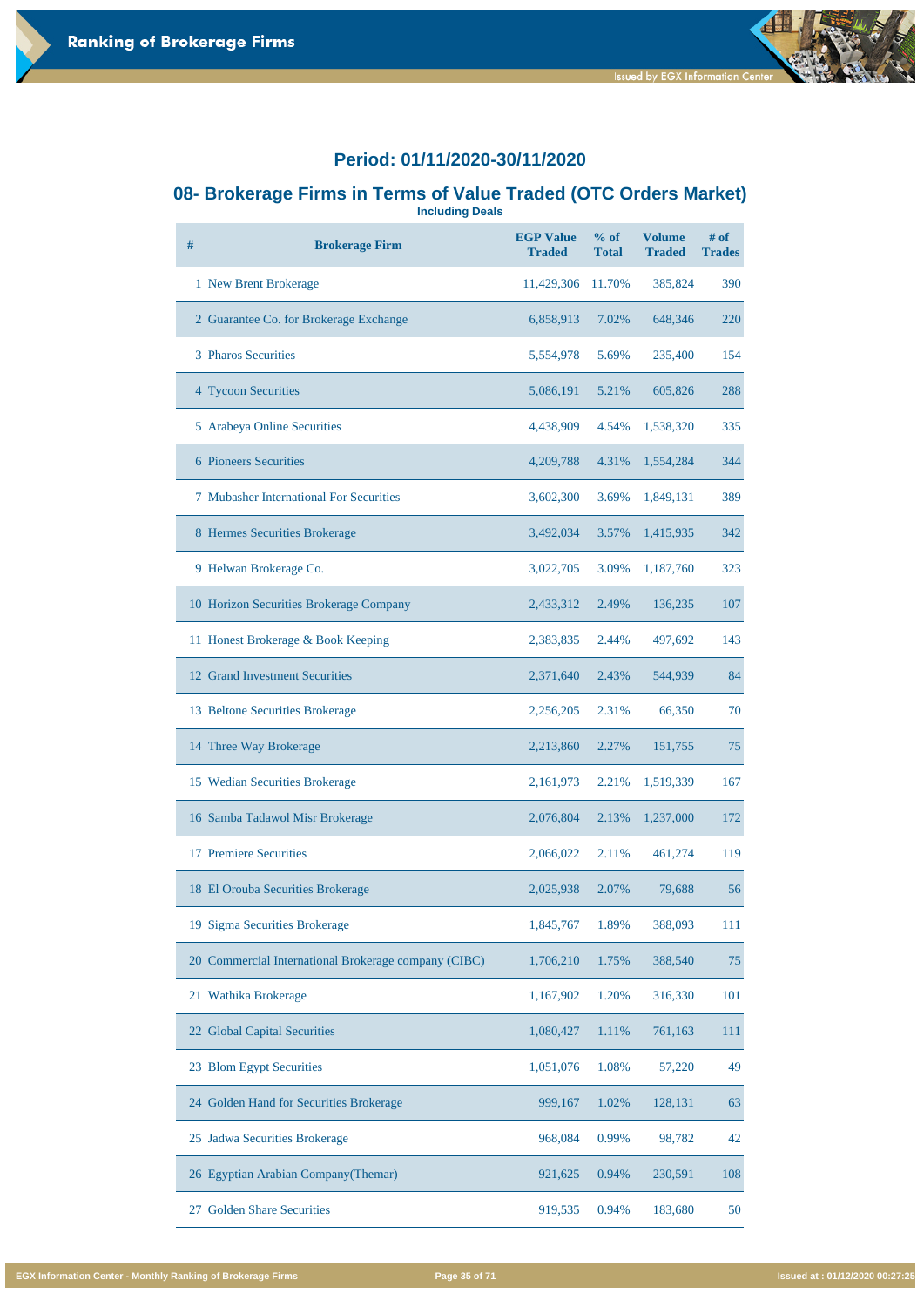| # | <b>Brokerage Firm</b>                          | <b>EGP Value</b><br><b>Traded</b> | $%$ of<br><b>Total</b> | <b>Volume</b><br><b>Traded</b> | # of<br><b>Trades</b> |
|---|------------------------------------------------|-----------------------------------|------------------------|--------------------------------|-----------------------|
|   | 28 Al Amalka for Stock Dealing                 | 889,639                           | 0.91%                  | 553,965                        | 97                    |
|   | 29 Royal Securities Brokerage Co.              | 856,274                           | 0.88%                  | 27,000                         | 25                    |
|   | 30 Golden Way Securities                       | 824,474                           | 0.84%                  | 165,417                        | 36                    |
|   | 31 Economic Securities Group                   | 820,311                           | 0.84%                  | 136,562                        | 72                    |
|   | 32 Mirage Brokerage                            | 807,742                           | 0.83%                  | 474,675                        | 89                    |
|   | 33 Saudi Egyptian Co. for Securities Brokerage | 791,997                           | 0.81%                  | 26,487                         | 36                    |
|   | 34 Naeem Brokerage                             | 724,298                           | 0.74%                  | 152,180                        | 75                    |
|   | 35 Aman for Securities Co.                     | 719,975                           | 0.74%                  | 490,691                        | 34                    |
|   | 36 HC Brokerage                                | 682,765                           | 0.70%                  | 194,286                        | 53                    |
|   | 37 El Horreya Securities                       | 643,146                           | 0.66%                  | 136,800                        | 38                    |
|   | 38 Arab African International Securities       | 631,713                           | 0.65%                  | 45,618                         | 31                    |
|   | 39 Swiss Group                                 | 628,734                           | 0.64%                  | 448,700                        | 32                    |
|   | 40 Mina Company Stock Exchange Brokers         | 614,915                           | 0.63%                  | 61,704                         | 41                    |
|   | 41 City Trade Securities & Brokerage           | 604,044                           | 0.62%                  | 265,038                        | 52                    |
|   | <b>42 United Brokerage Corporation</b>         | 507,492                           | 0.52%                  | 192,522                        | 38                    |
|   | 43 The Roots Co. for Stock Brokerage           | 507,477                           | 0.52%                  | 268,364                        | 67                    |
|   | 44 Prime Securities Brokerage                  | 497,864                           | 0.51%                  | 328,621                        | 25                    |
|   | 45 Pharaonic Brokerage Company                 | 472,595                           | 0.48%                  | 50,098                         | 25                    |
|   | <b>46 Miracle for Securities</b>               | 430,165                           | 0.44%                  | 288,000                        | 25                    |
|   | <b>47 HD Securities</b>                        | 376,068                           | 0.38%                  | 10,750                         | 16                    |
|   | 48 Mahrosa Securities and Trading              | 375,160                           | 0.38%                  | 33,000                         | 14                    |

| 49 Tropicana for Stock Exchange                  | 371,431 | 0.38% | 256,918 | 19 |
|--------------------------------------------------|---------|-------|---------|----|
| 50 Capital Securities Brokerage                  | 353,944 | 0.36% | 91,202  | 32 |
| 51 Global Invest Securities                      | 319,288 | 0.33% | 221,884 | 18 |
| 52 Al Ahram Stock Exchange Securities Brokers    | 315,670 | 0.32% | 78,188  | 22 |
| 53 Alexandria Securities Brokerage               | 299,923 | 0.31% | 46,725  | 14 |
| <b>54 Brokers Securities</b>                     | 282,172 | 0.29% | 15,000  | 12 |
| 55 El Tadamoun El Arabi For Securities Brokerage | 278,461 | 0.29% | 212,820 | 16 |
| 56 International for Securities                  | 223,590 | 0.23% | 36,850  | 18 |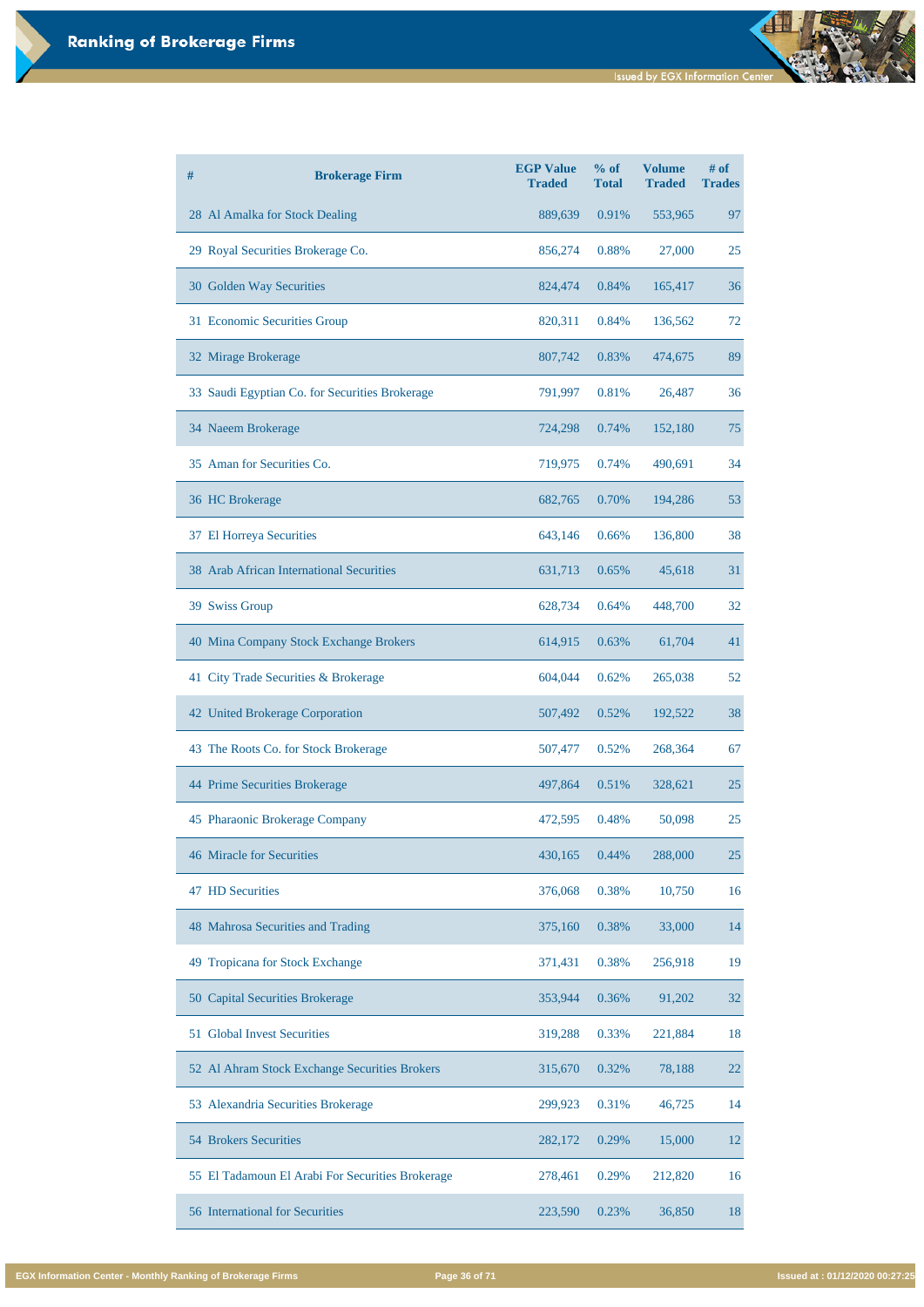| # | <b>Brokerage Firm</b>                           | <b>EGP Value</b><br><b>Traded</b> | % of<br><b>Total</b> | <b>Volume</b><br><b>Traded</b> | $#$ of<br><b>Trades</b> |
|---|-------------------------------------------------|-----------------------------------|----------------------|--------------------------------|-------------------------|
|   | 57 First Stock Brokerage                        | 208,862                           | 0.21%                | 143,106                        | 25                      |
|   | 58 Vantage for securities Brokerage             | 203,771                           | 0.21%                | 38,821                         | 31                      |
|   | 59 Al Omanaa Al Mottaheden                      | 176,476                           | 0.18%                | 33,385                         | 17                      |
|   | 60 Metro Co. for Stock Dealing (SAE)            | 176,004                           | 0.18%                | 75,208                         | 16                      |
|   | <b>61 ROAYA ONLINE</b>                          | 171,963                           | 0.18%                | 125,659                        | 22                      |
|   | 62 Al Noran Securities & Brokerage              | 163,389                           | 0.17%                | 100,500                        | 12                      |
|   | 63 Universal Securities Brokerage               | 161,417                           | 0.17%                | 117,819                        | <b>20</b>               |
|   | 64 Pyramids Capital                             | 149,405                           | 0.15%                | 62,400                         | 13                      |
|   | 65 Mega Investment Securities                   | 146,674                           | 0.15%                | 4,100                          | 4                       |
|   | 66 El-Mokattam Securities Brokerage             | 143,850                           | 0.15%                | 37,400                         | 22                      |
|   | 67 Okaz Stockbrokers & Investment Consultants   | 131,550                           | 0.13%                | 64,190                         | 31                      |
|   | 68 Safir for Stock Brokers                      | 130,374                           | 0.13%                | 32,600                         | 26                      |
|   | 69 Yasmine Brokerage Company                    | 129,695                           | 0.13%                | 93,311                         | 12                      |
|   | 70 Cairo International for Securities Exchange  | 122,773                           | 0.13%                | 82,150                         | 11                      |
|   | 71 Acumen Securities S.A.E                      | 122,259                           | 0.13%                | 53,499                         | 7                       |
|   | 72 OSTOUL Securities Brokerage and Bond Trading | 107,840                           | 0.11%                | 82,781                         | 11                      |
|   | 73 El Marwa Brokerage                           | 105,000                           | 0.11%                | 3,000                          | 5                       |
|   | 74 Mediterranean for Brokerage                  | 99,986                            | 0.10%                | 59,523                         | 8                       |
|   | 75 International Brokerage Group                | 93,108                            | 0.10%                | 14,600                         | 15                      |
|   | 76 El Dawlia for Securities Brokerage           | 66,950                            | 0.07%                | 50,000                         | 6                       |
|   | 77 Egyptian Group for Securities                | 66,380                            | 0.07%                | 28,386                         | 18                      |

| 78 The Financial Arabian for Securities Brokerage | 59,920 | 0.06%    | 29,000 | 2  |
|---------------------------------------------------|--------|----------|--------|----|
| <b>79 MEDCAP Securities</b>                       | 58,000 | $0.06\%$ | 50,000 |    |
| 80 El Alamia for Brokerage                        | 53,731 | 0.05%    | 11,181 | 6  |
| 81 Team for Securities Trade                      | 42,546 | 0.04%    | 6,432  | 9  |
| 82 Etrade Egypt For Securities Exchange           | 42,019 | 0.04%    | 3,800  | 5  |
| 83 Arzan Securities                               | 37,652 | 0.04%    | 23,980 | 10 |
| 84 Cairo Stock Brokerage Co                       | 37,100 | $0.04\%$ | 13,750 | 10 |
| <b>Cairo Capital Securities</b><br>85             | 30,520 | 0.03%    | 1,000  |    |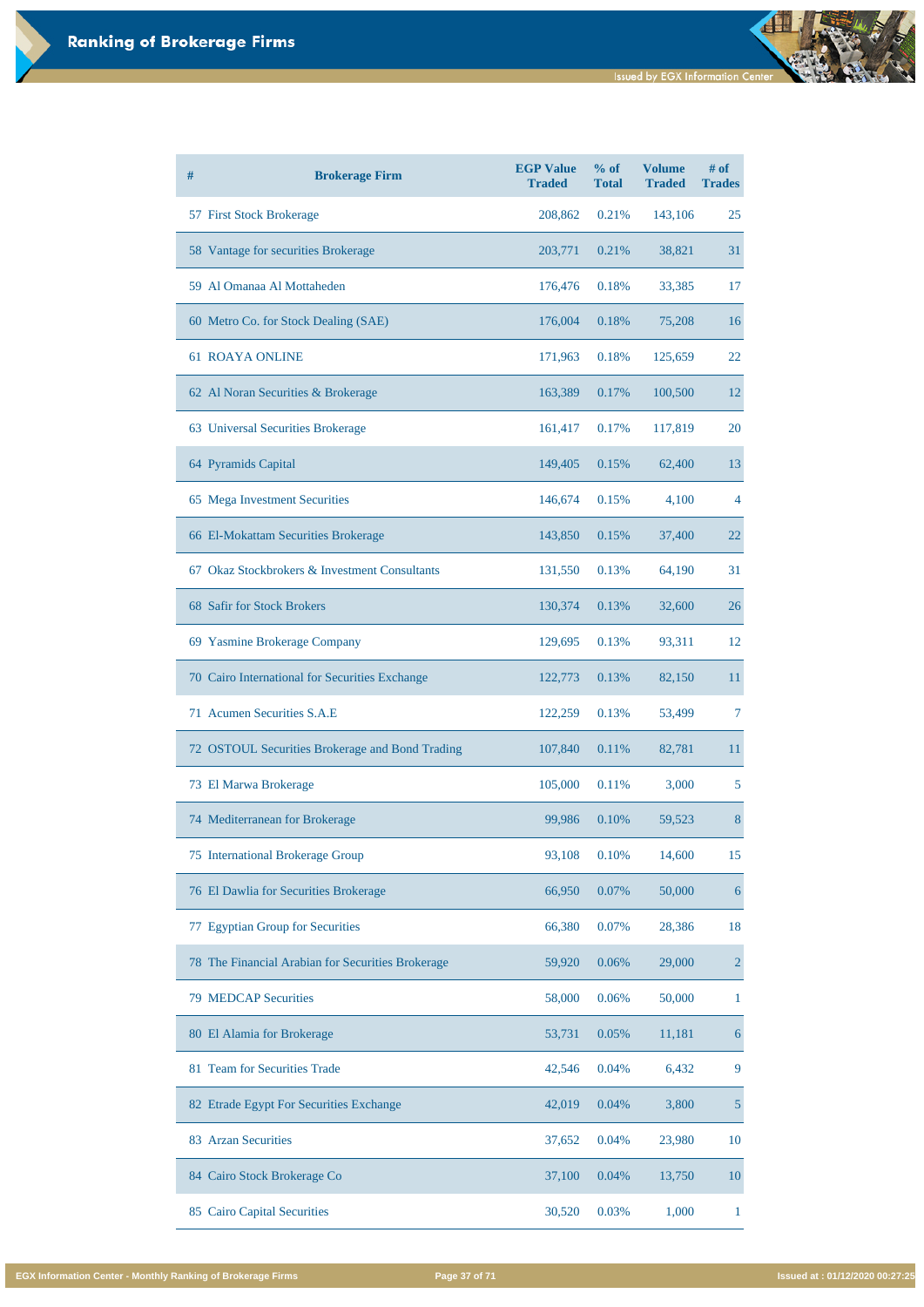**EGX Information Center - Monthly Ranking of Brokerage Firms Page 38 of 71 Issued at : 01/12/2020 00:27:25**

| # | <b>Brokerage Firm</b>                    | <b>EGP Value</b><br><b>Traded</b> | % of<br><b>Total</b> | <b>Volume</b><br><b>Traded</b> | # of<br><b>Trades</b> |
|---|------------------------------------------|-----------------------------------|----------------------|--------------------------------|-----------------------|
|   | 86 Shuaa securities                      | 27,400                            | 0.03%                | 20,000                         | $\overline{2}$        |
|   | 87 Egyptian Kuwaiti Securities           | 25,975                            | 0.03%                | 10,037                         | 12                    |
|   | 88 Al Shourouk Brokerage                 | 24,250                            | 0.02%                | 12,000                         | $\overline{4}$        |
|   | 89 Financial Brokerage Group             | 23,555                            | 0.02%                | 7,750                          | 5                     |
|   | 90 Osool E.S.B for Securities Brokerage  | 21,012                            | 0.02%                | 5,400                          | $5\overline{)}$       |
|   | 91 Top for Brokerage                     | 20,719                            | 0.02%                | 1,364                          | 5                     |
|   | 92 Egypt Stocks Securities and Brokerage | 20,149                            | 0.02%                | 4,672                          | $\overline{3}$        |
|   | 93 Profit Securities Brokerage           | 18,267                            | 0.02%                | 550                            | $\overline{4}$        |
|   | 94 El Fath Stock Brokers                 | 16,100                            | 0.02%                | 500                            | $\overline{3}$        |
|   | 95 El Safa Securities Brokerage          | 14,900                            | 0.02%                | 10,000                         | 3                     |
|   | 96 Takamol Brokerage Co.                 | 13,859                            | 0.01%                | 10,296                         | $\overline{3}$        |
|   | 97 Lepon Securities Brokers              | 13,300                            | 0.01%                | 10,000                         | 3                     |
|   | 98 Dynamic Securities Trading            | 13,264                            | 0.01%                | 10,244                         | $\boldsymbol{6}$      |
|   | 99 AF Securities                         | 4,688                             | 0.00%                | 280                            | $\overline{2}$        |
|   | 100 Faisal Brokerage Company             | 4,403                             | 0.00%                | 2,100                          | $\overline{3}$        |
|   | 101 EGY TREND BROKERAGE                  | 2,854                             | 0.00%                | 767                            | 5                     |
|   | 102 El Giza for Securities Trading       | 1,520                             | 0.00%                | 100                            | $\mathbf{1}$          |
|   | 103 Watania Stock Brokers                | 1,224                             | 0.00%                | 36                             | $\mathbf{1}$          |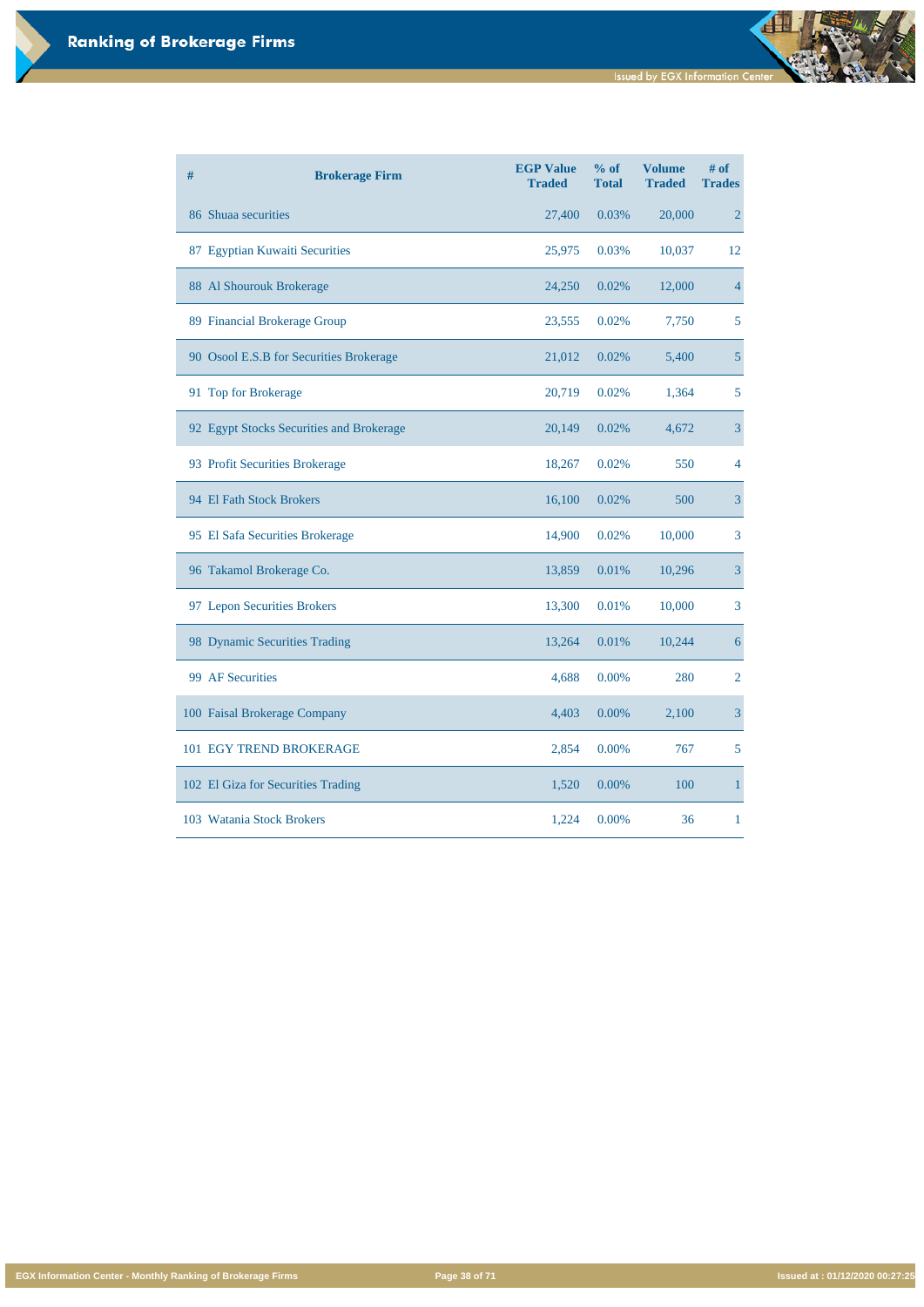# **09- Brokerage Firms in Terms of Value Traded (OTC Deals Markets)**

| $\#$ | <b>Brokerage Firm</b>                                 | <b>EGP Value</b><br><b>Traded</b> | % of<br><b>Total</b> | <b>Volume</b><br><b>Traded</b> | $#$ of<br><b>Trades</b> |
|------|-------------------------------------------------------|-----------------------------------|----------------------|--------------------------------|-------------------------|
|      | 1 Pharos Securities                                   | 2, 161, 354, 897                  | 40.18%               | 54,169,397                     | 74                      |
|      | 2 Hermes Securities Brokerage                         | 1,982,398,787                     | 36.86%               | 39,740,923                     | 30                      |
|      | 3 Sigma Securities Brokerage                          | 315,687,264                       | 5.87%                | 12,534,380                     | 149                     |
|      | 4 OSTOUL Securities Brokerage and Bond Trading        | 143,478,700                       | 2.67%                | 342,548                        | 36                      |
|      | 5 HC Brokerage                                        | 109,046,146                       | 2.03%                | 12,429,598                     | 36                      |
|      | 6 Al Rowad for Securities Brokerage                   | 67,975,048                        | 1.26%                | 1,793,390                      | 22                      |
|      | <b>7 EGY TREND BROKERAGE</b>                          | 36,934,672                        | 0.69%                | 883,858                        | 112                     |
|      | 8 Cairo Capital Securities                            | 32,073,920                        | 0.60%                | 6,405,000                      | 32                      |
|      | 9 Wathika Brokerage                                   | 29,445,000                        | 0.55%                | 2,661,232                      | 29                      |
|      | 10 Grand Investment Securities                        | 28, 235, 200                      | 0.52%                | 1,017,748                      | 72                      |
|      | 11 Blom Egypt Securities                              | 27,741,307                        | 0.52%                | 10,186,684                     | 24                      |
|      | 12 Mediterranean for Brokerage                        | 26,693,400                        | 0.50%                | 413,898                        | 26                      |
|      | 13 Team for Securities Trade                          | 25,961,540                        | 0.48%                | 1,632,308                      | 102                     |
|      | 14 El Orouba Securities Brokerage                     | 25,885,000                        | 0.48%                | 2,588,500                      | $\mathbf{1}$            |
|      | 15 Dynamic Securities Trading                         | 23,279,407                        | 0.43%                | 365,188                        | 22                      |
|      | 16 City Trade Securities & Brokerage                  | 18,891,400                        | 0.35%                | 366,698                        | 38                      |
|      | 17 Golden Way Securities                              | 18,000,000                        | 0.33%                | 1,800,000                      | $\overline{2}$          |
|      | 18 Alhelal Alsaudi Securities & Brokerage             | 17,957,800                        | 0.33%                | 179,578                        | 10                      |
|      | 19 Prime Securities Brokerage                         | 16,549,000                        | 0.31%                | 1,612,260                      | 36                      |
|      | 20 Economic Securities Group                          | 15,968,568                        | 0.30%                | 161,924                        | 36                      |
|      | 21 Brokers Securities                                 | 15,830,830                        | 0.29%                | 3,034,324                      | 50                      |
|      | 22 Naeem Brokerage                                    | 14,561,650                        | 0.27%                | 110,420                        | 54                      |
| 23   | <b>Okaz Stockbrokers &amp; Investment Consultants</b> | 13,837,844                        | 0.26%                | 57,950                         | 20                      |
|      | 24 First Stock Brokerage                              | 13, 102, 857                      | 0.24%                | 467,522                        | 83                      |
|      | 25 Al Amalka for Stock Dealing                        | 12,181,356                        | 0.23%                | 1,025,644                      | 98                      |
|      | 26 Arqaam Securities Brokerage                        | 12,039,640                        | 0.22%                | 147,900                        | 92                      |
|      | 27 Wedian Securities Brokerage                        | 10,757,450                        | 0.20%                | 572,704                        | 64                      |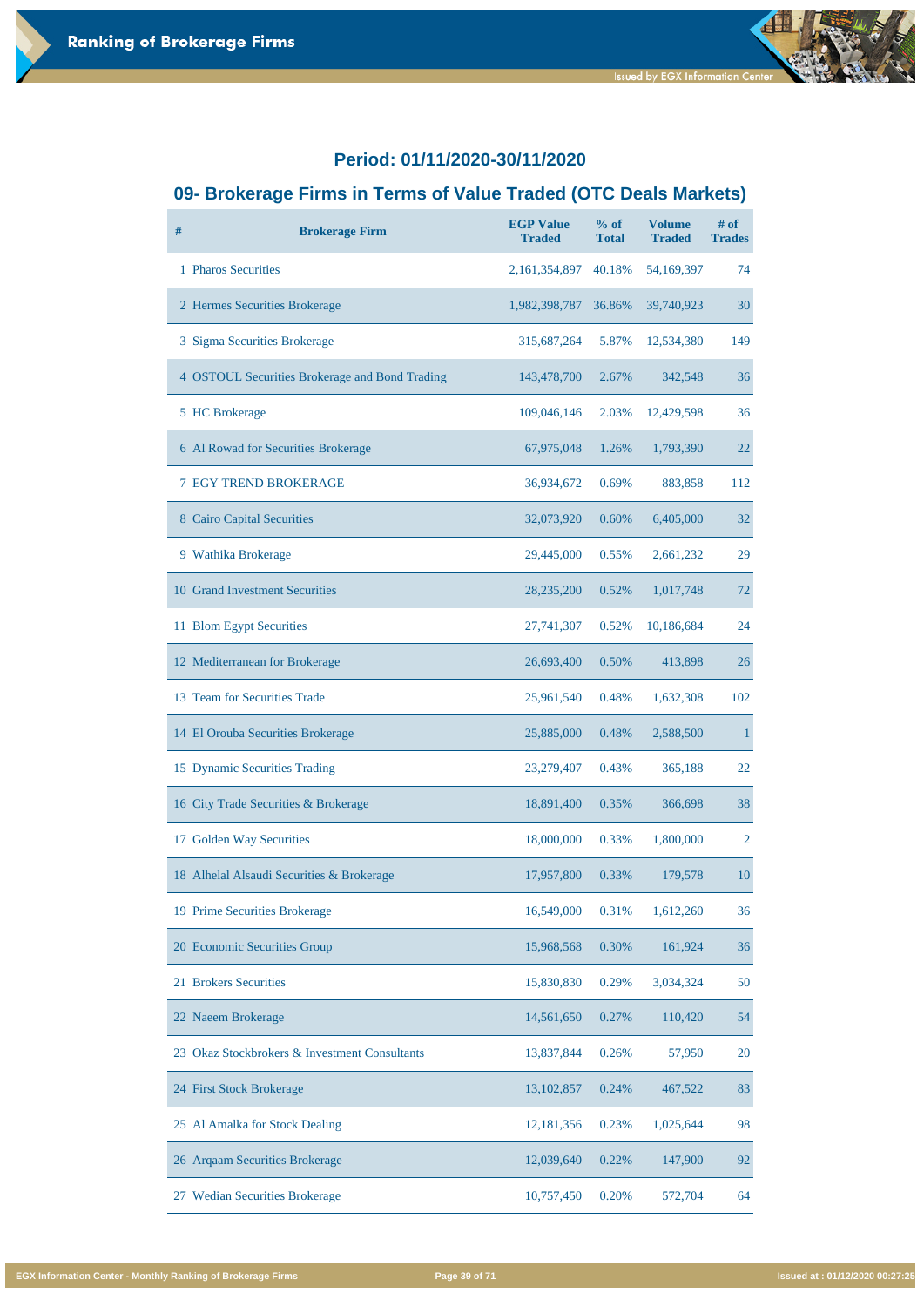| #<br><b>Brokerage Firm</b>                           | <b>EGP Value</b><br><b>Traded</b> | % of<br><b>Total</b> | <b>Volume</b><br><b>Traded</b> | # of<br><b>Trades</b> |
|------------------------------------------------------|-----------------------------------|----------------------|--------------------------------|-----------------------|
| 28 Guarantee Co. for Brokerage Exchange              | 10,713,178                        | 0.20%                | 62,578                         | 28                    |
| 29 Beltone Securities Brokerage                      | 10,620,855                        | 0.20%                | 126,892                        | 48                    |
| <b>30 Pioneers Securities</b>                        | 9,229,980                         | 0.17%                | 921,332                        | <b>10</b>             |
| 31 Al Ahram Stock Exchange Securities Brokers        | 8,740,660                         | 0.16%                | 116,290                        | 32                    |
| 32 Continental for Securities Trading                | 8,400,000                         | 0.16%                | 33,600                         | 8                     |
| 33 Yasmine Brokerage Company                         | 8,014,804                         | 0.15%                | 807,402                        | 10                    |
| 34 Golden Share Securities                           | 7,553,600                         | 0.14%                | 165,212                        | 26                    |
| 35 Honest Brokerage & Book Keeping                   | 7,267,060                         | 0.14%                | 553,750                        | 162                   |
| 36 Samba Tadawol Misr Brokerage                      | 6,806,619                         | 0.13%                | 6,148,528                      | 148                   |
| 37 El Tadamoun El Arabi For Securities Brokerage     | 6,180,000                         | 0.11%                | 78,000                         | 4                     |
| 38 Commercial International Brokerage company (CIBC) | 6,016,000                         | 0.11%                | 3,008                          | <b>10</b>             |
| 39 Mirage Brokerage                                  | 6,000,000                         | 0.11%                | 60,000                         | 4                     |
| 40 New Brent Brokerage                               | 5,337,000                         | 0.10%                | 53,730                         | 18                    |
| 52 Cairo National Co. for Securities Negotiation     | 2,500,000                         | 0.05%                | 500,000                        | 4                     |
| 52 Takamol Brokerage Co.                             | 2,500,000                         | 0.05%                | 10,000,000                     | 10                    |
| 41 The Roots Co. for Stock Brokerage                 | 4,269,780                         | 0.08%                | 426,978                        | 4                     |
| Cairo Stock Brokerage Co<br>42                       | 4,155,000                         | 0.08%                | 40,800                         | 16                    |
| City Capital securities & stock market<br>43         | 4,089,600                         | 0.08%                | 45,834                         | 14                    |
| 44 Tycoon Securities                                 | 4,025,970                         | 0.07%                | 152,423                        | 19                    |
| 45 Al Shourouk Brokerage                             | 4,000,000                         | 0.07%                | 40,000                         | 12                    |
| 46 Etrade Egypt For Securities Exchange              | 3,742,600                         | 0.07%                | 71,696                         | 22                    |

| 47 Mahrosa Securities and Trading              | 3,251,930 | 0.06%    | 408,624      | 26  |
|------------------------------------------------|-----------|----------|--------------|-----|
| 48 Acumen Securities S.A.E                     | 3,222,300 | 0.06%    | 113,340      | 8   |
| 49 Saudi Egyptian Co. for Securities Brokerage | 2,715,000 | 0.05%    | 2,691,000    | 6   |
| 50 Faisal Brokerage Company                    | 2,674,908 | 0.05%    | 83,752       | 21  |
| 51 Pyramids Capital                            | 2,674,000 | 0.05%    | 141,652      | 62  |
| 54 Mubasher International For Securities       | 2,260,613 | $0.04\%$ | 55, 209, 342 | 106 |
| 55 Global Invest Securities                    | 1,970,000 | 0.04%    | 19,700       | 8   |
| 56 Luxor Securities Brokerage Co.              | 1,899,000 | 0.04%    | 3,798        |     |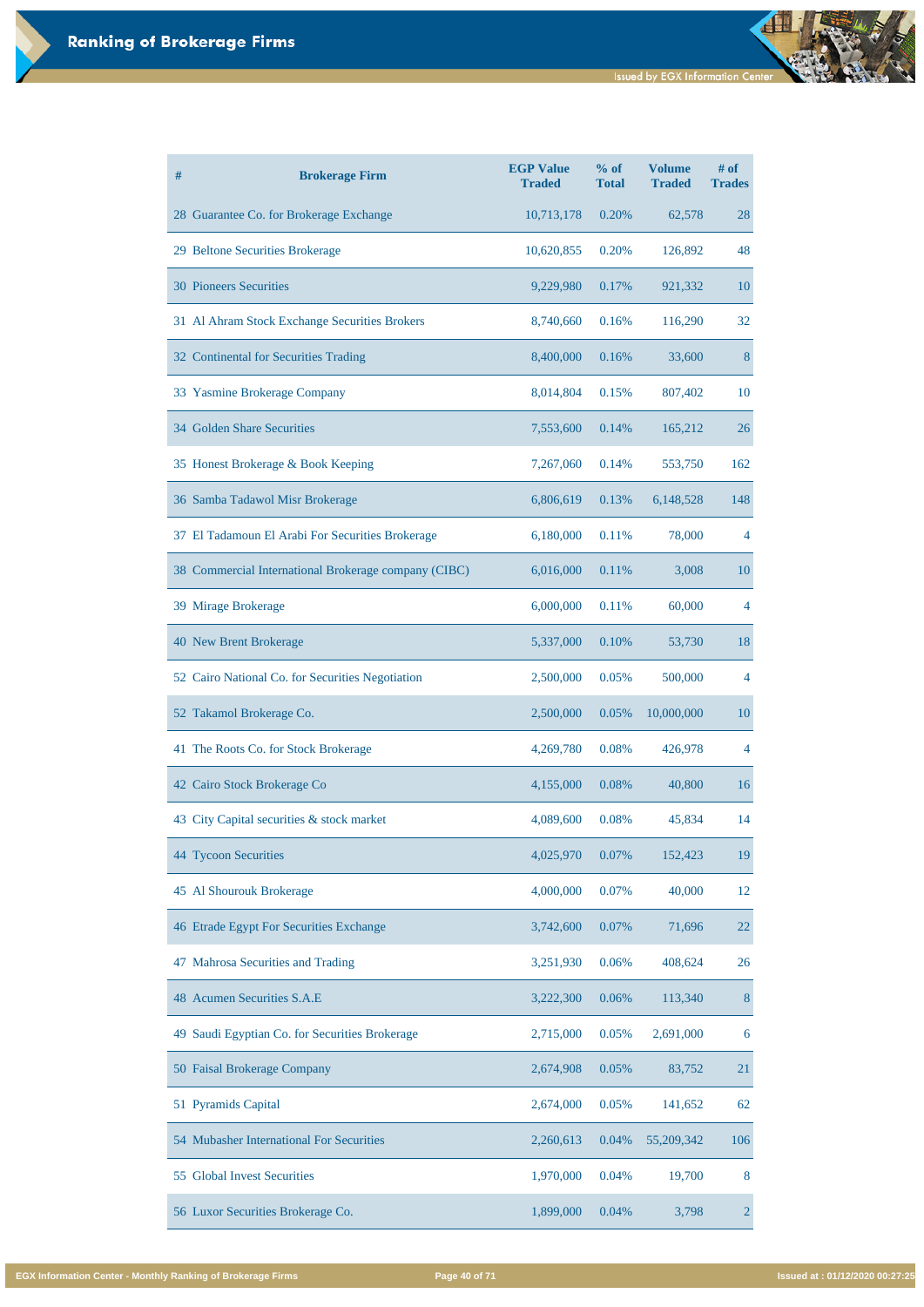**EGX Information Center - Monthly Ranking of Brokerage Firms Page 41 of 71 Issued at : 01/12/2020 00:27:25**

| #<br><b>Brokerage Firm</b>              | <b>EGP Value</b><br><b>Traded</b> | $%$ of<br><b>Total</b> | <b>Volume</b><br><b>Traded</b> | $#$ of<br><b>Trades</b> |
|-----------------------------------------|-----------------------------------|------------------------|--------------------------------|-------------------------|
| 57 Metro Co. for Stock Dealing (SAE)    | 1,822,900                         | 0.03%                  | 72,916                         | 18                      |
| 58 El-Karnak Stocks Brokerage           | 1,816,537                         | 0.03%                  | 11,600                         | $\overline{4}$          |
| 59 El-Mokattam Securities Brokerage     | 1,737,440                         | 0.03%                  | 33,866                         | 30                      |
| 60 Mina Company Stock Exchange Brokers  | 1,426,000                         | 0.03%                  | 1,251,760                      | 12                      |
| 61 Lepon Securities Brokers             | 1,412,000                         | 0.03%                  | 21,200                         | 10                      |
| 62 Mega Investment Securities           | 1,173,927                         | 0.02%                  | 22,096                         | 16                      |
| <b>63 AF Securities</b>                 | 740,000                           | 0.01%                  | 7,400                          | 16                      |
| <b>64 MEDCAP Securities</b>             | 641,380                           | 0.01%                  | 3,294                          | 20                      |
| 65 Universal Securities Brokerage       | 533,200                           | 0.01%                  | 5,332                          | 16                      |
| 66 Egyptian Arabian Company (Themar)    | 450,999                           | 0.01%                  | 16,088                         | 23                      |
| 67 El Khalegya Securities               | 170,000                           | 0.00%                  | 170                            | 10                      |
| 68 Osool E.S.B for Securities Brokerage | 124,256                           | 0.00%                  | 19,513                         | 5                       |
| 69 Egypt Brokerage - Inertia            | 45,000                            | 0.00%                  | 4,500                          | $\overline{2}$          |
| <b>70 El Fath Stock Brokers</b>         | 30,000                            | 0.00%                  | 300                            | $\overline{2}$          |
| 71 El Horreya Securities                | 12,500                            | 0.00%                  | 500,000                        | $\overline{2}$          |
| 72 Egyptian Group for Securities        | 10,000                            | 0.00%                  | 1,000                          | $\overline{2}$          |
| 73 Al Arabia Securities Brokerage       | 8,532                             | 0.00%                  | 1,350                          | 2                       |
| <b>74 International Brokerage Group</b> | 3,100                             | 0.00%                  | 1,550                          | 6                       |
| 75 Arabeya Online Securities            | 2,000                             | 0.00%                  | 2,000                          | 2                       |
| <b>76 Financial Brokerage Group</b>     | 200                               | 0.00%                  | $\overline{2}$                 | $\overline{2}$          |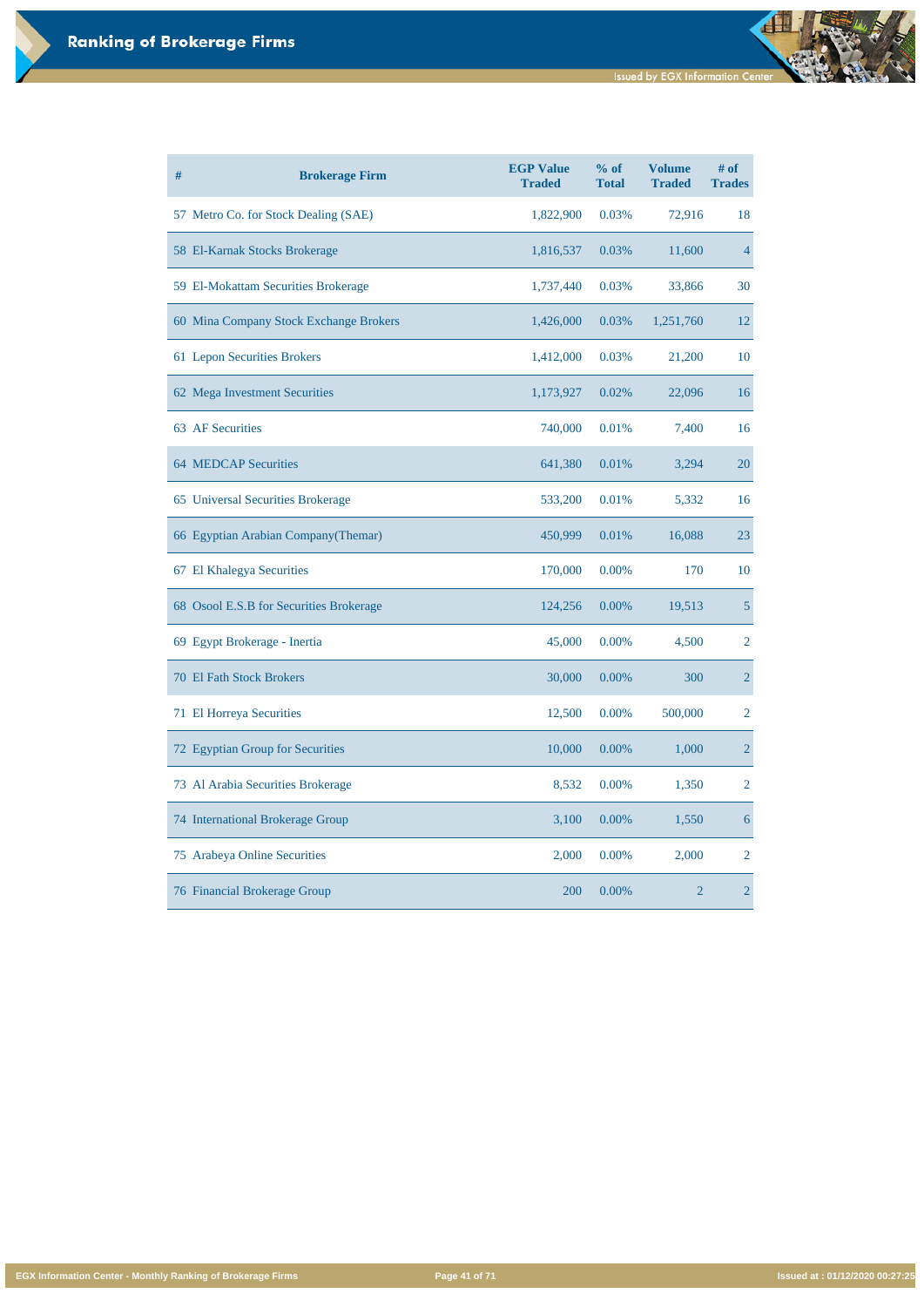



## **10- Brokerage Firms in Terms of Value Traded (Main Market - NILEX - OTC)**

**Including Bonds and Deals but Retail Trading Only** 

| # | <b>Brokerage Firm</b>                               | <b>EGP Value</b><br><b>Traded</b> | $%$ of<br><b>Total</b> | <b>Volume</b><br><b>Traded</b> | # of<br><b>Trades</b> |
|---|-----------------------------------------------------|-----------------------------------|------------------------|--------------------------------|-----------------------|
|   | 1 Hermes Securities Brokerage                       | 4,615,302,356                     | 9.16%                  | 1,803,309,647                  | 139,039               |
|   | 2 Pharos Securities                                 | 3,047,079,462                     | 6.04%                  | 399,049,642                    | 23,217                |
|   | <b>3 Pioneers Securities</b>                        | 2,687,167,415                     | 5.33%                  | 1,143,797,755                  | 113,079               |
|   | 4 Arabeya Online Securities                         | 2,352,532,916 4.67%               |                        | 952,550,376                    | 102,261               |
|   | <b>5</b> Mubasher International For Securities      | 1,923,060,223                     | 3.81%                  | 832, 181, 795                  | 105,996               |
|   | 6 Beltone Securities Brokerage                      | 1,910,973,948                     | 3.79%                  | 777,560,072                    | 41,006                |
|   | 7 Sigma Securities Brokerage                        | 1,864,112,772 3.70%               |                        | 665,401,229                    | 52,051                |
|   | 8 Tycoon Securities                                 | 1,802,258,836 3.58%               |                        | 757,829,732                    | 67,202                |
|   | 9 Commercial International Brokerage company (CIBC) | 1,721,105,292                     | 3.41%                  | 611,174,799                    | 46,207                |
|   | 10 New Brent Brokerage                              | 1,541,854,220                     | 3.06%                  | 582,891,668                    | 45,780                |
|   | 11 Egyptian Arabian Company (Themar)                | 1,524,390,801                     | 3.02%                  | 736,301,857                    | 55,978                |
|   | 12 Naeem Brokerage                                  | 1,227,516,765                     | 2.44%                  | 466,840,627                    | 37,971                |
|   | 13 Arab African International Securities            | 1,022,327,010                     | 2.03%                  | 428,656,836                    | 26,855                |
|   | 14 Blom Egypt Securities                            | 977,021,416                       | 1.94%                  | 388,566,137                    | 29,784                |
|   | 15 Helwan Brokerage Co.                             | 961,270,903                       | 1.91%                  | 430,638,320                    | 60,746                |
|   | <b>16 Cairo Capital Securities</b>                  | 958,261,612                       | 1.90%                  | 356,654,164                    | 20,096                |
|   | 17 Prime Securities Brokerage                       | 902,480,090                       | 1.79%                  | 344,816,589                    | 27,210                |
|   | 18 HC Brokerage                                     | 793, 107, 811                     | 1.57%                  | 252,041,448                    | 21,443                |
|   | 19 Mirage Brokerage                                 | 739,698,784                       | 1.47%                  | 354, 361, 471                  | 45,896                |

| 20 Shuaa securities                     | 680,979,573 1.35%    | 312,802,895 | 20,012 |
|-----------------------------------------|----------------------|-------------|--------|
| 21 Vantage for securities Brokerage     | 634,807,901<br>1.26% | 241,389,423 | 18,309 |
| 22 Osool E.S.B for Securities Brokerage | 617,779,847<br>1.23% | 314,826,161 | 23,081 |
| 23 HD Securities                        | 584,218,919<br>1.16% | 226,809,473 | 13,676 |
| 24 Mega Investment Securities           | 502,118,574<br>1.00% | 223,044,444 | 18,115 |
| 25 Al Noran Securities & Brokerage      | 501,071,310 0.99%    | 275,284,986 | 14,997 |
| 26 Arqaam Securities Brokerage          | 486,173,946 0.96%    | 306,846,774 | 7,652  |
| 27 ROAYA ONLINE                         | 482,001,404<br>0.96% | 210,456,853 | 21,551 |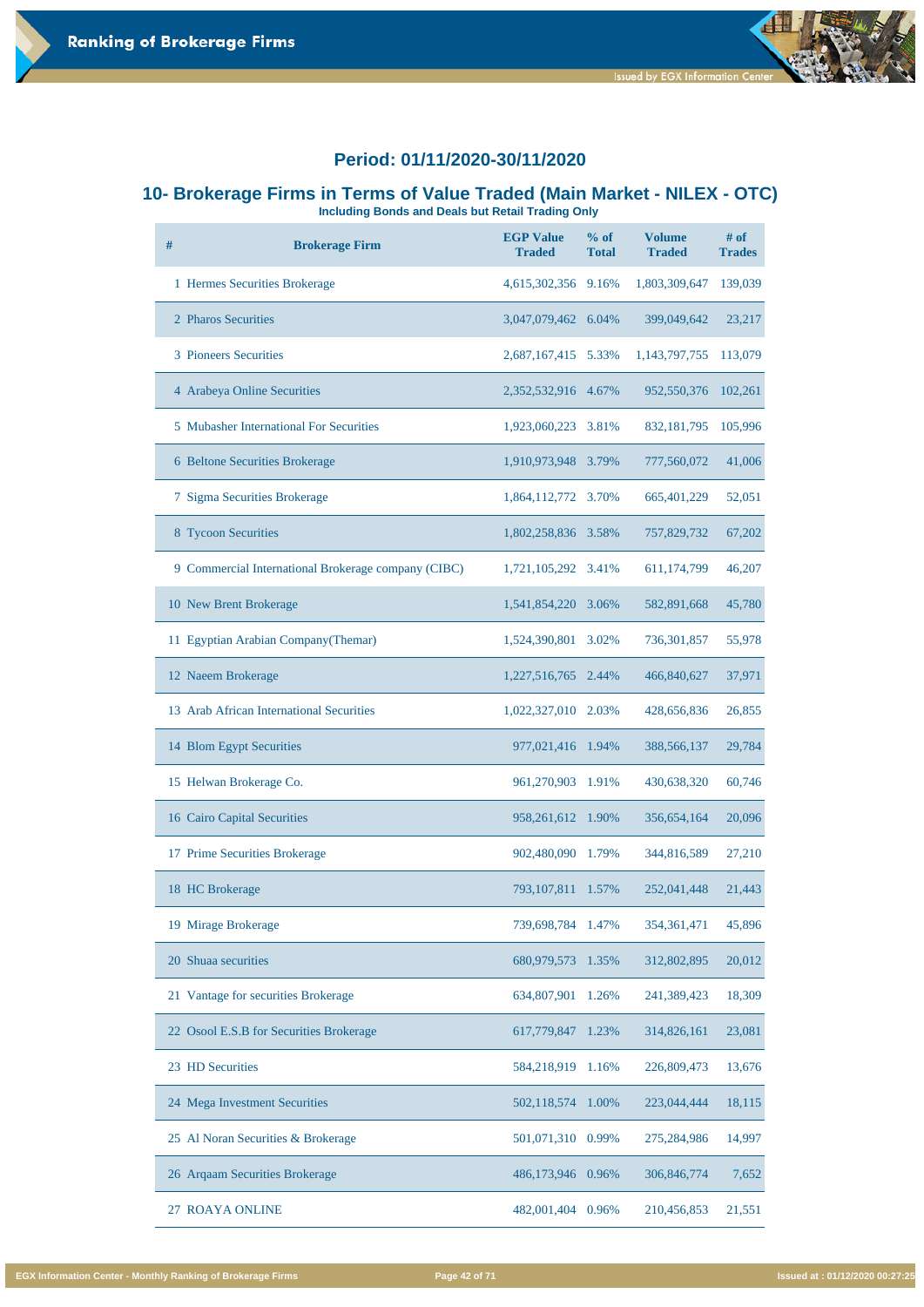| #<br><b>Brokerage Firm</b>                      | <b>EGP Value</b><br><b>Traded</b> | % of<br><b>Total</b> | <b>Volume</b><br><b>Traded</b> | $#$ of<br><b>Trades</b> |
|-------------------------------------------------|-----------------------------------|----------------------|--------------------------------|-------------------------|
| 28 OSTOUL Securities Brokerage and Bond Trading | 476,447,869                       | 0.95%                | 312,726,310                    | 14,219                  |
| 29 Wathika Brokerage                            | 441,234,715 0.88%                 |                      | 190,415,542                    | 25,782                  |
| 30 City Trade Securities & Brokerage            | 439,703,776 0.87%                 |                      | 110,272,732                    | 10,534                  |
| 31 El Orouba Securities Brokerage               | 439,115,122 0.87%                 |                      | 145,986,602                    | 16,489                  |
| 32 Horizon Securities Brokerage Company         | 415,084,111                       | 0.82%                | 213,085,291                    | 15,382                  |
| 33 Royal Securities Brokerage Co.               | 372,312,742                       | 0.74%                | 170,367,612                    | 10,555                  |
| 34 Alhelal Alsaudi Securities & Brokerage       | 364,649,043 0.72%                 |                      | 177,506,988                    | 8,495                   |
| 35 AF Securities                                | 356,249,445 0.71%                 |                      | 139, 157, 393                  | 14,799                  |
| 36 Honest Brokerage & Book Keeping              | 342,030,587 0.68%                 |                      | 129,441,594                    | 16,832                  |
| 37 El Horreya Securities                        | 341,222,167 0.68%                 |                      | 156,842,949                    | 15,223                  |
| 38 Aman for Securities Co.                      | 328,619,537 0.65%                 |                      | 98,534,301                     | 17,402                  |
| <b>39 Arzan Securities</b>                      | 323,529,922                       | 0.64%                | 153,857,911                    | 10,132                  |
| 40 Team for Securities Trade                    | 318,569,114 0.63%                 |                      | 145,238,867                    | 15,097                  |
| 41 Metro Co. for Stock Dealing (SAE)            | 317,228,482                       | 0.63%                | 144,856,712                    | 14,035                  |
| 42 The Roots Co. for Stock Brokerage            | 287,109,666 0.57%                 |                      | 93,400,814                     | 16,854                  |
| 43 Economic Securities Group                    | 267,668,885 0.53%                 |                      | 134,980,618                    | 11,024                  |
| 44 Golden Share Securities                      | 254,111,481 0.50%                 |                      | 116,618,592                    | 9,949                   |
| 45 Guarantee Co. for Brokerage Exchange         | 250, 303, 595                     | 0.50%                | 80,519,891                     | 7,228                   |
| 46 Al Amalka for Stock Dealing                  | 246,931,945                       | 0.49%                | 74,063,052                     | 12,126                  |
| <b>Brokers Securities</b><br>47                 | 233,063,301                       | 0.46%                | 100,233,521                    | 7,601                   |
| <b>48 Global Invest Securities</b>              | 223,880,960                       | 0.44%                | 99,232,882                     | 9,161                   |

| <b>49 Masters Securities</b>             | 216,401,474 0.43% |       | 55,642,292 | 6,145  |
|------------------------------------------|-------------------|-------|------------|--------|
| 50 El Marwa Brokerage                    | 209,996,067       | 0.42% | 78,516,738 | 5,379  |
| 51 Egypt Stocks Securities and Brokerage | 209,637,456 0.42% |       | 77,826,623 | 8,062  |
| 52 Al Arabia Securities Brokerage        | 205, 231, 348     | 0.41% | 78,462,538 | 8,084  |
| 53 Golden Way Securities                 | 204,530,552 0.41% |       | 76,966,437 | 7,550  |
| 54 Pyramids Capital                      | 194,068,667       | 0.38% | 73,458,826 | 10,746 |
| 55 Jadwa Securities Brokerage            | 193,758,535       | 0.38% | 89,926,389 | 6,979  |
| 56 Global Capital Securities             | 193,245,401       | 0.38% | 93,068,491 | 8,559  |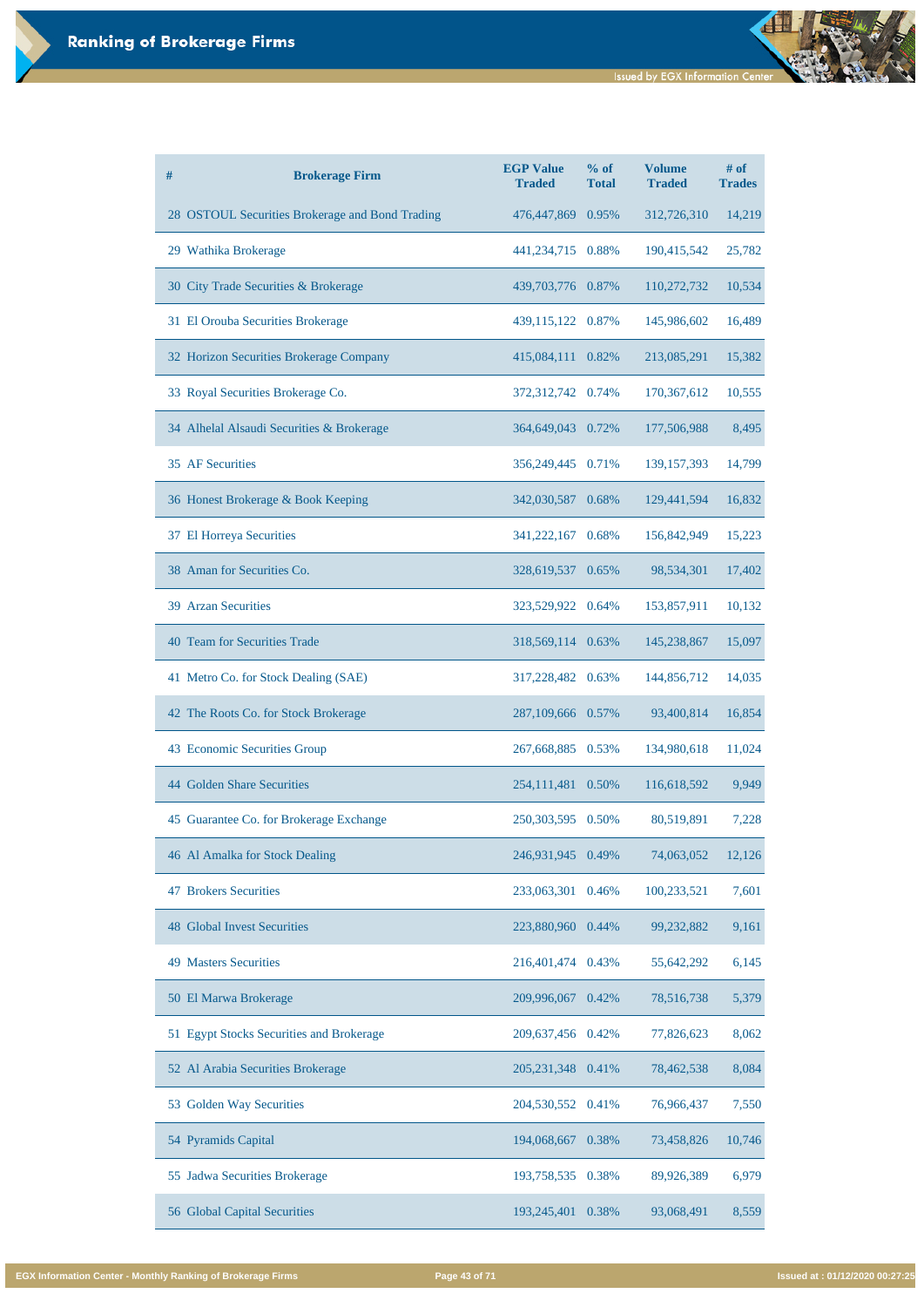| # | <b>Brokerage Firm</b>                          | <b>EGP Value</b><br><b>Traded</b> | % of<br><b>Total</b> | <b>Volume</b><br><b>Traded</b> | # of<br><b>Trades</b> |
|---|------------------------------------------------|-----------------------------------|----------------------|--------------------------------|-----------------------|
|   | <b>57 Premiere Securities</b>                  | 188,140,470 0.37%                 |                      | 89,543,089                     | 10,526                |
|   | 58 Al Ahram Stock Exchange Securities Brokers  | 185,274,649 0.37%                 |                      | 80,989,983                     | 10,150                |
|   | 59 Golden Hand for Securities Brokerage        | 172,442,605 0.34%                 |                      | 63,170,208                     | 8,665                 |
|   | 60 Pharaonic Brokerage Company                 | 171,410,618 0.34%                 |                      | 52,678,974                     | 7,289                 |
|   | 61 Maadi for Stock Dealing                     | 164,821,797 0.33%                 |                      | 36,513,181                     | 4,399                 |
|   | 62 Capital Securities Brokerage                | 160,159,653 0.32%                 |                      | 58,163,662                     | 5,984                 |
|   | 63 Three Way Brokerage                         | 157,770,406 0.31%                 |                      | 69,262,091                     | 9,300                 |
|   | 64 Yasmine Brokerage Company                   | 152,351,741                       | 0.30%                | 42, 243, 149                   | 5,409                 |
|   | 65 Dynamic Securities Trading                  | 152,285,775 0.30%                 |                      | 54,185,047                     | 6,564                 |
|   | 66 Wedian Securities Brokerage                 | 146,514,675 0.29%                 |                      | 46,669,238                     | 6,038                 |
|   | 67 Venex Group For Securities                  | 139,849,576 0.28%                 |                      | 37,796,392                     | 5,225                 |
|   | 68 Faisal Brokerage Company                    | 133,090,982 0.26%                 |                      | 56,877,972                     | 5,969                 |
|   | 69 Trend for Securities                        | 131,785,574 0.26%                 |                      | 72,401,082                     | 5,808                 |
|   | 70 United Brokerage Corporation                | 127, 201, 483                     | 0.25%                | 55,765,323                     | 7,682                 |
|   | <b>71 Grand Investment Securities</b>          | 125,998,435                       | 0.25%                | 34,994,156                     | 3,763                 |
|   | 72 Egyptian Group for Securities               | 125,691,484 0.25%                 |                      | 52,058,238                     | 9,261                 |
|   | 73 Saudi Egyptian Co. for Securities Brokerage | 125,392,461                       | 0.25%                | 42, 245, 148                   | 5,736                 |
|   | 74 Medaf Securities Brokerage                  | 123,750,512                       | 0.25%                | 48,255,112                     | 3,281                 |
|   | 75 Mediterranean for Brokerage                 | 108,770,531                       | 0.22%                | 36,592,813                     | 5,115                 |
|   | 76 Al Rowad for Securities Brokerage           | 102,510,163                       | 0.20%                | 79,837,457                     | 3,240                 |
|   | 77 Al Shourouk Brokerage                       | 101,966,059 0.20%                 |                      | 33,465,193                     | 4,654                 |

| <b>78 MEDCAP Securities</b>                      | 95,329,046 0.19%      | 27,754,666 | 3,703 |
|--------------------------------------------------|-----------------------|------------|-------|
| 79 Alexandria Securities Brokerage               | 87,989,802 0.17%      | 34,744,841 | 5,902 |
| 80 Mahrosa Securities and Trading                | 87,626,238<br>0.17%   | 40,382,020 | 3,987 |
| 81 Egyptian Kuwaiti Securities                   | 87,052,233<br>0.17%   | 27,583,728 | 7,922 |
| 82 Okaz Stockbrokers & Investment Consultants    | 82,555,998<br>0.16%   | 27,526,081 | 4,337 |
| 83 Swiss Group                                   | 78,132,607<br>0.15%   | 39,535,983 | 4,722 |
| 84 El Tadamoun El Arabi For Securities Brokerage | 74, 103, 765<br>0.15% | 28,981,729 | 3,148 |
| 85 Watania Stock Brokers                         | 72,376,796<br>0.14%   | 26,440,864 | 4,047 |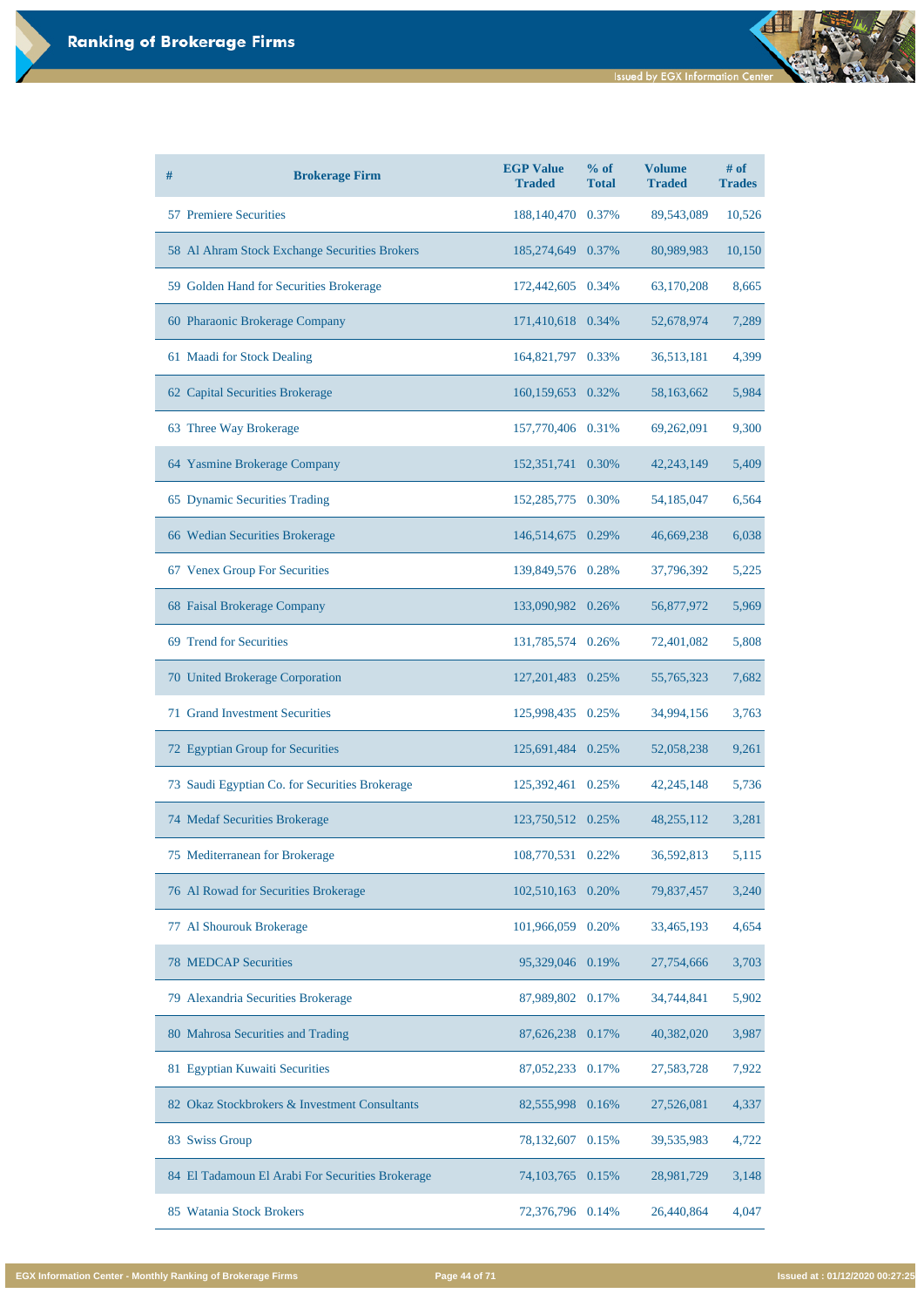| #  | <b>Brokerage Firm</b>                     | <b>EGP Value</b><br><b>Traded</b> | % of<br><b>Total</b> | <b>Volume</b><br><b>Traded</b> | # of<br><b>Trades</b> |
|----|-------------------------------------------|-----------------------------------|----------------------|--------------------------------|-----------------------|
|    | 86 El Safa Securities Brokerage           | 64,689,590                        | 0.13%                | 21,754,285                     | 2,623                 |
|    | 87 First Stock Brokerage                  | 62,778,073 0.12%                  |                      | 18,064,207                     | 2,885                 |
|    | 88 Tropicana for Stock Exchange           | 61,803,538 0.12%                  |                      | 27,425,388                     | 5,688                 |
|    | 89 City Capital securities & stock market | 58,081,120 0.12%                  |                      | 17,246,767                     | 2,997                 |
|    | 90 Cairo Stock Brokerage Co               | 55,280,153 0.11%                  |                      | 19,167,930                     | 2,006                 |
|    | 91 Samba Tadawol Misr Brokerage           | 54,641,839                        | 0.11%                | 27,498,061                     | 4,179                 |
|    | 92 El-Mokattam Securities Brokerage       | 47,008,419 0.09%                  |                      | 17,233,355                     | 2,759                 |
|    | 93 Triple A Securities Co.                | 46,904,119 0.09%                  |                      | 16,651,410                     | 1,987                 |
|    | 94 El Khalegya Securities                 | 44,481,346 0.09%                  |                      | 17,507,851                     | 2,825                 |
|    | 95 EGY TREND BROKERAGE                    | 43,289,134 0.09%                  |                      | 2,793,479                      | 588                   |
|    | 96 Universal Securities Brokerage         | 31,700,566 0.06%                  |                      | 15,767,217                     | 2,734                 |
| 97 | <b>Acumen Securities S.A.E</b>            | 31,497,403                        | 0.06%                | 15,961,395                     | 1,476                 |
|    | 98 Al Omanaa Al Mottaheden                | 27,373,478 0.05%                  |                      | 11,527,660                     | 1,908                 |
|    | 99 Takamol Brokerage Co.                  | 26,497,015                        | 0.05%                | 17,055,986                     | 1,439                 |
|    | 100 Luxor Securities Brokerage Co.        | 26,103,668 0.05%                  |                      | 17,305,905                     | 1,287                 |
|    | 101 El Alamia for Brokerage               | 25,550,663                        | 0.05%                | 11,097,221                     | 1,936                 |
|    | 102 Mina Company Stock Exchange Brokers   | 22,845,372 0.05%                  |                      | 11,983,333                     | 1,885                 |
|    | 103 International for Securities          | 22, 131, 852                      | 0.04%                | 8,023,947                      | 1,264                 |
|    | 104 Safir for Stock Brokers               | 20,984,341                        | 0.04%                | 7,886,643                      | 1,925                 |
|    | 105 Al Manar For Stock Exchange           | 20,634,787                        | 0.04%                | 3,838,324                      | 988                   |
|    | 106 Financial Brokerage Group             | 18,869,520                        | 0.04%                | 2,806,361                      | 440                   |

| 107 Egypt Brokerage - Inertia                   | 18,603,623 0.04% |          | 5,856,181 | 809   |
|-------------------------------------------------|------------------|----------|-----------|-------|
| 108 Continental for Securities Trading          | 16,628,788 0.03% |          | 2,426,599 | 380   |
| 109 Lepon Securities Brokers                    | 15,832,282 0.03% |          | 7,536,848 | 999   |
| 110 Cairo International for Securities Exchange | 15,554,023       | 0.03%    | 5,929,164 | 1,024 |
| 111 Miracle for Securities                      | 15,540,418 0.03% |          | 7,283,675 | 1,211 |
| 112 Etrade Egypt For Securities Exchange        | 14,068,077       | $0.03\%$ | 3,605,826 | 839   |
| 113 International Brokerage Group               | 12,362,906 0.02% |          | 4,871,493 | 1,029 |
| 114 Wallstreet Securities Brokerage             | 11,482,103       | $0.02\%$ | 2,994,451 | 660   |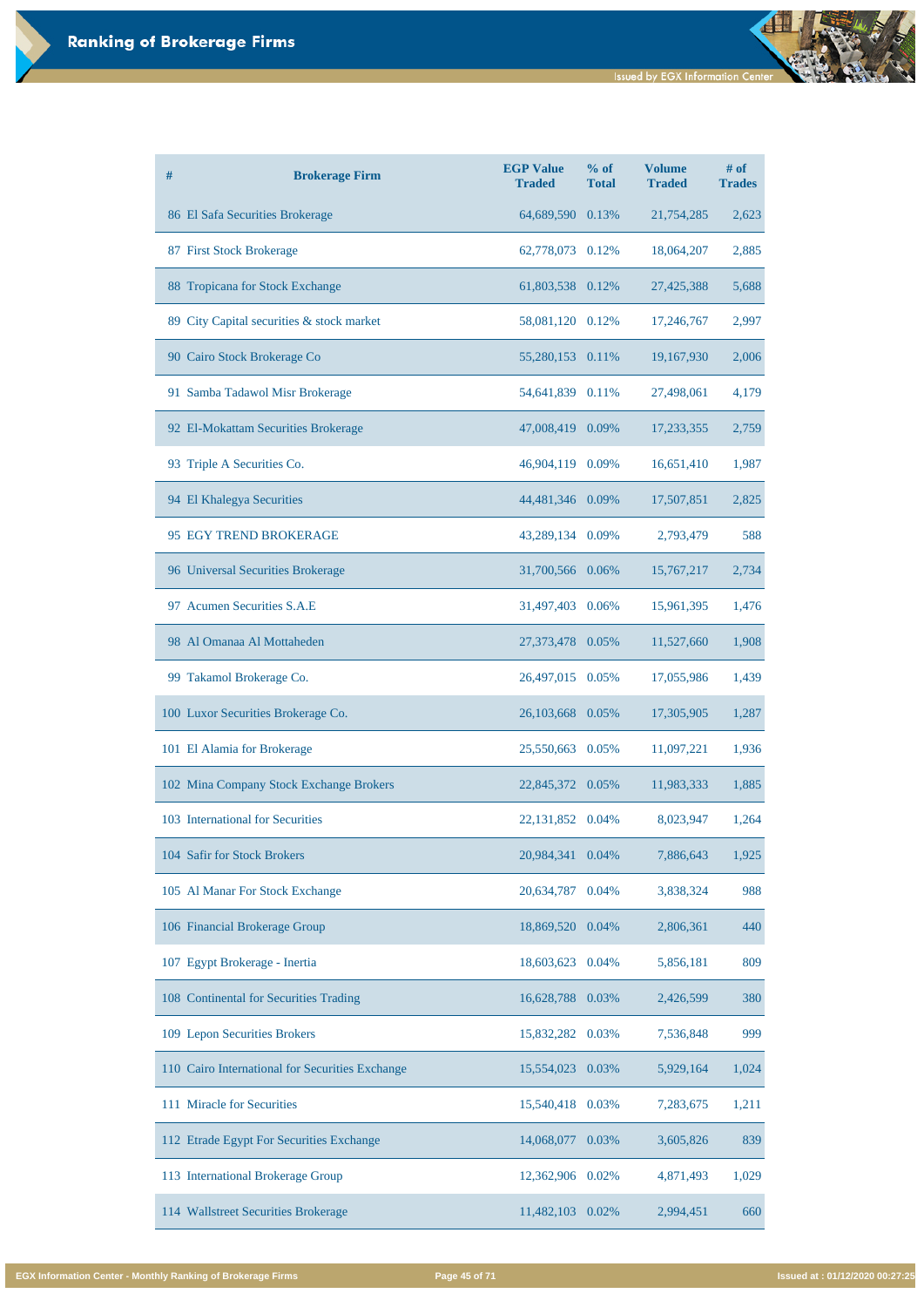**Issued by EGX Information Center** 

đ

**EGX Information Center - Monthly Ranking of Brokerage Firms Page 46 of 71 Issued at : 01/12/2020 00:27:25**

| # | <b>Brokerage Firm</b>                              | <b>EGP Value</b><br><b>Traded</b> | $%$ of<br><b>Total</b> | <b>Volume</b><br><b>Traded</b> | # of<br><b>Trades</b> |
|---|----------------------------------------------------|-----------------------------------|------------------------|--------------------------------|-----------------------|
|   | 115 Profit Securities Brokerage                    | 11,030,961                        | 0.02%                  | 4,622,101                      | 726                   |
|   | 116 El Fath Stock Brokers                          | 10,562,600 0.02%                  |                        | 3,062,287                      | 688                   |
|   | 117 El-Karnak Stocks Brokerage                     | 9,571,644                         | 0.02%                  | 4,766,594                      | 255                   |
|   | 118 El Giza for Securities Trading                 | 8,840,807 0.02%                   |                        | 3,299,389                      | 803                   |
|   | 119 Tiba Brokerage & Bookkeeping                   | 8,517,594                         | 0.02%                  | 4,044,422                      | 441                   |
|   | 120 Council Inc.                                   | 6,907,985 0.01%                   |                        | 1,919,841                      | 264                   |
|   | 121 Thndr Securities Brokerage                     | 6,632,573                         | 0.01%                  | 2,087,023                      | 1,616                 |
|   | 122 Cairo National Co. for Securities Negotiation  | 5,880,338 0.01%                   |                        | 2,600,096                      | 220                   |
|   | 123 Bab El-Mlouk for Securities Brokerage          | 5,768,315 0.01%                   |                        | 1,681,128                      | 427                   |
|   | 124 The Financial Arabian for Securities Brokerage | 5,368,995 0.01%                   |                        | 2,040,166                      | 440                   |
|   | 125 El Dawlia for Securities Brokerage             | 4,657,877                         | 0.01%                  | 1,259,478                      | 333                   |
|   | 126 Alhmd Stock Brokerage                          | 3,549,850 0.01%                   |                        | 906,209                        | 144                   |
|   | 127 Top for Brokerage                              | 388,416 0.00%                     |                        | 97,307                         | 27                    |
|   | 128 Premium Securities                             | 195,900 0.00%                     |                        | 60,000                         | 9                     |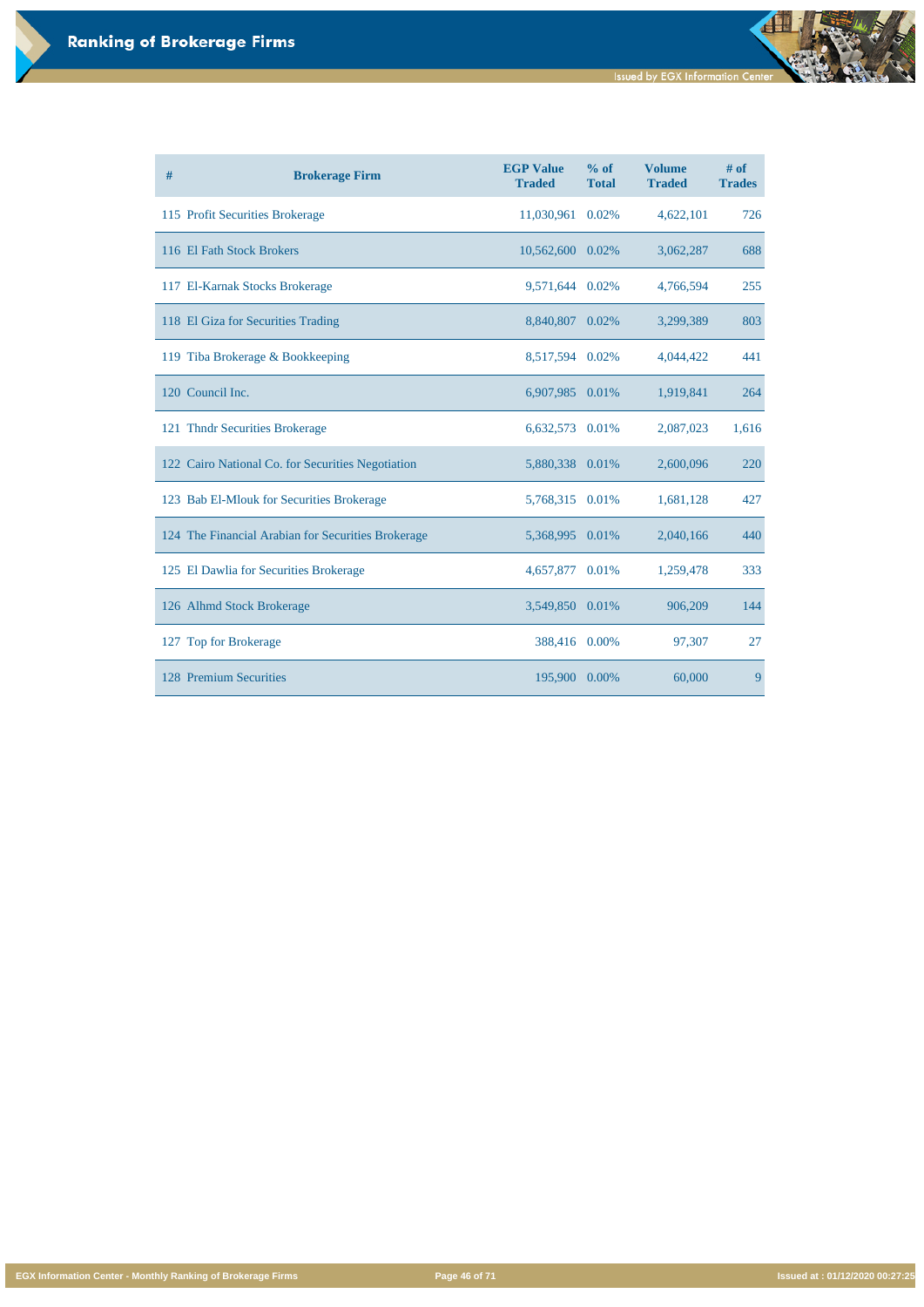

**Issued by EGX Information Cente** 

#### **11- Brokerage Firms in Terms of Value Traded (Main Market - NILEX - OTC)**

**Including Bonds and Deals but Institutional Trading Only** 

| $\#$ | <b>Brokerage Firm</b>                               | <b>EGP Value</b><br><b>Traded</b> | $%$ of<br><b>Total</b> | <b>Volume</b><br><b>Traded</b> | # of<br><b>Trades</b> |
|------|-----------------------------------------------------|-----------------------------------|------------------------|--------------------------------|-----------------------|
|      | 1 Financial Brokerage Group                         | 4,715,137,629                     | 24.40%                 | 398, 553, 220                  | 46,381                |
|      | 2 Hermes Securities Brokerage                       | 2,747,237,479                     | 14.22%                 | 251,903,860                    | 7,580                 |
|      | 3 Argaam Securities Brokerage                       | 1,803,855,019                     | 9.33%                  | 162,331,640                    | 44,029                |
|      | 4 Commercial International Brokerage company (CIBC) | 1,594,177,203                     | 8.25%                  | 152,326,269                    | 24,219                |
|      | 5 Beltone Securities Brokerage                      | 1,537,260,145                     | 7.96%                  | 234,236,005                    | 27,335                |
|      | 6 HC Brokerage                                      | 1,298,307,381                     | 6.72%                  | 122,569,475                    | 13,003                |
|      | <b>7 Pharos Securities</b>                          | 1,102,090,747                     | 5.70%                  | 141,373,494                    | 13,513                |
|      | 8 Naeem Brokerage                                   | 448, 642, 854                     | 2.32%                  | 62,100,086                     | 14,134                |
|      | 9 HSBC Securities Egypt S.A.E                       | 401,296,085                       | 2.08%                  | 24,650,853                     | 3,008                 |
|      | 10 Mubasher International For Securities            | 382,144,837                       | 1.98%                  | 65,226,479                     | 7,945                 |
|      | 11 Arab African International Securities            | 355, 361, 736                     | 1.84%                  | 56,492,345                     | 5,077                 |
|      | 12 Prime Securities Brokerage                       | 312,016,905                       | 1.61%                  | 40,962,629                     | 4,661                 |
|      | 13 Pioneers Securities                              | 306, 367, 318                     | 1.59%                  | 47,444,574                     | 4,886                 |
|      | 14 Sigma Securities Brokerage                       | 294,936,233                       | 1.53%                  | 30,403,568                     | 2,239                 |
|      | 15 Cairo Capital Securities                         | 225, 141, 283                     | 1.17%                  | 32,715,726                     | 1,378                 |
|      | 16 OSTOUL Securities Brokerage and Bond Trading     | 168,518,265                       | 0.87%                  | 41, 149, 285                   | 1,490                 |
| 17   | Shuaa securities                                    | 142,464,103                       | 0.74%                  | 39,516,650                     | 1,159                 |
|      | 18 AF Securities                                    | 139,862,185                       | 0.72%                  | 21,618,777                     | 2,728                 |
|      | 19 Blom Egypt Securities                            | 139,310,105                       | 0.72%                  | 53,527,086                     | 2,466                 |

| 20 Guarantee Co. for Brokerage Exchange  | 131,845,083 | 0.68%    | 54,858,838 | 1,369 |
|------------------------------------------|-------------|----------|------------|-------|
| 21 ROAYA ONLINE                          | 127,016,717 | $0.66\%$ | 8,434,807  | 1,537 |
| 22 Osool E.S.B for Securities Brokerage  | 120,288,808 | 0.62%    | 49,808,892 | 2,811 |
| 23 New Brent Brokerage                   | 114,550,413 | 0.59%    | 23,258,022 | 2,183 |
| 24 Global Invest Securities              | 98,921,956  | 0.51%    | 9,667,724  | 1,271 |
| 25 Arabeya Online Securities             | 86,556,833  | 0.45%    | 21,035,885 | 1,910 |
| 26 Mega Investment Securities            | 86,231,215  | 0.45%    | 33,825,473 | 1,522 |
| <b>Grand Investment Securities</b><br>27 | 52,220,198  | 0.27%    | 37,442,667 | 1,103 |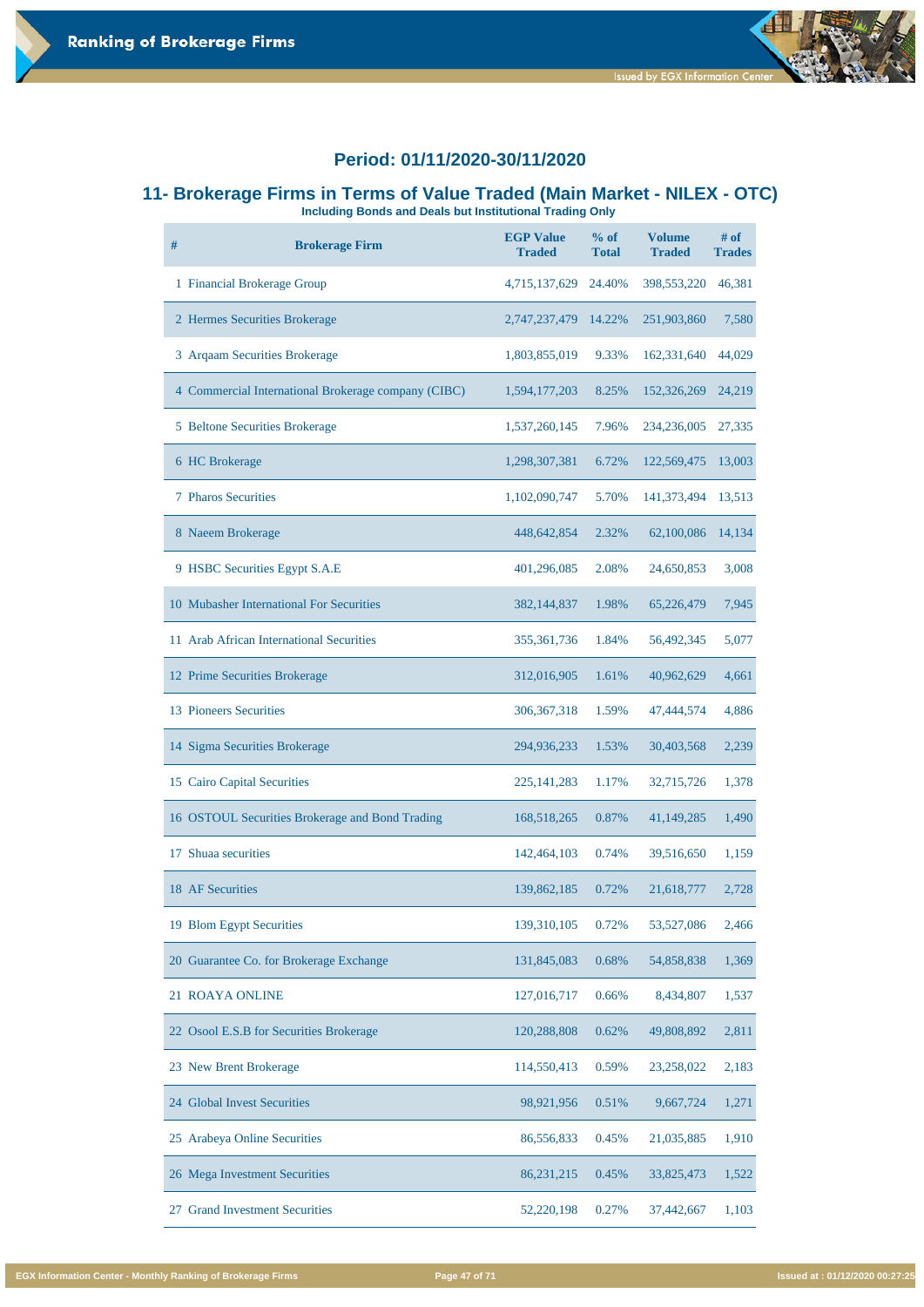| #<br><b>Brokerage Firm</b>                     | <b>EGP Value</b><br><b>Traded</b> | % of<br><b>Total</b> | <b>Volume</b><br><b>Traded</b> | $#$ of<br><b>Trades</b> |
|------------------------------------------------|-----------------------------------|----------------------|--------------------------------|-------------------------|
| 28 Al Rowad for Securities Brokerage           | 48,563,717                        | 0.25%                | 1,801,684                      | 103                     |
| 29 Metro Co. for Stock Dealing (SAE)           | 48,046,707                        | 0.25%                | 6,667,430                      | 200                     |
| 30 Okaz Stockbrokers & Investment Consultants  | 45,894,565                        | 0.24%                | 8,067,286                      | 1,244                   |
| 31 Acumen Securities S.A.E                     | 31,208,796                        | 0.16%                | 4,369,621                      | 719                     |
| 32 Helwan Brokerage Co.                        | 30,577,744                        | 0.16%                | 13,454,642                     | 827                     |
| 33 El Orouba Securities Brokerage              | 28,986,048                        | 0.15%                | 3,001,973                      | 2                       |
| 34 Tycoon Securities                           | 27,122,044                        | 0.14%                | 8,103,652                      | 429                     |
| 35 Wathika Brokerage                           | 26,775,133                        | 0.14%                | 2,858,500                      | 21                      |
| 36 Faisal Brokerage Company                    | 24,092,535                        | 0.12%                | 3,516,104                      | 454                     |
| 37 Golden Way Securities                       | 11,936,225                        | 0.06%                | 1,317,500                      | 104                     |
| 38 Dynamic Securities Trading                  | 11,807,351                        | 0.06%                | 177,456                        | 23                      |
| 39 Horizon Securities Brokerage Company        | 10,608,276                        | 0.05%                | 963,800                        | 351                     |
| 40 Saudi Egyptian Co. for Securities Brokerage | 10,231,508                        | 0.05%                | 4,801,995                      | 322                     |
| 41 Jadwa Securities Brokerage                  | 6,945,140                         | 0.04%                | 1,774,964                      | 323                     |
| 42 International Brokerage Group               | 4,508,450                         | 0.02%                | 2,127,460                      | 272                     |
| 43 Wedian Securities Brokerage                 | 2,791,301                         | 0.01%                | 197,070                        | 45                      |
| <b>44 EGY TREND BROKERAGE</b>                  | 2,736,883                         | 0.01%                | 655,885                        | 67                      |
| <b>45 Beltone Market Maker</b>                 | 2,145,192                         | 0.01%                | 231,151                        | 175                     |
| 46 Egyptian Arabian Company (Themar)           | 2,137,933                         | 0.01%                | 1,051,595                      | 66                      |
| 47 The Roots Co. for Stock Brokerage           | 2,114,890                         | 0.01%                | 211,489                        | 1                       |
| City Capital securities & stock market<br>48   | 2,000,000                         | 0.01%                | 20,000                         | 1                       |

| 49 Yasmine Brokerage Company                     | 1,663,734 | 0.01%    | 933,690   | 84 |
|--------------------------------------------------|-----------|----------|-----------|----|
| 50 Mirage Brokerage                              | 1,390,881 | 0.01%    | 603,250   | 54 |
| 51 Al Ahram Stock Exchange Securities Brokers    | 1,334,093 | 0.01%    | 92,000    | 16 |
| 52 HD Securities                                 | 1,055,555 | 0.01%    | 144,650   | 25 |
| 53 Al Noran Securities & Brokerage               | 1,039,685 | 0.01%    | 1,900,000 | 17 |
| 54 Cairo National Co. for Securities Negotiation | 961,090   | $0.00\%$ | 45,988    | 19 |
| 55 Egypt Stocks Securities and Brokerage         | 905,153   | $0.00\%$ | 275,000   | 23 |
| 56 El Dawlia for Securities Brokerage            | 838,717   | $0.00\%$ | 68,000    | 47 |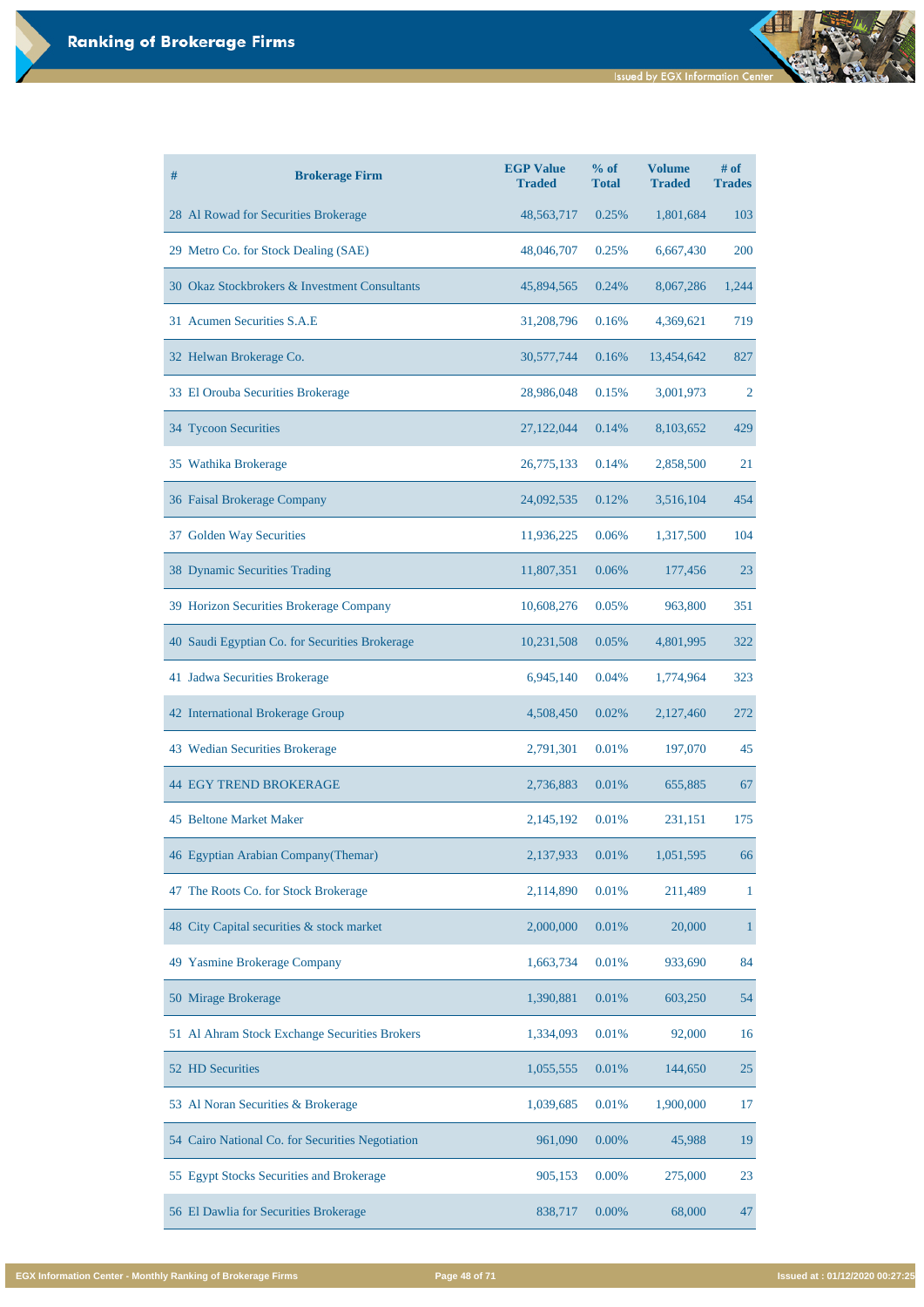**EGX Information Center - Monthly Ranking of Brokerage Firms Page 49 of 71 Issued at : 01/12/2020 00:27:25**

| # | <b>Brokerage Firm</b>                             | <b>EGP Value</b><br><b>Traded</b> | $%$ of<br><b>Total</b> | <b>Volume</b><br><b>Traded</b> | # of<br><b>Trades</b> |
|---|---------------------------------------------------|-----------------------------------|------------------------|--------------------------------|-----------------------|
|   | 57 Top for Brokerage                              | 608,919                           | 0.00%                  | 36,364                         | 22                    |
|   | 58 Honest Brokerage & Book Keeping                | 377,835                           | 0.00%                  | 116,955                        | 60                    |
|   | 59 First Stock Brokerage                          | 200,165                           | 0.00%                  | 220,000                        | 8                     |
|   | 60 Council Inc.                                   | 194,285                           | 0.00%                  | 34,085                         | $\overline{3}$        |
|   | 61 Economic Securities Group                      | 191,800                           | 0.00%                  | 35,000                         | 13                    |
|   | 62 Al Shourouk Brokerage                          | 135,750                           | 0.00%                  | 7,500                          | 1                     |
|   | 63 Arzan Securities                               | 98,704                            | 0.00%                  | 24,000                         | 20                    |
|   | 64 Egyptian Kuwaiti Securities                    | 69,900                            | 0.00%                  | 12,500                         | $\overline{4}$        |
|   | 65 Capital Securities Brokerage                   | 51,750                            | 0.00%                  | 2,500                          | $\mathbf{1}$          |
|   | 66 The Financial Arabian for Securities Brokerage | 23,950                            | 0.00%                  | 30,000                         | $\overline{3}$        |
|   | 67 Egyptian Group for Securities                  | 10,000                            | 0.00%                  | 1,000                          | $\overline{2}$        |
|   | 68 Samba Tadawol Misr Brokerage                   | 1,578                             | 0.00%                  | 6,312                          | 8                     |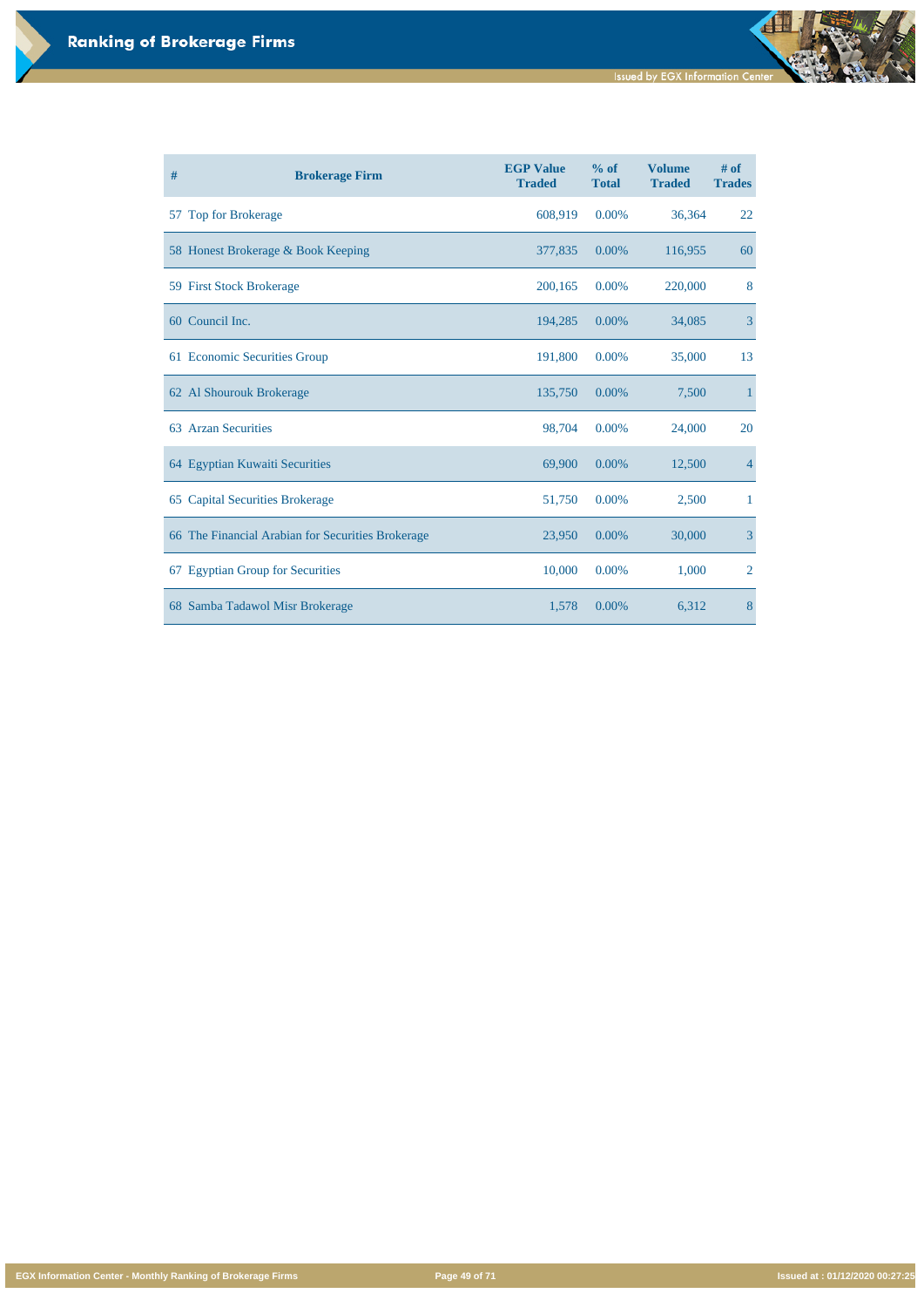# **12- Brokerage Firms in Terms of Value Traded (Main Market - NILEX - OTC)**

**Including Bonds and Deals but Egyptians Only** 

| # | <b>Brokerage Firm</b>                               | <b>EGP Value</b><br><b>Traded</b> | % of<br><b>Total</b> | <b>Volume</b><br><b>Traded</b> | # of<br><b>Trades</b> |
|---|-----------------------------------------------------|-----------------------------------|----------------------|--------------------------------|-----------------------|
|   | 1 Hermes Securities Brokerage                       | 4,496,579,978                     | 8.04%                | 1,754,523,173                  | 134,754               |
|   | 2 Pharos Securities                                 | 3,503,691,479                     | 6.27%                | 382,138,160                    | 26,827                |
|   | 3 Pioneers Securities                               | 2,942,013,744                     | 5.26%                | 1,163,668,550                  | 116,295               |
|   | 4 Beltone Securities Brokerage                      | 2,676,855,674                     | 4.79%                | 957,636,941                    | 56,375                |
|   | 5 Arabeya Online Securities                         | 2,369,738,133                     | 4.24%                | 960,715,946                    | 102,633               |
|   | 6 Commercial International Brokerage company (CIBC) | 2,265,966,661                     | 4.05%                | 640,684,948                    | 53,988                |
|   | 7 Sigma Securities Brokerage                        | 2,128,784,686                     | 3.81%                | 688, 305, 746                  | 53,561                |
|   | 8 Mubasher International For Securities             | 2,071,440,775                     | 3.70%                | 850,004,704                    | 110,357               |
|   | 9 Tycoon Securities                                 | 1,794,959,221                     | 3.21%                | 759,114,590                    | 66,595                |
|   | 10 HC Brokerage                                     | 1,684,074,624                     | 3.01%                | 302,483,253                    | 28,613                |
|   | 11 New Brent Brokerage                              | 1,645,437,163                     | 2.94%                | 599,194,864                    | 47,354                |
|   | 12 Egyptian Arabian Company (Themar)                | 1,526,228,707                     | 2.73%                | 737,266,682                    | 55,998                |
|   | 13 Naeem Brokerage                                  | 1,232,638,774                     | 2.20%                | 434,546,935                    | 41,668                |
|   | 14 Cairo Capital Securities                         | 1,160,819,561                     | 2.08%                | 385,022,452                    | 21,100                |
|   | 15 Arqaam Securities Brokerage                      | 1,129,164,720                     | 2.02%                | 382,056,358                    | 28,204                |
|   | 16 Arab African International Securities            | 1,072,797,379                     | 1.92%                | 420,393,305                    | 24,800                |
|   | 17 Financial Brokerage Group                        | 1,033,567,348                     | 1.85%                | 94,030,843                     | 7,918                 |
|   | 18 Prime Securities Brokerage                       | 1,000,231,236                     | 1.79%                | 348,870,065                    | 28,236                |
|   | 19 Helwan Brokerage Co.                             | 991,725,446                       | 1.77%                | 444,083,762                    | 61,551                |

| 20 Blom Egypt Securities                        | 990,484,481 1.77%    | 393, 315, 938 | 29,711 |
|-------------------------------------------------|----------------------|---------------|--------|
| 21 Shuaa securities                             | 788,786,630<br>1.41% | 338,950,801   | 20,322 |
| 22 Mirage Brokerage                             | 733,636,287<br>1.31% | 353,404,661   | 45,625 |
| 23 Osool E.S.B for Securities Brokerage         | 732,013,463 1.31%    | 362,016,803   | 25,716 |
| <b>24 ROAYA ONLINE</b>                          | 608,917,701<br>1.09% | 218,877,260   | 23,085 |
| 25 Vantage for securities Brokerage             | 557,508,830<br>1.00% | 210,737,817   | 17,268 |
| 26 HD Securities                                | 513,031,941<br>0.92% | 210,382,885   | 12,060 |
| 27 OSTOUL Securities Brokerage and Bond Trading | 504,738,613<br>0.90% | 262,826,673   | 13,942 |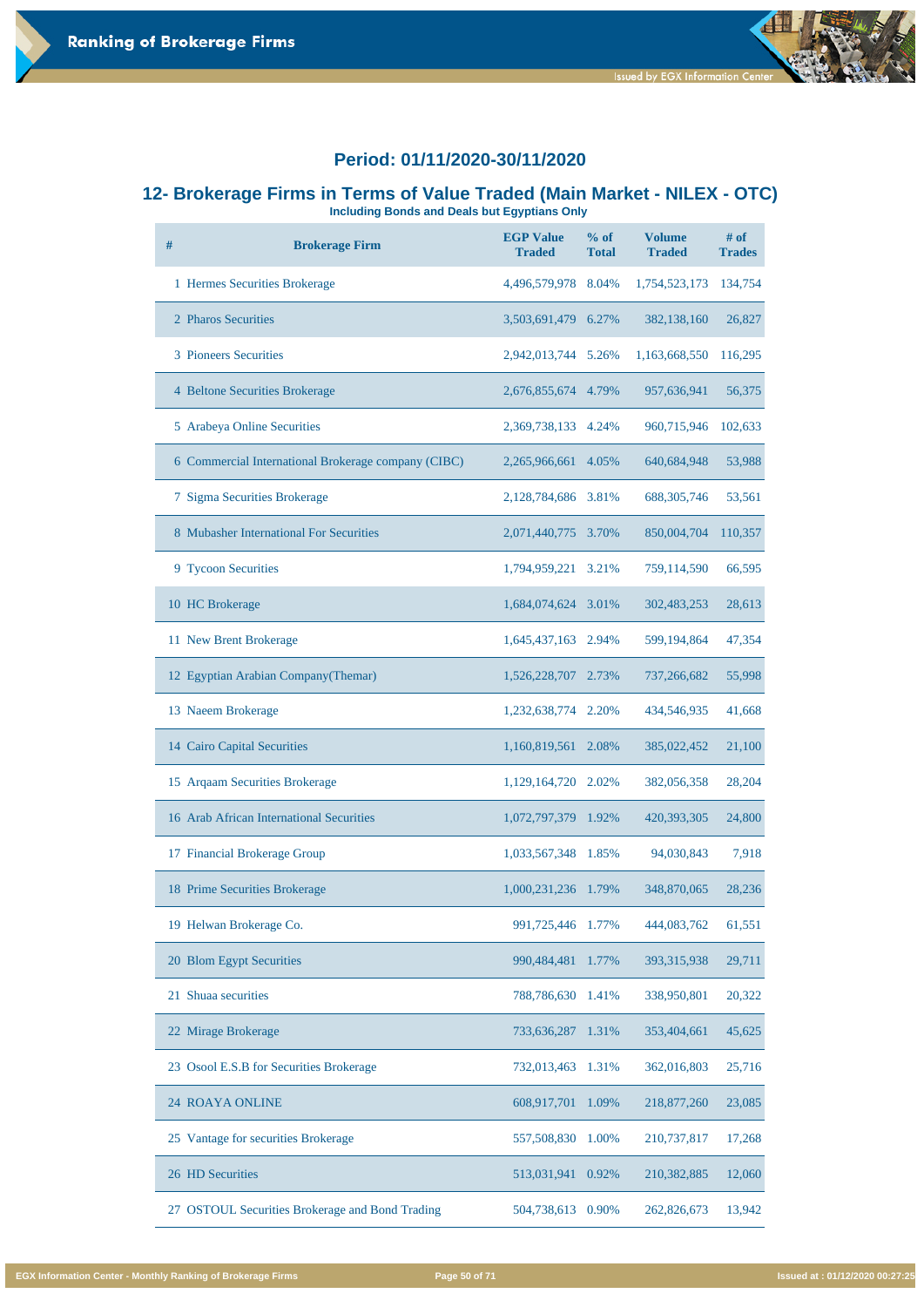| # | <b>Brokerage Firm</b>                     | <b>EGP Value</b><br><b>Traded</b> | % of<br><b>Total</b> | <b>Volume</b><br><b>Traded</b> | $#$ of<br><b>Trades</b> |
|---|-------------------------------------------|-----------------------------------|----------------------|--------------------------------|-------------------------|
|   | 28 Mega Investment Securities             | 501,951,840 0.90%                 |                      | 222,742,420                    | 18,089                  |
|   | 29 AF Securities                          | 487,125,555 0.87%                 |                      | 158,389,735                    | 17,123                  |
|   | 30 Al Noran Securities & Brokerage        | 455,936,448 0.82%                 |                      | 249,167,914                    | 14,077                  |
|   | 31 El Orouba Securities Brokerage         | 439,115,122 0.79%                 |                      | 145,986,602                    | 16,489                  |
|   | 32 Wathika Brokerage                      | 438,905,911                       | 0.78%                | 187,761,166                    | 25,693                  |
|   | 33 Horizon Securities Brokerage Company   | 423,654,798 0.76%                 |                      | 213,638,559                    | 15,665                  |
|   | 34 Guarantee Co. for Brokerage Exchange   | 381,616,678 0.68%                 |                      | 135, 363, 729                  | 8,593                   |
|   | 35 Royal Securities Brokerage Co.         | 372,312,742 0.67%                 |                      | 170,367,612                    | 10,555                  |
|   | 36 Metro Co. for Stock Dealing (SAE)      | 365,275,188 0.65%                 |                      | 151,524,142                    | 14,235                  |
|   | 37 Honest Brokerage & Book Keeping        | 340,639,558 0.61%                 |                      | 129,045,330                    | 16,778                  |
|   | 38 El Horreya Securities                  | 334,238,189 0.60%                 |                      | 154,796,440                    | 14,895                  |
|   | 39 Aman for Securities Co.                | 328,619,537                       | 0.59%                | 98,534,301                     | 17,402                  |
|   | <b>40 Arzan Securities</b>                | 319,778,061 0.57%                 |                      | 152,208,661                    | 9,966                   |
|   | 41 Team for Securities Trade              | 318, 395, 714 0.57%               |                      | 145, 178, 867                  | 15,079                  |
|   | 42 Alhelal Alsaudi Securities & Brokerage | 317,237,545 0.57%                 |                      | 147, 132, 824                  | 7,746                   |
|   | 43 City Trade Securities & Brokerage      | 307,018,758 0.55%                 |                      | 101,852,478                    | 10,431                  |
|   | 44 The Roots Co. for Stock Brokerage      | 282, 295, 753                     | 0.50%                | 92,853,799                     | 16,668                  |
|   | 45 Economic Securities Group              | 267,515,698 0.48%                 |                      | 134,971,518                    | 10,986                  |
|   | <b>46 Global Invest Securities</b>        | 255, 279, 861                     | 0.46%                | 103,881,335                    | 9,809                   |
|   | 47 Al Amalka for Stock Dealing            | 245,911,425                       | 0.44%                | 73,600,762                     | 12,096                  |
|   | <b>48 Golden Share Securities</b>         | 236, 737, 874                     | 0.42%                | 113,429,922                    | 9,661                   |

| <b>49 Brokers Securities</b>                  | 233,063,301 0.42% |       | 100,233,521  | 7,601  |
|-----------------------------------------------|-------------------|-------|--------------|--------|
| 50 Golden Way Securities                      | 213,488,281       | 0.38% | 77,866,217   | 7,547  |
| 51 El Marwa Brokerage                         | 209,967,687       | 0.38% | 78,496,738   | 5,378  |
| 52 Al Arabia Securities Brokerage             | 205, 231, 348     | 0.37% | 78,462,538   | 8,084  |
| 53 Jadwa Securities Brokerage                 | 197,637,797       | 0.35% | 91,334,987   | 7,172  |
| 54 Global Capital Securities                  | 190,352,901       | 0.34% | 92,068,491   | 8,539  |
| 55 Al Ahram Stock Exchange Securities Brokers | 185,245,683       | 0.33% | 80,848,654   | 10,055 |
| 56 Pyramids Capital                           | 179,621,847       | 0.32% | 64, 165, 359 | 10,431 |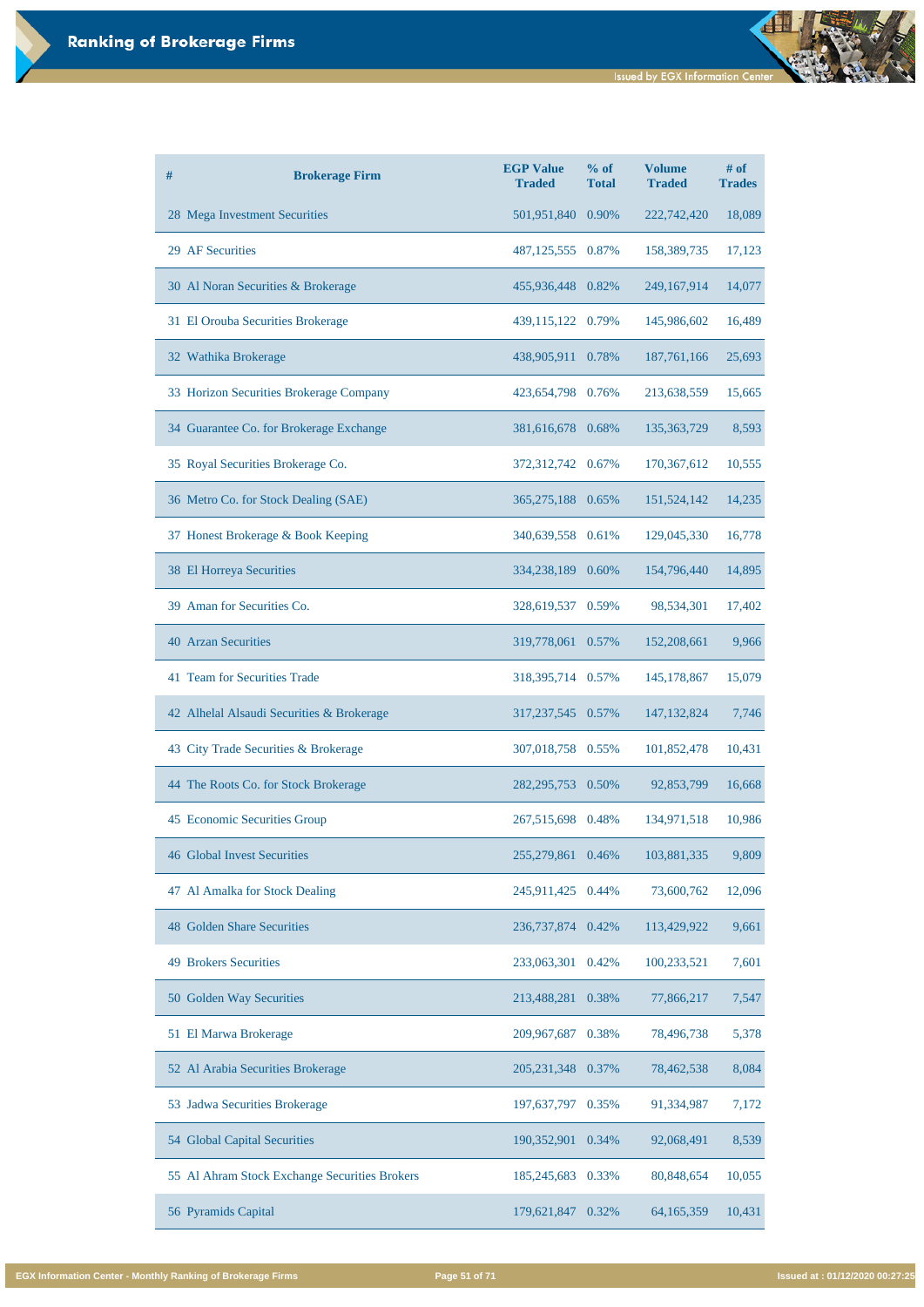| # | <b>Brokerage Firm</b>                          | <b>EGP Value</b><br><b>Traded</b> | % of<br><b>Total</b> | <b>Volume</b><br><b>Traded</b> | $#$ of<br><b>Trades</b> |
|---|------------------------------------------------|-----------------------------------|----------------------|--------------------------------|-------------------------|
|   | 57 Grand Investment Securities                 | 178,038,133 0.32%                 |                      | 72,435,066                     | 4,864                   |
|   | <b>58 Premiere Securities</b>                  | 176, 242, 137 0.32%               |                      | 84,180,577                     | 10,176                  |
|   | 59 Egypt Stocks Securities and Brokerage       | 173,642,978 0.31%                 |                      | 70,261,883                     | 7,277                   |
|   | 60 Golden Hand for Securities Brokerage        | 172,425,490 0.31%                 |                      | 63,168,208                     | 8,662                   |
|   | 61 Maadi for Stock Dealing                     | 164,821,797 0.29%                 |                      | 36,513,181                     | 4,399                   |
|   | 62 Pharaonic Brokerage Company                 | 163,748,423                       | 0.29%                | 50,475,752                     | 7,112                   |
|   | 63 Three Way Brokerage                         | 157,770,406 0.28%                 |                      | 69,262,091                     | 9,300                   |
|   | 64 Faisal Brokerage Company                    | 156,606,825 0.28%                 |                      | 60,325,956                     | 6,381                   |
|   | 65 Yasmine Brokerage Company                   | 154,015,474 0.28%                 |                      | 43,176,839                     | 5,493                   |
|   | 66 Dynamic Securities Trading                  | 151,659,009 0.27%                 |                      | 53,654,826                     | 6,500                   |
|   | 67 Wedian Securities Brokerage                 | 149,305,976 0.27%                 |                      | 46,866,308                     | 6,083                   |
|   | 68 Venex Group For Securities                  | 139,849,576 0.25%                 |                      | 37,796,392                     | 5,225                   |
|   | 69 Saudi Egyptian Co. for Securities Brokerage | 135,623,969 0.24%                 |                      | 47,047,143                     | 6,058                   |
|   | <b>70 Trend for Securities</b>                 | 131,785,574 0.24%                 |                      | 72,401,082                     | 5,808                   |
|   | 71 Al Rowad for Securities Brokerage           | 127,690,565 0.23%                 |                      | 81,006,862                     | 3,340                   |
|   | 72 United Brokerage Corporation                | 127,201,483 0.23%                 |                      | 55,765,323                     | 7,682                   |
|   | 73 Egyptian Group for Securities               | 125,701,484                       | 0.22%                | 52,059,238                     | 9,263                   |
|   | 74 Capital Securities Brokerage                | 123,618,819                       | 0.22%                | 46,047,632                     | 4,847                   |
|   | 75 Okaz Stockbrokers & Investment Consultants  | 114,891,402                       | 0.21%                | 35,243,367                     | 5,519                   |
|   | 76 Mediterranean for Brokerage                 | 108,770,531                       | 0.19%                | 36,592,813                     | 5,115                   |
|   | 77 Al Shourouk Brokerage                       | 102,101,809                       | 0.18%                | 33,472,693                     | 4,655                   |

| 78 Alexandria Securities Brokerage               | 87,989,802 0.16%    | 34,744,841 | 5,902 |
|--------------------------------------------------|---------------------|------------|-------|
| 79 Mahrosa Securities and Trading                | 87,415,263 0.16%    | 40,379,207 | 3,986 |
| 80 Masters Securities                            | 84,644,871<br>0.15% | 22,649,124 | 3,355 |
| 81 MEDCAP Securities                             | 79,548,072<br>0.14% | 26,882,786 | 2,882 |
| 82 Egyptian Kuwaiti Securities                   | 78,465,344<br>0.14% | 26,857,556 | 7,647 |
| 83 Swiss Group                                   | 78,132,607<br>0.14% | 39,535,983 | 4,722 |
| 84 El Tadamoun El Arabi For Securities Brokerage | 73,218,237<br>0.13% | 28,945,254 | 3,139 |
| 85 Watania Stock Brokers                         | 71,906,461<br>0.13% | 26,381,664 | 4,037 |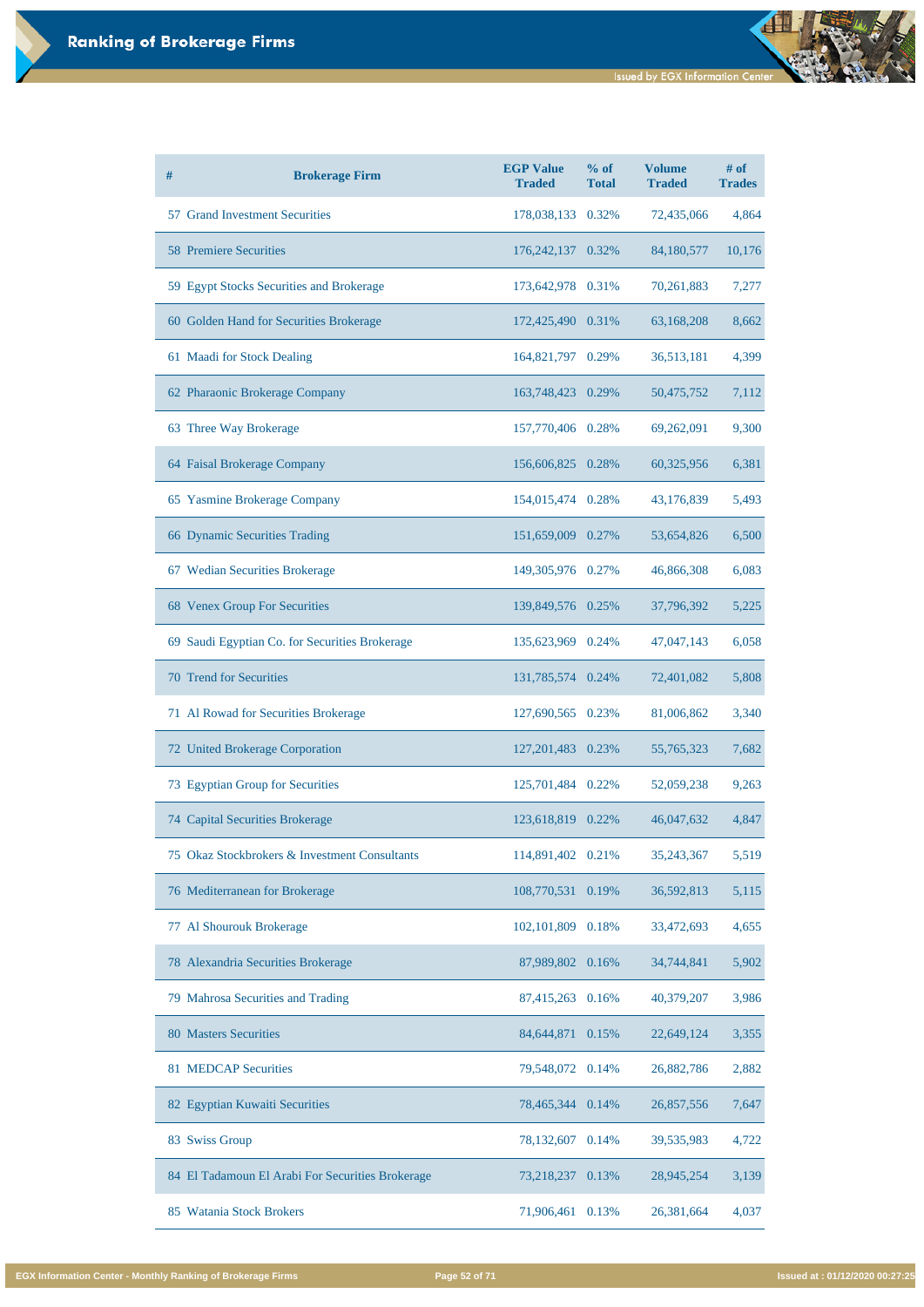| # | <b>Brokerage Firm</b>                     | <b>EGP Value</b><br><b>Traded</b> | % of<br><b>Total</b> | <b>Volume</b><br><b>Traded</b> | $#$ of<br><b>Trades</b> |
|---|-------------------------------------------|-----------------------------------|----------------------|--------------------------------|-------------------------|
|   | 86 El Safa Securities Brokerage           | 64,689,590 0.12%                  |                      | 21,754,285                     | 2,623                   |
|   | 87 Acumen Securities S.A.E                | 62,706,199 0.11%                  |                      | 20,331,016                     | 2,195                   |
|   | 88 Tropicana for Stock Exchange           | 61,803,538 0.11%                  |                      | 27,425,388                     | 5,688                   |
|   | 89 City Capital securities & stock market | 60,077,995 0.11%                  |                      | 17,265,517                     | 2,997                   |
|   | 90 First Stock Brokerage                  | 59,080,991 0.11%                  |                      | 17,543,747                     | 2,816                   |
|   | 91 Cairo Stock Brokerage Co               | 55,280,153 0.10%                  |                      | 19,167,930                     | 2,006                   |
|   | 92 Samba Tadawol Misr Brokerage           | 53,586,050 0.10%                  |                      | 27, 221, 108                   | 4,098                   |
|   | 93 El-Mokattam Securities Brokerage       | 47,008,419 0.08%                  |                      | 17,233,355                     | 2,759                   |
|   | 94 EGY TREND BROKERAGE                    | 46,026,017 0.08%                  |                      | 3,449,364                      | 655                     |
|   | 95 El Khalegya Securities                 | 44,481,346 0.08%                  |                      | 17,507,851                     | 2,825                   |
|   | 96 Triple A Securities Co.                | 42,826,073 0.08%                  |                      | 14,456,033                     | 1,917                   |
|   | 97 Universal Securities Brokerage         | 31,446,966 0.06%                  |                      | 15,764,681                     | 2,732                   |
|   | 98 Al Omanaa Al Mottaheden                | 27,373,478 0.05%                  |                      | 11,527,660                     | 1,908                   |
|   | 99 Takamol Brokerage Co.                  | 26,497,015 0.05%                  |                      | 17,055,986                     | 1,439                   |
|   | 100 El Alamia for Brokerage               | 25,550,663 0.05%                  |                      | 11,097,221                     | 1,936                   |
|   | 101 Luxor Securities Brokerage Co.        | 24,545,025 0.04%                  |                      | 16,790,492                     | 1,216                   |
|   | 102 Mina Company Stock Exchange Brokers   | 22,693,034 0.04%                  |                      | 11,864,833                     | 1,873                   |
|   | 103 International for Securities          | 21,497,430 0.04%                  |                      | 7,700,643                      | 1,219                   |
|   | 104 Medaf Securities Brokerage            | 21,053,523                        | 0.04%                | 7,551,480                      | 1,288                   |
|   | 105 Safir for Stock Brokers               | 20,984,341                        | 0.04%                | 7,886,643                      | 1,925                   |
|   | 106 Al Manar For Stock Exchange           | 20,634,787                        | 0.04%                | 3,838,324                      | 988                     |

| 107 Egypt Brokerage - Inertia                   | 18,603,623 0.03%   |       | 5,856,181 | 809   |
|-------------------------------------------------|--------------------|-------|-----------|-------|
| 108 Continental for Securities Trading          | 16,628,788 0.03%   |       | 2,426,599 | 380   |
| 109 Miracle for Securities                      | 15,540,418 0.03%   |       | 7,283,675 | 1,211 |
| 110 International Brokerage Group               | 15,431,601         | 0.03% | 5,682,953 | 1,203 |
| 111 Lepon Securities Brokers                    | 15, 132, 282 0.03% |       | 7,526,848 | 995   |
| 112 Cairo International for Securities Exchange | 15,127,613 0.03%   |       | 5,881,974 | 1,013 |
| 113 Etrade Egypt For Securities Exchange        | 13,993,828 0.03%   |       | 3,591,676 | 835   |
| 114 Wallstreet Securities Brokerage             | 11,157,076         | 0.02% | 2,904,851 | 638   |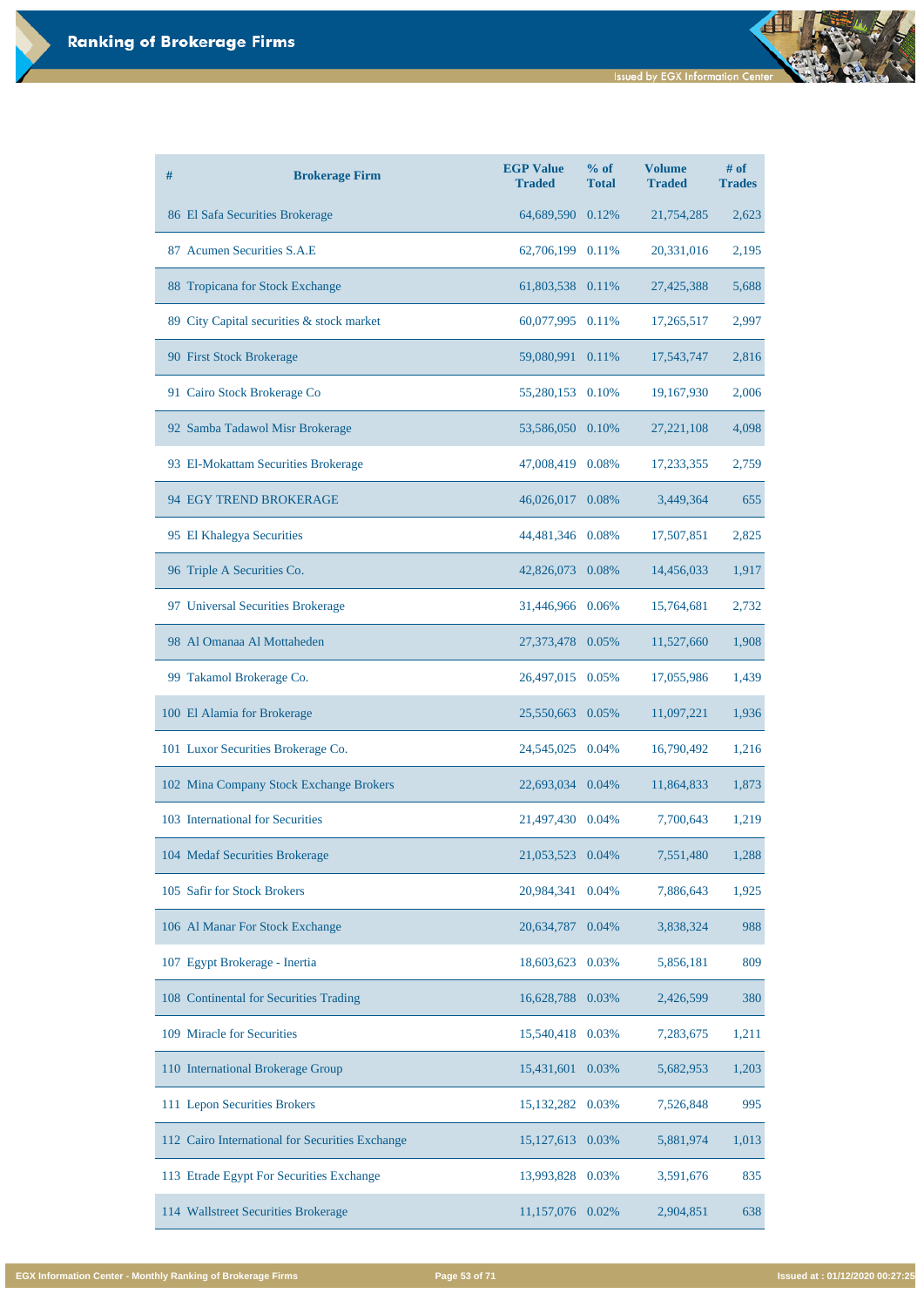**Issued by EGX Information Center** 

đ

**EGX Information Center - Monthly Ranking of Brokerage Firms Page 54 of 71 Issued at : 01/12/2020 00:27:25**

| # | <b>Brokerage Firm</b>                              | <b>EGP Value</b><br><b>Traded</b> | % of<br><b>Total</b> | <b>Volume</b><br><b>Traded</b> | $#$ of<br><b>Trades</b> |
|---|----------------------------------------------------|-----------------------------------|----------------------|--------------------------------|-------------------------|
|   | 115 Profit Securities Brokerage                    | 11,030,961                        | 0.02%                | 4,622,101                      | 726                     |
|   | 116 El Fath Stock Brokers                          | 10,562,600                        | 0.02%                | 3,062,287                      | 688                     |
|   | 117 El Giza for Securities Trading                 | 8,840,807                         | 0.02%                | 3,299,389                      | 803                     |
|   | 118 Tiba Brokerage & Bookkeeping                   | 8,517,594                         | 0.02%                | 4,044,422                      | 441                     |
|   | 119 El-Karnak Stocks Brokerage                     | 7,755,107 0.01%                   |                      | 4,754,994                      | 251                     |
|   | 120 Council Inc.                                   | 7,102,269                         | 0.01%                | 1,953,926                      | 267                     |
|   | 121 Cairo National Co. for Securities Negotiation  | 6,754,372                         | 0.01%                | 2,544,219                      | 229                     |
|   | 122 Thndr Securities Brokerage                     | 6,632,573                         | 0.01%                | 2,087,023                      | 1,616                   |
|   | 123 Bab El-Mlouk for Securities Brokerage          | 5,768,315                         | 0.01%                | 1,681,128                      | 427                     |
|   | 124 El Dawlia for Securities Brokerage             | 5,496,594                         | 0.01%                | 1,327,478                      | 380                     |
|   | 125 The Financial Arabian for Securities Brokerage | 5,392,944                         | 0.01%                | 2,070,166                      | 443                     |
|   | 126 Alhmd Stock Brokerage                          | 3,532,005                         | 0.01%                | 900,909                        | 139                     |
|   | 127 Beltone Market Maker                           | 2,145,192 0.00%                   |                      | 231,151                        | 175                     |
|   | 128 Top for Brokerage                              | 997,335                           | 0.00%                | 133,671                        | 49                      |
|   | 129 Premium Securities                             | 195,900                           | 0.00%                | 60,000                         | 9                       |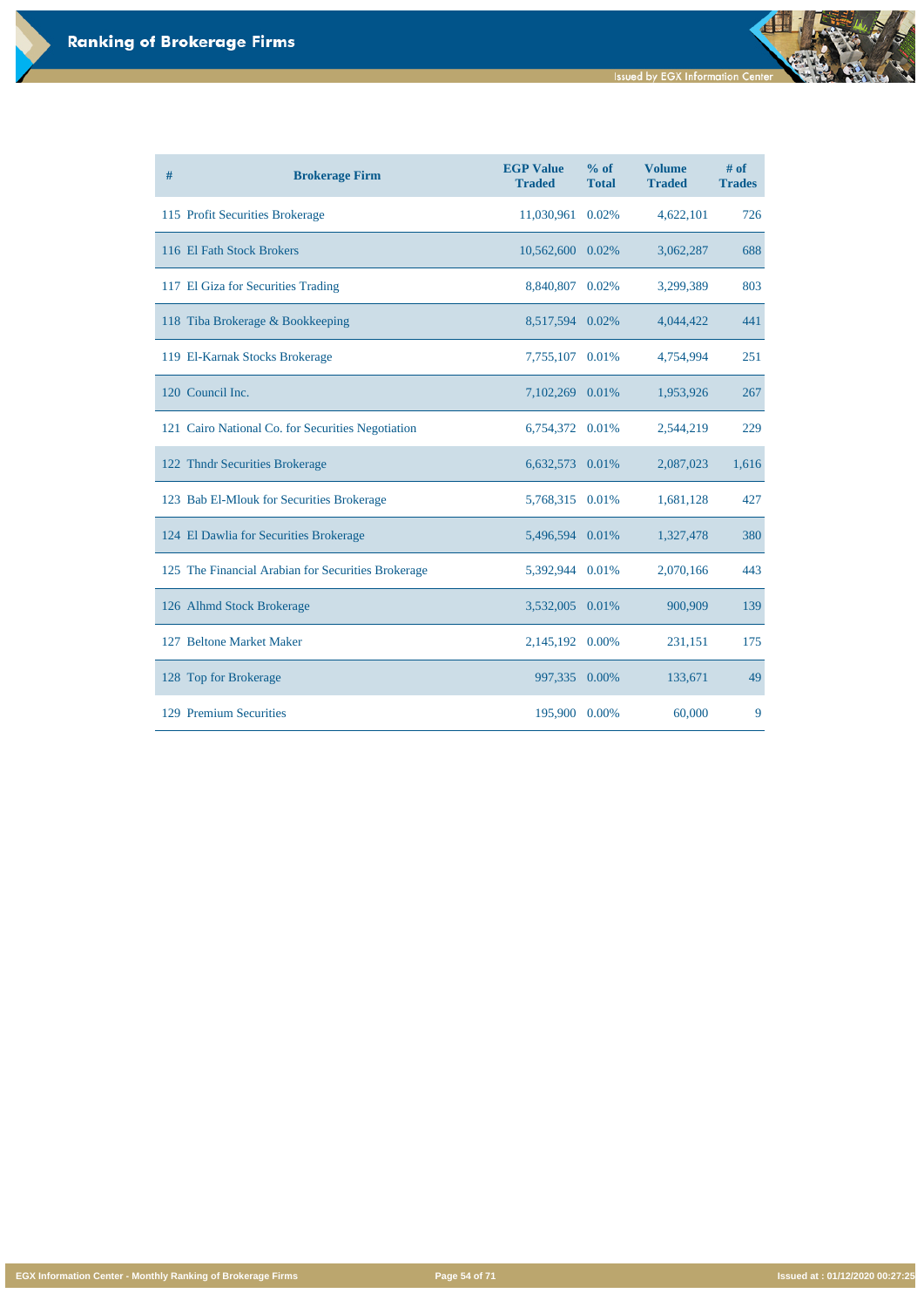



# **13- Brokerage Firms in Terms of Value Traded (Main Market - NILEX - OTC)**

**Including Bonds and Deals but Arabs Only** 

| #  | <b>Brokerage Firm</b>                               | <b>EGP Value</b><br><b>Traded</b> | $%$ of<br><b>Total</b> | <b>Volume</b><br><b>Traded</b> | # of<br><b>Trades</b> |
|----|-----------------------------------------------------|-----------------------------------|------------------------|--------------------------------|-----------------------|
|    | 1 Hermes Securities Brokerage                       | 790,488,324                       | 18.55%                 | 245,338,049                    | 11,114                |
|    | 2 Pharos Securities                                 | 475,912,988                       | 11.17%                 | 134,035,787                    | 8,628                 |
|    | 3 Naeem Brokerage                                   | 402,878,921                       | 9.45%                  | 89,200,970                     | 9,079                 |
|    | 4 Arab African International Securities             | 304,877,381                       | 7.15%                  | 64,752,929                     | 7,108                 |
|    | 5 Commercial International Brokerage company (CIBC) | 276, 375, 821                     | 6.49%                  | 62,476,326                     | 6,337                 |
|    | 6 HC Brokerage                                      | 261,054,078                       | 6.13%                  | 54, 521, 028                   | 3,989                 |
|    | 7 Prime Securities Brokerage                        | 189,328,628                       | 4.44%                  | 35,081,618                     | 3,170                 |
|    | 8 Financial Brokerage Group                         | 145,914,906                       | 3.42%                  | 12,998,689                     | 1,024                 |
|    | <b>9 Masters Securities</b>                         | 131,756,603                       | 3.09%                  | 32,993,168                     | 2,790                 |
|    | 10 Blom Egypt Securities                            | 125,842,425                       | 2.95%                  | 48,776,785                     | 2,537                 |
|    | 11 Medaf Securities Brokerage                       | 102,696,989                       | 2.41%                  | 40,703,632                     | 1,993                 |
|    | 12 Mega Investment Securities                       | 86,397,949                        | 2.03%                  | 34, 127, 497                   | 1,548                 |
|    | 13 Vantage for securities Brokerage                 | 77,299,071                        | 1.81%                  | 30,651,606                     | 1,041                 |
|    | 14 Beltone Securities Brokerage                     | 75,003,267                        | 1.76%                  | 17,191,968                     | 1,894                 |
|    | 15 HD Securities                                    | 72,242,533                        | 1.70%                  | 16,571,238                     | 1,641                 |
|    | 16 OSTOUL Securities Brokerage and Bond Trading     | 69,946,921                        | 1.64%                  | 90,940,798                     | 1,763                 |
| 17 | <b>Arabeya Online Securities</b>                    | 69,351,617                        | 1.63%                  | 12,870,315                     | 1,538                 |
|    | 18 Mubasher International For Securities            | 65,396,573                        | 1.53%                  | 23,397,602                     | 2,499                 |
|    | <b>19 Pioneers Securities</b>                       | 51,472,024                        | 1.21%                  | 27,555,429                     | 1,661                 |

| 20 Alhelal Alsaudi Securities & Brokerage | 47,350,293 | 1.11% | 30,069,886 | 746   |
|-------------------------------------------|------------|-------|------------|-------|
| 21 Al Noran Securities & Brokerage        | 45,297,243 | 1.06% | 27,929,072 | 900   |
| 22 Egypt Stocks Securities and Brokerage  | 36,899,631 | 0.87% | 7,839,740  | 808   |
| 23 Capital Securities Brokerage           | 36,592,583 | 0.86% | 12,118,530 | 1,138 |
| 24 Tycoon Securities                      | 34,421,659 | 0.81% | 6,818,794  | 1,036 |
| 25 El Orouba Securities Brokerage         | 28,986,048 | 0.68% | 3,001,973  | 2     |
| 26 Shuaa securities                       | 28,582,094 | 0.67% | 13,063,607 | 696   |
| Wathika Brokerage<br>27                   | 28,379,967 | 0.67% | 5,294,409  | 77    |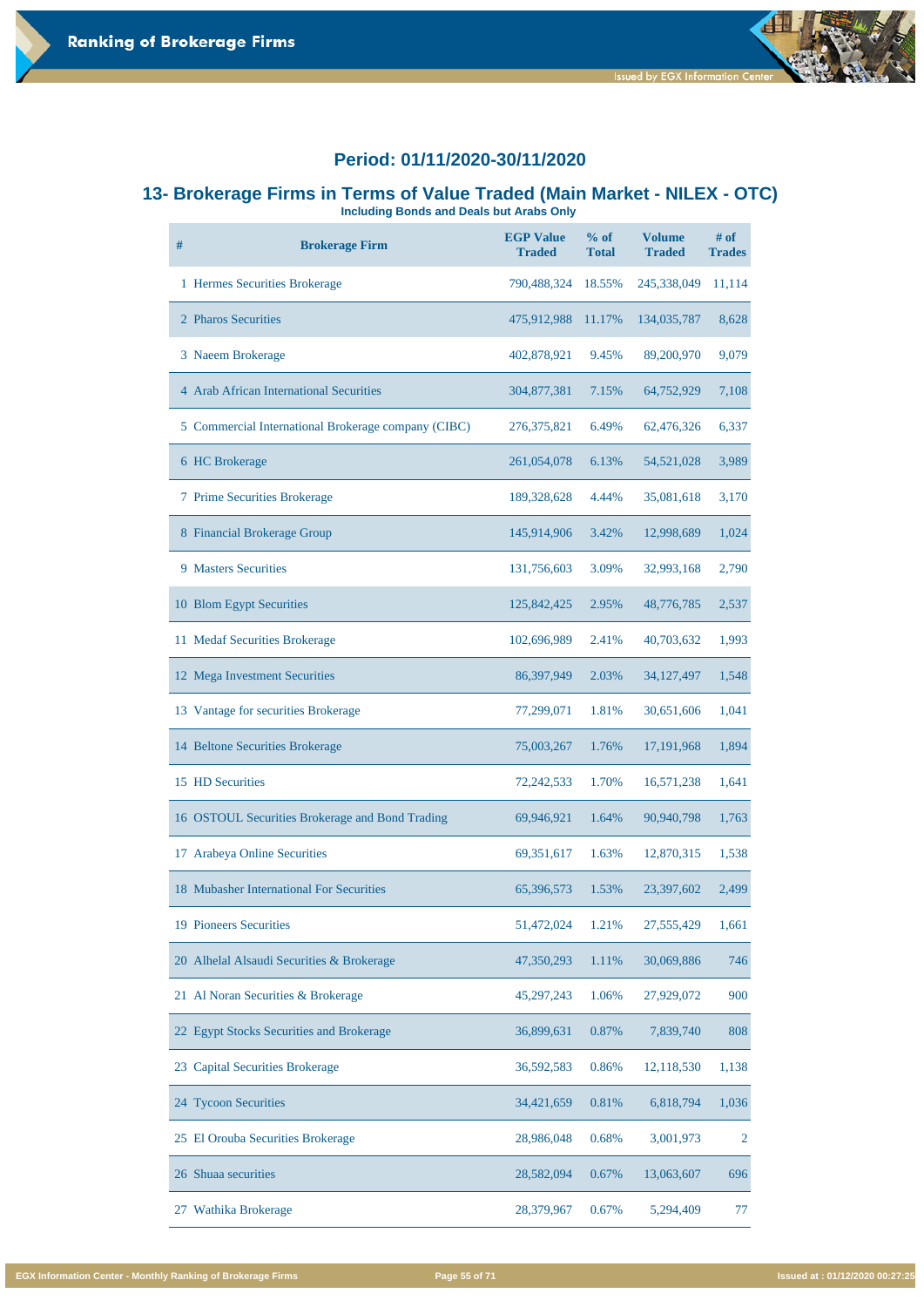| # | <b>Brokerage Firm</b>                         | <b>EGP Value</b><br><b>Traded</b> | % of<br><b>Total</b> | <b>Volume</b><br><b>Traded</b> | $#$ of<br><b>Trades</b> |
|---|-----------------------------------------------|-----------------------------------|----------------------|--------------------------------|-------------------------|
|   | 28 Sigma Securities Brokerage                 | 19,014,816                        | 0.45%                | 5,838,096                      | 583                     |
|   | <b>29 MEDCAP Securities</b>                   | 15,780,974                        | 0.37%                | 871,880                        | 821                     |
|   | 30 Golden Share Securities                    | 14,555,730                        | 0.34%                | 1,869,372                      | 149                     |
|   | 31 Cairo Capital Securities                   | 14,166,938                        | 0.33%                | 4,066,802                      | 278                     |
|   | 32 Arqaam Securities Brokerage                | 14, 124, 092                      | 0.33%                | 1,554,611                      | 839                     |
|   | <b>33 Premiere Securities</b>                 | 11,898,333                        | 0.28%                | 5,362,512                      | 350                     |
|   | 34 Okaz Stockbrokers & Investment Consultants | 11,595,410                        | 0.27%                | 75,000                         | 9                       |
|   | 35 New Brent Brokerage                        | 10,967,470                        | 0.26%                | 6,954,826                      | 609                     |
|   | <b>36 AF Securities</b>                       | 8,986,075                         | 0.21%                | 2,386,435                      | 404                     |
|   | 37 Egyptian Kuwaiti Securities                | 8,656,789                         | 0.20%                | 738,672                        | 279                     |
|   | 38 Pharaonic Brokerage Company                | 7,662,194                         | 0.18%                | 2,203,222                      | 177                     |
|   | 39 Mirage Brokerage                           | 7,453,377                         | 0.17%                | 1,560,060                      | 325                     |
|   | <b>40 El Horreya Securities</b>               | 6,983,978                         | 0.16%                | 2,046,509                      | 328                     |
|   | 41 Osool E.S.B for Securities Brokerage       | 6,053,942                         | 0.14%                | 2,618,200                      | 174                     |
|   | 42 The Roots Co. for Stock Brokerage          | 4,750,543                         | 0.11%                | 539,415                        | 178                     |
|   | 43 Triple A Securities Co.                    | 4,078,045                         | 0.10%                | 2,195,377                      | 70                      |
|   | 44 City Trade Securities & Brokerage          | 3,999,571                         | 0.09%                | 3,269,620                      | 90                      |
|   | 45 First Stock Brokerage                      | 3,897,246                         | 0.09%                | 740,458                        | 75                      |
|   | 46 Golden Way Securities                      | 2,978,496                         | 0.07%                | 417,720                        | 107                     |
|   | 47 Jadwa Securities Brokerage                 | 2,975,009                         | 0.07%                | 353,266                        | 123                     |
|   | <b>48 Arzan Securities</b>                    | 2,367,111                         | 0.06%                | 1,630,250                      | 171                     |

| 49 Horizon Securities Brokerage Company       | 2,037,590 | 0.05% | 410,532   | 68  |
|-----------------------------------------------|-----------|-------|-----------|-----|
| 50 Honest Brokerage & Book Keeping            | 1,768,864 | 0.04% | 513,219   | 114 |
| 51 Luxor Securities Brokerage Co.             | 1,558,643 | 0.04% | 515,413   | 71  |
| 52 International Brokerage Group              | 1,401,805 | 0.03% | 1,315,000 | 96  |
| 53 Al Ahram Stock Exchange Securities Brokers | 1,282,849 | 0.03% | 221,804   | 106 |
| 54 Al Amalka for Stock Dealing                | 1,006,019 | 0.02% | 462,145   | 29  |
| 55 Dynamic Securities Trading                 | 993,078   | 0.02% | 592,069   | 80  |
| 56 Samba Tadawol Misr Brokerage               | 887,367   | 0.02% | 281,565   | 85  |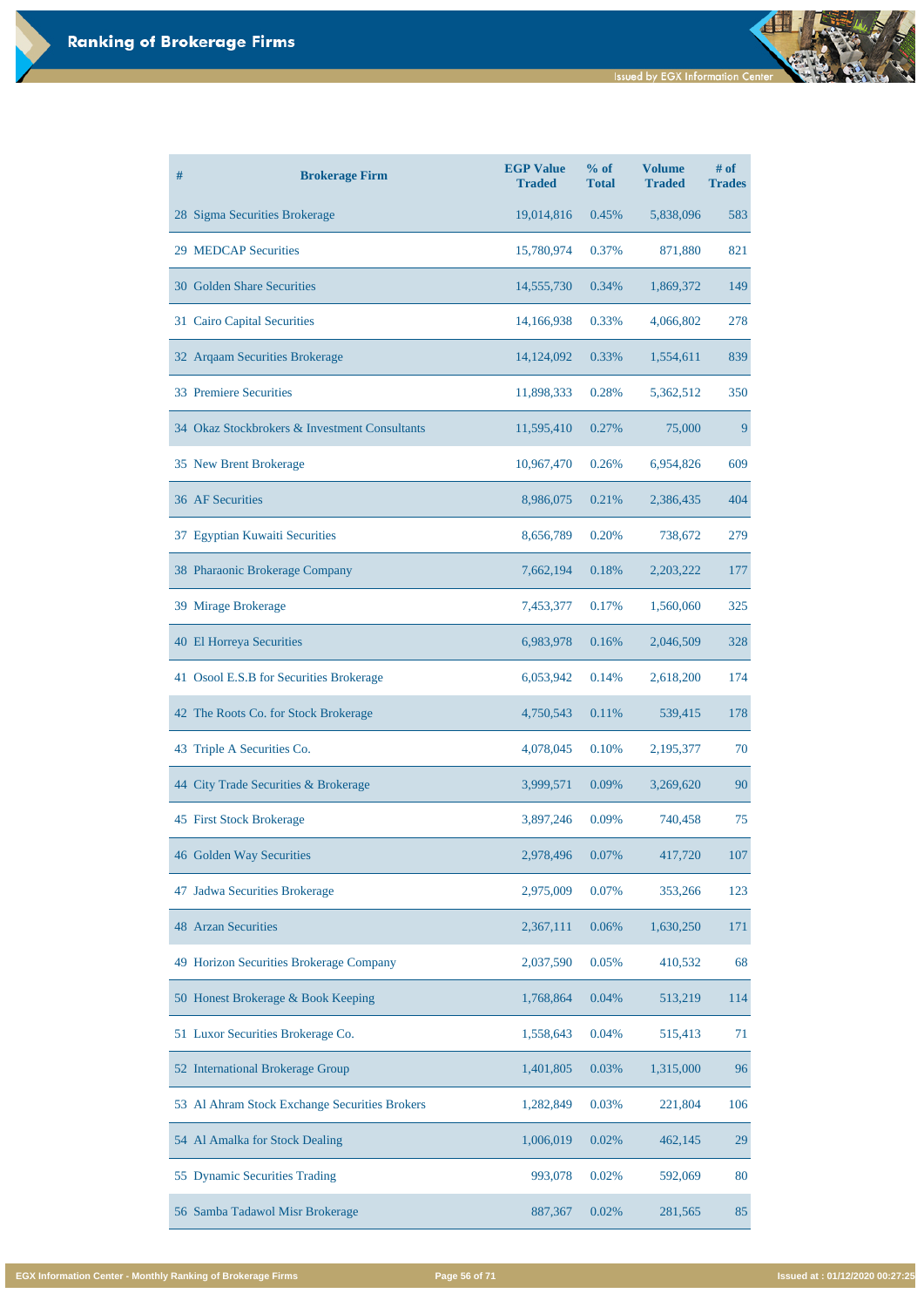| #  | <b>Brokerage Firm</b>                            | <b>EGP Value</b><br><b>Traded</b> | % of<br><b>Total</b> | <b>Volume</b><br><b>Traded</b> | $#$ of<br><b>Trades</b> |
|----|--------------------------------------------------|-----------------------------------|----------------------|--------------------------------|-------------------------|
|    | 57 El Tadamoun El Arabi For Securities Brokerage | 885,527                           | 0.02%                | 36,475                         | 9                       |
|    | 58 Lepon Securities Brokers                      | 700,000                           | 0.02%                | 10,000                         | $\overline{4}$          |
|    | 59 International for Securities                  | 634,422                           | 0.01%                | 323,304                        | 45                      |
|    | 60 Pyramids Capital                              | 630,503                           | 0.01%                | 162,467                        | 18                      |
|    | 61 Guarantee Co. for Brokerage Exchange          | 532,000                           | 0.01%                | 15,000                         | 4                       |
|    | 62 Faisal Brokerage Company                      | 504,615                           | 0.01%                | 51,000                         | 16                      |
|    | 63 Watania Stock Brokers                         | 470,335                           | 0.01%                | 59,200                         | 10                      |
|    | 64 Cairo International for Securities Exchange   | 426,410                           | 0.01%                | 47,190                         | 11                      |
|    | 65 Economic Securities Group                     | 344,987                           | 0.01%                | 44,100                         | 51                      |
|    | 66 Egyptian Arabian Company (Themar)             | 300,027                           | 0.01%                | 86,770                         | 46                      |
|    | 67 Global Invest Securities                      | 290,145                           | 0.01%                | 30,000                         | 11                      |
|    | 68 Mahrosa Securities and Trading                | 210,975                           | $0.00\%$             | 2,813                          |                         |
|    | 69 Grand Investment Securities                   | 180,500                           | 0.00%                | 1,757                          | $\overline{2}$          |
|    | <b>70 Team for Securities Trade</b>              | 173,400                           | 0.00%                | 60,000                         | 18                      |
|    | 71 Mina Company Stock Exchange Brokers           | 152,338                           | 0.00%                | 118,500                        | 12                      |
|    | 72 Helwan Brokerage Co.                          | 123,201                           | 0.00%                | 9,200                          | 22                      |
|    | <b>73 ROAYA ONLINE</b>                           | 100,420                           | 0.00%                | 14,400                         | 3                       |
|    | 74 Cairo National Co. for Securities Negotiation | 87,055                            | 0.00%                | 101,865                        | 10                      |
|    | 75 El Marwa Brokerage                            | 28,380                            | 0.00%                | 20,000                         | 1                       |
|    | 76 Alhmd Stock Brokerage                         | 17,845                            | 0.00%                | 5,300                          | $\overline{5}$          |
| 77 | Golden Hand for Securities Brokerage             | 17,115                            | 0.00%                | 2,000                          | 3                       |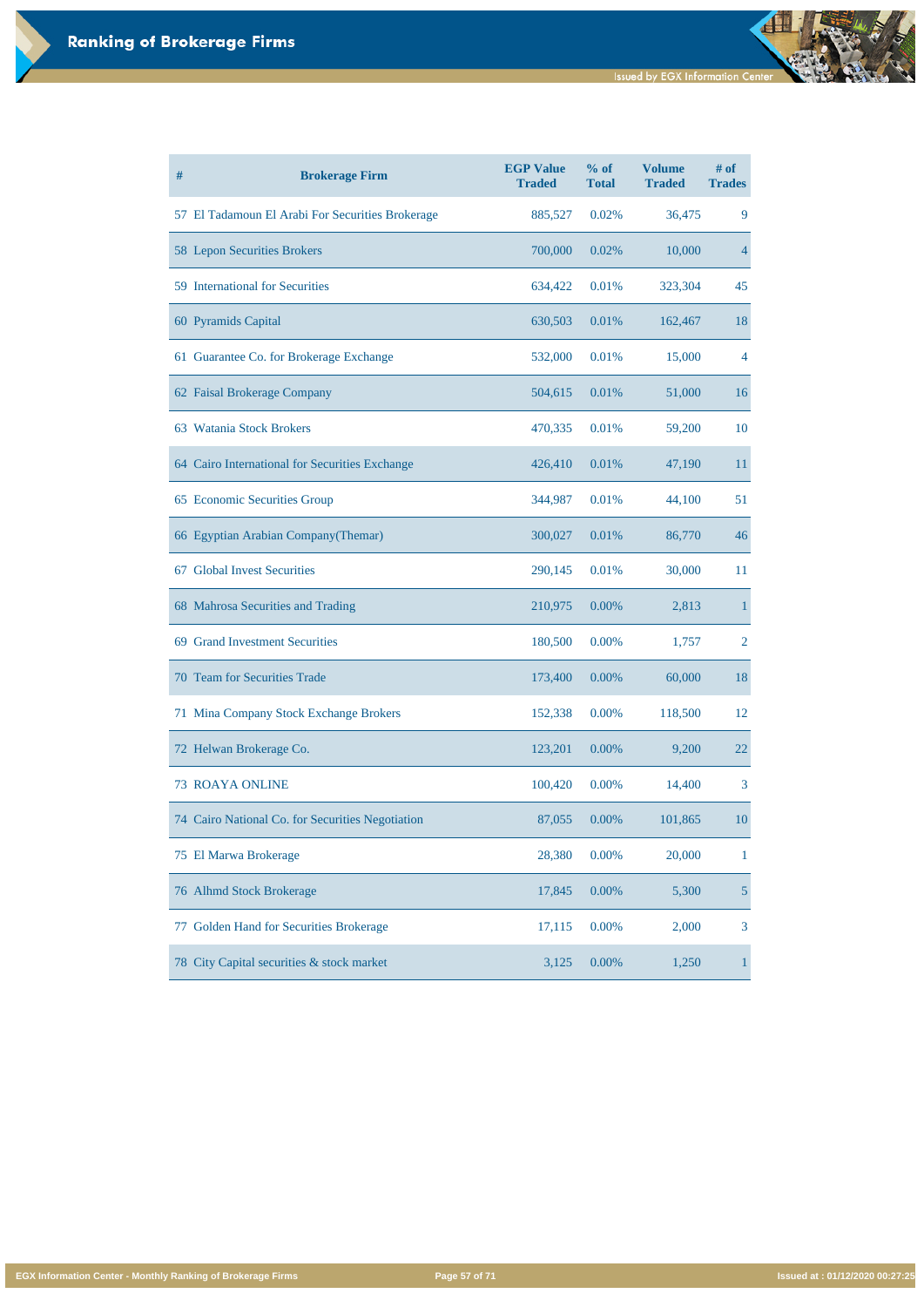# **14- Brokerage Firms in Terms of Value Traded (Main Market - NILEX - OTC)**

**Including Bonds and Deals but non Arabs Only** 

| # | <b>Brokerage Firm</b>                               | <b>EGP Value</b><br><b>Traded</b> | $%$ of<br><b>Total</b> | <b>Volume</b><br><b>Traded</b> | $#$ of<br><b>Trades</b> |
|---|-----------------------------------------------------|-----------------------------------|------------------------|--------------------------------|-------------------------|
|   | 1 Financial Brokerage Group                         | 3,554,524,895                     | 37.21%                 | 294,330,049                    | 37,879                  |
|   | 2 Hermes Securities Brokerage                       | 2,075,471,533                     | 21.72%                 | 55, 352, 285                   | 751                     |
|   | 3 Arqaam Securities Brokerage                       | 1,146,740,152                     | 12.00%                 | 85, 567, 445                   | 22,638                  |
|   | 4 Commercial International Brokerage company (CIBC) | 772,940,013                       | 8.09%                  | 60,339,794                     | 10,101                  |
|   | 5 Beltone Securities Brokerage                      | 696, 375, 153                     | 7.29%                  | 36,967,168                     | 10,072                  |
|   | 6 HSBC Securities Egypt S.A.E                       | 401,296,085                       | 4.20%                  | 24,650,853                     | 3,008                   |
|   | <b>7 Pharos Securities</b>                          | 169, 565, 741                     | 1.77%                  | 24, 249, 189                   | 1,275                   |
|   | 8 Mubasher International For Securities             | 168, 367, 712                     | 1.76%                  | 24,005,968                     | 1,085                   |
|   | 9 HC Brokerage                                      | 146,286,490                       | 1.53%                  | 17,606,642                     | 1,844                   |
|   | 10 City Trade Securities & Brokerage                | 128,685,447                       | 1.35%                  | 5,150,634                      | 13                      |
|   | 11 OSTOUL Securities Brokerage and Bond Trading     | 70,280,600                        | 0.74%                  | 108,124                        | $\overline{4}$          |
|   | 12 Global Invest Securities                         | 67,232,910                        | 0.70%                  | 4,989,271                      | 612                     |
|   | 13 Naeem Brokerage                                  | 40,641,924                        | 0.43%                  | 5,192,808                      | 1,358                   |
|   | 14 Prime Securities Brokerage                       | 24,937,130                        | 0.26%                  | 1,827,535                      | 465                     |
|   | 15 Al Rowad for Securities Brokerage                | 23,383,315                        | 0.24%                  | 632,279                        | 3                       |
|   | 16 Pyramids Capital                                 | 13,816,318                        | 0.14%                  | 9,131,000                      | 297                     |
|   | 17 Dynamic Securities Trading                       | 11,441,039                        | 0.12%                  | 115,608                        | 7                       |
|   | 18 Sigma Securities Brokerage                       | 11,249,503                        | 0.12%                  | 1,660,955                      | 146                     |
|   | 19 Cairo Capital Securities                         | 8,416,395                         | 0.09%                  | 280,636                        | 96                      |

| 20 Shuaa securities                           | 6,074,953 | 0.06% | 305,137   | 153            |
|-----------------------------------------------|-----------|-------|-----------|----------------|
| 21 Global Capital Securities                  | 2,892,500 | 0.03% | 1,000,000 | 20             |
| 22 Golden Share Securities                    | 2,817,877 | 0.03% | 1,319,298 | 139            |
| 23 The Roots Co. for Stock Brokerage          | 2,178,260 | 0.02% | 219,089   | 9              |
| 24 Okaz Stockbrokers & Investment Consultants | 1,963,750 | 0.02% | 275,000   | 53             |
| 25 El-Karnak Stocks Brokerage                 | 1,816,537 | 0.02% | 11,600    | $\overline{4}$ |
| 26 Arzan Securities                           | 1,483,453 | 0.02% | 43,000    | 15             |
| 27 Al Noran Securities & Brokerage            | 877,304   | 0.01% | 88,000    | 37             |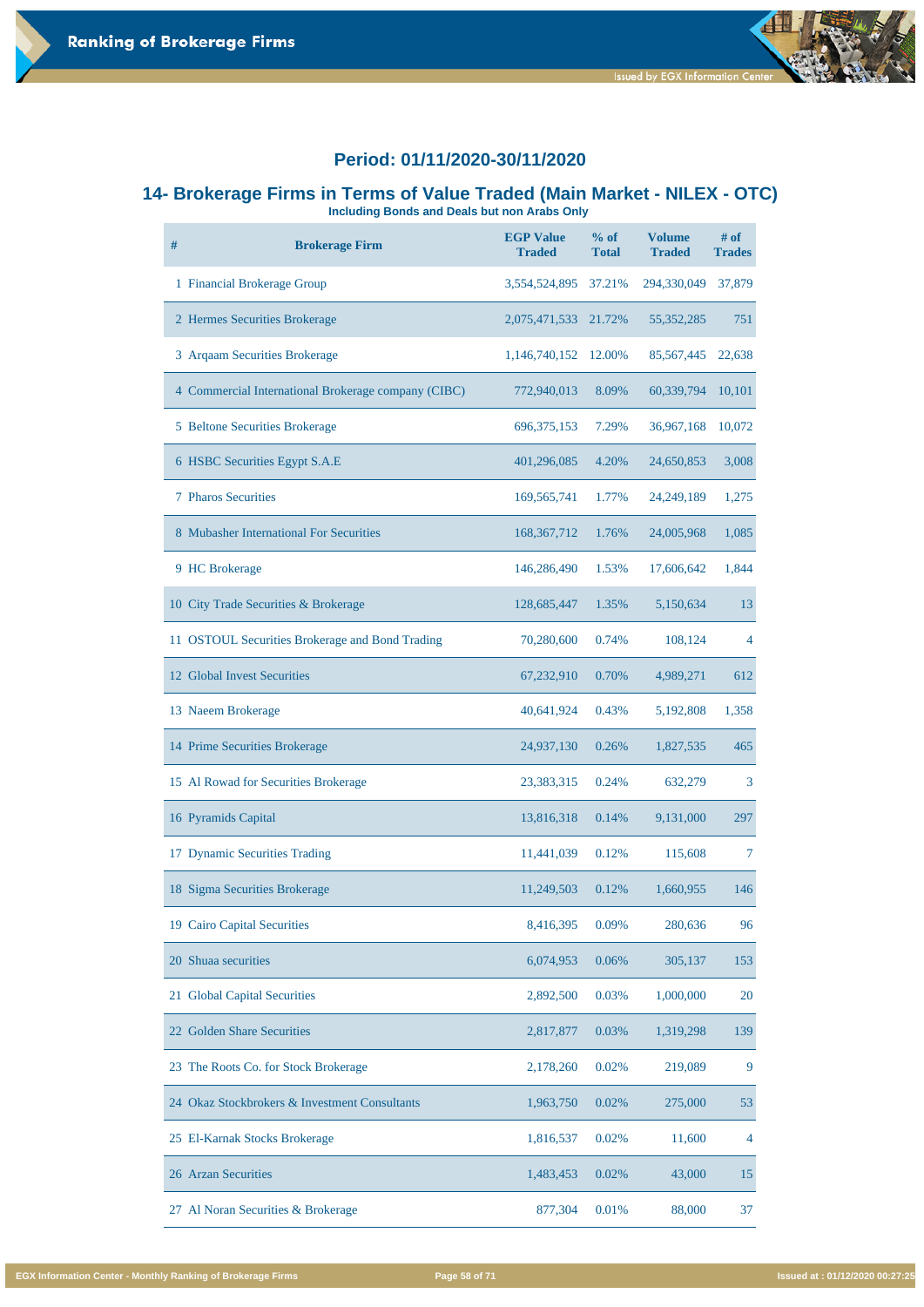**EGX Information Center - Monthly Ranking of Brokerage Firms Page 59 of 71 Issued at : 01/12/2020 00:27:25**

| # | <b>Brokerage Firm</b>                         | <b>EGP Value</b><br><b>Traded</b> | % of<br><b>Total</b> | <b>Volume</b><br><b>Traded</b> | # of<br><b>Trades</b> |
|---|-----------------------------------------------|-----------------------------------|----------------------|--------------------------------|-----------------------|
|   | 28 Wathika Brokerage                          | 723,970                           | 0.01%                | 218,467                        | 33                    |
|   | 29 Wallstreet Securities Brokerage            | 325,028                           | 0.00%                | 89,600                         | 22                    |
|   | 30 Universal Securities Brokerage             | 253,600                           | 0.00%                | 2,536                          | $\overline{2}$        |
|   | 31 Samba Tadawol Misr Brokerage               | 170,000                           | 0.00%                | 1,700                          | 4                     |
|   | 32 Jadwa Securities Brokerage                 | 90,870                            | 0.00%                | 13,100                         | $\overline{7}$        |
|   | 33 Al Ahram Stock Exchange Securities Brokers | 80,210                            | 0.00%                | 11,525                         | 5                     |
|   | 34 Etrade Egypt For Securities Exchange       | 74,249                            | 0.00%                | 14,150                         | $\overline{4}$        |
|   | 35 Faisal Brokerage Company                   | 72,077                            | 0.00%                | 17,120                         | 26                    |
|   | 36 Alhelal Alsaudi Securities & Brokerage     | 61,205                            | 0.00%                | 304,278                        | 3                     |
|   | <b>37 Pioneers Securities</b>                 | 48,965                            | 0.00%                | 18,350                         | 9                     |
|   | 38 International Brokerage Group              | 37,950                            | 0.00%                | 1,000                          | $\overline{2}$        |
|   | 39 Al Amalka for Stock Dealing                | 14,500                            | 0.00%                | 145                            | 1                     |
|   | 40 Arab African International Securities      | 13,986                            | 0.00%                | 2,947                          | 24                    |
|   | 41 Blom Egypt Securities                      | 4,615                             | 0.00%                | 500                            | $\overline{2}$        |
|   | 42 Osool E.S.B for Securities Brokerage       | 1,250                             | 0.00%                | 50                             | $\overline{2}$        |
|   | 43 First Stock Brokerage                      | $\overline{2}$                    | 0.00%                | $\overline{2}$                 | $\overline{2}$        |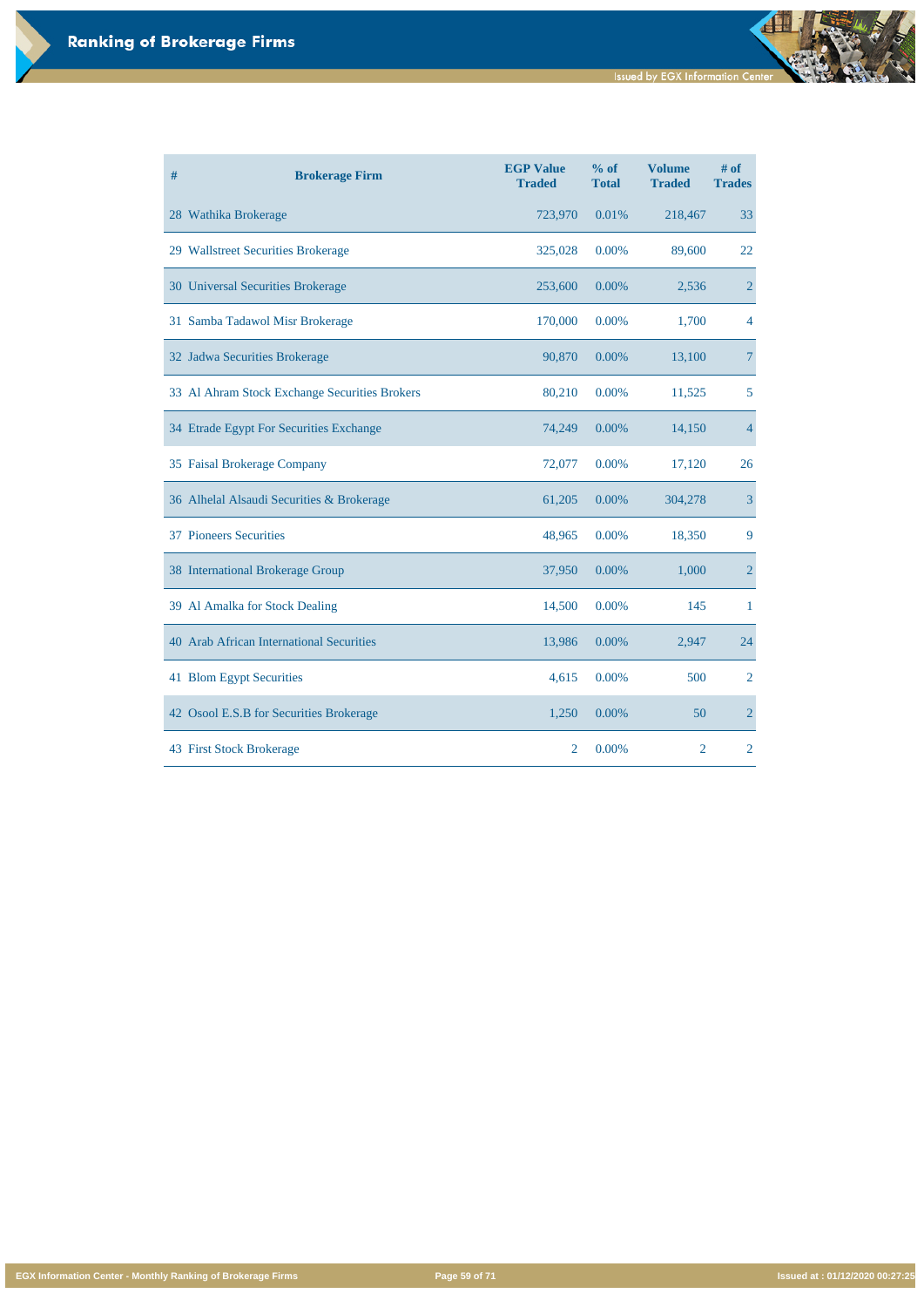

#### **15- Brokerage Firms in Terms of Value Traded (Main Market - NILEX - OTC) Only Deals by Retail**

| # | <b>Brokerage Firm</b>                          | <b>EGP Value</b><br><b>Traded</b> | $%$ of<br><b>Total</b> | <b>Volume</b><br><b>Traded</b> | $#$ of<br><b>Trades</b> |
|---|------------------------------------------------|-----------------------------------|------------------------|--------------------------------|-------------------------|
|   | 1 Pharos Securities                            | 2,076,942,843                     | 72.16%                 | 46,970,213                     | 69                      |
|   | 2 Sigma Securities Brokerage                   | 176, 425, 811                     | 6.13%                  | 7,656,583                      | 122                     |
|   | 3 OSTOUL Securities Brokerage and Bond Trading | 73,198,100                        | 2.54%                  | 234,424                        | 32                      |
|   | <b>4 EGY TREND BROKERAGE</b>                   | 37,001,813                        | 1.29%                  | 944,851                        | 119                     |
|   | 5 Tycoon Securities                            | 29,516,320                        | 1.03%                  | 1,284,123                      | 22                      |
|   | 6 Mediterranean for Brokerage                  | 26,695,275                        | 0.93%                  | 414,148                        | 27                      |
|   | 7 Team for Securities Trade                    | 26,038,015                        | 0.90%                  | 1,642,507                      | <b>110</b>              |
|   | 8 Al Rowad for Securities Brokerage            | 23,795,822                        | 0.83%                  | 654,522                        | 16                      |
|   | <b>9 Grand Investment Securities</b>           | 20,534,700                        | 0.71%                  | 714,993                        | 68                      |
|   | 10 City Trade Securities & Brokerage           | 18,891,400                        | 0.66%                  | 366,698                        | 38                      |
|   | 11 Brokers Securities                          | 18,879,580                        | 0.66%                  | 3,440,824                      | 55                      |
|   | 12 Alhelal Alsaudi Securities & Brokerage      | 17,976,663                        | 0.62%                  | 182,093                        | 15                      |
|   | 13 Economic Securities Group                   | 16,012,387                        | 0.56%                  | 173,131                        | 40                      |
|   | 14 Blom Egypt Securities                       | 15,241,107                        | 0.53%                  | 5,186,682                      | 17                      |
|   | 15 Okaz Stockbrokers & Investment Consultants  | 13,886,761                        | 0.48%                  | 64,612                         | 24                      |
|   | 16 Naeem Brokerage                             | 13,641,470                        | 0.47%                  | 401,921                        | 55                      |
|   | 17 First Stock Brokerage                       | 13, 102, 857                      | 0.46%                  | 467,522                        | 83                      |
|   | <b>18 Pioneers Securities</b>                  | 12,603,945                        | 0.44%                  | 1,401,989                      | 31                      |
|   | 19 Al Amalka for Stock Dealing                 | 12,326,518                        | 0.43%                  | 1,044,999                      | 102                     |

| 20 Dynamic Securities Trading                 | 12,009,979 | 0.42% | 278,451   | 18 |
|-----------------------------------------------|------------|-------|-----------|----|
| 21 Wedian Securities Brokerage                | 10,758,388 | 0.37% | 572,829   | 65 |
| 22 Argaam Securities Brokerage                | 10,464,660 | 0.36% | 114,152   | 89 |
| 23 Beltone Securities Brokerage               | 10,377,055 | 0.36% | 125,416   | 47 |
| 24 Horizon Securities Brokerage Company       | 9,944,453  | 0.35% | 1,325,927 | 9  |
| 25 Golden Way Securities                      | 9,000,000  | 0.31% | 900,000   |    |
| 26 Al Ahram Stock Exchange Securities Brokers | 8,925,519  | 0.31% | 142,022   | 45 |
| 27 HC Brokerage                               | 8,599,017  | 0.30% | 270,700   | 31 |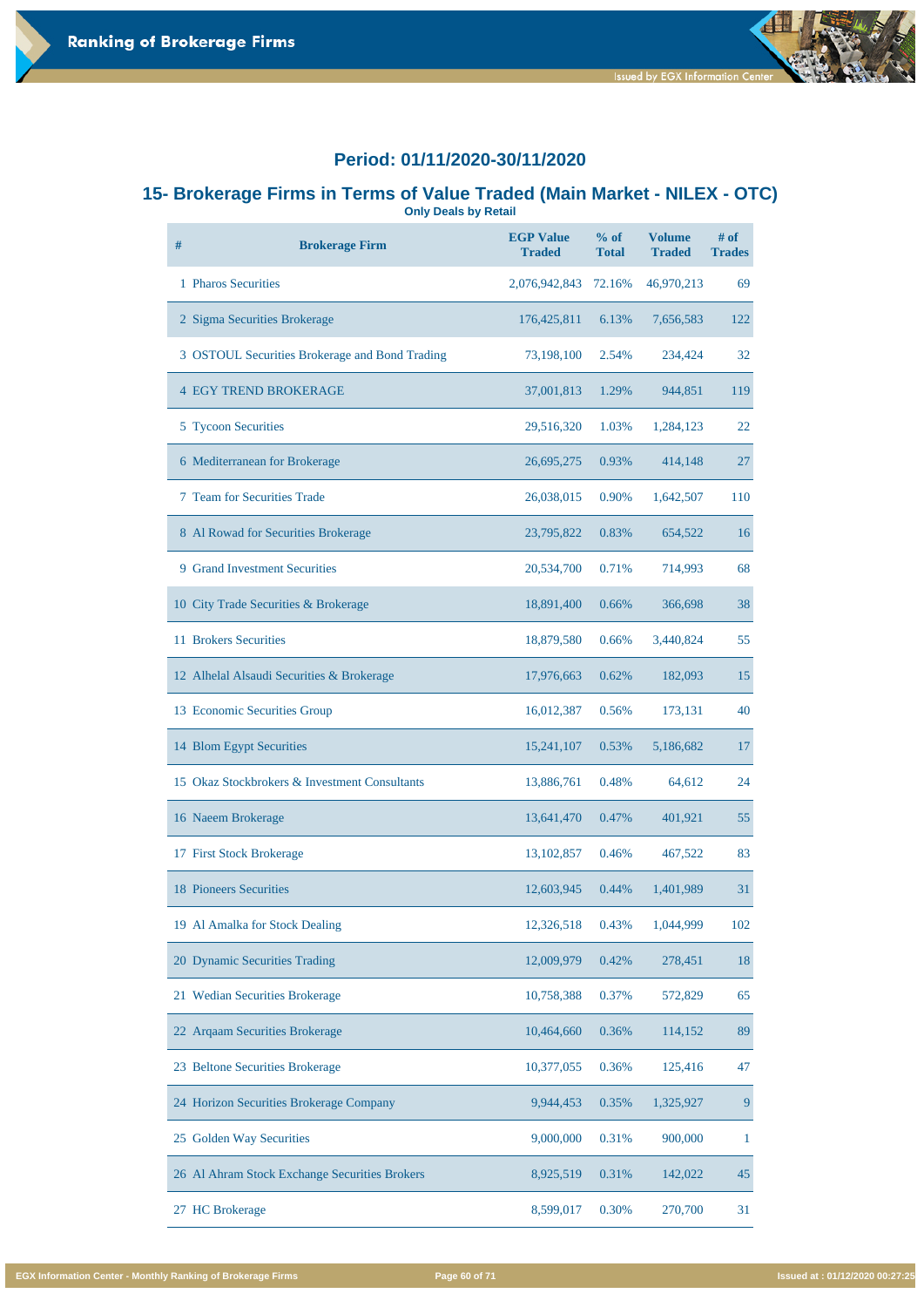| #<br><b>Brokerage Firm</b>                           | <b>EGP Value</b><br><b>Traded</b> | % of<br><b>Total</b> | <b>Volume</b><br><b>Traded</b> | $#$ of<br><b>Trades</b> |
|------------------------------------------------------|-----------------------------------|----------------------|--------------------------------|-------------------------|
| 28 Continental for Securities Trading                | 8,400,000                         | 0.29%                | 33,600                         | 8                       |
| 29 Yasmine Brokerage Company                         | 8,019,672                         | 0.28%                | 808,051                        | 13                      |
| 30 Commercial International Brokerage company (CIBC) | 7,957,850                         | 0.28%                | 502,084                        | 19                      |
| 31 Arab African International Securities             | 7,654,230                         | 0.27%                | 1,020,564                      | 7                       |
| 32 Golden Share Securities                           | 7,553,600                         | 0.26%                | 165,212                        | 26                      |
| 33 Honest Brokerage & Book Keeping                   | 7,293,434                         | 0.25%                | 558,838                        | 167                     |
| 34 Samba Tadawol Misr Brokerage                      | 6,834,010                         | 0.24%                | 6,149,625                      | 142                     |
| 35 El Tadamoun El Arabi For Securities Brokerage     | 6,180,000                         | 0.21%                | 78,000                         | 4                       |
| 36 Mirage Brokerage                                  | 6,114,675                         | 0.21%                | 82,805                         | 11                      |
| 37 New Brent Brokerage                               | 5,714,183                         | 0.20%                | 104,021                        | 19                      |
| <b>38 Arzan Securities</b>                           | 5,370,413                         | 0.19%                | 716,055                        |                         |
| 52 Cairo National Co. for Securities Negotiation     | 2,500,000                         | 0.09%                | 500,000                        | $\overline{4}$          |
| 52 Takamol Brokerage Co.                             | 2,500,000                         | 0.09%                | 10,000,000                     | 10                      |
| 39 Cairo Stock Brokerage Co                          | 4,155,000                         | 0.14%                | 40,800                         | 16                      |
| 40 Al Shourouk Brokerage                             | 4,024,750                         | 0.14%                | 43,300                         | 14                      |
| 41 Etrade Egypt For Securities Exchange              | 3,791,800                         | 0.13%                | 78,256                         | 23                      |
| 42 Mahrosa Securities and Trading                    | 3,664,430                         | 0.13%                | 463,624                        | 27                      |
| 43 Mubasher International For Securities             | 3,622,688                         | 0.13%                | 55,390,952                     | 117                     |
| 44 Wathika Brokerage                                 | 3,563,600                         | 0.12%                | 73,212                         | 29                      |
| 45 Aman for Securities Co.                           | 3,419,825                         | 0.12%                | 563,982                        | 3                       |
| 46 Guarantee Co. for Brokerage Exchange              | 2,888,278                         | 0.10%                | 14,558                         | 25                      |

| 47 Hermes Securities Brokerage                 | 2,871,231 | 0.10% | 395,077   | 24 |
|------------------------------------------------|-----------|-------|-----------|----|
| 48 Saudi Egyptian Co. for Securities Brokerage | 2,756,051 | 0.10% | 2,701,499 |    |
| 49 Cairo Capital Securities                    | 2,735,700 | 0.10% | 531,600   | 28 |
| 50 Pyramids Capital                            | 2,701,491 | 0.09% | 148,683   | 63 |
| 51 Faisal Brokerage Company                    | 2,682,408 | 0.09% | 84,752    | 22 |
| 54 Acumen Securities S.A.E                     | 2,377,350 | 0.08% | 93,690    | 7  |
| 55 Egyptian Group for Securities               | 2,250,000 | 0.08% | 300,000   |    |
| 56 The Roots Co. for Stock Brokerage           | 2,154,890 | 0.07% | 215,489   | 3  |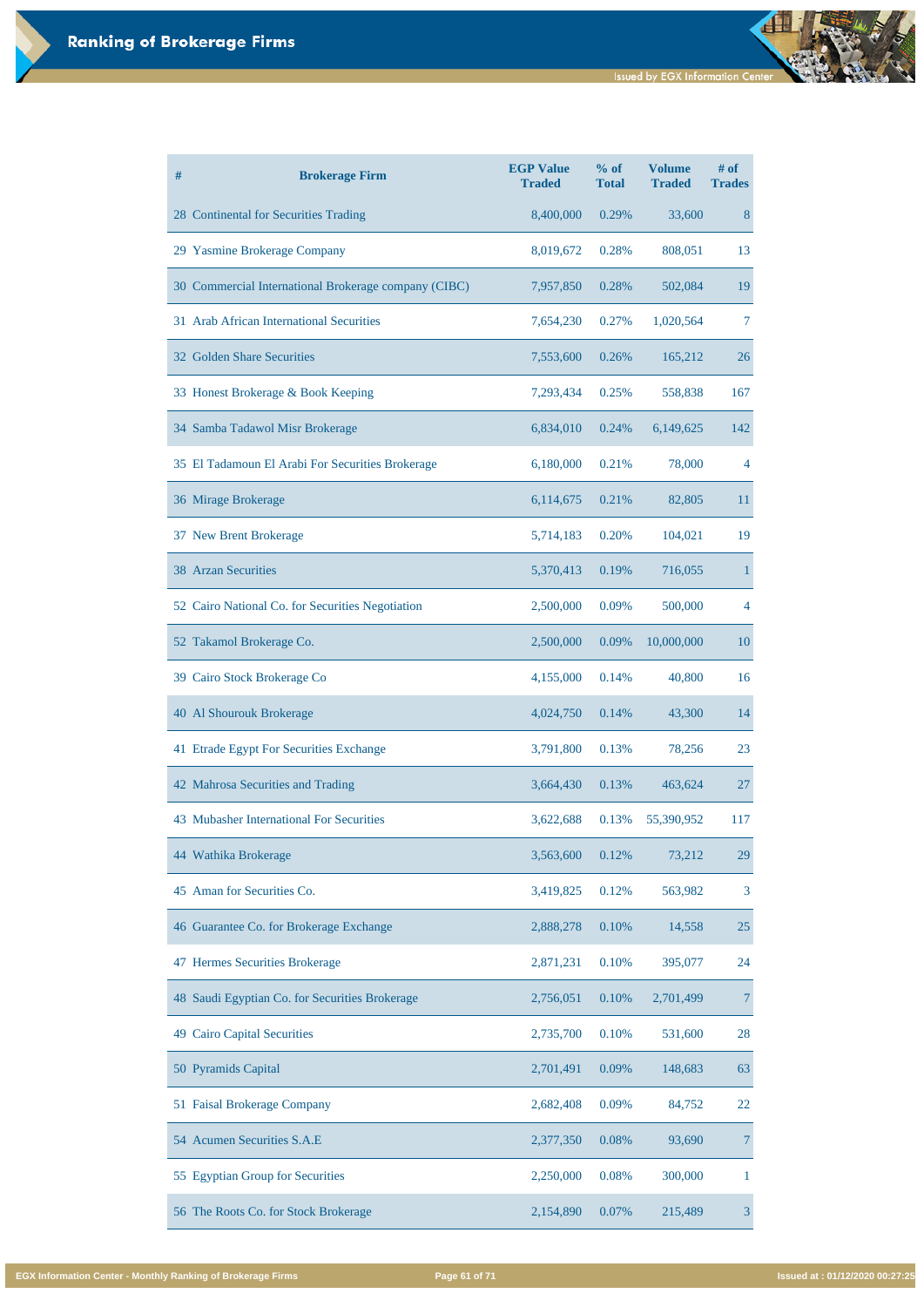| #  | <b>Brokerage Firm</b>                     | <b>EGP Value</b><br><b>Traded</b> | % of<br><b>Total</b> | <b>Volume</b><br><b>Traded</b> | $#$ of<br><b>Trades</b> |
|----|-------------------------------------------|-----------------------------------|----------------------|--------------------------------|-------------------------|
|    | 57 City Capital securities & stock market | 2,089,600                         | 0.07%                | 25,834                         | 13                      |
|    | <b>58 Global Invest Securities</b>        | 1,972,070                         | 0.07%                | 19,976                         | <b>10</b>               |
|    | 59 Luxor Securities Brokerage Co.         | 1,899,000                         | 0.07%                | 3,798                          | 2                       |
|    | 60 Metro Co. for Stock Dealing (SAE)      | 1,822,900                         | 0.06%                | 72,916                         | 18                      |
|    | 61 El-Karnak Stocks Brokerage             | 1,816,537                         | 0.06%                | 11,600                         | 4                       |
|    | 62 El-Mokattam Securities Brokerage       | 1,744,940                         | 0.06%                | 34,866                         | 31                      |
|    | 63 Prime Securities Brokerage             | 1,444,850                         | 0.05%                | 103,928                        | 33                      |
|    | 64 Mina Company Stock Exchange Brokers    | 1,426,000                         | 0.05%                | 1,251,760                      | 12                      |
|    | 65 Lepon Securities Brokers               | 1,412,000                         | 0.05%                | 21,200                         | 10                      |
|    | 66 Mega Investment Securities             | 1,196,427                         | 0.04%                | 25,096                         | 17                      |
|    | <b>67 ROAYA ONLINE</b>                    | 882,740                           | 0.03%                | 148,823                        | 2                       |
|    | 68 Egyptian Arabian Company (Themar)      | 787,124                           | 0.03%                | 66,606                         | 32                      |
| 69 | <b>Arabeya Online Securities</b>          | 776,549                           | 0.03%                | 131,990                        | 19                      |
|    | <b>70 AF Securities</b>                   | 754,714                           | 0.03%                | 10,199                         | 19                      |
|    | 71 United Brokerage Corporation           | 753,983                           | 0.03%                | 100,531                        | 3                       |
|    | <b>72 MEDCAP Securities</b>               | 641,380                           | 0.02%                | 3,294                          | 20                      |
|    | 73 El Orouba Securities Brokerage         | 612,713                           | 0.02%                | 81,695                         | 2                       |
|    | 74 Universal Securities Brokerage         | 533,200                           | 0.02%                | 5,332                          | 16                      |
| 75 | Shuaa securities                          | 281,490                           | 0.01%                | 37,532                         | 2                       |
|    | 76 El Khalegya Securities                 | 183,388                           | 0.01%                | 1,955                          | 13                      |
|    | <b>77 HD Securities</b>                   | 173,850                           | 0.01%                | 23,180                         | $\overline{2}$          |

| 78 Osool E.S.B for Securities Brokerage  | 168,006 | 0.01%    | 25,463  | 5              |
|------------------------------------------|---------|----------|---------|----------------|
| 79 Egypt Stocks Securities and Brokerage | 114,783 | $0.00\%$ | 15,584  | 2              |
| 80 Triple A Securities Co.               | 89,813  | $0.00\%$ | 11,975  | $\overline{2}$ |
| 81 Egypt Brokerage - Inertia             | 45,000  | $0.00\%$ | 4,500   | 2              |
| 82 Safir for Stock Brokers               | 40,960  | $0.00\%$ | 6,344   | 3              |
| 83 El Alamia for Brokerage               | 39,248  | $0.00\%$ | 5,233   | $\overline{4}$ |
| 84 El Fath Stock Brokers                 | 30,000  | $0.00\%$ | 300     | $\overline{2}$ |
| 85 El Horreya Securities                 | 27,500  | $0.00\%$ | 502,000 | 3              |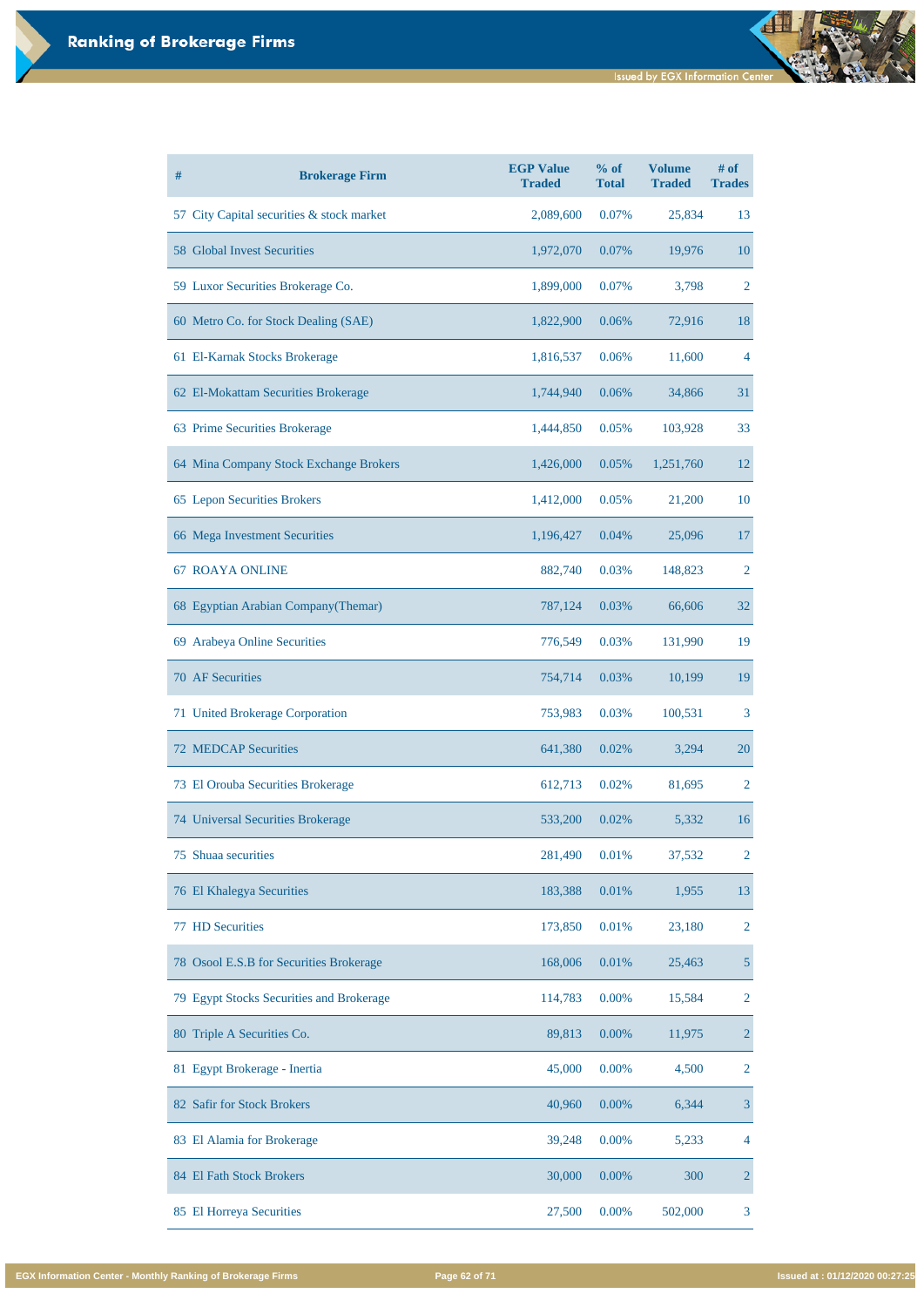**EGX Information Center - Monthly Ranking of Brokerage Firms Page 63 of 71 Issued at : 01/12/2020 00:27:25**

| # | <b>Brokerage Firm</b>                   | <b>EGP Value</b><br><b>Traded</b> | % of<br><b>Total</b> | <b>Volume</b><br><b>Traded</b> | # of<br><b>Trades</b> |
|---|-----------------------------------------|-----------------------------------|----------------------|--------------------------------|-----------------------|
|   | 86 Helwan Brokerage Co.                 | 25,494                            | 0.00%                | 4,684                          | $5\overline{)}$       |
|   | 87 Profit Securities Brokerage          | 19,875                            | 0.00%                | 2,650                          | $\overline{2}$        |
|   | 88 Three Way Brokerage                  | 18,518                            | 0.00%                | 2,469                          | $\overline{2}$        |
|   | 89 El Giza for Securities Trading       | 10,928                            | 0.00%                | 2,795                          | $\mathbf 1$           |
|   | 90 Vantage for securities Brokerage     | 9,750                             | 0.00%                | 1,300                          | $\overline{2}$        |
|   | 91 Al Arabia Securities Brokerage       | 8,532                             | 0.00%                | 1,350                          | $\overline{2}$        |
|   | 92 Egyptian Kuwaiti Securities          | 7,492                             | 0.00%                | 1,916                          | $\overline{2}$        |
|   | 93 International Brokerage Group        | 3,100                             | 0.00%                | 1,550                          | 6                     |
|   | 94 El Marwa Brokerage                   | 2,828                             | 0.00%                | 377                            | $\mathbf{1}$          |
|   | 95 Golden Hand for Securities Brokerage | 1,994                             | 0.00%                | 510                            | $\mathbf{1}$          |
|   | 96 Alexandria Securities Brokerage      | 60                                | 0.00%                | 8                              | $\mathbf{1}$          |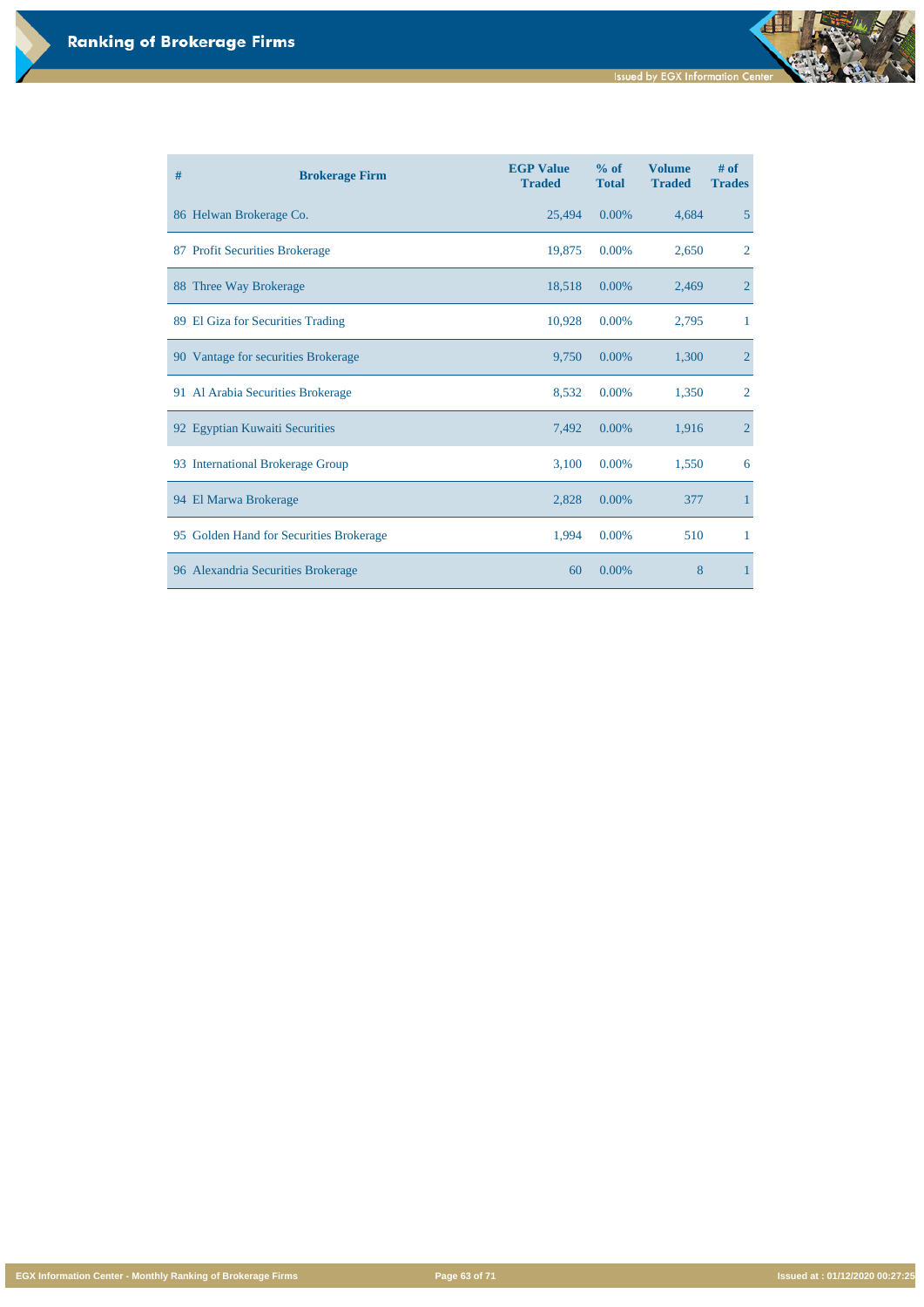

#### **16- Brokerage Firms in Terms of Value Traded (Main Market - NILEX - OTC) Only Deals by Institutions**

**# Brokerage Firm EGP Value Traded % of Total Volume Traded # of Trades** 1 Hermes Securities Brokerage 2,043,618,272 65.76% 47,903,521 36 2 Financial Brokerage Group 288,047,920 9.27% 38,971,052 255 3 Sigma Securities Brokerage 176,482,033 5.68% 9,873,160 48 4 HC Brokerage 102,508,489 3.30% 12,433,746 9 5 Pharos Securities 84,487,053 2.72% 7,209,184 6 6 OSTOUL Securities Brokerage and Bond Trading 70,280,600 2.26% 108,124 4 7 Cairo Capital Securities 58,004,998 1.87% 9,695,637 7 8 Arab African International Securities 45,746,040 1.47% 6,371,149 2 9 Al Rowad for Securities Brokerage 44,334,993 1.43% 1,159,637 8 10 Metro Co. for Stock Dealing (SAE) 42,128,147 1.36% 5,867,430 1 11 El Orouba Securities Brokerage 28,986,048 0.93% 3,001,973 2 12 Wathika Brokerage 25,885,000 0.83% 2,588,500 1 13 Prime Securities Brokerage 18,535,288 0.60% 1,965,817 4 14 Blom Egypt Securities 13,421,178 0.43% 5,122,799 8 15 Dynamic Securities Trading 11,474,929 0.37% 114,137 8 16 Golden Way Securities 2,000,000 0.29% 900,000 1 17 Guarantee Co. for Brokerage Exchange 7,839,900 0.25% 50,020 4 18 Grand Investment Securities 7,700,500 0.25% 302,755 4 19 Naeem Brokerage 7,310,008 0.24% 560,476 6

| 20 Commercial International Brokerage company (CIBC) | 5,025,500 | 0.16%    | 429,904 | 3  |
|------------------------------------------------------|-----------|----------|---------|----|
| 21 Pioneers Securities                               | 4,205,693 | 0.14%    | 560,759 | 2  |
| <b>22 EGY TREND BROKERAGE</b>                        | 2,730,754 | 0.09%    | 654,581 | 65 |
| 23 Beltone Securities Brokerage                      | 2,175,485 | 0.07%    | 259,034 | 6  |
| 24 The Roots Co. for Stock Brokerage                 | 2,114,890 | 0.07%    | 211,489 |    |
| 25 City Capital securities & stock market            | 2,000,000 | 0.06%    | 20,000  |    |
| 26 Arqaam Securities Brokerage                       | 1,574,980 | $0.05\%$ | 33,748  | 3  |
| 27 Acumen Securities S.A.E                           | 844,950   | 0.03%    | 19,650  |    |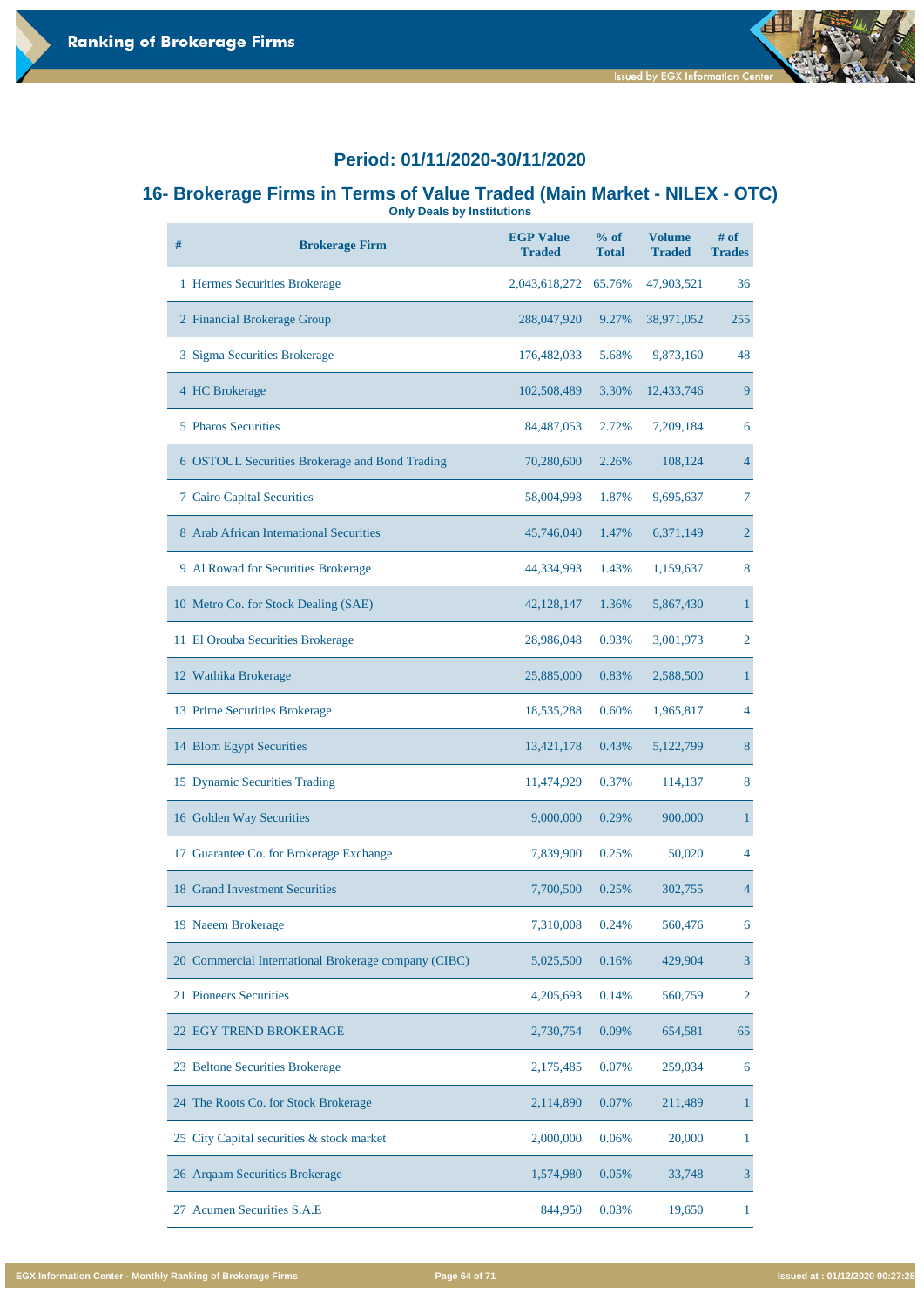**EGX Information Center - Monthly Ranking of Brokerage Firms Page 65 of 71 Issued at : 01/12/2020 00:27:25**

| #   | <b>Brokerage Firm</b>                        | <b>EGP Value</b><br><b>Traded</b> | % of<br><b>Total</b> | <b>Volume</b><br><b>Traded</b> | $#$ of<br><b>Trades</b>     |
|-----|----------------------------------------------|-----------------------------------|----------------------|--------------------------------|-----------------------------|
|     | 28 Tycoon Securities                         | 750,000                           | 0.02%                | 30,000                         |                             |
|     | 29 Osool E.S.B for Securities Brokerage      | 173,300                           | 0.01%                | 22,990                         | 3                           |
|     | <b>30 HD Securities</b>                      | 112,500                           | $0.00\%$             | 15,000                         |                             |
|     | 31 Egyptian Group for Securities             | 10,000                            | $0.00\%$             | 1,000                          | $\mathcal{D}_{\mathcal{L}}$ |
|     | 32 Samba Tadawol Misr Brokerage              | 1,578                             | 0.00%                | 6,312                          | 8                           |
| 33. | <b>Mubasher International For Securities</b> | 1,290                             | $0.00\%$             | 172                            |                             |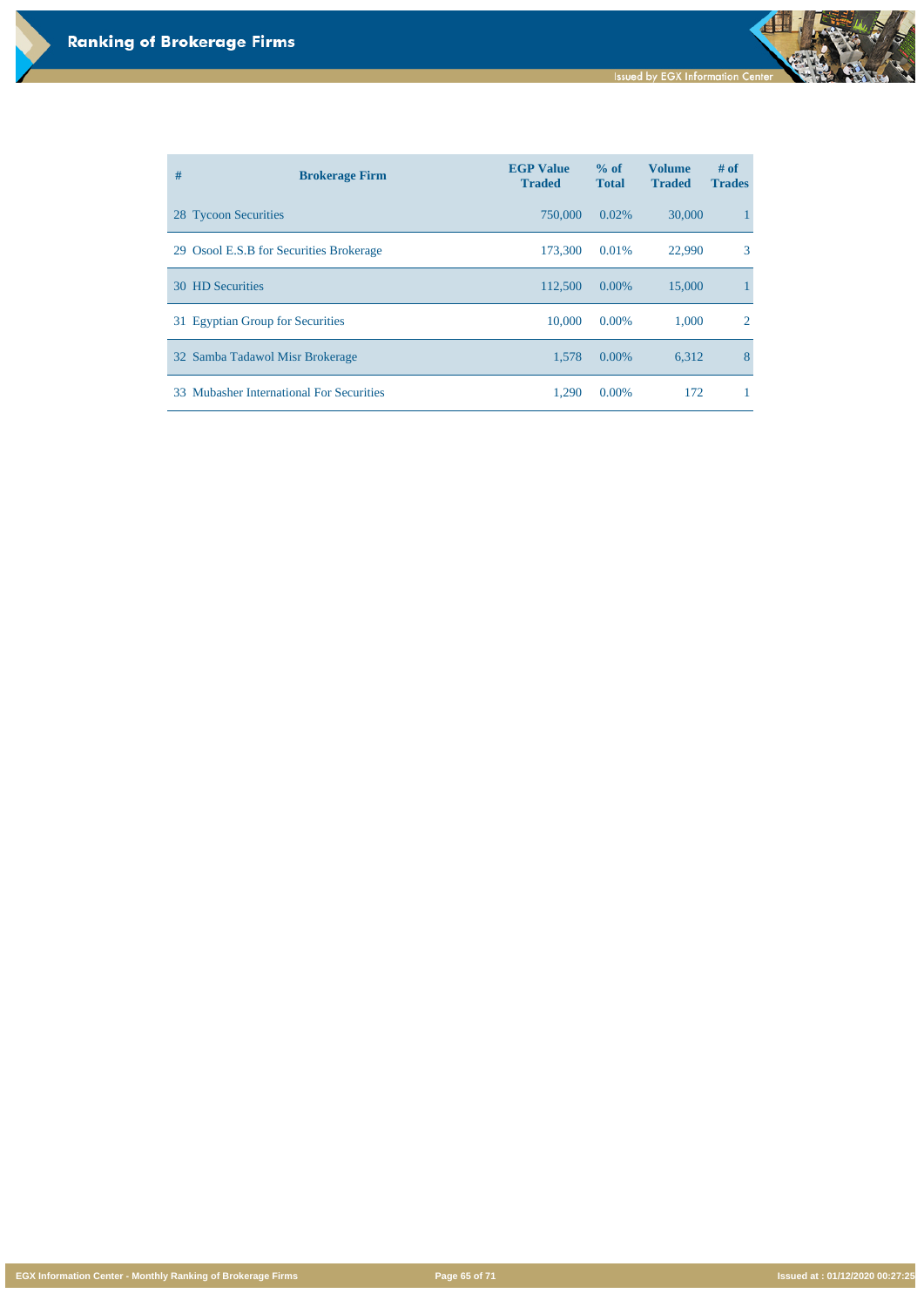

#### **17- Brokerage Firms in Terms of Value Traded (Main Market - NILEX - OTC) Only Deals by Egyptians**

| #  | <b>Brokerage Firm</b>                          | <b>EGP Value</b><br><b>Traded</b> | % of<br><b>Total</b> | <b>Volume</b><br><b>Traded</b> | $#$ of<br><b>Trades</b> |
|----|------------------------------------------------|-----------------------------------|----------------------|--------------------------------|-------------------------|
|    | 1 Pharos Securities                            | 2,044,772,840                     | 61.34%               | 46,322,046                     | 69                      |
|    | 2 Sigma Securities Brokerage                   | 352,820,344                       | 10.58%               | 17,528,868                     | 167                     |
|    | 3 Financial Brokerage Group                    | 95,026,388                        | 2.85%                | 13,234,860                     | 5                       |
|    | 4 OSTOUL Securities Brokerage and Bond Trading | 73,198,100                        | 2.20%                | 234,424                        | 32                      |
|    | <b>5</b> Cairo Capital Securities              | 60,737,198                        | 1.82%                | 10,227,097                     | 34                      |
|    | <b>6 Arab African International Securities</b> | 53,289,870                        | 1.60%                | 7,376,993                      | 7                       |
|    | 7 Al Rowad for Securities Brokerage            | 44,747,500                        | 1.34%                | 1,181,880                      | 21                      |
|    | 8 Metro Co. for Stock Dealing (SAE)            | 43,951,047                        | 1.32%                | 5,940,346                      | 19                      |
|    | <b>9 EGY TREND BROKERAGE</b>                   | 39,732,567                        | 1.19%                | 1,599,432                      | 184                     |
|    | 10 Tycoon Securities                           | 30,266,320                        | 0.91%                | 1,314,123                      | 23                      |
|    | 11 Grand Investment Securities                 | 28,054,700                        | 0.84%                | 1,015,991                      | 70                      |
|    | 12 Mediterranean for Brokerage                 | 26,695,275                        | 0.80%                | 414,148                        | 27                      |
| 13 | <b>Team for Securities Trade</b>               | 26,038,015                        | 0.78%                | 1,642,507                      | <b>110</b>              |
|    | 14 Prime Securities Brokerage                  | 19,563,438                        | 0.59%                | 2,036,409                      | 35                      |
|    | 15 City Trade Securities & Brokerage           | 18,891,400                        | 0.57%                | 366,698                        | 38                      |
|    | <b>16 Brokers Securities</b>                   | 18,879,580                        | 0.57%                | 3,440,824                      | 55                      |
|    | 17 Golden Way Securities                       | 18,000,000                        | 0.54%                | 1,800,000                      | $\overline{2}$          |
|    | 18 Alhelal Alsaudi Securities & Brokerage      | 17,976,663                        | 0.54%                | 182,093                        | 15                      |
|    | 19 Naeem Brokerage                             | 17,295,673                        | 0.52%                | 927,173                        | 51                      |

| 20 Pioneers Securities                   | 16,809,638   | 0.50% | 1,962,748 | 33 |
|------------------------------------------|--------------|-------|-----------|----|
| 21 Blom Egypt Securities                 | 16,162,285   | 0.48% | 5,309,481 | 19 |
| 22 Economic Securities Group             | 16,012,387   | 0.48% | 173,131   | 40 |
| 23 Hermes Securities Brokerage           | 14, 121, 231 | 0.42% | 1,895,077 | 25 |
| 24 Beltone Securities Brokerage          | 12,269,496   | 0.37% | 381,914   | 48 |
| 25 Dynamic Securities Trading            | 12,043,869   | 0.36% | 276,980   | 19 |
| 26 Al Amalka for Stock Dealing           | 11,997,518   | 0.36% | 624,709   | 98 |
| <b>Argaam Securities Brokerage</b><br>27 | 11,839,650   | 0.36% | 135,401   | 90 |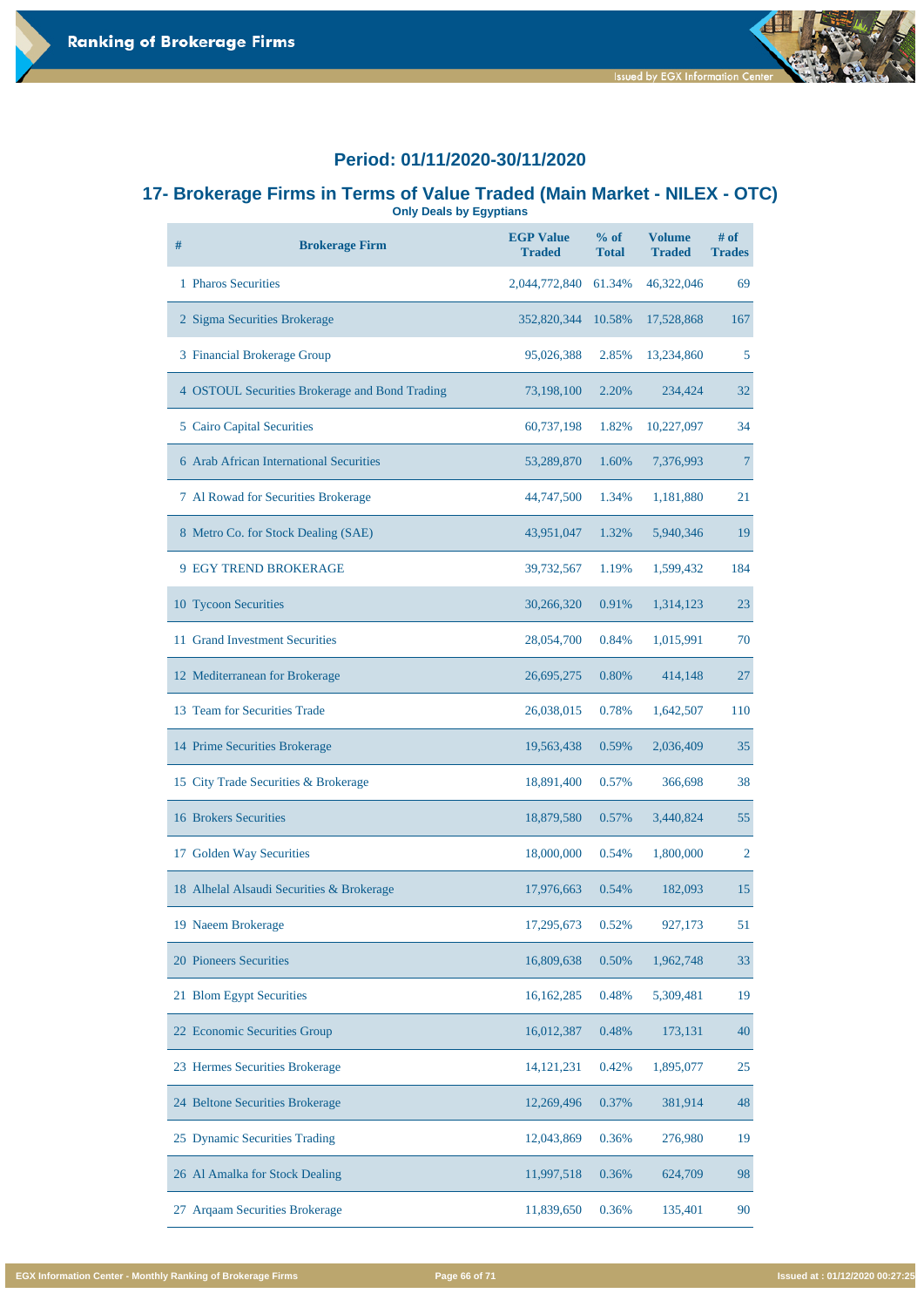| # | <b>Brokerage Firm</b>                                | <b>EGP Value</b><br><b>Traded</b> | % of<br><b>Total</b> | <b>Volume</b><br><b>Traded</b> | $#$ of<br><b>Trades</b> |
|---|------------------------------------------------------|-----------------------------------|----------------------|--------------------------------|-------------------------|
|   | 28 HC Brokerage                                      | 11,245,377                        | 0.34%                | 505,148                        | 38                      |
|   | 29 Wedian Securities Brokerage                       | 10,758,388                        | 0.32%                | 572,829                        | 65                      |
|   | 30 First Stock Brokerage                             | 10,320,675                        | 0.31%                | 189,302                        | 79                      |
|   | 31 Guarantee Co. for Brokerage Exchange              | 10,228,178                        | 0.31%                | 59,578                         | 26                      |
|   | 32 Horizon Securities Brokerage Company              | 9,944,453                         | 0.30%                | 1,325,927                      | 9                       |
|   | 33 Al Ahram Stock Exchange Securities Brokers        | 8,910,119                         | 0.27%                | 140,018                        | 40                      |
|   | 34 Continental for Securities Trading                | 8,400,000                         | 0.25%                | 33,600                         | 8                       |
|   | 35 Yasmine Brokerage Company                         | 8,019,672                         | 0.24%                | 808,051                        | 13                      |
|   | 36 Honest Brokerage & Book Keeping                   | 7,293,434                         | 0.22%                | 558,838                        | 167                     |
|   | 37 Commercial International Brokerage company (CIBC) | 6,757,850                         | 0.20%                | 501,484                        | 15                      |
|   | 38 Samba Tadawol Misr Brokerage                      | 6,665,588                         | 0.20%                | 6,154,237                      | 146                     |
|   | 39 El Tadamoun El Arabi For Securities Brokerage     | 6,180,000                         | 0.19%                | 78,000                         | $\overline{4}$          |
|   | 40 Mirage Brokerage                                  | 6,114,675                         | 0.18%                | 82,805                         | 11                      |
|   | 41 New Brent Brokerage                               | 5,714,183                         | 0.17%                | 104,021                        | 19                      |
|   | <b>42 Arzan Securities</b>                           | 5,370,413                         | 0.16%                | 716,055                        | 1                       |
|   | 55 Cairo National Co. for Securities Negotiation     | 2,500,000                         | 0.07%                | 500,000                        | 4                       |
|   | 55 Takamol Brokerage Co.                             | 2,500,000                         | 0.07%                | 10,000,000                     | 10                      |
|   | 43 Cairo Stock Brokerage Co                          | 4,155,000                         | 0.12%                | 40,800                         | 16                      |
|   | 44 City Capital securities & stock market            | 4,086,475                         | 0.12%                | 44,584                         | 13                      |
|   | 45 Al Shourouk Brokerage                             | 4,024,750                         | 0.12%                | 43,300                         | 14                      |
|   | 46 Etrade Egypt For Securities Exchange              | 3,791,800                         | 0.11%                | 78,256                         | 23                      |

| <b>Mubasher International For Securities</b><br>47 | 3,622,688 | 0.11% | 55,390,952 | 117 |
|----------------------------------------------------|-----------|-------|------------|-----|
| 48 Wathika Brokerage                               | 3,563,600 | 0.11% | 73,212     | 29  |
| 49 Mahrosa Securities and Trading                  | 3,453,455 | 0.10% | 460,811    | 26  |
| 50 Aman for Securities Co.                         | 3,419,825 | 0.10% | 563,982    | 3   |
| 51 Acumen Securities S.A.E                         | 3,222,300 | 0.10% | 113,340    | 8   |
| 52 Saudi Egyptian Co. for Securities Brokerage     | 2,756,051 | 0.08% | 2,701,499  | 7   |
| 53 Pyramids Capital                                | 2,696,491 | 0.08% | 148,673    | 62  |
| 54 Faisal Brokerage Company                        | 2,682,408 | 0.08% | 84,752     | 22  |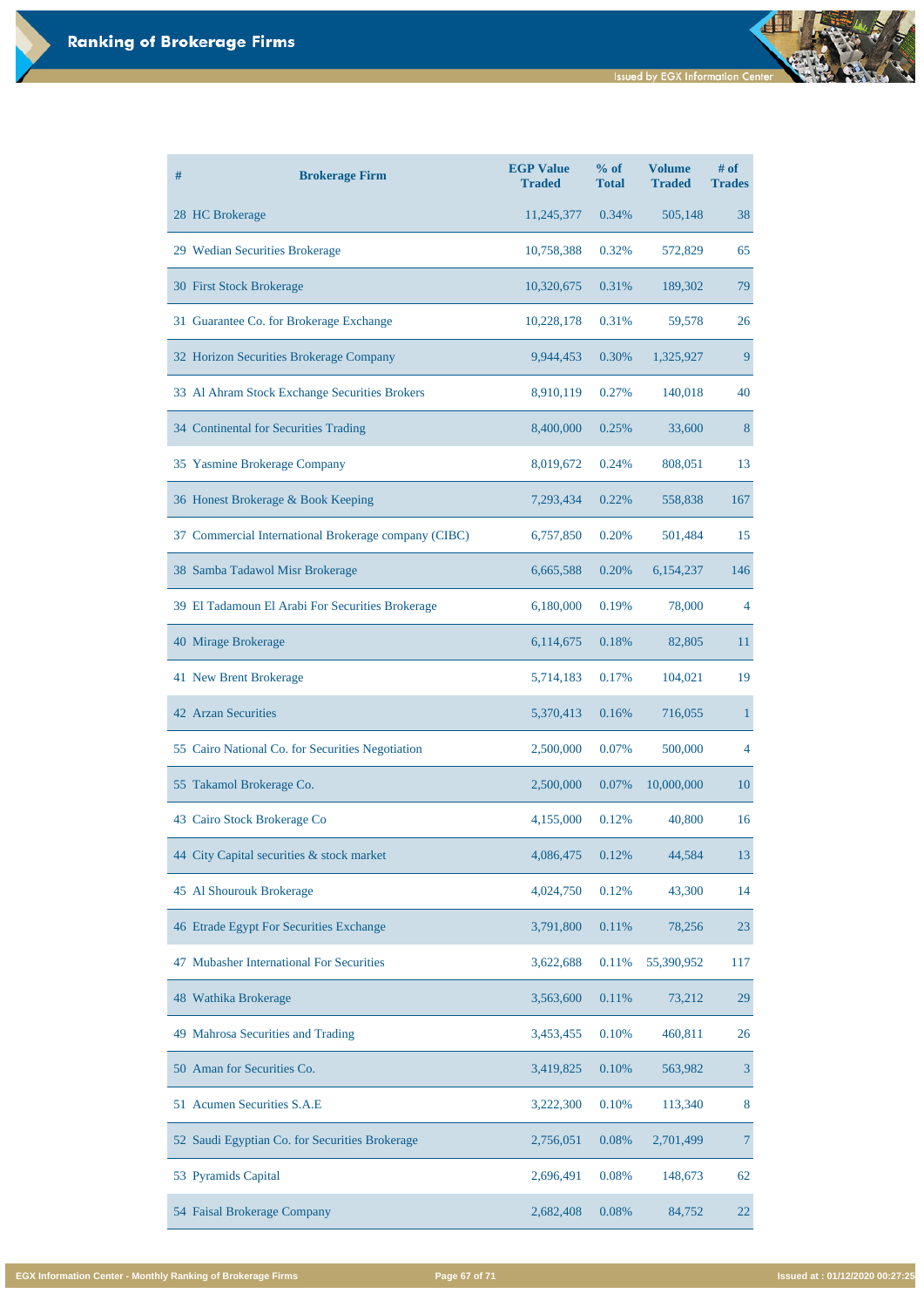| $\#$ | <b>Brokerage Firm</b>                         | <b>EGP Value</b><br><b>Traded</b> | % of<br><b>Total</b> | <b>Volume</b><br><b>Traded</b> | # of<br><b>Trades</b> |
|------|-----------------------------------------------|-----------------------------------|----------------------|--------------------------------|-----------------------|
|      | 57 Okaz Stockbrokers & Investment Consultants | 2,386,761                         | 0.07%                | 18,612                         | 17                    |
|      | 58 Egyptian Group for Securities              | 2,260,000                         | 0.07%                | 301,000                        | 3                     |
|      | 59 The Roots Co. for Stock Brokerage          | 2,154,890                         | 0.06%                | 215,489                        | 3                     |
|      | 60 Global Invest Securities                   | 1,972,070                         | 0.06%                | 19,976                         | 10                    |
|      | 61 Luxor Securities Brokerage Co.             | 1,899,000                         | 0.06%                | 3,798                          | $\overline{2}$        |
|      | 62 El-Mokattam Securities Brokerage           | 1,744,940                         | 0.05%                | 34,866                         | 31                    |
|      | 63 Mina Company Stock Exchange Brokers        | 1,426,000                         | 0.04%                | 1,251,760                      | 12                    |
|      | 64 Golden Share Securities                    | 1,385,000                         | 0.04%                | 41,840                         | 18                    |
|      | 65 Mega Investment Securities                 | 1,032,400                         | 0.03%                | 20,896                         | 11                    |
|      | <b>66 ROAYA ONLINE</b>                        | 882,740                           | 0.03%                | 148,823                        | $\overline{2}$        |
|      | 67 Egyptian Arabian Company (Themar)          | 787,124                           | 0.02%                | 66,606                         | 32                    |
|      | 68 Arabeya Online Securities                  | 776,549                           | 0.02%                | 131,990                        | 19                    |
|      | 69 AF Securities                              | 754,714                           | 0.02%                | 10,199                         | 19                    |
|      | 70 United Brokerage Corporation               | 753,983                           | 0.02%                | 100,531                        | 3                     |
|      | 71 Lepon Securities Brokers                   | 712,000                           | 0.02%                | 11,200                         | 6                     |
|      | <b>72 MEDCAP Securities</b>                   | 641,380                           | 0.02%                | 3,294                          | 20                    |
|      | 73 El Orouba Securities Brokerage             | 612,713                           | 0.02%                | 81,695                         | 2                     |
|      | 74 Osool E.S.B for Securities Brokerage       | 340,056                           | 0.01%                | 48,403                         | 6                     |
|      | <b>75 HD Securities</b>                       | 286,350                           | 0.01%                | 38,180                         | 3                     |
|      | 76 Shuaa securities                           | 281,490                           | 0.01%                | 37,532                         | $\overline{2}$        |
|      | 77 Universal Securities Brokerage             | 279,600                           | 0.01%                | 2,796                          | 14                    |

| 78 El Khalegya Securities                | 183,388 | 0.01%    | 1,955   | 13             |
|------------------------------------------|---------|----------|---------|----------------|
| 79 Egypt Stocks Securities and Brokerage | 114,783 | $0.00\%$ | 15,584  | 2              |
| 80 Triple A Securities Co.               | 89,813  | $0.00\%$ | 11,975  | $\overline{2}$ |
| 81 Egypt Brokerage - Inertia             | 45,000  | 0.00%    | 4,500   | 2              |
| 82 Safir for Stock Brokers               | 40,960  | $0.00\%$ | 6,344   | 3              |
| 83 El Alamia for Brokerage               | 39,248  | 0.00%    | 5,233   | $\overline{4}$ |
| 84 El Fath Stock Brokers                 | 30,000  | 0.00%    | 300     | $\overline{2}$ |
| 85 El Horreya Securities                 | 27,500  | 0.00%    | 502,000 | 3              |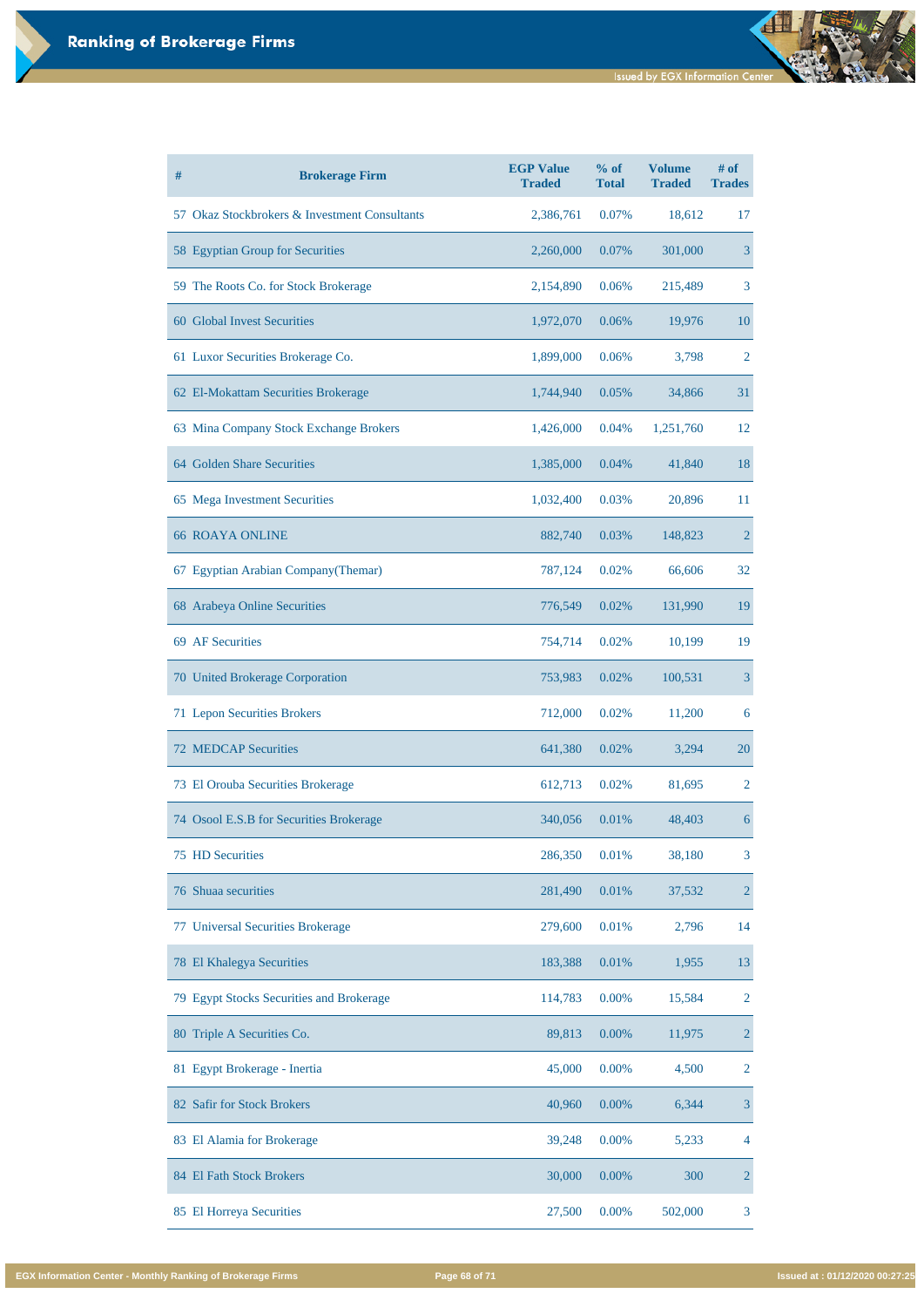**EGX Information Center - Monthly Ranking of Brokerage Firms Page 69 of 71 Issued at : 01/12/2020 00:27:25**

| # | <b>Brokerage Firm</b>                   | <b>EGP Value</b><br><b>Traded</b> | % of<br><b>Total</b> | <b>Volume</b><br><b>Traded</b> | # of<br><b>Trades</b> |
|---|-----------------------------------------|-----------------------------------|----------------------|--------------------------------|-----------------------|
|   | 86 Helwan Brokerage Co.                 | 25,494                            | 0.00%                | 4,684                          | $5\overline{)}$       |
|   | 87 Profit Securities Brokerage          | 19,875                            | 0.00%                | 2,650                          | $\overline{2}$        |
|   | 88 Three Way Brokerage                  | 18,518                            | 0.00%                | 2,469                          | $\overline{2}$        |
|   | 89 El Giza for Securities Trading       | 10,928                            | 0.00%                | 2,795                          | $\mathbf 1$           |
|   | 90 Vantage for securities Brokerage     | 9,750                             | 0.00%                | 1,300                          | $\overline{2}$        |
|   | 91 Al Arabia Securities Brokerage       | 8,532                             | 0.00%                | 1,350                          | $\overline{2}$        |
|   | 92 Egyptian Kuwaiti Securities          | 7,492                             | 0.00%                | 1,916                          | $\overline{2}$        |
|   | 93 International Brokerage Group        | 3,100                             | 0.00%                | 1,550                          | 6                     |
|   | 94 El Marwa Brokerage                   | 2,828                             | 0.00%                | 377                            | $\mathbf{1}$          |
|   | 95 Golden Hand for Securities Brokerage | 1,994                             | 0.00%                | 510                            | $\mathbf{1}$          |
|   | 96 Alexandria Securities Brokerage      | 60                                | 0.00%                | 8                              | $\mathbf{1}$          |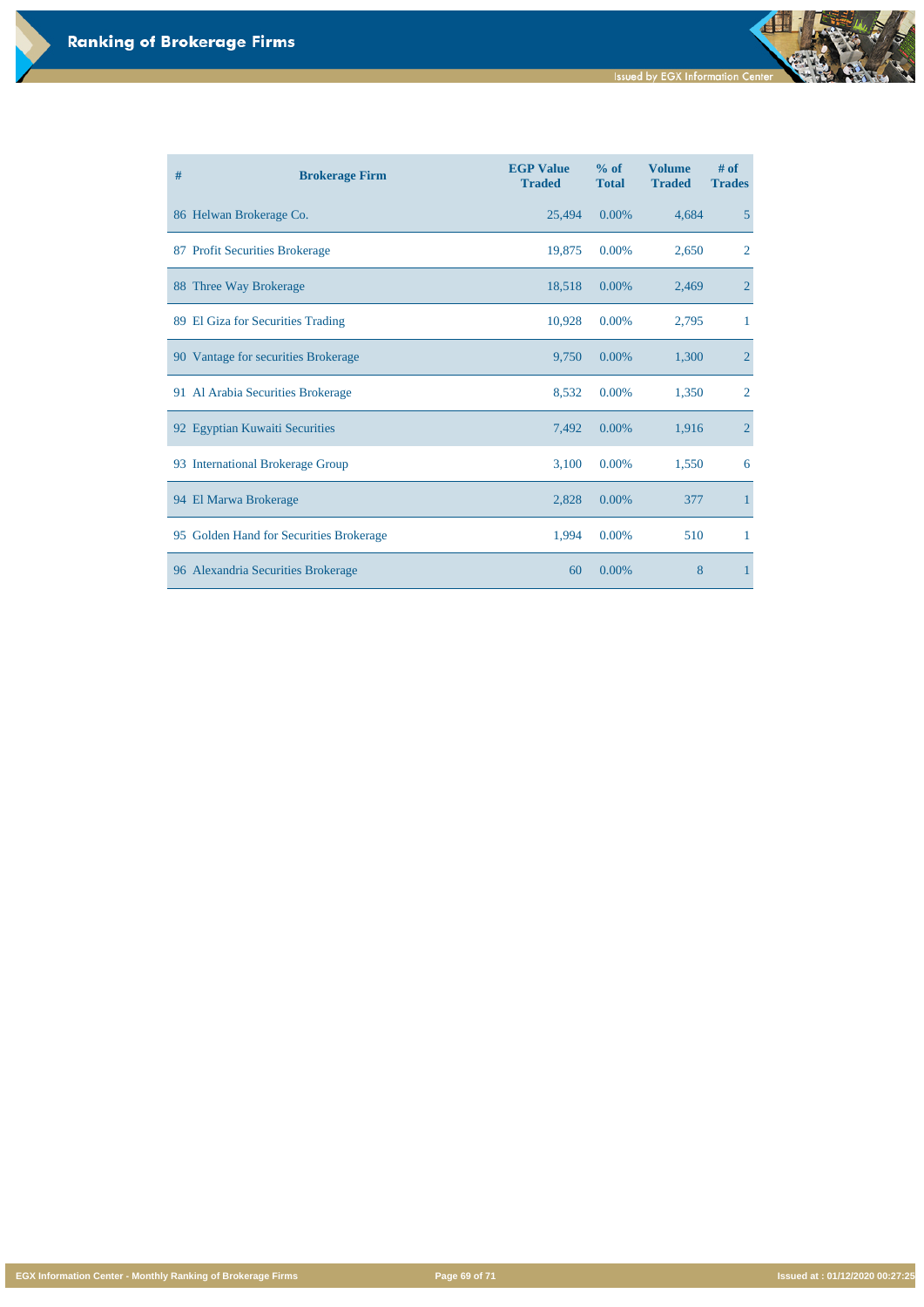

#### **18- Brokerage Firms in Terms of Value Traded (Main Market - NILEX - OTC) Only Deals by Arabs**

| #  | <b>Brokerage Firm</b>                                | <b>EGP Value</b><br><b>Traded</b> | % of<br><b>Total</b> | <b>Volume</b><br><b>Traded</b> | $#$ of<br><b>Trades</b> |
|----|------------------------------------------------------|-----------------------------------|----------------------|--------------------------------|-------------------------|
|    | 1 Hermes Securities Brokerage                        | 50, 241, 371                      | 23.93%               | 6,705,618                      | 19                      |
|    | 2 HC Brokerage                                       | 49,931,064 23.78%                 |                      | 6,099,649                      | $\mathbf 1$             |
|    | 3 El Orouba Securities Brokerage                     | 28,986,048                        | 13.81%               | 3,001,973                      | $\overline{2}$          |
|    | 4 Wathika Brokerage                                  | 25,885,000                        | 12.33%               | 2,588,500                      | $\mathbf{1}$            |
|    | 5 Pharos Securities                                  | 12,534,493                        | 5.97%                | 11,428                         | $\mathbf{1}$            |
|    | 6 Blom Egypt Securities                              | 12,500,000                        | 5.95%                | 5,000,000                      | 6                       |
|    | 7 Okaz Stockbrokers & Investment Consultants         | 11,500,000                        | 5.48%                | 46,000                         | $\overline{7}$          |
|    | 8 Golden Share Securities                            | 6,168,600                         | 2.94%                | 123,372                        | 8                       |
|    | 9 Naeem Brokerage                                    | 3,588,980                         | 1.71%                | 35,089                         | 9                       |
|    | 10 Commercial International Brokerage company (CIBC) | 3,008,000                         | 1.43%                | 1,504                          | 5                       |
|    | 11 First Stock Brokerage                             | 2,782,180                         | 1.33%                | 278,218                        | $\overline{2}$          |
|    | 12 Lepon Securities Brokers                          | 700,000                           | 0.33%                | 10,000                         | $\overline{4}$          |
|    | 13 Guarantee Co. for Brokerage Exchange              | 500,000                           | 0.24%                | 5,000                          | 3                       |
|    | 14 Prime Securities Brokerage                        | 416,700                           | 0.20%                | 33,336                         | $\overline{2}$          |
|    | 15 Al Amalka for Stock Dealing                       | 314,500                           | 0.15%                | 420,145                        | 3                       |
|    | 16 Mahrosa Securities and Trading                    | 210,975                           | 0.10%                | 2,813                          | $\mathbf{1}$            |
| 17 | <b>Grand Investment Securities</b>                   | 180,500                           | 0.09%                | 1,757                          | $\overline{2}$          |
|    | 18 Mega Investment Securities                        | 164,027                           | 0.08%                | 4,200                          | 6                       |
|    | 19 Arab African International Securities             | 110,400                           | 0.05%                | 14,720                         | $\overline{2}$          |

| 20 Argaam Securities Brokerage                | 100,000 | 0.05%    | 2,500 |   |
|-----------------------------------------------|---------|----------|-------|---|
| 21 Sigma Securities Brokerage                 | 87,500  | 0.04%    | 875   | 3 |
| 22 Al Ahram Stock Exchange Securities Brokers | 15,400  | 0.01%    | 2,004 |   |
| 23 Pyramids Capital                           | 5,000   | $0.00\%$ | 10    |   |
| 24 Cairo Capital Securities                   | 3,500   | $0.00\%$ | 140   |   |
| 25 City Capital securities & stock market     | 3,125   | 0.00%    | 1,250 |   |
| 26 Mubasher International For Securities      | 1,290   | $0.00\%$ | 172   |   |